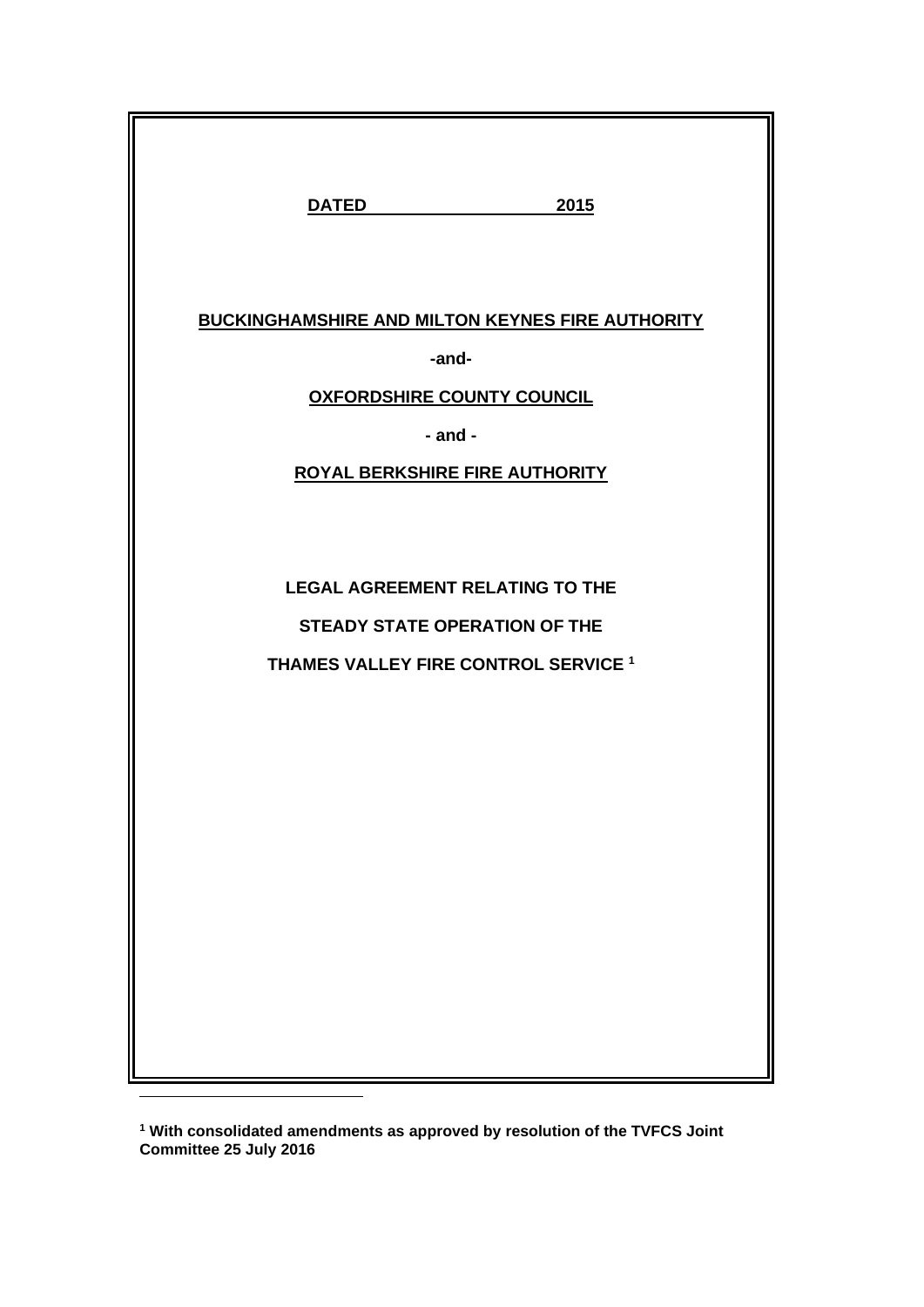# **Table of Contents**

| 1.  |                                                                              |  |
|-----|------------------------------------------------------------------------------|--|
| 2.  |                                                                              |  |
| 3.  |                                                                              |  |
| 4.  |                                                                              |  |
| 5.  |                                                                              |  |
| 6.  | Obligations of The Fire Authorities in relation to the Operation of TVFCS  5 |  |
| 7.  |                                                                              |  |
| 8.  | Obligations of OCC and BMKFA in relation to the Operation of TVFCS  8        |  |
| 9.  |                                                                              |  |
| 10. |                                                                              |  |
| 11. |                                                                              |  |
| 12. |                                                                              |  |
| 13. |                                                                              |  |
| 14. | The Concept of Operations and TVFCS Processes and Procedures  15             |  |
| 15. |                                                                              |  |
| 16. |                                                                              |  |
| 17. |                                                                              |  |
| 18. |                                                                              |  |
| 19. |                                                                              |  |
| 20. |                                                                              |  |
| 21. |                                                                              |  |
| 22. |                                                                              |  |
| 23. |                                                                              |  |
| 24. |                                                                              |  |
| 25. | Review of the TVFCS Mobilising Requirements at the fifth anniversary of the  |  |
|     |                                                                              |  |
| 26. | Termination of Membership of Fire Authority for Material Breach 33           |  |
| 27. | Voluntary Termination of the Membership of a Fire Authority by Notice  36    |  |
| 28. |                                                                              |  |
| 29. |                                                                              |  |
| 30. |                                                                              |  |
| 31. |                                                                              |  |
| 32. |                                                                              |  |
| 33. |                                                                              |  |
| 34. |                                                                              |  |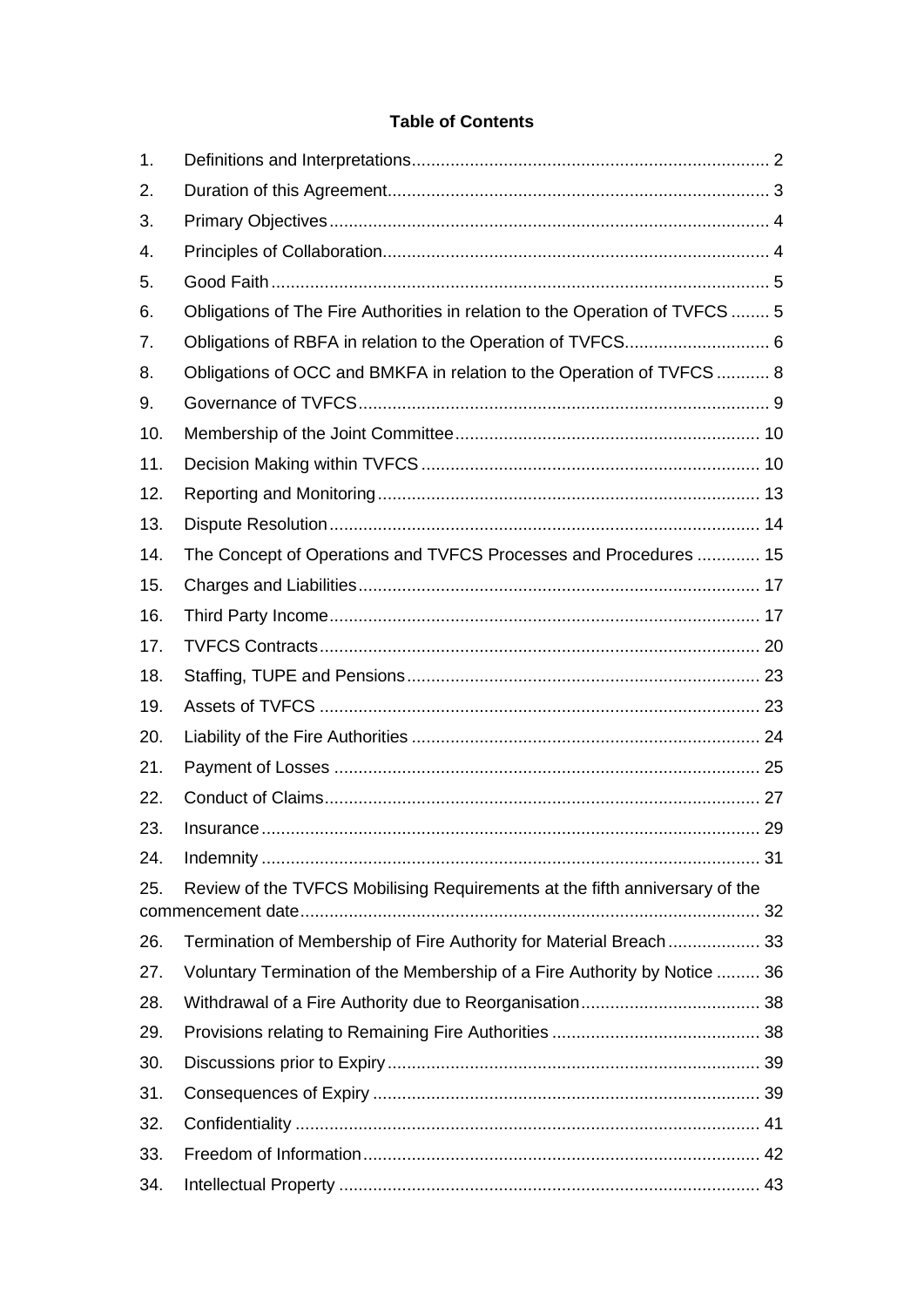| 35.                                                                   |  |
|-----------------------------------------------------------------------|--|
| 36.                                                                   |  |
| 37.                                                                   |  |
| 38.                                                                   |  |
| 39.                                                                   |  |
| 40.                                                                   |  |
| 41.                                                                   |  |
| 42.                                                                   |  |
| 43.                                                                   |  |
| 44.                                                                   |  |
|                                                                       |  |
|                                                                       |  |
|                                                                       |  |
|                                                                       |  |
|                                                                       |  |
|                                                                       |  |
| Schedule 5 Fire Authority Decisions and Joint Committee Decisions  75 |  |
|                                                                       |  |
|                                                                       |  |
|                                                                       |  |
|                                                                       |  |
|                                                                       |  |
|                                                                       |  |
|                                                                       |  |
|                                                                       |  |
|                                                                       |  |
|                                                                       |  |
|                                                                       |  |
|                                                                       |  |
|                                                                       |  |
|                                                                       |  |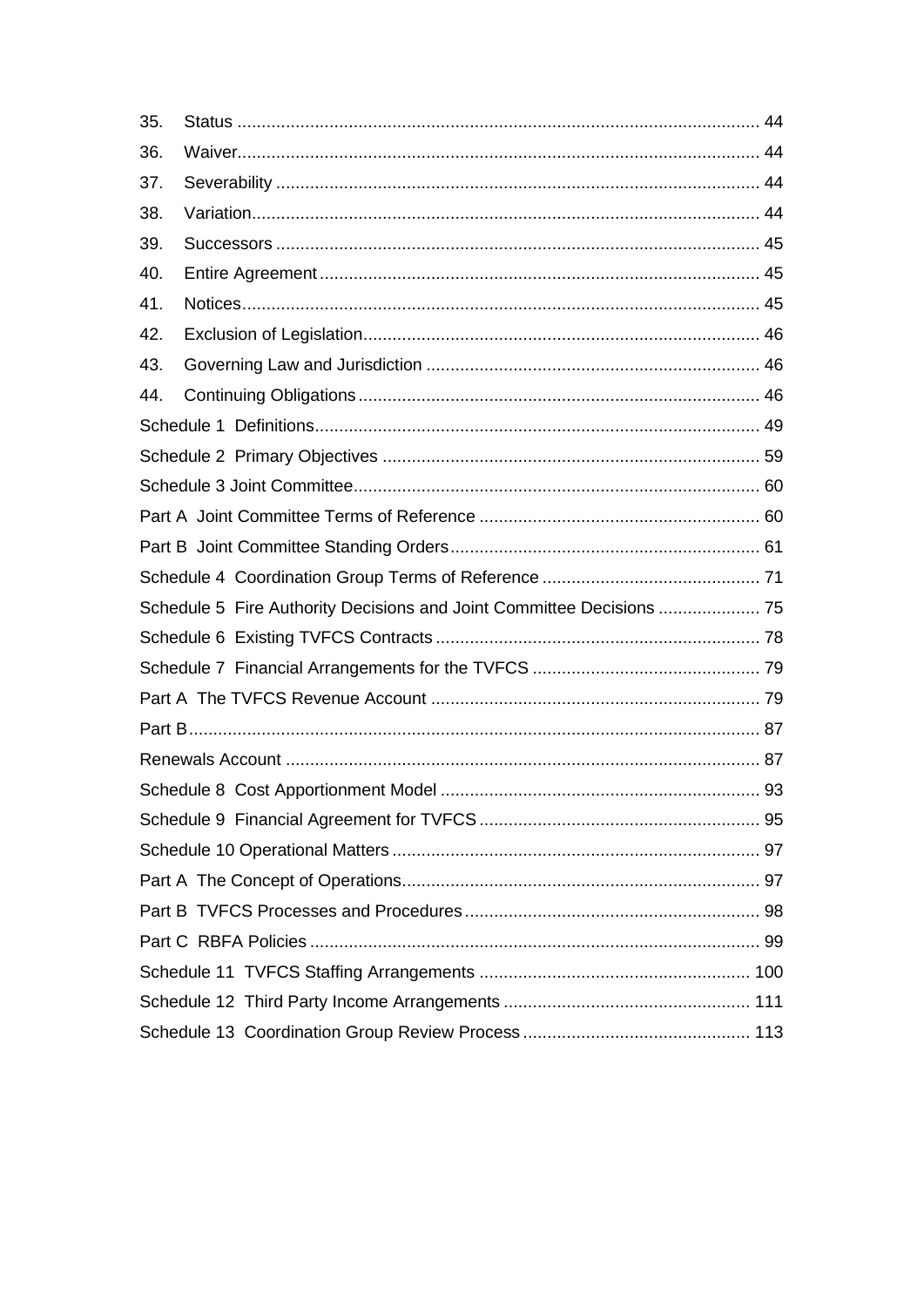#### **BETWEEN:**

- (1) Buckinghamshire and Milton Keynes Fire Authority of Stocklake, Aylesbury, Buckinghamshire, HP20 1BD ("**BMKFA**"); and
- (2) Oxfordshire County Council of County Hall, New Road, Oxford OX1 1ND (**"OCC**"), and
- (3) Royal Berkshire Fire Authority of Newsham Court, Pincents Kiln, Calcot, Reading, Berkshire, RG31 7SD (**"RBFA**"),

#### the "**Fire Authorities**", each a **"Fire Authority**".

#### **BACKGROUND:**

- (A) The Fire Authorities have collaborated to deliver a single joint emergency call handling, mobilising and resource management function for the Fire Authorities from a single location at Calcot in Berkshire (the "**Primary Control Room**") and a fall back provision to a joint secondary control room in Kidlington in Oxfordshire (the "**Secondary Control Room**") (together the "**TVFCS"**).
- (B) The basis of their collaboration in establishing the TVFCS was set out in a Programme Partnering Agreement between OCC and RBFA dated 14 September 2012 (the "**PPA"**) and a further agreement between OCC and RBFA on the one part and BMKFA on the other part dated 22 March 2013 (the "**Bucks Agreement**").
- (C) The TVFCS has been established by the Fire Authorities in order to fulfil the statutory responsibilities placed on the Fire Authorities under sections 7(2)(c); 8(2)(c) and 9(3)(c) of the Fire and Rescue Services Act 2004 and to assist the Fire Authorities in fulfilling the duties placed on them as Category 1 responders under the Civil Contingencies Act 2004 and regulations made pursuant to it (the "**Statutory Functions**").
- (D) The Fire Authorities intend to discharge their Statutory Functions jointly pursuant to section 101(5) of the Local Government Act 1972 and have agreed that TVFCS will be overseen and managed by officers of all of the Fire Authorities acting together through the Coordination Group, primarily using staff and premises of RBFA, who will operate TVFCS in the Primary Control Room.
- (E) The Fire Authorities have appointed a joint committee (the "**Joint Committee**") under section 102 of the Local Government Act 1972 and the Local Authorities (Arrangements for the Discharge of Functions) (England) Regulations 2012 in order to provide overall strategic oversight and direction for the TVFCS and its Coordination Group and this Agreement sets out the basis on which the Joint Committee is established and the agreed arrangements for its operation.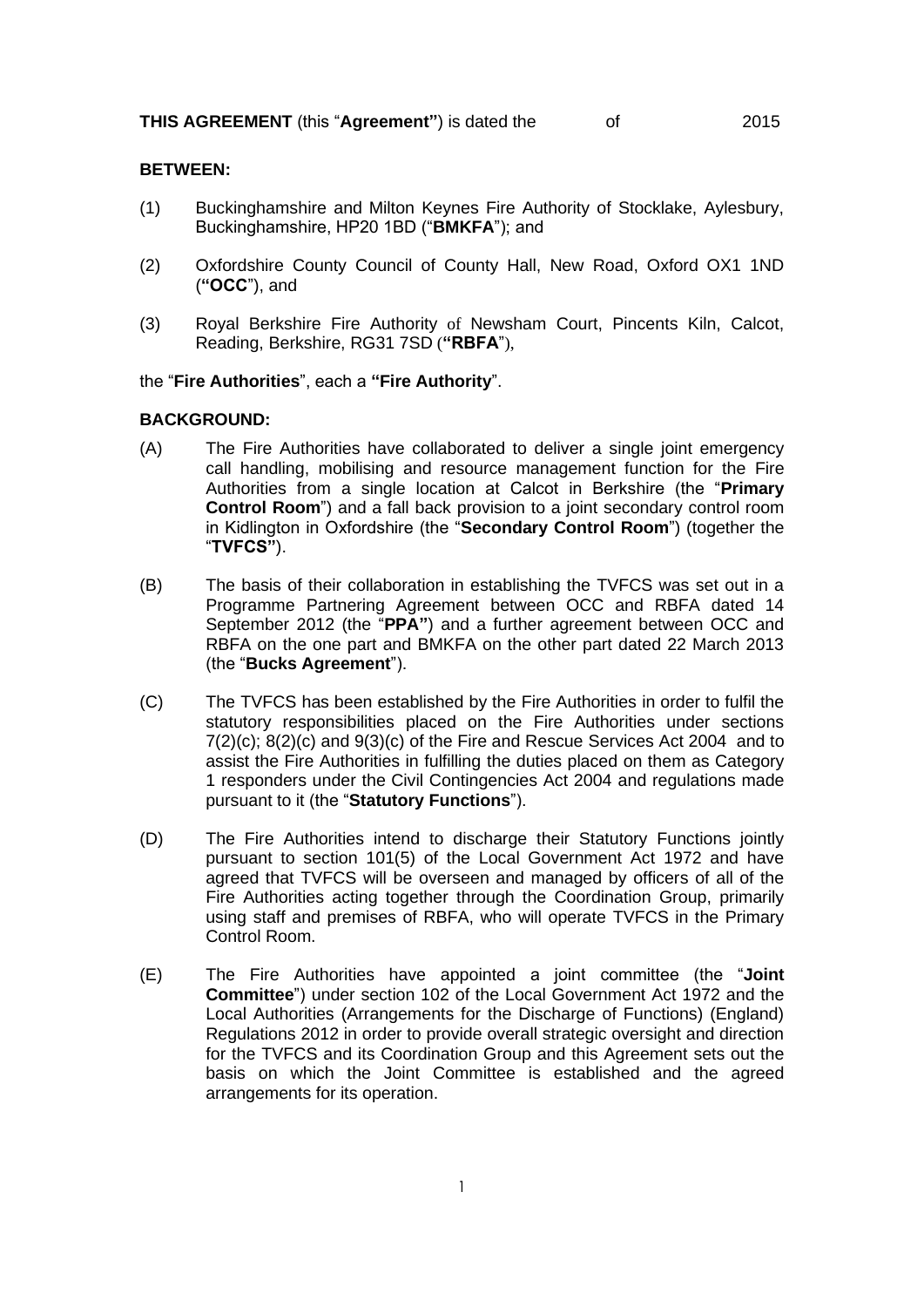(F) The Primary Control Room and Secondary Control Room are now ready to become operational and this Agreement sets out the obligations of the Fire Authorities in relation to the operation, management, governance and funding of TVFCS.

## <span id="page-4-0"></span>**NOW IT IS HEREBY AGREED AND DECLARED**

#### **1. DEFINITIONS AND INTERPRETATIONS**

- 1.1. Capitalised terms used in this Agreement shall have the meaning given to them in Schedule 1 (Definitions) to this Agreement or as otherwise defined in this Agreement.
- 1.2. This Agreement shall be interpreted according to the following provisions, unless the context requires a different meaning:
	- 1.2.1. the headings and marginal notes and references to them in this Agreement shall be deemed not to be part of this Agreement and shall not be taken into consideration in the interpretation of this Agreement;
	- 1.2.2. except where the context expressly requires otherwise, references to clauses, sub-clauses, paragraphs, subparagraphs, parts and schedules and references to clauses, sub-clauses, paragraphs, sub-paragraphs and parts of and the Schedules to this Agreement and references to sections, Appendices and Annexes (if any) are references to sections, appendices and annexes to or contained in this Agreement;
	- 1.2.3. the Schedules to this Agreement are an integral part of this Agreement and a reference to this Agreement includes a reference to a Schedule in this Agreement;
	- 1.2.4. except where the context expressly requires otherwise, references to paragraphs made in a Schedule or in a part of a Schedule to this Agreement are references to a paragraph contained in that Schedule or part of a Schedule;
	- 1.2.5. words importing persons shall, where the context so requires or admits, include individuals, firms, partnerships, councils, corporations, governments, governmental bodies, authorities, agencies, unincorporated bodies or persons or associations and any organisations having legal capacity and their successors and permitted assignees or transferors;
	- 1.2.6. where the context so requires words importing the singular only also include the plural and vice versa and words importing the masculine shall be construed as including the feminine or the neuter or vice versa;
	- 1.2.7. the language of this Agreement is English. All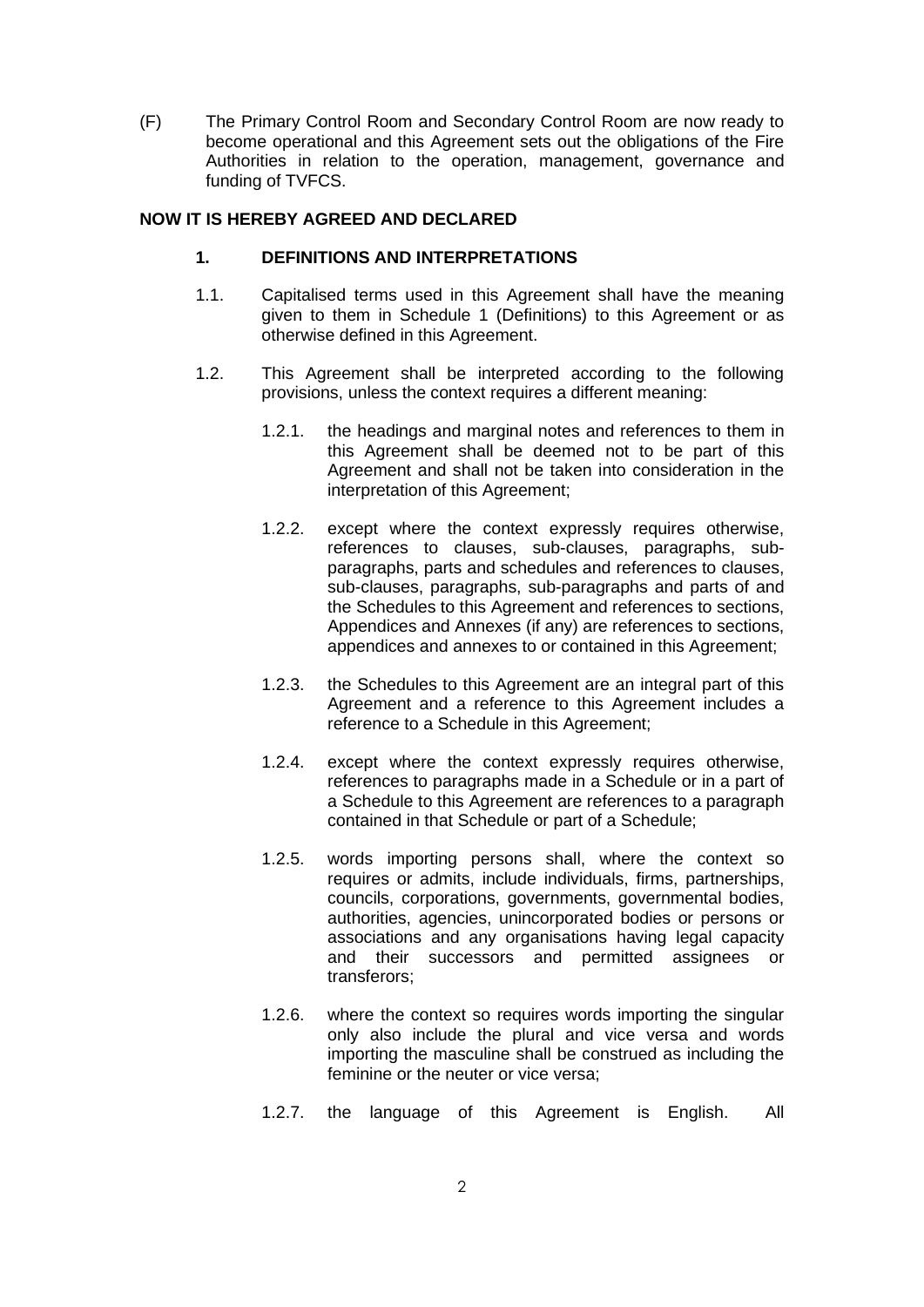correspondence, notices and information shall be in English;

- 1.2.8. any reference to any enactment, order, regulation or other similar instrument shall be construed as a reference to the enactment order, regulation or instrument (including any EU Instrument) as amended, replaced, consolidated or reenacted;
- 1.2.9. the words in this Agreement shall bear their natural meaning. The Fire Authorities have had the opportunity to take legal advice on this Agreement and no term shall, therefore, be construed contra proferentem;
- 1.2.10. general words or phrases introduced or followed by the word "other" or "including" or "in particular" or "for example" shall be construed as illustrative and shall not be given a restricted meaning because they are followed or preceded (as the case may be) by particular examples intended to fall within the meaning of the general;
- 1.2.11. for the avoidance of doubt, unless specified to the contrary, or agreed between the Fire Authorities, nothing in this Agreement shall impose or imply any joint liability on the Fire Authorities and neither Fire Authority shall be liable in any way for any acts or omissions under this Agreement caused solely by the act or omission of another;
- 1.2.12. where notices are required to be in writing or written the reference to "Writing" or "Written" shall include faxes but not email.

## <span id="page-5-0"></span>**2. DURATION OF THIS AGREEMENT**

- <span id="page-5-1"></span>2.1. This Agreement shall commence on the Commencement Date and shall terminate on the Expiry Date, unless terminated earlier in accordance with the terms of the Agreement.
- 2.2. Without prejudice to clause [2.1](#page-5-1) a Fire Authority may cease to be a party to this Agreement in the circumstances set out in
	- 2.2.1. clause [26](#page-35-0) (Termination of Membership of a Fire Authority for Material Breach) or
	- 2.2.2. clause [27](#page-38-0) (Voluntary Termination of the Membership of a Fire Authority by Notice), or
	- 2.2.3. clause [28](#page-40-0) (Withdrawal of a Fire Authority due to Reorganisation).
- 2.3. Where a Fire Authority ceases to be a party to this Agreement in the circumstances set out in clause [26](#page-35-0) (Termination of Membership of a Fire Authority for Material Breach) or clause [27](#page-38-0) (Voluntary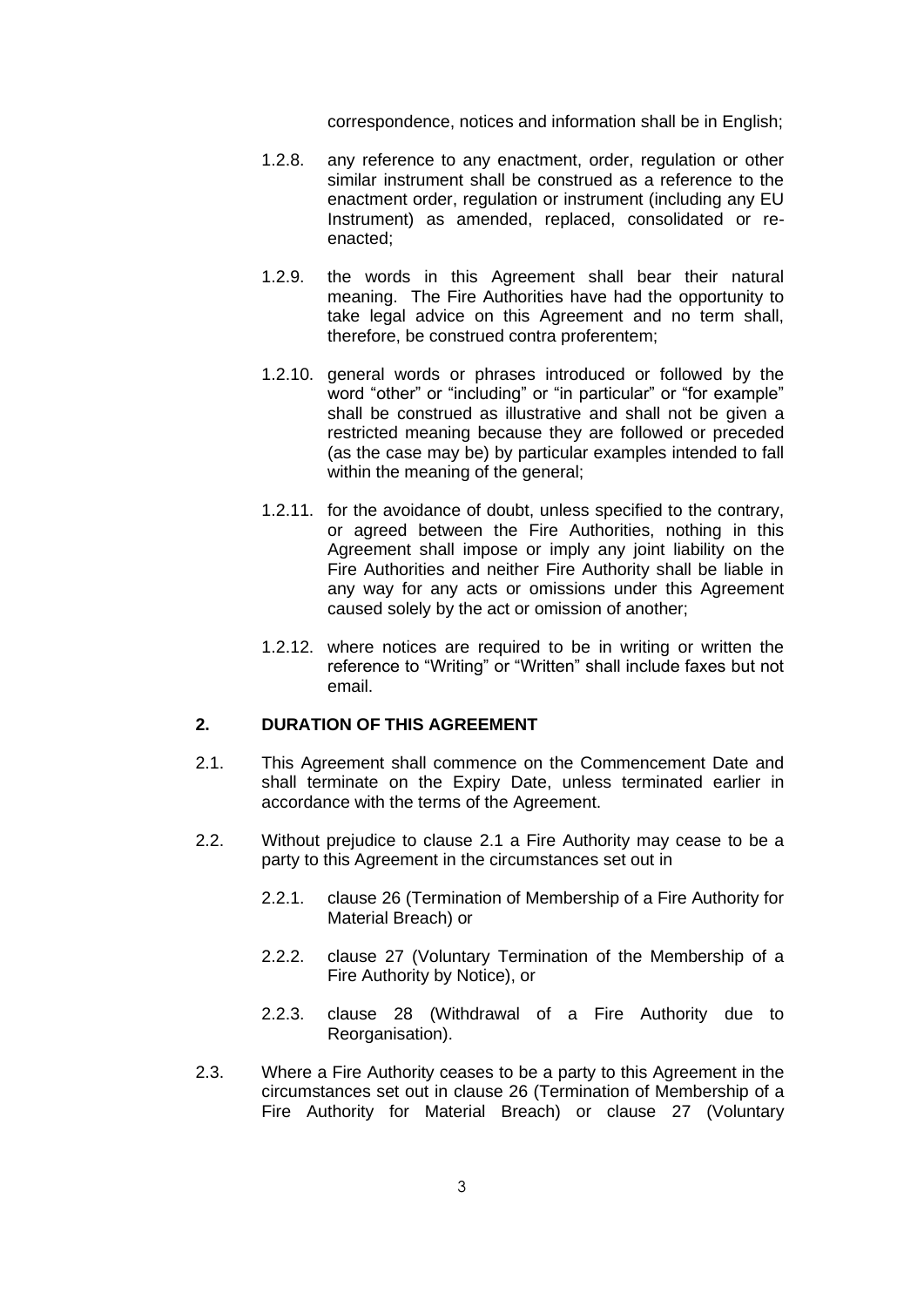Termination of the Membership of a Fire Authority by Notice) or clause [28](#page-40-0) (Withdrawal of a Fire Authority due to Reorganisation), this Agreement shall continue provided that there are two remaining Fire Authorities.

#### <span id="page-6-0"></span>**3. PRIMARY OBJECTIVES**

- 3.1. The Fire Authorities agree that the Purpose shall be undertaken in order to achieve the Primary Objectives.
- 3.2. Each Fire Authority shall discharge its obligations under this Agreement in order to achieve the Primary Objectives.

## <span id="page-6-1"></span>**4. PRINCIPLES OF COLLABORATION**

- 4.1. The Fire Authorities agree that they will each act in the following way when carrying out the Purpose ("**Principles**"):
	- 4.1.1. collaborate and co-operate. Establish and adhere to the governance structure set out in this Agreement to ensure that activities are delivered and actions taken as required;
	- 4.1.2. be accountable. Take on, manage and account to each other for performance of their responsibilities as set out in this Agreement;
	- 4.1.3. be open. Communicate openly about concerns, issues or opportunities relating to the running of TVFCS;
	- 4.1.4. learn, develop and seek to achieve full potential. Share information, experience, materials and skills to learn from each other and develop effective working practices, work collaboratively to identify solutions, eliminate duplication of effort, mitigate risk and reduce cost;
	- 4.1.5. adopt a positive outlook. Behave in a positive, proactive manner;
	- 4.1.6. adhere to statutory requirements and best practice. Comply with applicable laws and standards including EU procurement rules, data protection and the Information Laws. In particular the Fire Authorities agree to comply with the requirements of the Information Sharing Protocol;
	- 4.1.7. act in a timely manner;
	- 4.1.8. manage stakeholders effectively; and
	- 4.1.9. provide appropriate resources. Ensure sufficient and appropriately qualified resources are available and authorised to fulfil the responsibilities set out in this Agreement.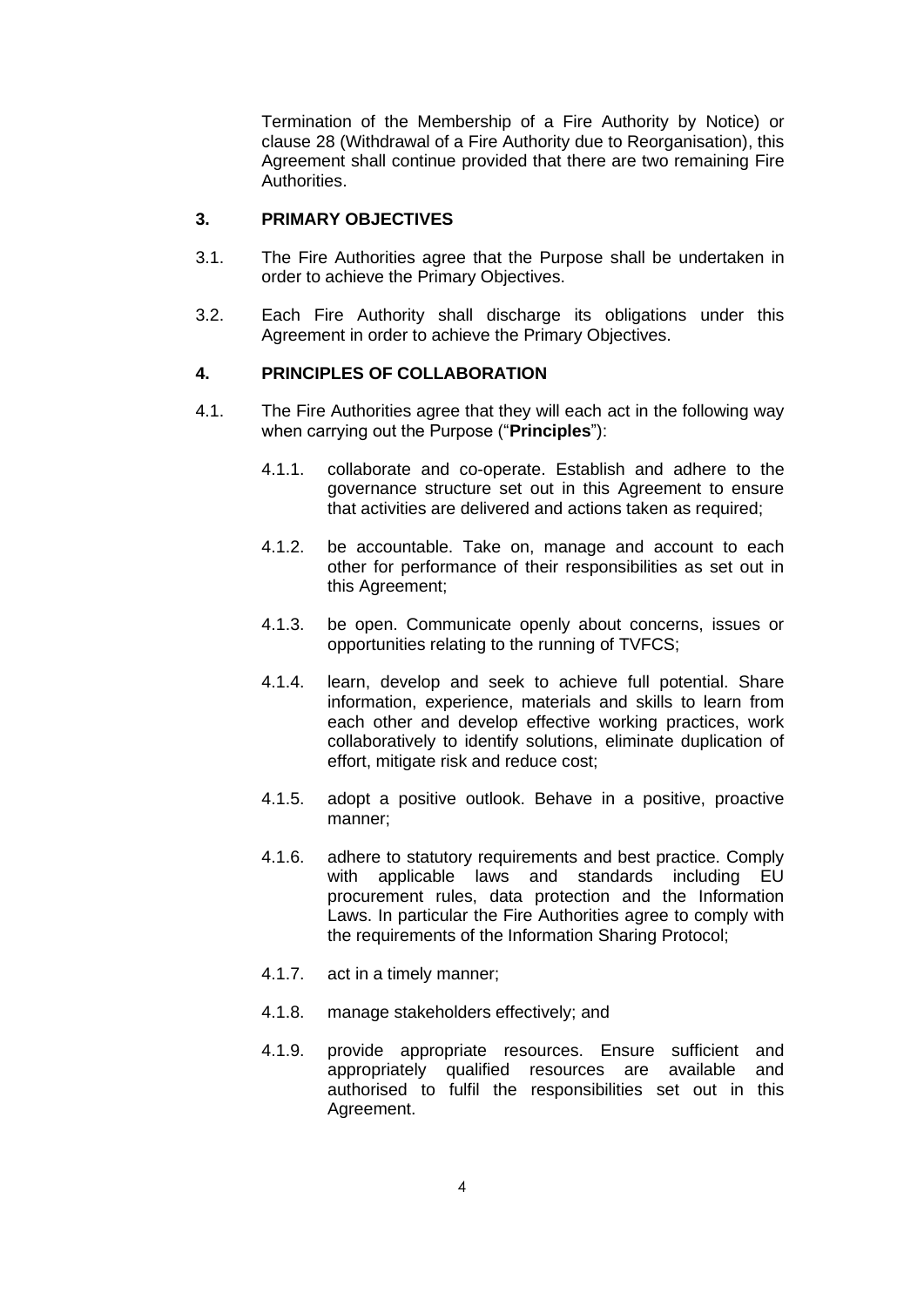## <span id="page-7-0"></span>**5. GOOD FAITH**

- 5.1. The Fire Authorities shall act in good faith towards one another at all times and in relation to all matters arising under this Agreement.
- 5.2. The Fire Authorities will do all things reasonably within their power which are necessary or desirable to give effect to the spirit and intent of this Agreement.
- 5.3. The Fire Authorities shall co-operate in identifying, as early as reasonably possible, any issues or problems which will or may tend to prevent compliance with the provisions of the Agreement and to reach and implement solutions to overcome such issues or problems.
- 5.4. Without prejudice to the generality of the foregoing, each Fire Authority shall use reasonable endeavours to inform the other Fire Authorities as soon as reasonably practicable of any circumstances which might prejudice its ability to comply with its obligations under this Agreement whether temporarily or permanently (but the provision of any such information shall not in any way release or excuse such Fire Authority from any of its obligations under this Agreement).
- 5.5. The Fire Authorities, jointly and severally, shall take all reasonable steps to mitigate any Losses arising from a party's failure to act in accordance with the terms of the Agreement.
- 5.6. The Fire Authorities shall work together, as far as is reasonable and practicable, to reduce the detrimental impact on each other of any failure of any Fire Authority to carry out its obligations under the Agreement.
- 5.7. The Fire Authorities shall work together, in a spirit of openness and mutual good faith, to resolve any difficulties openly, quickly and honestly, before any such issue has a negative impact on any element of the Agreement. In the absence of a resolution to any such issue the Dispute Resolution Procedure shall apply.

## <span id="page-7-1"></span>**6. OBLIGATIONS OF THE FIRE AUTHORITIES IN RELATION TO THE OPERATION OF TVFCS**

- <span id="page-7-2"></span>6.1. Each of the Fire Authorities shall:
	- 6.1.1. comply with all applicable Laws;
	- 6.1.2. comply with their standing orders and other rules on contracting;
	- 6.1.3. comply with their obligations, whether express or implied, as set out in the Concept of Operations;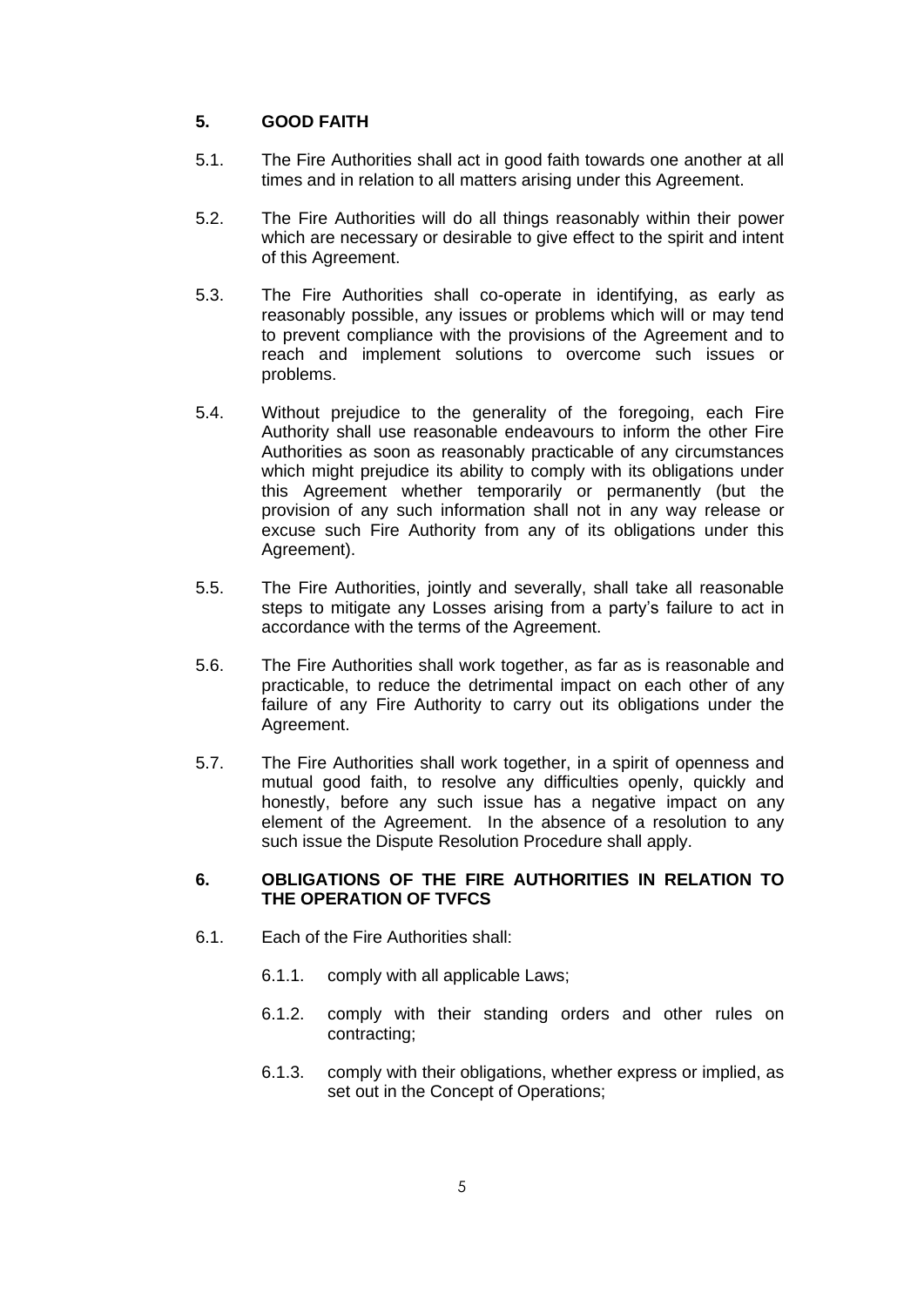- 6.1.4. comply with their obligations, whether express or implied, as set out in the Processes and Procedures;
- 6.1.5. take all such steps as are necessary to support each of the partner Fire Authorities to comply with their obligations under the Agreement;
- 6.1.6. train and manage all relevant staff in the operation, support and management of the TVFCS;
- 6.1.7. when entering premises owned or occupied by a partner Fire Authority, comply (and ensure that their staff comply) with all relevant policies of the Fire Authority whose premises they are entering including, but not limited to, policies relating to health and safety, security, employee relations and operational protocols;
- 6.1.8. obtain the consent of the partnering Fire Authorities before making any changes to their systems, network, technology, general situation or method of operation which may, in the opinion of the Fire Authority, acting reasonably, impact on the operation of the TVFCS or any area of operation connected to the TVFCS.

#### <span id="page-8-0"></span>**7. OBLIGATIONS OF RBFA IN RELATION TO THE OPERATION OF TVFCS**

- <span id="page-8-3"></span><span id="page-8-2"></span>7.1. Without prejudice to the obligations of all of the Fire Authorities pursuant to clause [6.1,](#page-7-2) and subject to the provisions of clause [7.2,](#page-8-1) the Fire Authorities agree that RBFA shall as employer of the TVFCS Staff and (if this is the case) the TVFCS Control Manager and as the Fire Authority situated at the Primary Control Room operate and manage the TVFCS:
	- 7.1.1. in accordance with the reasonable instructions of the Coordination Group (given in accordance with clause [7.7\)](#page-10-1); and
	- 7.1.2. in accordance with the Concept of Operations; and
	- 7.1.3. in accordance with the TVFCS Processes and Procedures; and
	- 7.1.4. as may be reasonably expected in order for TVFCS to function in accordance with the Purpose and the Primary Objectives.
- <span id="page-8-6"></span><span id="page-8-5"></span><span id="page-8-4"></span><span id="page-8-1"></span>7.2. The Fire Authorities agree that RBFA shall act at all times in accordance with its own policies and procedures and that
	- 7.2.1. an instruction given by the Coordination Group under clause [7.1.1](#page-8-2) shall only be reasonable if consistent with RBFA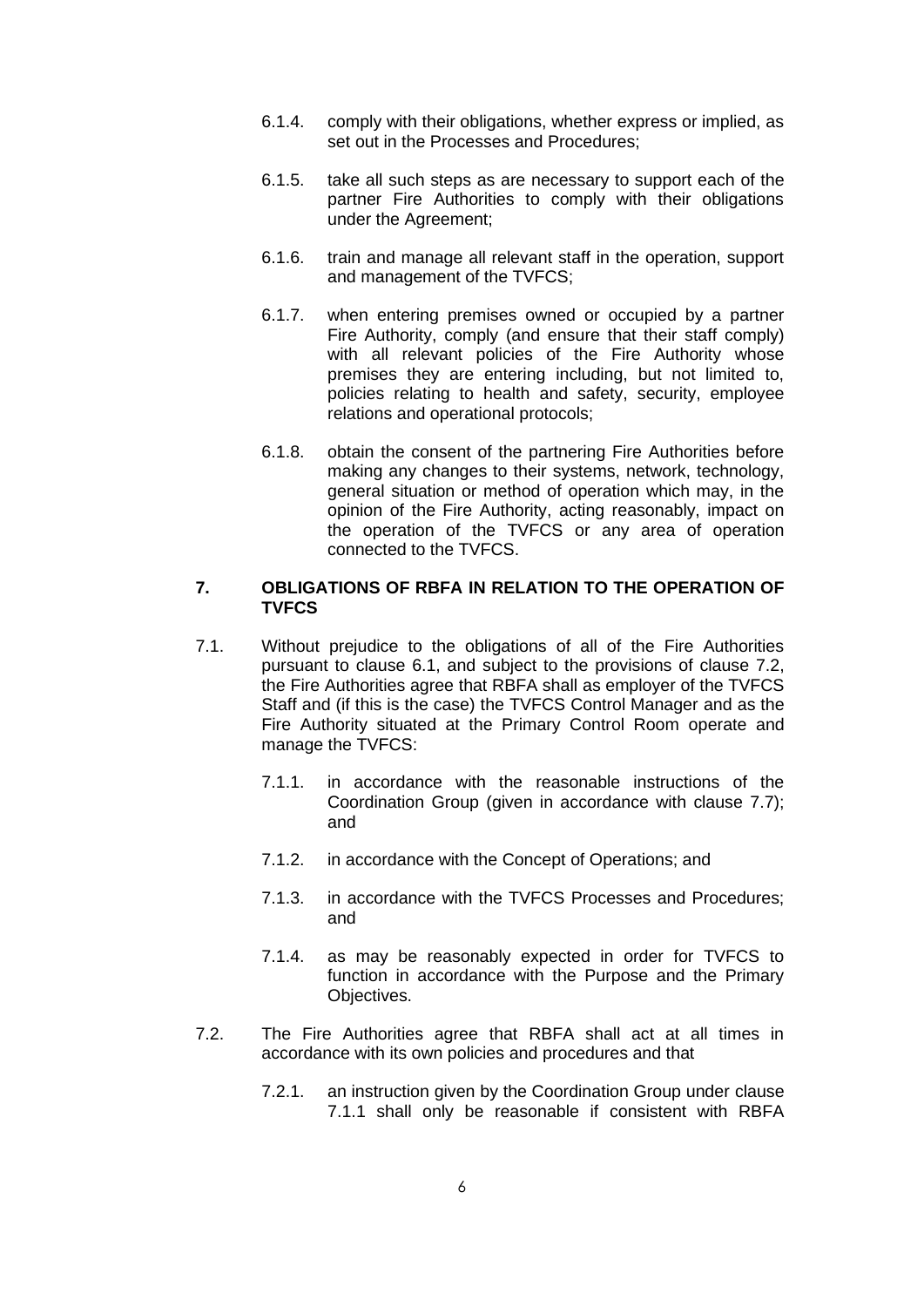Policies, and

- 7.2.2. nothing in this clause [7](#page-8-0) or the Agreement shall require RBFA to act otherwise than in accordance with the RBFA Policies.
- <span id="page-9-1"></span>7.3. In the event of a conflict between the sub clauses of clause [7.1](#page-8-3) then the following order of precedence shall apply in descending order of precedence with clause [7.1.1](#page-8-2) taking precedence:
	- 7.3.1. the provisions of clause [7.1.1;](#page-8-2) followed by
	- 7.3.2. the provisions of clause [7.1.2;](#page-8-4) followed by
	- 7.3.3. the provisions of clause [7.1.3;](#page-8-5) followed by
	- 7.3.4. the provisions of clause [7.1.4](#page-8-6)

and RBFA shall use all reasonable endeavours to procure that the TVFCS Control Manager draws any such conflict to the attention of the Coordination Group Chairman as soon as reasonably practicable.

- 7.4. Where, on any matter that relates to the operation and management of the TVFCS:
	- 7.4.1. the Coordination Group has not issued any reasonable instructions; and
	- 7.4.2. the Concept of Operations and the TVFCS Processes and Procedures are silent,

the Fire Authorities agree that, provided that RBFA acts in accordance with clause [7.1.4,](#page-8-6) it shall have discharged its obligations in that context under this Agreement.

- <span id="page-9-0"></span>7.5. The Primary and Secondary Control Rooms shall be operated under the day-to-day direction of the TVFCS Control Manager.
- <span id="page-9-2"></span>7.6. Notwithstanding the provisions of clause [7.5,](#page-9-0) RBFA shall use all reasonable endeavours to ensure that the TVFCS Control Manager draws to the attention of the Coordination Group Chairman any aspect of the operation and management of the Control Room, which the TVFCS Control Manager reasonably believes is material and which is not covered by
	- 7.6.1. an existing instruction of the Coordination Group,
	- 7.6.2. the Concept of Operations or
	- 7.6.3. the TVFCS Processes and Procedures

where such aspects become apparent during the course of the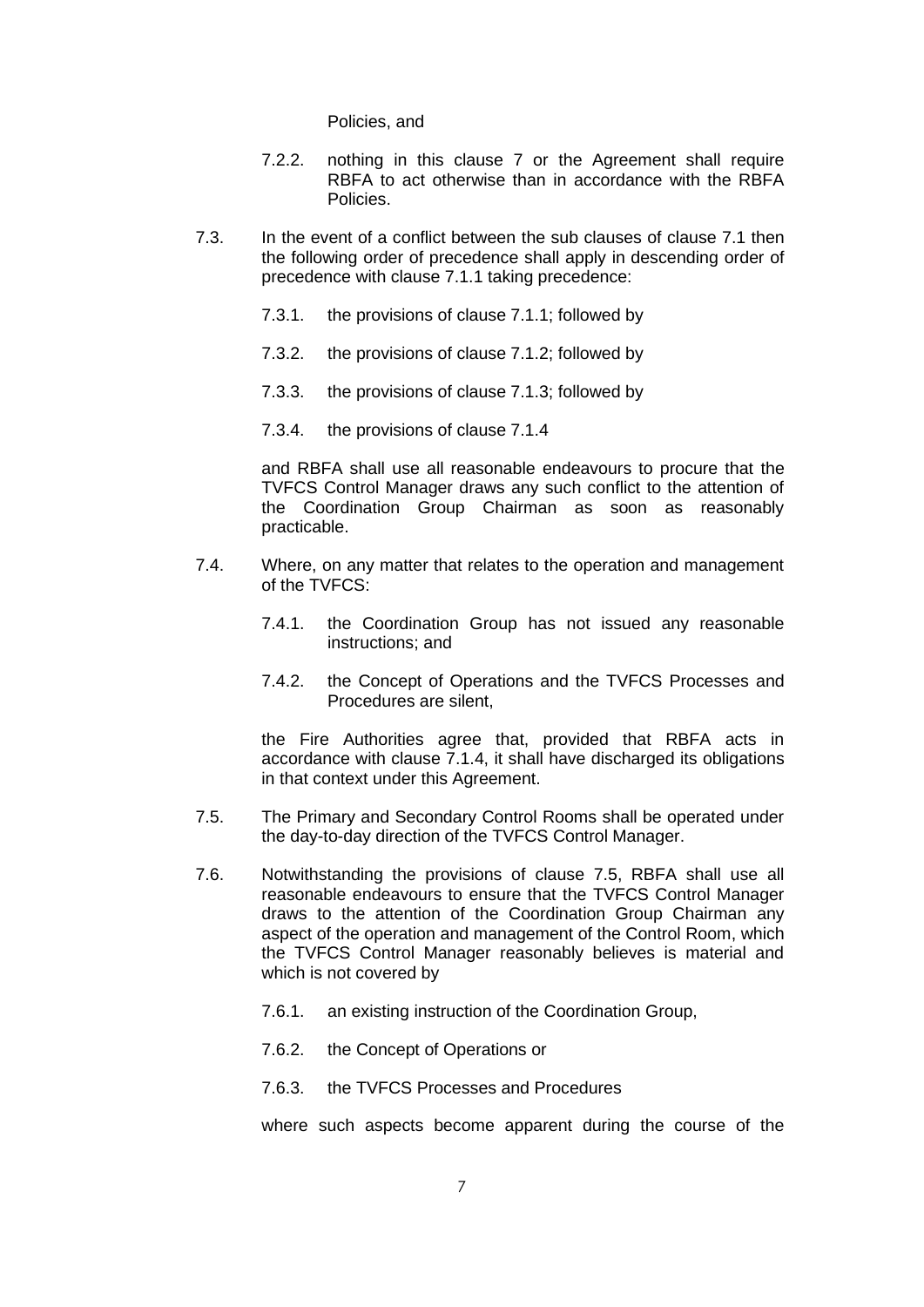operation of TVFCS and provided that such aspect has not previously been notified to the Coordination Group Chairman.

- <span id="page-10-2"></span><span id="page-10-1"></span>7.7. For the purposes of clause [7.1.1:](#page-8-2)
	- 7.7.1. instructions of the Coordination Group may concern any matter related to the Purpose regardless of whether the Concept of Operations or the TVFCS Processes and Procedures or the Control Performance Reports cover the matter;
	- 7.7.2. instructions shall be valid if given to the TVFCS Control Manager in writing (including for the purposes of this clause [7.7.2](#page-10-2) by email) by the Coordination Group Chairman;
	- 7.7.3. all notifications which the TVFCS Control Manager is required to give to the Coordination Group shall be valid if given to the Coordination Group Chairman in writing including by email; and
	- 7.7.4. RBFA shall require the TVFCS Control Manager to maintain a log of instructions received from the Coordination Group which shall be considered regularly at Coordination Group meetings.

### <span id="page-10-0"></span>**8. OBLIGATIONS OF OCC AND BMKFA IN RELATION TO THE OPERATION OF TVFCS**

- 8.1. Without prejudice to the obligations of all of the Fire Authorities pursuant to clause [6.1,](#page-7-2) the Fire Authorities agree that
	- 8.1.1. OCC shall provide technical support to the Secondary Control Room and
	- 8.1.2. BMKFA shall provide technical support to certain equipment as detailed in the Concept of Operations.
- <span id="page-10-4"></span>8.2. The provisions of clause [7.1,](#page-8-3) clause [7.3,](#page-9-1) clause [7.6](#page-9-2) and clause [7.7](#page-10-1) which apply to RBFA in relation to the operation and management of TVFCS shall also apply to OCC and BMKFA in relation to the provision of technical support as if references to operation and management of TVFCS were references to technical support to TVFCS and references to the TVFCS Control Manager were references to the OCC or BMKFA Head of Function.
- <span id="page-10-3"></span>8.3. In the event that an issue or instruction relating to the technical support must be communicated between OCC or BMKFA on the one hand, and the Coordination Group Chairman on the other and the relevant Head of Function is also the Coordination Group Chairman at the time, then a Head of Function from another Fire Authority shall act as the substitute for the Coordination Group Chairman only for the purpose of handling the communication. Where an OCC or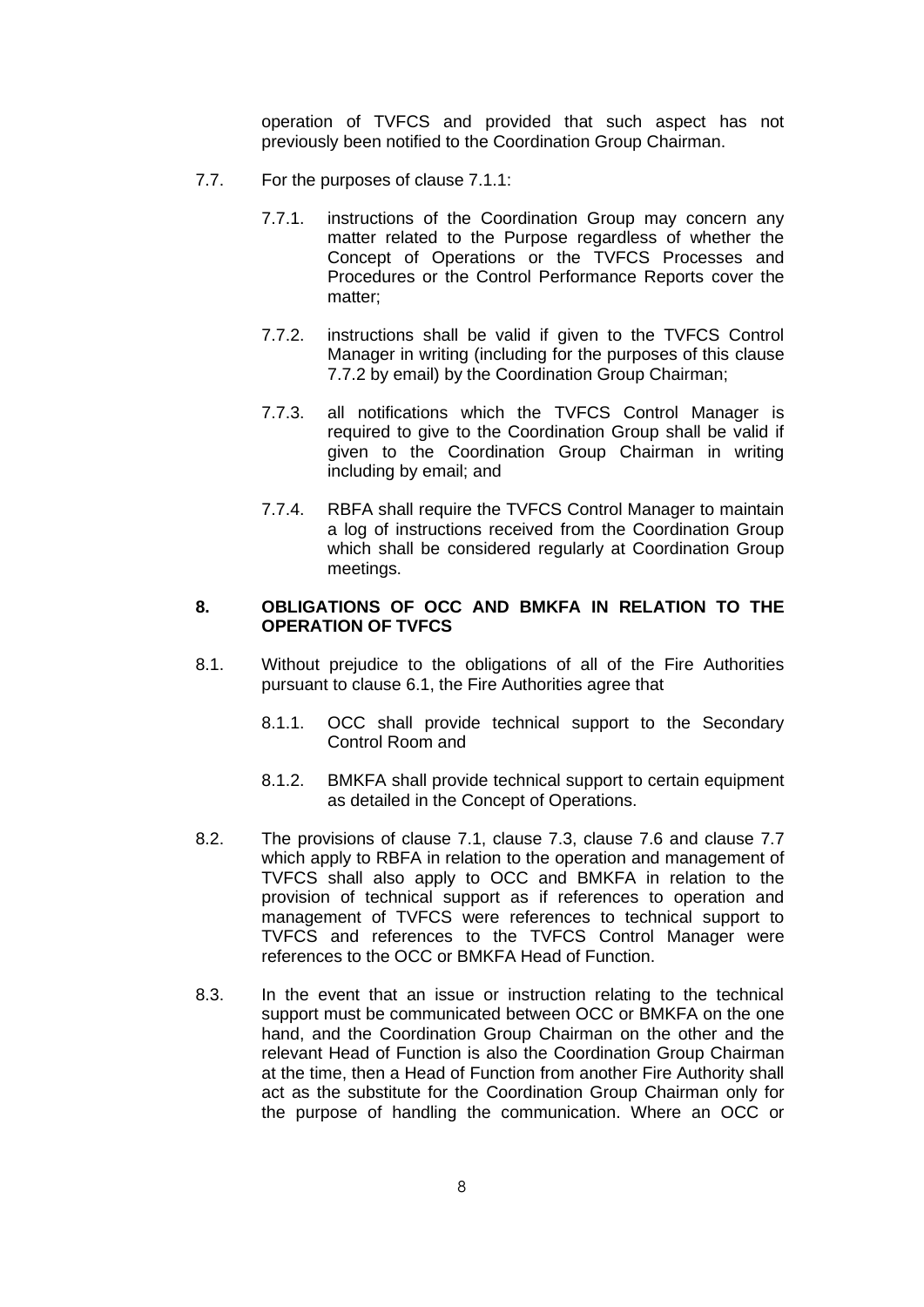BMKFA Head of Function is appointed as Coordination Group Chairman the Coordination Group shall agree at the date of appointment which Head of Function from another Fire Authority shall act as the substitute in order to give effect to this clause [8.3.](#page-10-3)

## <span id="page-11-0"></span>**9. GOVERNANCE OF TVFCS**

- 9.1. The Fire Authorities agree to the governance structure set out in clauses [9.2](#page-11-1) to [9.4](#page-12-2) below, which the Fire Authorities agree will provide a structure for the delivery of the Purpose.
- <span id="page-11-1"></span>9.2. The Joint Committee
	- 9.2.1. The Joint Committee has been constituted to provide overall strategic direction and oversight to the Purpose from the Commencement Date.
	- 9.2.2. The membership of the Joint Committee is set out in the Standing Orders and in clause [10](#page-12-0) (Membership of the Joint Committee).
	- 9.2.3. The Fire Authorities agree that the Joint Committee will act in accordance with any requirements relating to the Joint Committee set out in this Agreement including but not limited to those set out in Schedule 3 (Joint Committee).
	- 9.2.4. It is agreed that the Fire Authority, for the period for which its member is the Chairman, shall provide a capable and qualified officer to provide administrative support services for the meetings and business of the Joint Committee including preparing and publishing agendas and minutes, holding records and documents, providing access to them as required and receiving and responding to correspondence on behalf of the Joint Committee in compliance with legal requirements as to access to information and audit and the Standing Orders.
- <span id="page-11-2"></span>9.3. The Coordination Group
	- 9.3.1. The Coordination Group has been created to manage the Purpose from the Commencement Date.
	- 9.3.2. The Coordination Group will consist of:
		- (a) one Head of Function from each Fire Authority, and
		- (b) one finance representative from each Fire Authority.
	- 9.3.3. The Fire Authorities agree that the Coordination Group will act in accordance with any requirements relating to the Coordination Group set out in this Agreement including but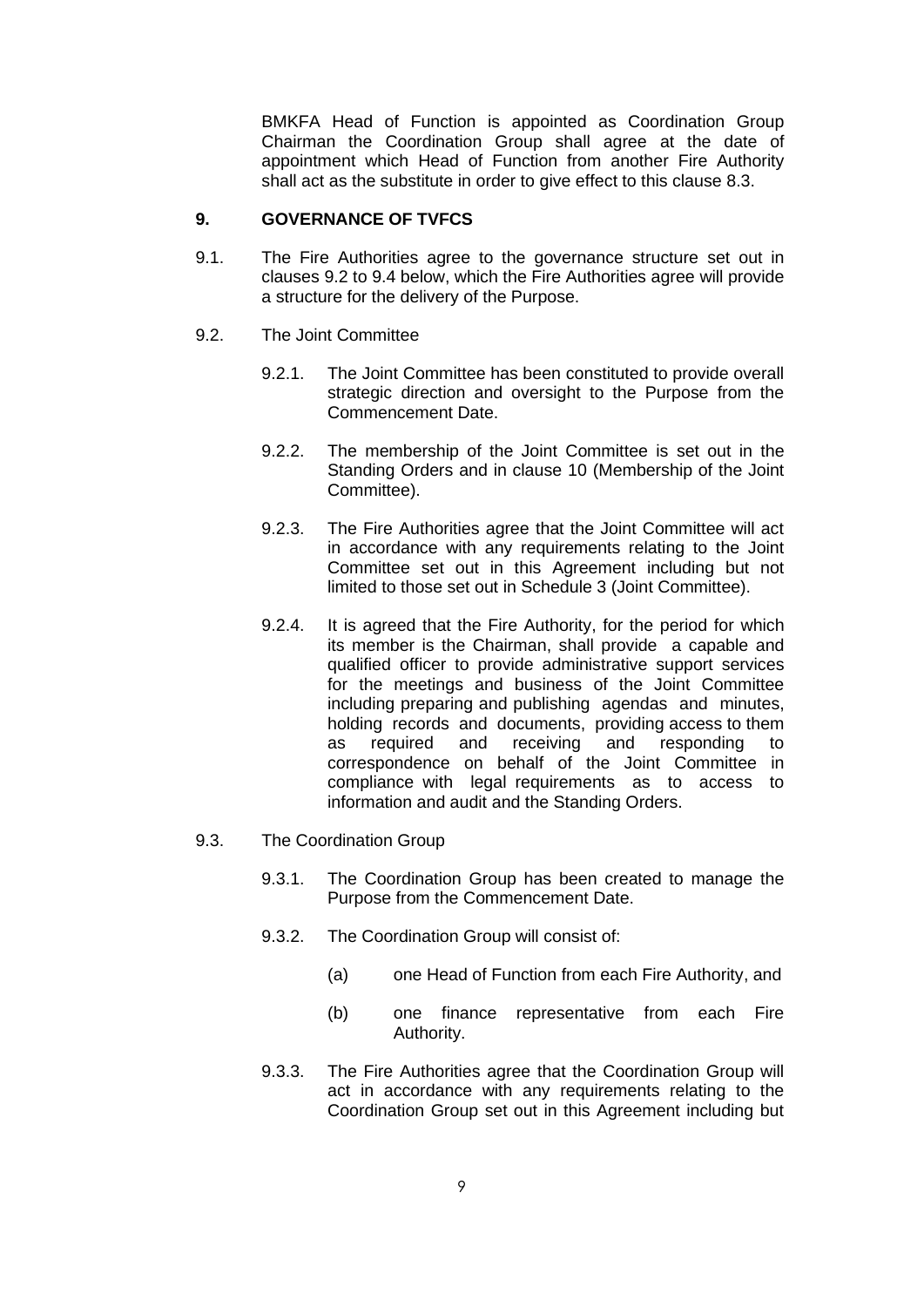not limited to those set out Schedule 4 (Coordination Group Terms of Reference).

- <span id="page-12-2"></span>9.4. The Principal Officers
	- 9.4.1. The Principal Officer for each Fire Authority shall be:
		- (a) BMKFA Chief Operating Officer;
		- (b) OCC Deputy Chief Fire Officer;
		- (c) RBFA Deputy Chief Fire Officer,

or such other officer as the relevant Fire Authority may have delegated authority to.

## <span id="page-12-0"></span>**10. MEMBERSHIP OF THE JOINT COMMITTEE**

- 10.1. The Fire Authorities agree that each of them shall only be a member of the Joint Committee for so long as they remain a party to the Agreement.
- 10.2. Where a Fire Authority ceases to be a party to the Agreement it shall, from that date, cease to be a member of the Joint Committee and shall no longer have a right to attend or participate in Joint Committee meetings.
- 10.3. If this Agreement terminates as between all Fire Authorities (or all Remaining Fire Authorities as appropriate) the Fire Authorities shall dissolve the Joint Committee with effect from the date of the termination of the Agreement.

## <span id="page-12-1"></span>**11. DECISION MAKING WITHIN TVFCS**

- 11.1. For the avoidance of doubt, the provisions of this clause 11 shall not apply in respect of Disputes which shall be dealt with in accordance with clause [13](#page-16-0) (Dispute Resolution).
- 11.2. Fire Authority Decisions shall be made on a unanimous basis, save that where one Fire Authority is in breach of the Agreement such that the Remaining Fire Authorities could exclude the Defaulting Fire Authority from the Agreement in accordance with clause [26](#page-35-0) (Termination of Membership of Fire Authority for Material Breach), any decision to exclude the Defaulting Fire Authority shall be deemed to be made on a unanimous basis if made by the Remaining Fire Authorities alone.
- 11.3. Unless the decision is a Fire Authority Decision or a Joint Committee Decision all decisions relating to the operation and management of TVFCS and consistent with the remit and objectives described at paragraph 1 of Schedule 4 (Coordination Group Terms of Reference) shall be made by the Coordination Group.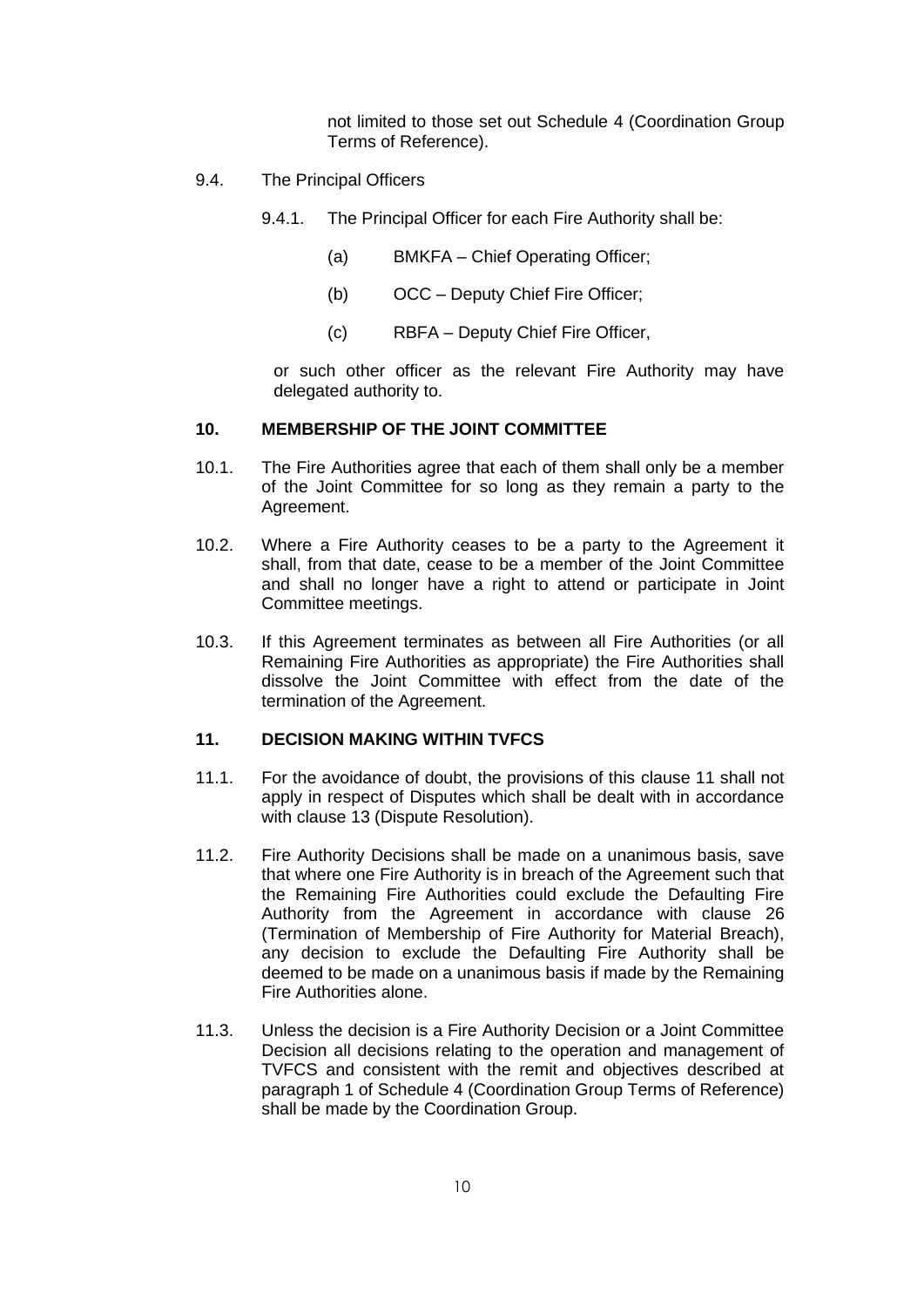- <span id="page-13-0"></span>11.4. A decision in the Coordination Group shall be made when all members in attendance indicate agreement to the proposed decision and subject always to there being a quorum present at the meeting as required under paragraph [3.9](#page-76-0) of Schedule 4 (Coordination Group Terms of Reference). For the avoidance of doubt, 'members' refers to the Heads of Functions who are members of the Coordination Group as set out in clause [9.3.2\(a\)](#page-11-2) and does not include any others who may attend the meeting.
- <span id="page-13-1"></span>11.5. If there is not unanimous agreement to a proposed decision pursuant to clause [11.4](#page-13-0) it shall be referred to the Principal Officers for further discussion and resolution before the next meeting of the Coordination Group and the Coordination Group shall provide the Principal Officers with a written account of the differences.
- <span id="page-13-2"></span>11.6. If the Principal Officers are unable to reach unanimous agreement following discussion and resolution under clause [11.5](#page-13-1) the decision will be escalated to the next meeting of the Joint Committee for determination unless it is a Fire Authority Decision and the Principal Officers shall provide the Joint Committee with a written account of the differences.
- 11.7. Where the Fire Authority is to make a Fire Authority Decision:
	- 11.7.1. the Joint Committee will, if practicable, make a written recommendation to the Fire Authorities and the Joint Committee shall consider at each meeting whether there are any prospective Fire Authority Decisions about which it should provide a written recommendation; and
	- 11.7.2. in addition, the Coordination Group and Principal Officers will, where requested by any Fire Authority (copied to the Joint Committee) and if practicable, also provide a joint written recommendation to the Fire Authorities about a Fire Authority Decision (and such written recommendation shall be copied to the Joint Committee). If either or both of the Coordination Group or Principal Officers are unable to agree upon a recommendation a written account shall be given of the differences.
- 11.8. The process by which the Joint Committee makes decisions is set out in Schedule 3 (Joint Committee) but is subject to the provisions of clause [11.](#page-12-1)
- <span id="page-13-3"></span>11.9. Where the Joint Committee is to make a Joint Committee Decision the Coordination Group and the Principal Officers shall have first made a joint written recommendation to the Joint Committee such recommendation to be made no later than two (2) Weeks prior to the Joint Committee meeting at which the Joint Committee Decision is to be made. If the Coordination Group and Principal Officers are unable to agree upon a recommendation a written account shall be given of the differences, without prejudice to the ability of a Fire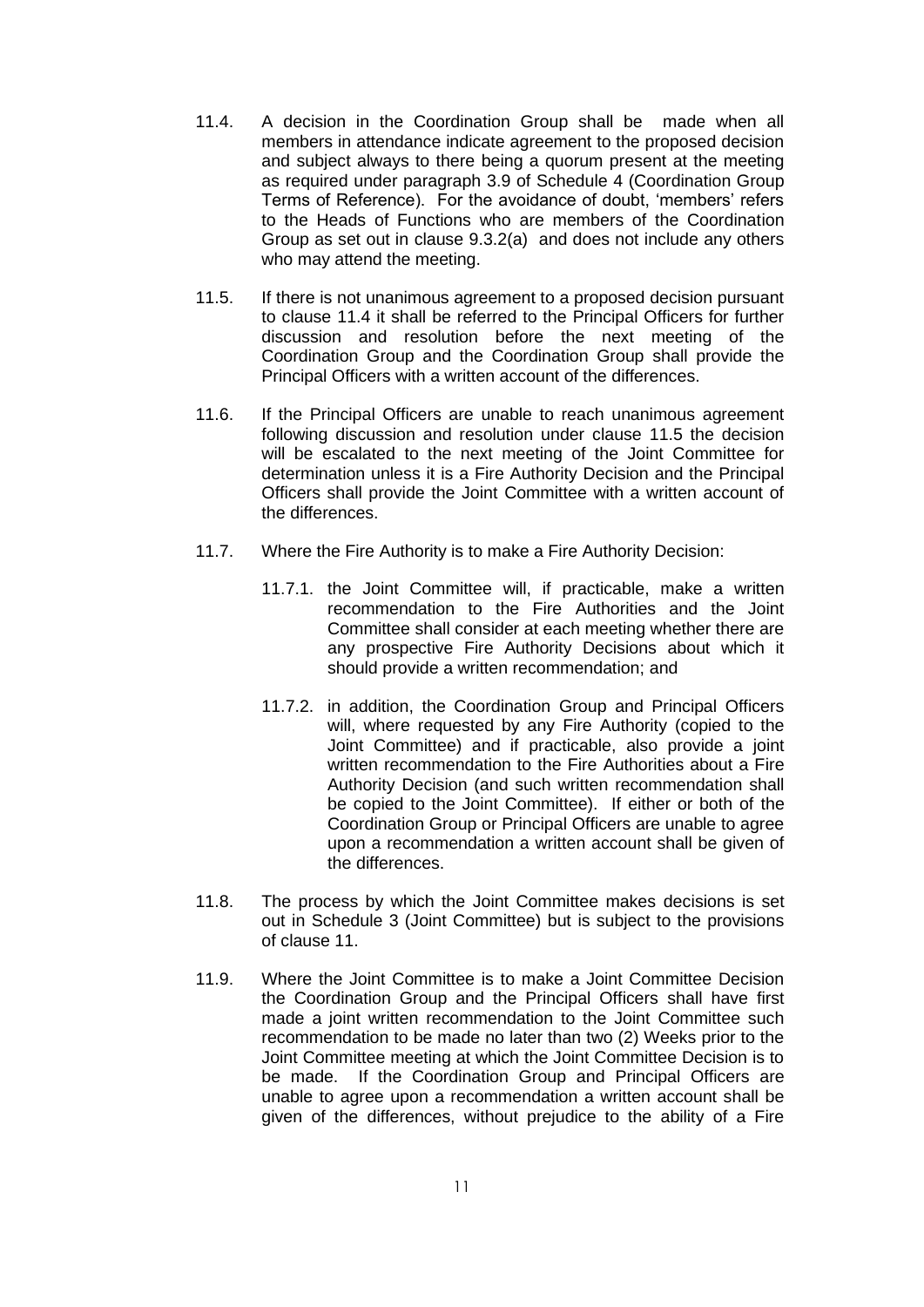Authority to raise a fundamental objection pursuant to clause [11.11.](#page-14-0)

- <span id="page-14-5"></span><span id="page-14-3"></span><span id="page-14-2"></span><span id="page-14-1"></span>11.10. Where the Joint Committee is to make:
	- 11.10.1. a decision which has been escalated pursuant to clause [11.6;](#page-13-2) or
	- 11.10.2. a Joint Committee Decision; or
	- 11.10.3. a decision upon which the Coordination Group and the Principal Officers are unable to provide a written recommendation pursuant to clause [11.9;](#page-13-3) or
	- 11.10.4. any other decision which is to be made by the Joint Committee,

<span id="page-14-4"></span>AND the decision to be made set out in clauses [11.10.1](#page-14-1) or [11.10.2](#page-14-2) or [11.10.3](#page-14-3) or [11.10.4](#page-14-4) is one to which one or more of the Fire Authorities has a fundamental objection such that it would not wish to be bound by a majority decision of the Joint Committee, the provisions of clause [11.11](#page-14-0) shall apply.

- <span id="page-14-8"></span><span id="page-14-7"></span><span id="page-14-6"></span><span id="page-14-0"></span>11.11. In the event of a Fire Authority raising a fundamental objection to the decision described at clause [11.10](#page-14-5) the process set out in this clause [11.11](#page-14-0) shall apply.
	- 11.11.1. The Fire Authority which has the fundamental objection shall notify the Secretary to the Joint Committee and, if such notice is given, the Joint Committee shall not be entitled to take the decision for three (3) Weeks from the receipt of the notice. The same Fire Authority shall urgently prepare a reasoned account of its fundamental objection and circulate this to the other Fire Authorities.
	- 11.11.2. An urgent meeting of the Chief Fire Officers of the Fire Authorities (the "**CFO Meeting**") shall be convened within the three (3) Week period to which clause [11.11.1](#page-14-6) refers to discuss the issue and seek to resolve it.
	- 11.11.3. If the CFO Meeting resolves the issue, a meeting of the Joint Committee shall be convened by the Secretary to the Joint Committee in order to make the decision in question (which decision may have been modified as a result of the discussions pursuant to clause [11.11.2\)](#page-14-7).
	- 11.11.4. If the CFO Meeting does not resolve the issue and a Fire Authority still has a fundamental objection to the decision in question then that Fire Authority shall notify the Secretary to the Joint Committee and the Joint Committee shall not be entitled to take a decision on that matter for a further three (3) Weeks from receipt of that notice in order for the Fire Authorities to seek a solution to the issue.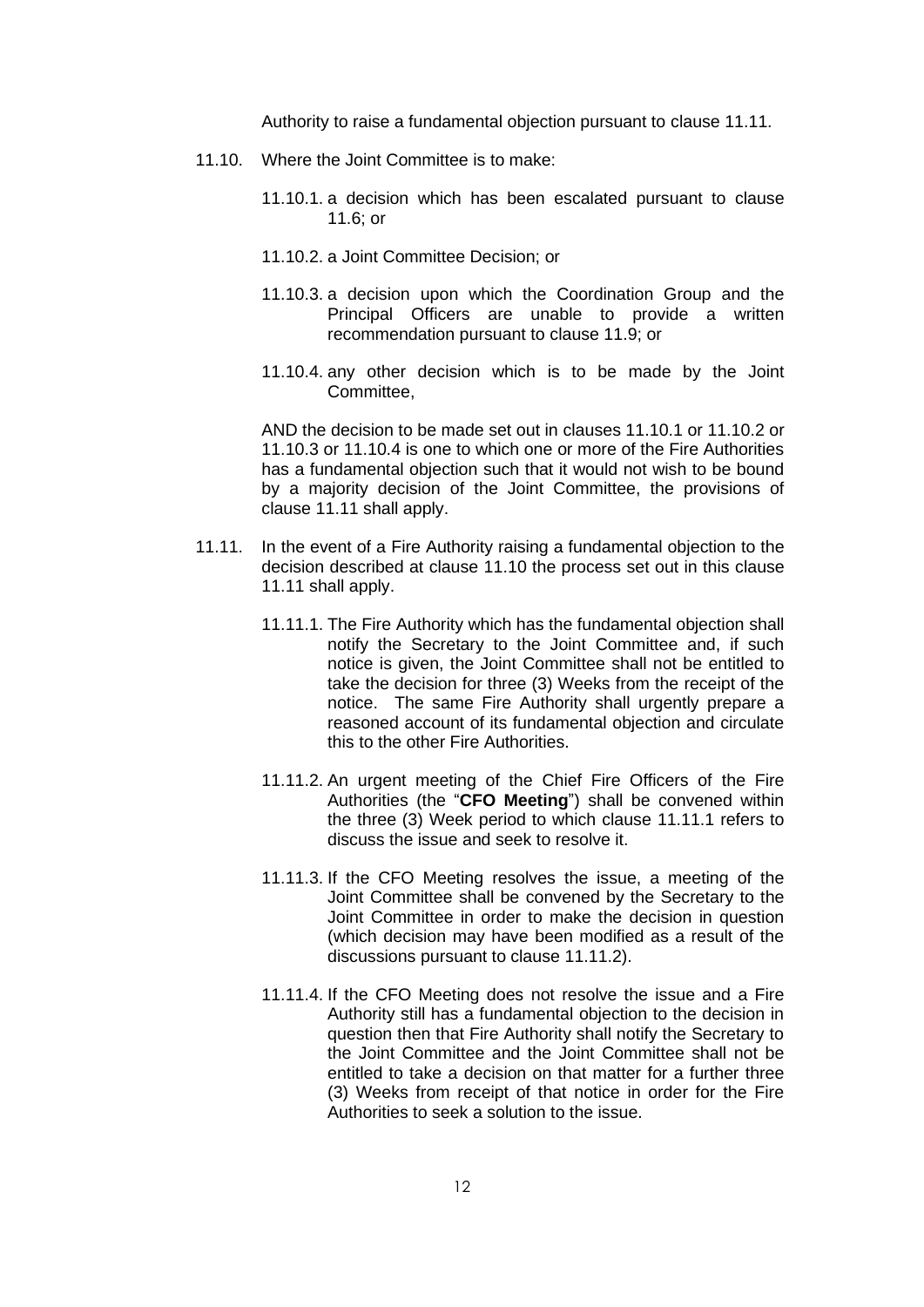- <span id="page-15-1"></span>11.11.5. Upon expiry of the three (3) Week period to which clause [11.11.4](#page-14-8) refers, the Fire Authorities shall notify the Secretary to the Joint Committee of whether a solution to the issue has been found including:
	- (a) the decision in question which the Joint Committee shall now take (which decision may have been modified as a result of the discussions pursuant to clause [11.11.4\)](#page-14-8); and
	- (b) an account of the proceedings which have taken place under this clause [11.11](#page-14-0) in order that the Joint Committee is informed of these and understands whether the decision which it shall now take is agreed between the Fire Authorities.
- 11.11.6. The Secretary to the Joint Committee shall convene a meeting of the Joint Committee in order to make the decision set out in the notice given pursuant to clause [11.11.5](#page-15-1) .

## <span id="page-15-0"></span>**12. REPORTING AND MONITORING**

- 12.1. At least five (5) Business Days before a Coordination Group meeting, called in accordance with the provisions of Schedule 4 (Coordination Group Terms of Reference), the TVFCS Control Manager, shall provide his reports to the Coordination Group which summarise the performance of TVFCS since the last Coordination Group meeting (the "**Control Performance Reports**").
- 12.2. The Control Performance Reports shall contain the information required in the Concept of Operations.
- <span id="page-15-2"></span>12.3. In addition to the Control Performance Reports, the Fire Authorities, as part of their obligations to operate and manage the TVFCS under clause [6](#page-7-1) (Obligations of the Fire Authorities in Relation to the Operation of TVFCS), clause [7](#page-8-0) (Obligations of RBFA in relation to the operation of TVFCS) and clause [8](#page-10-0) (Obligations of OCC and BMKFA in relation to the operation of TVFCS) respectively, shall at the same time provide such further financial and contract monitoring reports and information as required under the Concept of Operations.
- 12.4. The Control Performance Reports and such further reports and information to which clause [12.3](#page-15-2) refers shall be reviewed at the next Coordination Group Meeting. Subject to clause [7.2](#page-8-1) (Obligations of RBFA in Relation to the Operation of TVFCS), the Coordination Group may agree to give any instruction which it agrees is appropriate to make to the TVFCS Control Manager arising from the review.
- 12.5. Any Fire Authority may raise additional questions and/or request any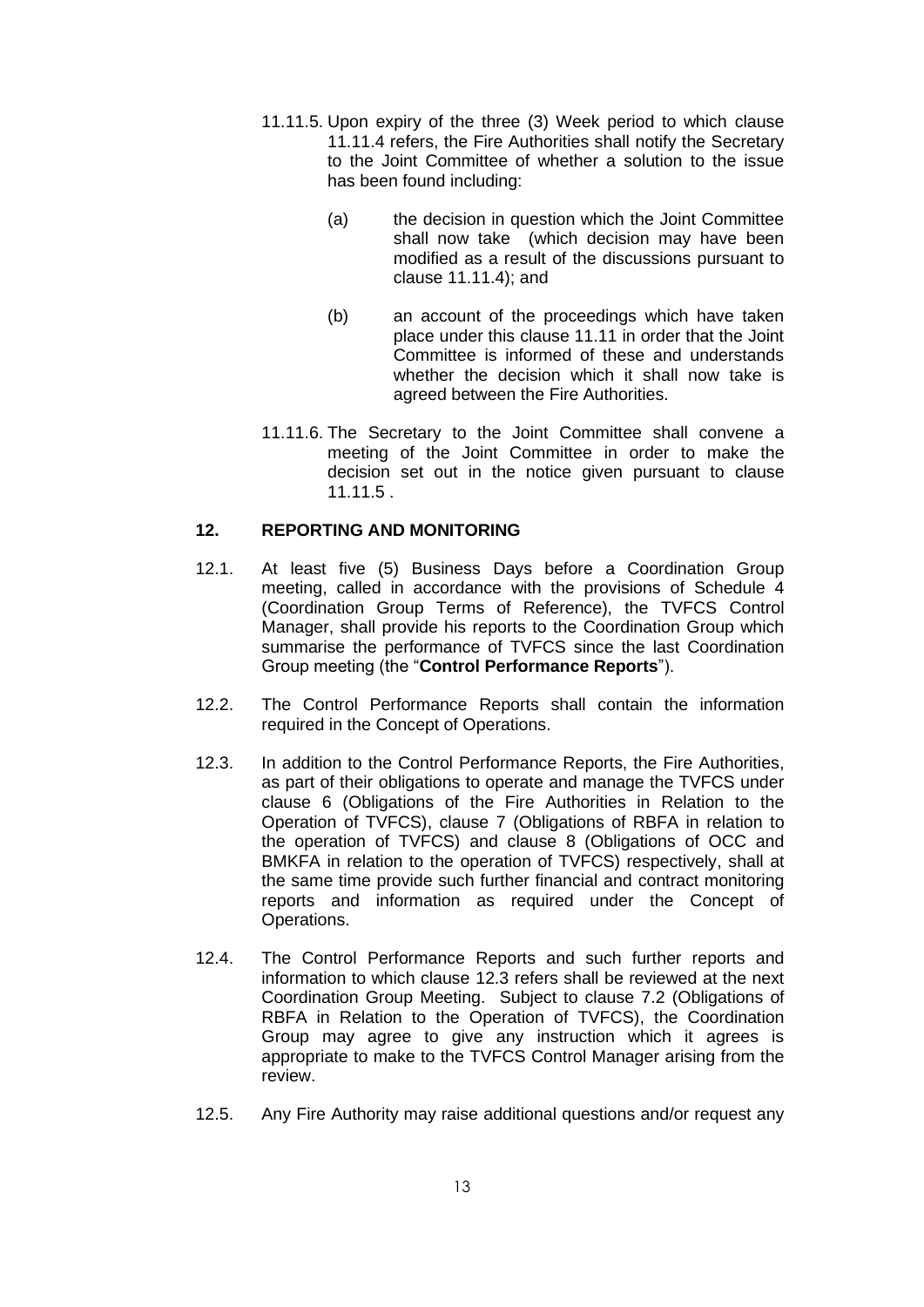further information from TVFCS Control Manager, regarding any matter set out in Control Performance Reports and RBFA shall use all reasonable endeavours to procure the cooperation of the TVFCS Control Manager in responding to such questions and requests.

- 12.6. For the avoidance of doubt, the Coordination Group may issue instructions to the TVFCS Control Manager pursuant to clause [7.1.1](#page-8-2) (Obligations of RBFA in Relation to the Operation of TVFCS) relating to any matter set out in Control Performance Reports.
- <span id="page-16-1"></span>12.7. Each Fire Authority shall keep appropriate documents and records including staff records, timesheets, training programmes, staff training records, goods received documentation, invoices, quotations, estimates, contracts with suppliers, supplier accreditation records, records of complaints in relation to TVFCS (including for the avoidance of doubt in relation to items of spending from the Annual TVFCS Revenue Budget and the Revenue Supporting Documentation) and any further document and record which the Coordination Group may reasonably require in relation to the Purpose.
- <span id="page-16-2"></span>12.8. Each Fire Authority's records and documents to which clause [12.7](#page-16-1) refers shall:
	- 12.8.1. be available for inspection by the other Fire Authority and/or their nominees at any time and the other Fire Authorities and/or their nominees may make copies of any such records and documents; and
	- 12.8.2. be maintained for a period of six (6) Years following termination or expiry of this Agreement or the cessation of the membership of the Fire Authority as a party to this Agreement (for whatever reason) and during that time shall be available for inspection and copying as set out in clause [12.8.1.](#page-16-2)
- 12.9. A member of the Coordination Group, a Principal Officer or a Chief Fire Officer from any Fire Authority may at any time attend the Primary Control Room and the Secondary Control Room in order to observe operations but shall not, for the avoidance of doubt, be entitled to issue instructions to the TVFCS Staff or the TVFCS Control Manager.

## <span id="page-16-0"></span>**13. DISPUTE RESOLUTION**

- 13.1. The members of the Coordination Group shall use their best endeavours to resolve any Disputes arising out of this Agreement.
- 13.2. If any Dispute is not resolved by the Coordination Group within ten (10) Business Days, or such other period as is agreed by the Fire Authorities, the matter shall be referred to the Chief Fire Officers of the Fire Authorities, who shall co-operate to resolve the Dispute as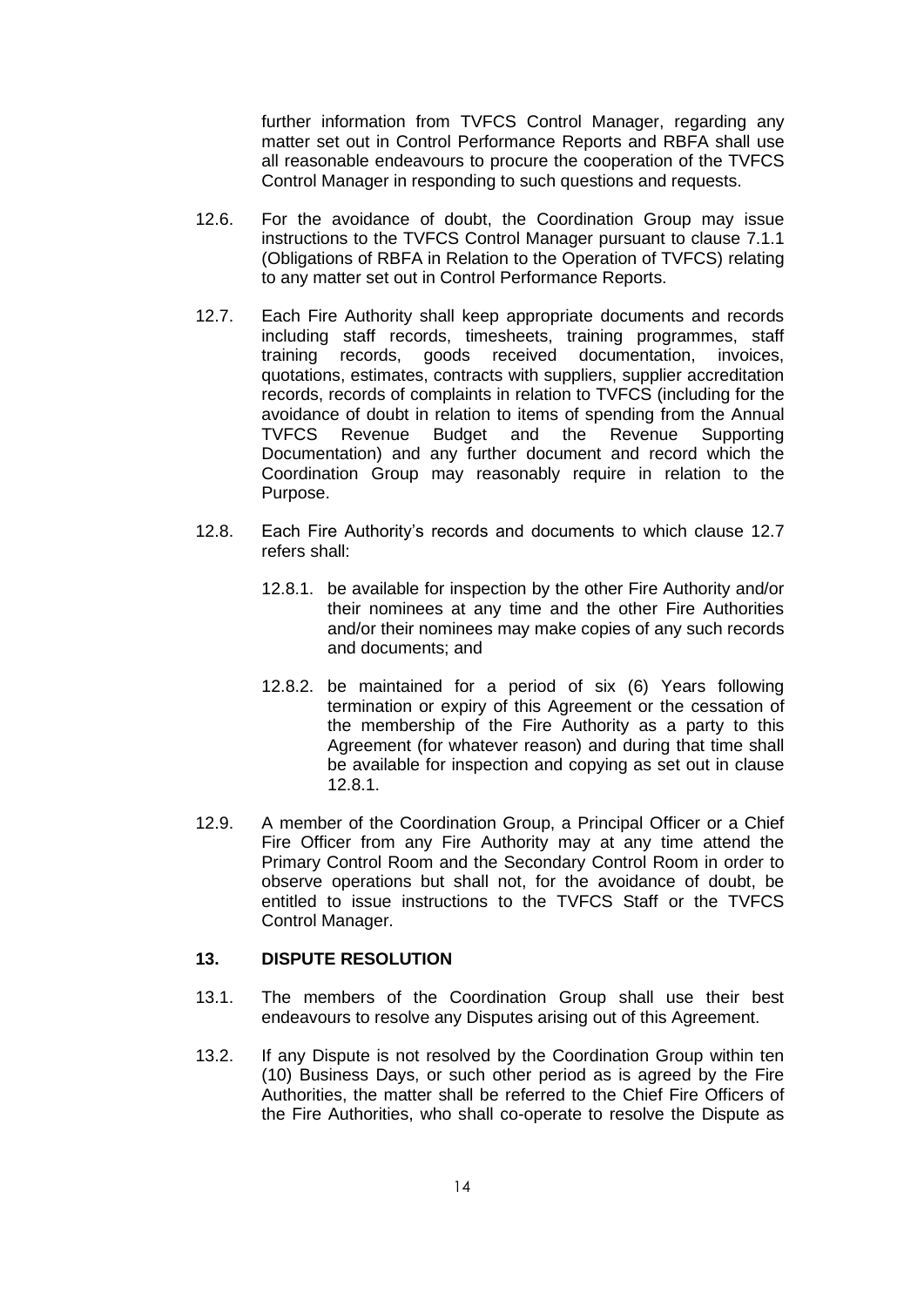amicably as possible within ten (10) Business Days of the referral.

- 13.3. If any Dispute is not resolved between the Chief Fire Officers within ten (10) Business Days of referral under clause 13.3 then any one of the Fire Authorities may refer the matter to mediation in accordance with the Centre for Effective Dispute Resolution's ("**CEDR**") Model Mediation Procedure.
- 13.4. To initiate the mediation, any one of the Fire Authorities may give notice in writing to the others requesting mediation in accordance with this clause 13. The initiating party shall send a copy of such request to CEDR.
- 13.5. If there is any issue on the conduct of the mediation (including as to the nomination of the mediator) upon which the parties cannot agree within a reasonable time, CEDR will, at the request of any party, decide the issue.
- 13.6. If the Dispute is not resolved within three (3) Months of the initiation of the mediation, or if a Fire Authority will not participate in the mediation, any Fire Authority may commence proceedings.
- 13.7. This clause 13 shall not prevent a Fire Authority from seeking injunctive relief (whether interlocutory, interim or final injunctive relief) at any time in the case of any breach or threatened breach by another Fire Authority of any obligation under this Agreement.
- 13.8. Save in relation to requests for information made under the Information Laws (as to which see clause [33](#page-44-0) (Freedom of Information) below) if any Fire Authority receives any formal inquiry, complaint, claim or threat of action from a third party which is not a party to this Agreement, in relation to this Agreement, the matter shall be promptly notified to Coordination Group.
- 13.9. Save where it is required to by Law, no action shall be taken in response to any such inquiry, complaint, claim or action, to the extent that such response would adversely affect the operation of this Agreement, without the prior approval of the Coordination Group. The Coordination Group will recognise the legal obligations of the Fire Authorities, and their obligations under the Information Sharing Protocol, and will act in a timely manner so as to ensure that none of the Fire Authorities are in breach of their obligations. Where this is not possible each Fire Authority will act on its own account but will provide full details of any response to the other Fire Authorities.

## <span id="page-17-0"></span>**14. THE CONCEPT OF OPERATIONS AND TVFCS PROCESSES AND PROCEDURES**

14.1. The Fire Authorities agree that there shall be a document (the "**Concept of Operations**") setting out the operational responsibilities of the Parties in relation to the TVFCS. The Fire Authorities also agree that the Concept of Operations shall form part of this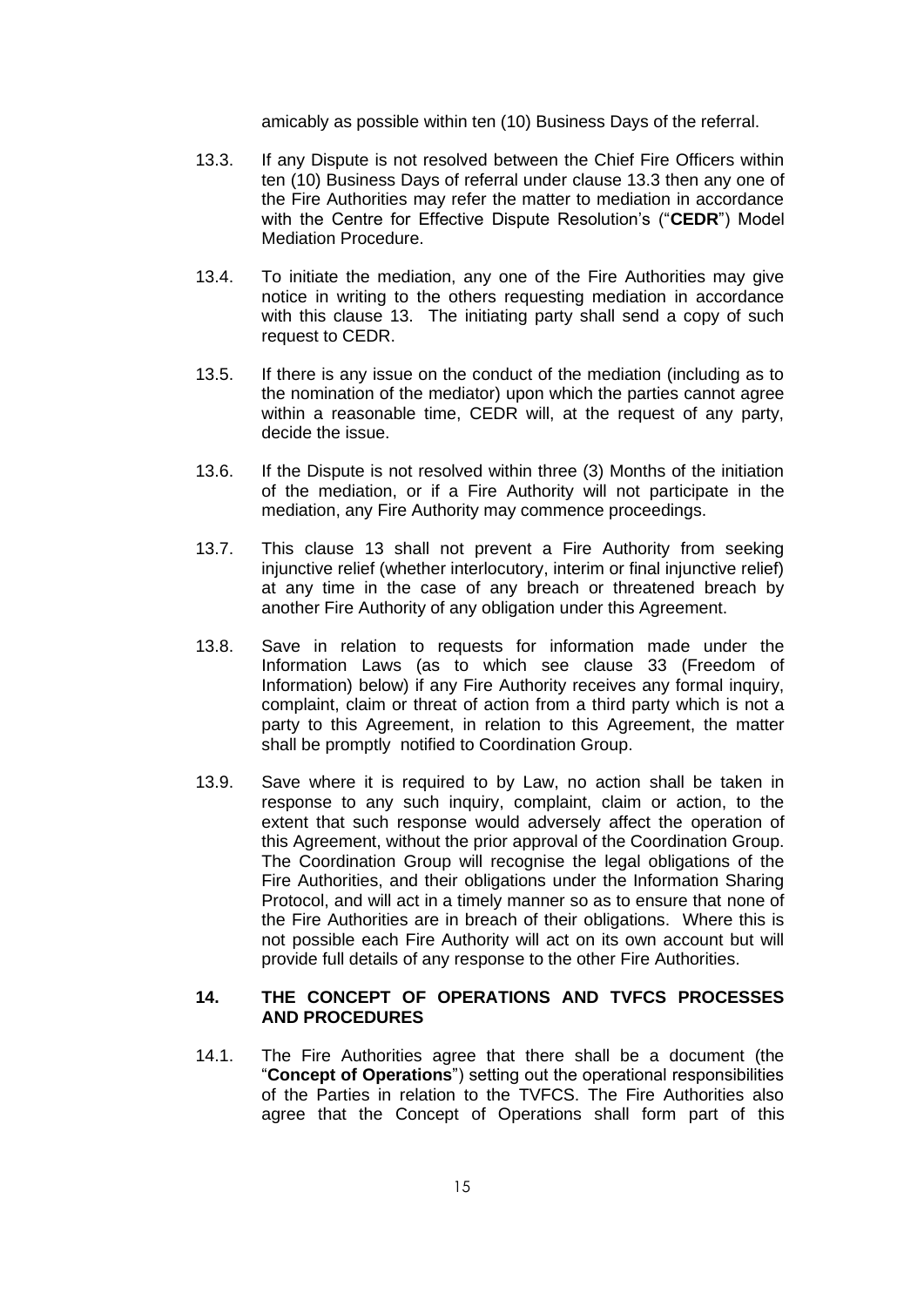Agreement and have contractual effect.

- 14.2. The Concept of Operations in effect as between the Fire Authorities, at the Commencement Date, is attached at Schedule 10 Part A (Concept of Operations).
- 14.3. The Concept of Operations shall be reviewed and revised and updated in accordance with the Coordination Group review process at Schedule 13 (Coordination Group Review Process).
- 14.4. In addition to the Concept of Operations, the Fire Authorities agree that there shall be certain documents (the "**TVFCS Processes and Procedures**") setting out the policies, processes and procedures to be followed in relation to the operation and management of TVFCS. The Fire Authorities also agree that the TVFCS Processes and Procedures shall form part of this Agreement and have contractual effect.
- 14.5. The list of TVFCS Processes and Procedures in effect as between the Fire Authorities, at the Commencement Date, is attached at Part B of Schedule 10 Part B (Operational Matters).
- 14.6. The TVFCS Processes and Procedures shall be reviewed and revised and updated in accordance with the Coordination Group review process at Schedule 13 (Coordination Group Review Process) and further processes and procedures may be added in accordance with that process.
- 14.7. A change to an existing TVFCS Process or Procedure, or the addition of a new process or procedure shall not have contractual effect until the change or addition has been
	- 14.7.1. approved by the Coordination Group in accordance with this clause [14,](#page-17-0) and
	- 14.7.2. added to the list of TVFCS Processes and Procedures in Part B of Schedule 10 (Operational Matters) in accordance with this clause [14.](#page-17-0)
- 14.8. For the purposes of clause [7.2](#page-8-1) (Obligations of RBFA in Relation to the Operation of TVFCS) the RBFA Policies are described in Part C of Schedule 10 (Operational Matters). The Fire Authorities agree that:
	- 14.8.1. the RBFA Policies may be reviewed and updated by RBFA from time to time without the approval of the Fire Authorities provided always that RBFA shall consult with the Coordination Group in relation to such reviews and updates and have reasonable regard to any representations made by the Coordination Group in this regard; and
	- 14.8.2. where RBFA wishes to create a new RBFA Policy this shall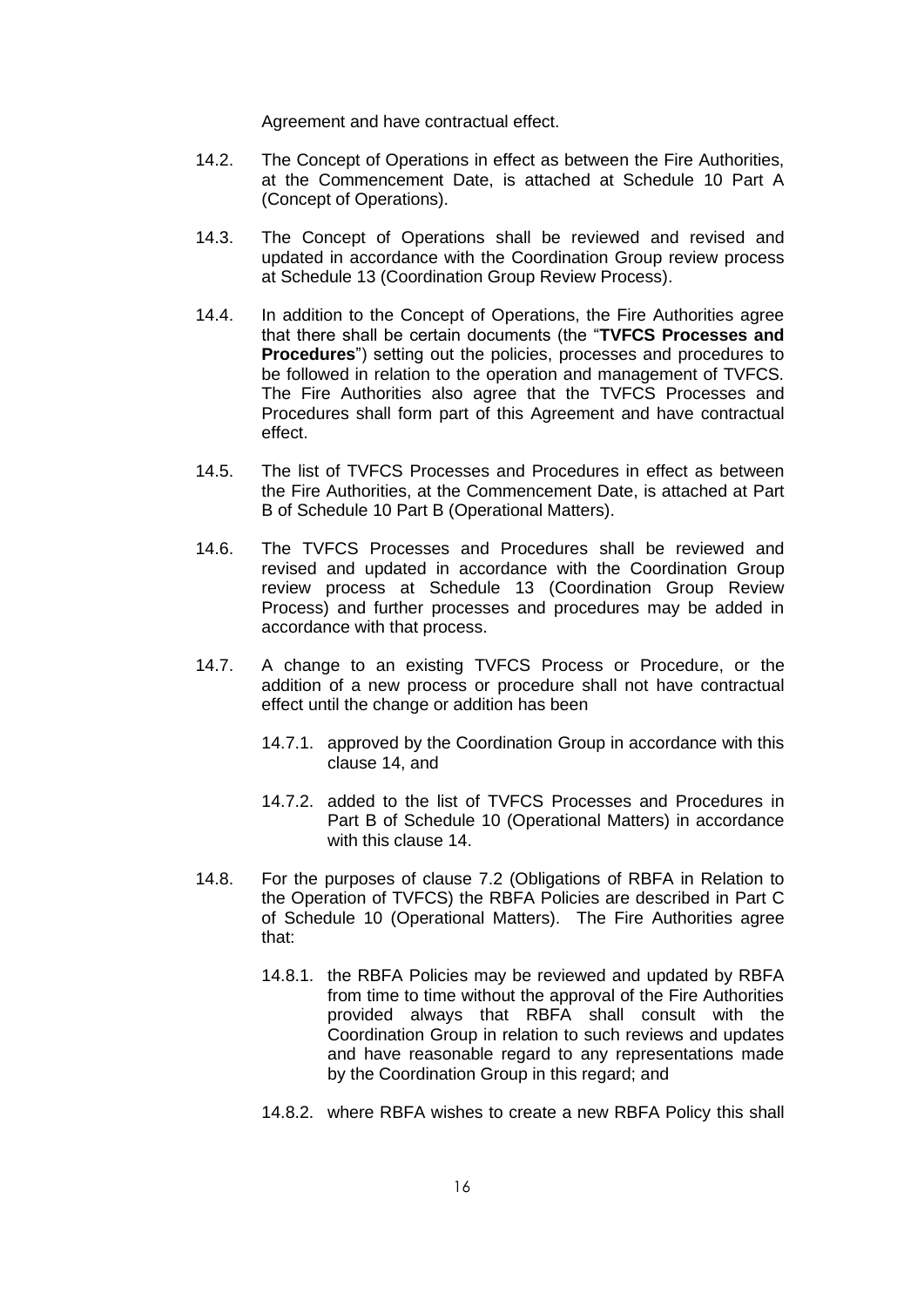require the agreement of the Coordination Group which shall be undertaken in accordance with the Coordination Group review process at Schedule 13 (Coordination Group Review Process).

## <span id="page-19-0"></span>**15. CHARGES AND LIABILITIES**

- 15.1. The financial arrangements which will apply to TVFCS are set out in Schedule 7 (Financial Arrangements for the TVFCS).
- 15.2. RBFA shall act as the accounting authority for TVFCS in accordance with the provisions of Schedule 9 (Financial Agreement for TVFCS).
- 15.3. Save as provided in Schedule 7 (Financial Arrangements for the TVFCS) or otherwise in this Agreement, the Fire Authorities shall each bear their own costs and expenses incurred in complying with their obligations under this Agreement.

## <span id="page-19-1"></span>**16. THIRD PARTY INCOME**

- 16.1. No Fire Authority shall enter into any arrangement with any third party which will involve the use of the Assets, Premises or TVFCS Staff, whether for income or otherwise, without the agreement of the other Fire Authorities, which shall be a Fire Authority Decision.
- 16.2. The amount of any Third Party Income received by the Fire Authorities shall be paid into the TVFCS Revenue Account by the recipient Fire Authority.
- 16.3. The Fire Authorities agree that they shall be jointly and severally liable under the Third Party Income Arrangements, even if not a contracting party to a Third Party Income Arrangement, and any reconciliation of liabilities under a TVFCS Contract shall be effected under the terms of clause [16.10.](#page-21-0)
- 16.4. The existing Third Party Income Arrangements are listed at Schedule 12 (Third Party Income Arrangements) and it has been agreed that these will be administered by OCC for the purposes of clause [16.5.4.](#page-20-0) A Fire Authority, on its own account or jointly with another, shall not enter into a new Third Party Income Arrangement without the agreement of the Fire Authorities (not to be unreasonably withheld or delayed) which shall be a Fire Authority Decision.
- 16.5. Prior to entering into a proposed new Third Party Income Arrangement the Fire Authorities shall discuss and agree:
	- 16.5.1. whether the proposed new Third Party Income Arrangement should be entered into by one or more of the Fire Authorities. The Fire Authorities agree that, unless there are clear operational or legal reasons to the contrary, the presumption is that all new Third Party Income Arrangements shall be entered into by all Fire Authorities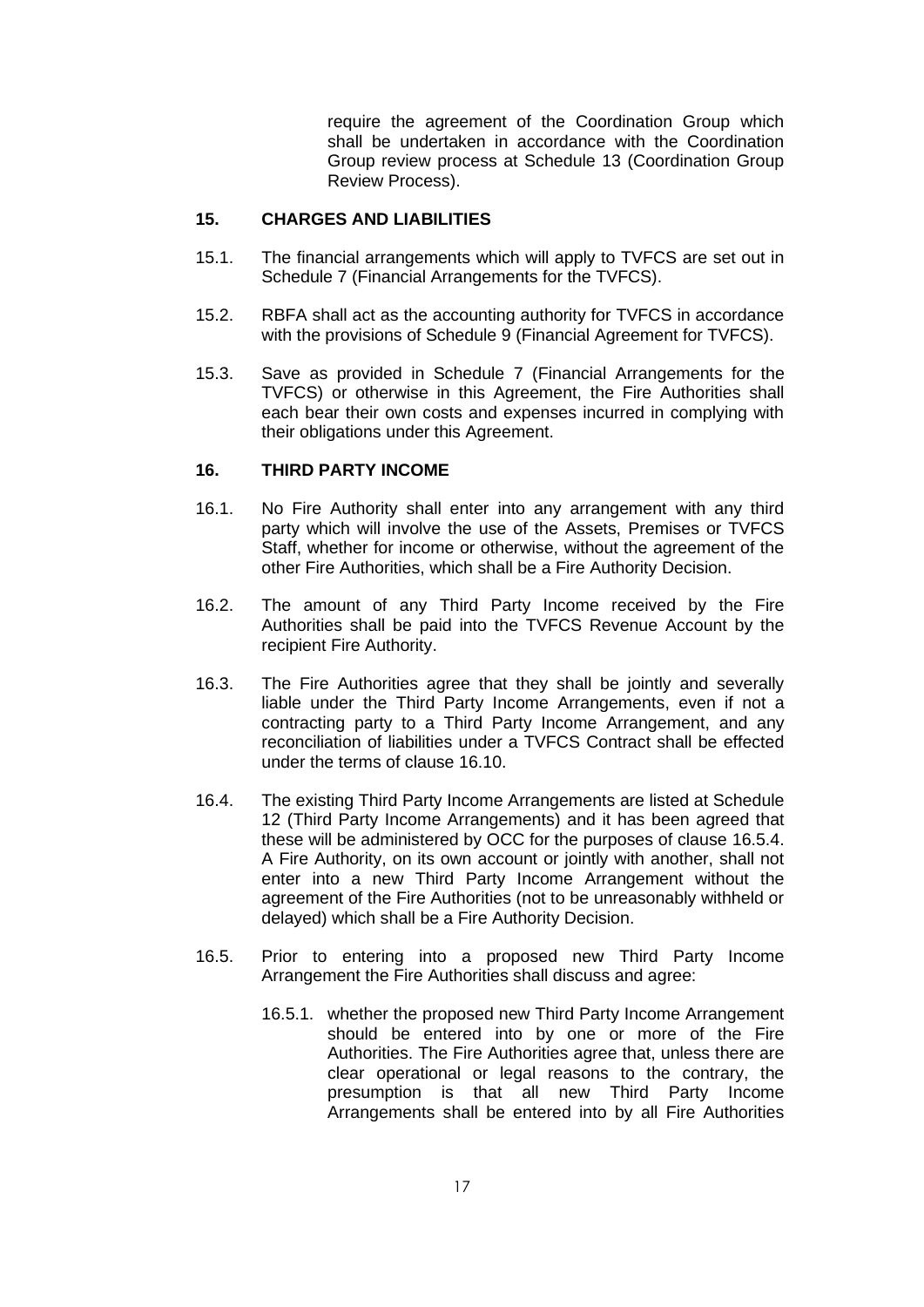which are a party to the Agreement at the date of the new Third Party Income Arrangement;

- 16.5.2. the terms and conditions of the proposed new Third Party Income Arrangement; and
- 16.5.3. the expiry date for the proposed new Third Party Income Arrangement which shall not extend beyond the Expiry Date;
- 16.5.4. who shall administer the proposed new Third Party Income Arrangement.
- <span id="page-20-0"></span>16.6. The Fire Authority whom it is agreed should administer the arrangement shall do so pursuant to and in accordance with clause [6](#page-7-1) (Obligations of the Fire Authorities in Relation to the Operation of TVFCS) and such parts of clauses [7](#page-8-0) (Obligations of RBFA in relation to the Operation of TVFCS) and [8](#page-10-0) (Obligations of OCC and BMKFA in relation to the Operational of TVFCS) as shall apply to it (provided that references to "the provisions of technical support" in clauses 8.2 and 8.3 are read as references to the administration of the relevant Third Party Income Arrangement).
- <span id="page-20-1"></span>16.7. In accordance with clause [16.5.4](#page-20-0) the Fire Authorities may agree that a Fire Authority (the "**Administering Fire Authority**") which is not a party to the Third Party Income Arrangement shall administer the Third Party Income Arrangement. In such circumstances, and for the purpose of this Agreement only:
	- 16.7.1. the Fire Authority(ies) which is (are) the contracting party(ies) to the Third Party Income Arrangement hereby appoint the Administering Fire Authority to act as its (their) agent for the purposes of administering the Third Party Income Arrangement during the Term of this Agreement or for such shorter period as may be agreed in writing between the Fire Authorities, and
	- 16.7.2. for the avoidance of doubt, subject always to the provisions of clause [6](#page-7-1) (Obligations of the Fire Authorities in Relation to the Operation of TVFCS), clause [7](#page-8-0) (Obligations of RBFA in relation to the operation of TVFCS) and clause [8](#page-10-0) (Obligations of OCC and BMKFA in relation to the operation of TVFCS) as applicable, the Administering Fire Authority may take all steps to administer the Third Party Income Arrangement as are reasonable in the context of the Purpose and Primary Objectives, and within the budgetary and other constraints set out in the Agreement and the terms of the Third Party Income Arrangement, and
	- 16.7.3. the Administering Fire Authority shall have no liability to the other Fire Authorities for action taken in accordance with this clause [16.7](#page-20-1) save as set out in clause [20.5](#page-27-1) (Liability of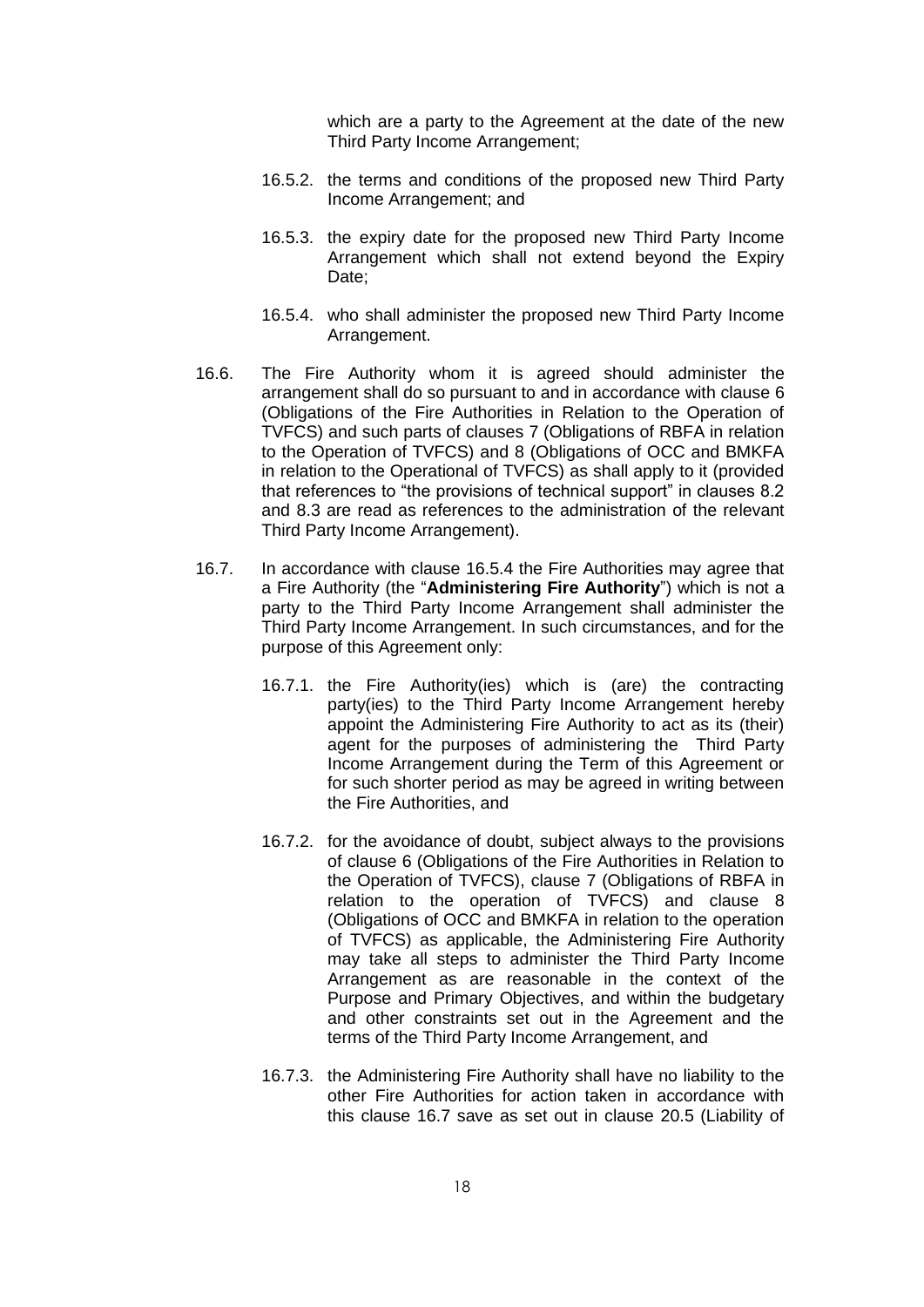the Fire Authorities).

- 16.8. No material variation shall be made to a Third Party Income Arrangement without the prior agreement of the Fire Authorities (not to be unreasonably withheld or delayed) which shall be a Fire Authority Decision.
- 16.9. Without prejudice to the rights of the Fire Authorities pursuant to clause [6](#page-7-1) (Obligations of the Fire Authorities in Relation to the Operation of TVFCS) and clause [7](#page-8-0) (Obligations of RBFA in relation to the Operation of TVFCS) or (as the case may be) clauses [8.2](#page-10-4) and [8.3](#page-10-3) (Obligations of OCC and BMKFA in relation to the Operational of TVFCS) and subject to the provisions of clause [16.10](#page-21-0) the Fire Authority operating and managing the Third Party Income Arrangement shall:
	- 16.9.1. use all reasonable endeavours to inform the Coordination Group of all actual or threatened disputes, actions or proceedings arising under the Third Party Income Arrangements; and
	- 16.9.2. use all reasonable endeavours to consult with the Coordination Group as to what steps to take with regard to such disputes, actions or proceedings and have due regard to the views of the Coordination Group; and
	- 16.9.3. unless precluded by its insurers, or where it is reasonably necessary to take steps or defend proceedings to protect the position of the relevant Fire Authority, or where the Fire Authorities agree counsel's opinion is not necessary, not to take any steps beyond pre-action in relation to such disputes, actions or proceedings (other than settlement) unless counsel of at least three (3) Years' call has advised that there is at least a 50% chance that its claim or defence (as the case may be) will succeed.
- <span id="page-21-0"></span>16.10. Subject to clause [16.11](#page-22-1) the costs of Third Party Income Arrangements may be (as appropriate):
	- 16.10.1. recharged to the TVFCS Revenue Account in accordance with the provisions of Part A of Schedule 7 (Financial Arrangements for the TVFCS), or
	- 16.10.2. paid out of the Renewals Account in accordance with Part B of Schedule 7 (Financial Arrangements for the TVFCS)

and the amount of the contributions to be made by the Fire Authorities towards the costs incurred by one or more Fire Authorities in connection with payments under the Third Party Income Arrangements shall be agreed (as appropriate)

(a) in accordance with the budget setting process at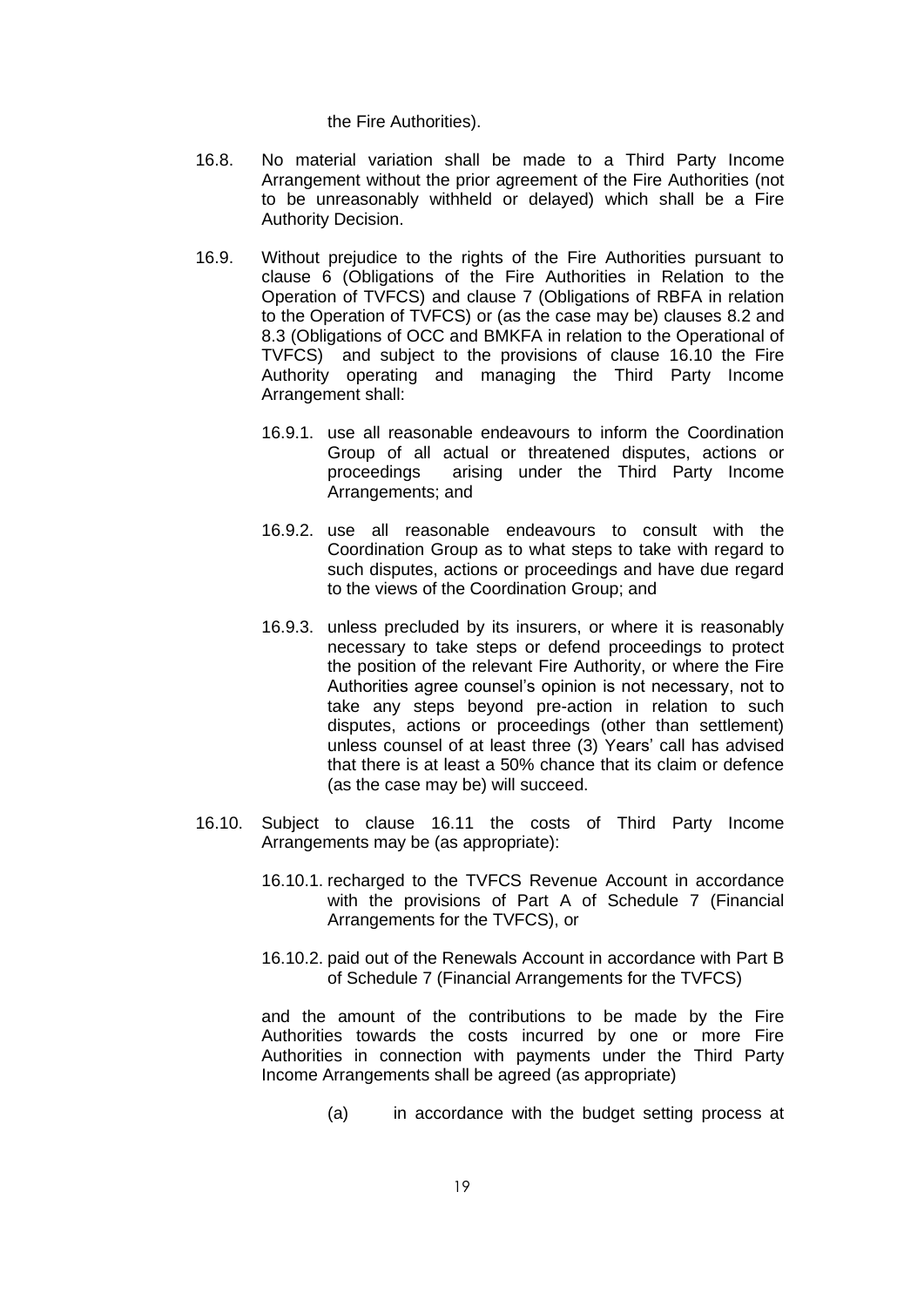Part A of Schedule 7 (Financial Arrangements for the TVFCS) or

(b) in accordance with the process for setting and agreeing the Annual Capital Expenditure Programme at Part B of Schedule 7 (Financial Arrangements for the TVFCS)

provided always that no Fire Authority shall withhold agreement to making a contribution on the basis that it is not itself a party to a Third Party Income Arrangement.

- <span id="page-22-1"></span>16.11. Where the costs of a Third Party Income Arrangement are not included within the Annual TVFCS Revenue Budget for the relevant Financial Year, or the Annual Capital Expenditure Programme for the relevant Financial Year, the costs of the Third Party Income Arrangement shall only be recharged to the TVFCS Revenue Account or the Renewals Account, as appropriate, in accordance with the provisions of Schedule 7 (Financial Arrangements for the TVFCS).
- 16.12. For the avoidance of doubt, the Fire Authorities shall use all reasonable endeavours to ensure that the costs of and projected income from a Third Party Income Arrangement are included within the Annual TVFCS Revenue Budget for the relevant Financial Year, or the Annual Capital Expenditure Programme for the relevant Financial Year, as appropriate.

#### <span id="page-22-0"></span>**17. TVFCS CONTRACTS**

- 17.1. The SAN H Agreement and the Control Link Agreement are not TVFCS Contracts. Neither the participation of a Fire Authority in this Agreement nor the termination of this Agreement or a Fire Authority's participation in this Agreement shall have any effect on rights, obligations and liabilities of each Fire Authority under the SAN H Agreement or the Control Link Agreement.
- 17.2. The Fire Authorities agree that they shall be jointly and severally liable under the TVFCS Contracts, even if not a contracting party to a TVFCS Contract, and any reconciliation of liabilities under a TVFCS Contract shall be effected under the terms of clause [17.9.](#page-24-0)
- 17.3. The existing TVFCS Contracts are listed at Schedule 6 (Existing TVFCS Contracts). A Fire Authority, on its own account or jointly with another, shall not enter into a new TVFCS Contract without the agreement of the Fire Authorities (not to be unreasonably withheld or delayed) which shall be a Fire Authority Decision.
- 17.4. Prior to entering into a proposed new TVFCS Contract the Fire Authorities shall discuss and agree:

17.4.1. whether the proposed new TVFCS Contract should be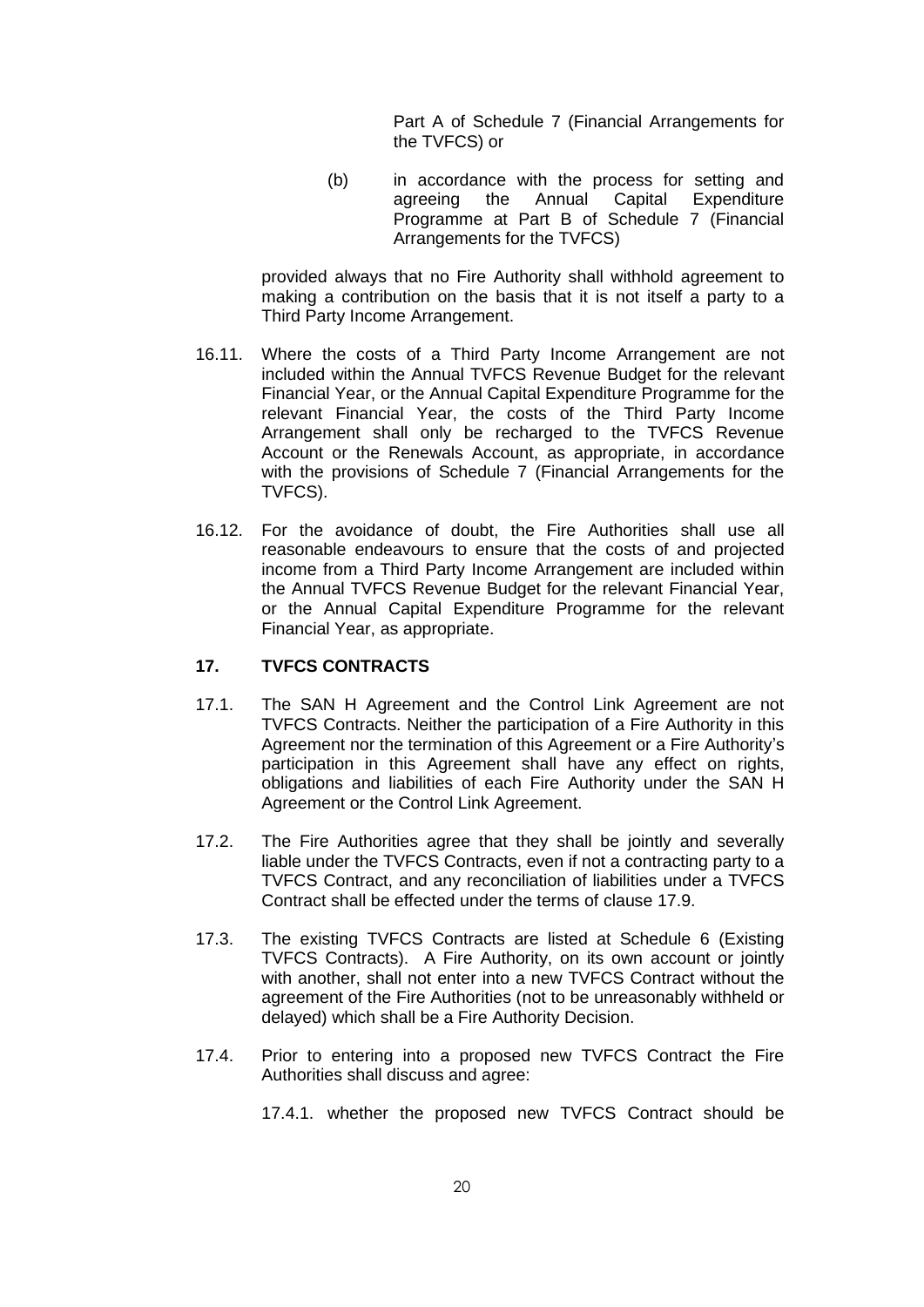entered into by one or more of the Fire Authorities. The Fire Authorities agree that, unless there are clear operational or legal reasons to the contrary, the presumption is that all new TVFCS Contracts shall be entered into by all Fire Authorities which are a party to the Agreement at the date of the new TVFCS Contract;

- 17.4.2. the terms and conditions of the proposed new TVFCS Contract; and
- 17.4.3. the expiry date for the proposed new TVFCS Contract which shall not extend beyond the Expiry Date.
- 17.5. No material variation shall be made to a TVFCS Contract without the prior agreement of the Fire Authorities (not to be unreasonably withheld or delayed) which shall be a Fire Authority Decision.
- <span id="page-23-0"></span>17.6. Unless otherwise agreed between the Fire Authorities RBFA shall as part of its duties to operate TVFCS pursuant to clause [6](#page-7-1) (Obligations of the Fire Authorities in Relation to the Operation of TVFCS) and clause [7](#page-8-0) (Obligations of RBFA in relation to the Operation of TVFCS) shall operate and manage the TVFCS Contracts and the provisions of clause [6](#page-7-1) (Obligations of the Fire Authorities in Relation to the Operation of TVFCS) and clause [7](#page-8-0) (Obligations of RBFA in relation to the Operation of TVFCS) shall apply to such operation and management.
- <span id="page-23-1"></span>17.7. In accordance with clause [17.6](#page-23-0) the Fire Authorities may agree that a Fire Authority (the "**Administering Fire Authority**") which is not a party to the TVFCS Contract shall administer the TVFCS Contract. In such circumstances, and for the purpose of this Agreement only:
	- 17.7.1. the Fire Authority(ies) which is (are) the contracting party(ies) to the TVFCS Contract hereby appoint the Administering Fire Authority to act as its (their) agent for the purposes of administering the TVFCS Contract during the Term of this Agreement or for such shorter period as may be agreed in writing between the Fire Authorities, and
	- 17.7.2. for the avoidance of doubt, subject always to the provisions of clause [6](#page-7-1) (Obligations of the Fire Authorities in Relation to the Operation of TVFCS), clause [7](#page-8-0) (Obligations of RBFA in relation to the operation of TVFCS) and clause [8](#page-10-0) (Obligations of OCC and BMKFA in relation to the operation of TVFCS) as applicable, the Administering Fire Authority may take all steps to administer the TVFCS Contract as are reasonable in the context of the Purpose and Primary Objectives, and within the budgetary and other constraints set out in the Agreement and the terms of the TVFCS Contract, and
	- 17.7.3. the Administering Fire Authority shall have no liability to the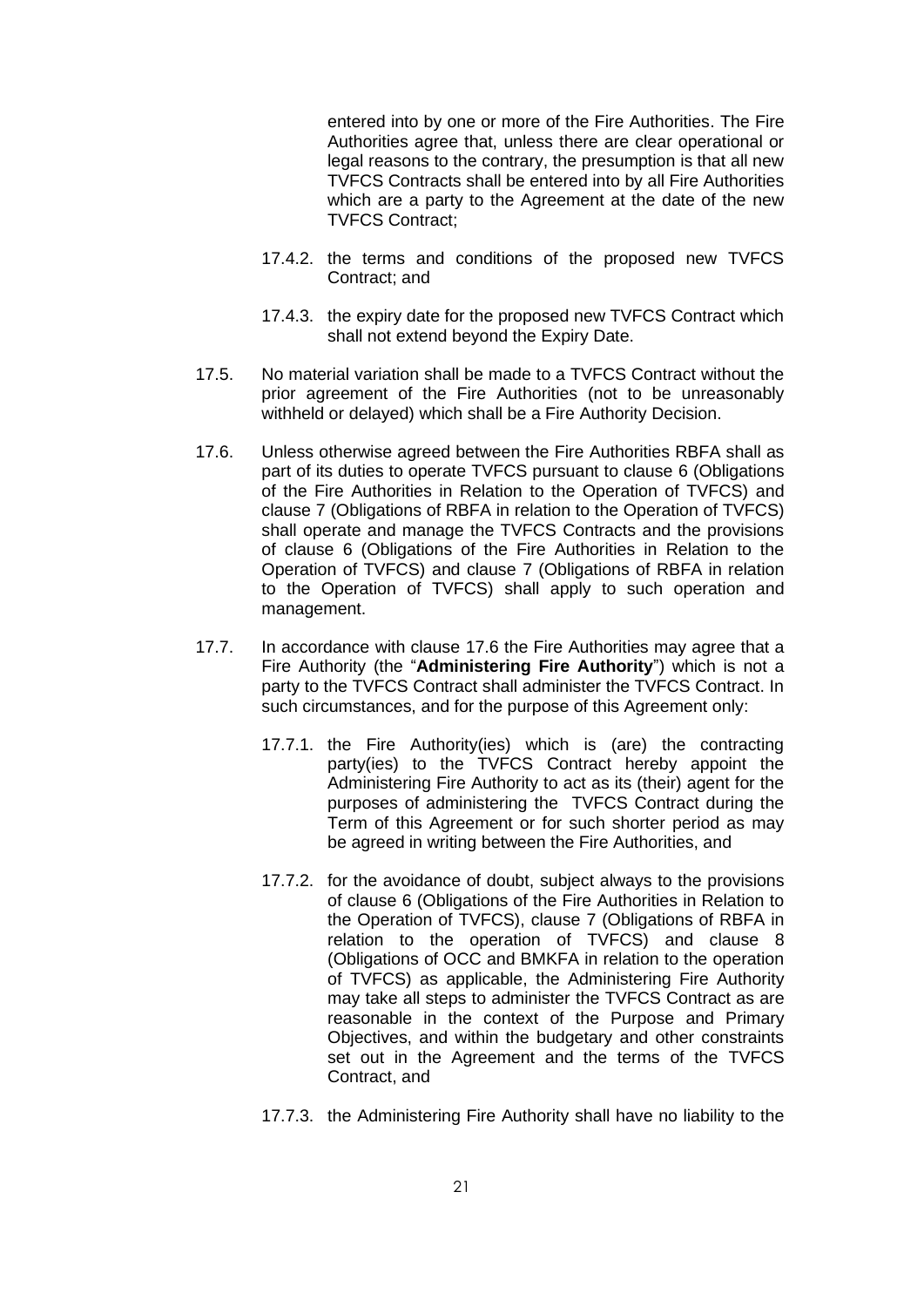other Fire Authorities for action taken in accordance with this clause [17.7](#page-23-1) save as set out in clause [20.5](#page-27-1) (Liability of the Fire Authorities).

- 17.8. Without prejudice to the rights of the Fire Authorities pursuant to clause [6](#page-7-1) (Obligations of the Fire Authorities in Relation to the Operation of TVFCS) and clause [7](#page-8-0) (Obligations of RBFA in relation to the Operation of TVFCS) and subject to the provisions of clause [17.9](#page-24-0) RBFA shall:
	- 17.8.1. use all reasonable endeavours to inform the Coordination Group of all actual or threatened disputes, actions or proceedings arising under the TVFCS Contracts; and
	- 17.8.2. use all reasonable endeavours to consult with the Coordination Group as to what steps to take with regard to such disputes, actions or proceedings and have due regard to the views of the Coordination Group; and
	- 17.8.3. unless precluded by its insurers, or where it is reasonably necessary to take steps or defend proceedings to protect the position of the relevant Fire Authority, or where the Fire Authorities agree counsel's opinion is not necessary, not to take any steps beyond pre-action in relation to such disputes, actions or proceedings (other than settlement) unless counsel of at least three (3) Years' call has advised that there is at least a 50% chance that its claim or defence (as the case may be) will succeed.
- <span id="page-24-0"></span>17.9. Subject to clause [17.10](#page-25-2) the costs of TVFCS Contracts may be (as appropriate):
	- 17.9.1. recharged to the TVFCS Revenue Account in accordance with the provisions of Part A of Schedule 7 (Financial Arrangements for the TVFCS), or
	- 17.9.2. paid out of the Renewals Account in accordance with Part B of Schedule 7 (Financial Arrangements for the TVFCS)

and the amount of the contributions to be made by the Fire Authorities towards the costs incurred by one or more Fire Authorities in connection with payments under the TVFCS Contracts shall be agreed (as appropriate)

- (a) in accordance with the budget setting process at Part A of Schedule 7 (Financial Arrangements for the TVFCS) or
- (b) in accordance with the process for setting and agreeing the Annual Capital Expenditure Programme at Part B of Schedule 7 (Financial Arrangements for the TVFCS)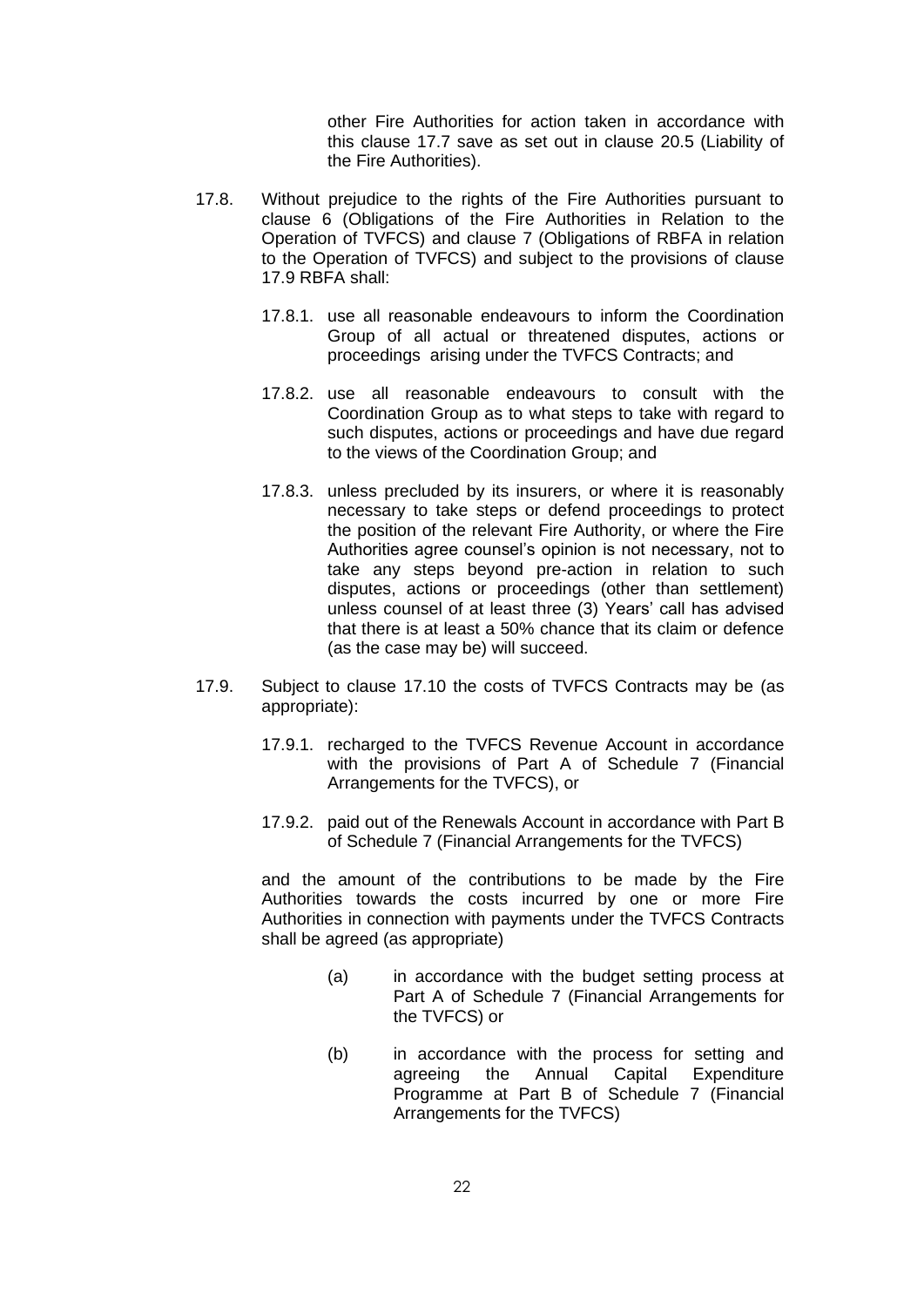provided always that no Fire Authority shall withhold agreement to making a contribution on the basis that it is not itself a party to a TVFCS Contract.

- <span id="page-25-2"></span>17.10. Where the costs of a TVFCS Contract are not included within the Annual TVFCS Revenue Budget for the relevant Financial Year, or the Annual Capital Expenditure Programme for the relevant Financial Year, the costs of the TVFCS Contract shall only be recharged to the TVFCS Revenue Account or the Renewals Account, as appropriate, in accordance with the provisions of Schedule 7 (Financial Arrangements for the TVFCS).
- 17.11. For the avoidance of doubt, the Fire Authorities shall use all reasonable endeavours to ensure that the costs of a TVFCS Contract are included within the Annual TVFCS Revenue Budget for the relevant Financial Year, or the Annual Capital Expenditure Programme for the relevant Financial Year, as appropriate.

#### <span id="page-25-0"></span>**18. STAFFING, TUPE AND PENSIONS**

18.1. The obligations of the Fire Authorities relating to staffing, TUPE and pensions are set out in Schedule 11 (TVFCS Staffing Arrangements).

#### <span id="page-25-1"></span>**19. ASSETS OF TVFCS**

- 19.1. The Coordination Group shall prepare and maintain a schedule of the Assets.
- 19.2. The Assets shall be repaired, renewed and maintained by the Fire Authorities in accordance with the provisions of clause [6](#page-7-1) (Obligations of the Fire Authorities in Relation to the Operation of TVFCS), clause [7](#page-8-0) (Obligations of RBFA in relation to the operation of TVFCS) and clause [8](#page-10-0) (Obligations of OCC and BMKFA in relation to the operation of TVFCS) as applicable.
- 19.3. The costs of such repair, renewal and maintenance may be (as appropriate):
	- 19.3.1. recharged to the TVFCS Revenue Account in accordance with the provisions of Part A of Schedule 7 (Financial Arrangements for the TVFCS), or
	- 19.3.2. paid out of the Renewals Account in accordance with Part B of Schedule 7 (Financial Arrangements for the TVFCS)

and the amount of the contributions to be made by the Fire Authorities towards these costs incurred by one or more Fire Authorities shall be agreed (as appropriate)

> (a) in accordance with the budget setting process at Part A of Schedule 7 (Financial Arrangements for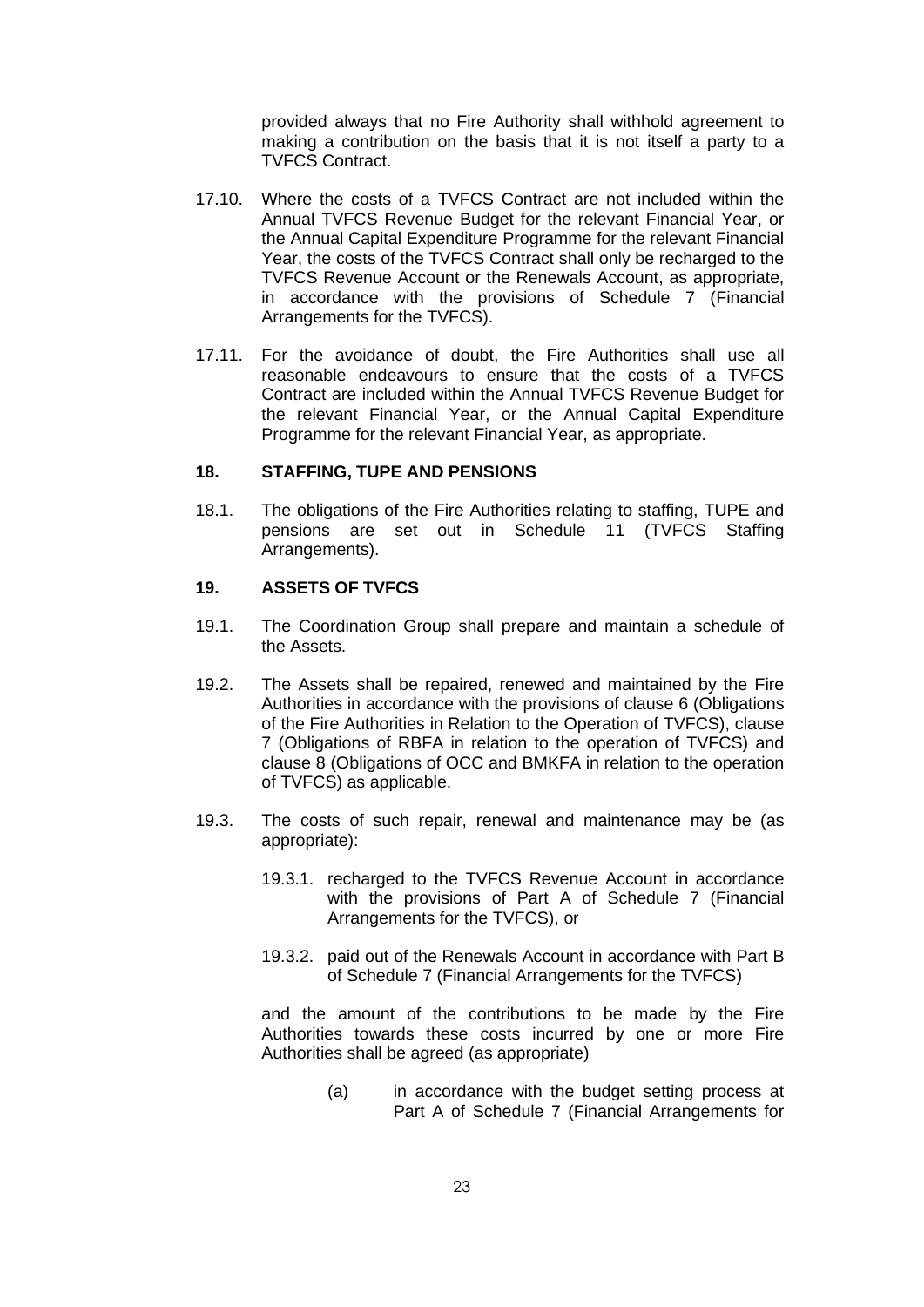#### the TVFCS) or

- (b) in accordance with the process for setting and agreeing the Annual Capital Expenditure Programme at Part B of Schedule 7 (Financial Arrangements for the TVFCS).
- 19.4. Any decision to dispose of an Asset shall be made by the Coordination Group in accordance with clause [11](#page-12-1) (Decision Making within TVFCS).

## <span id="page-26-0"></span>**20. LIABILITY OF THE FIRE AUTHORITIES**

- <span id="page-26-1"></span>20.1. None of the Fire Authorities limits its liability for:
	- 20.1.1. death or personal injury caused by its negligence, or that of its employees or agents; or
	- 20.1.2. fraud or fraudulent misrepresentation by it or its employees or agents; or
	- 20.1.3. any other act, omission or liability which may not be limited under any applicable Law

and the remainder of this clause [20](#page-26-0) shall not apply in the event of liability under this clause [20.1.](#page-26-1)

- <span id="page-26-2"></span>20.2. It is the intention of the Fire Authorities that liabilities incurred by each or any of the Fire Authorities in
	- 20.2.1. complying with their obligations in the Agreement, or
	- 20.2.2. acting, in accordance with agreed directions of the Fire Authorities, to further the Purpose or the Primary Objectives

shall, save in the circumstances set out in clause [20.5,](#page-27-1) be the joint and several liability of the Fire Authorities and be paid for out of the TVFCS Revenue Account (to which additional contributions may be made to reflect any such increased liabilities). This shall include any liability of RBFA arising under the SAN H Agreement.

- <span id="page-26-3"></span>20.3. Subject to the provisions of clause [20.5](#page-27-1) and in order to fulfil the Fire Authorities' intention expressed in clause [20.2,](#page-26-2) the Fire Authorities agree that all Losses which a Fire Authority may suffer by reason of or arising out of (whether directly or indirectly)
	- 20.3.1. any act or omission of a Fire Authority in the carrying out by that Fire Authority of its obligations under this Agreement, or
	- 20.3.2. in acting, in accordance with agreed directions of the Fire Authorities, to further the Purpose or the Primary Objectives

shall be met by the Fire Authorities jointly, in accordance with the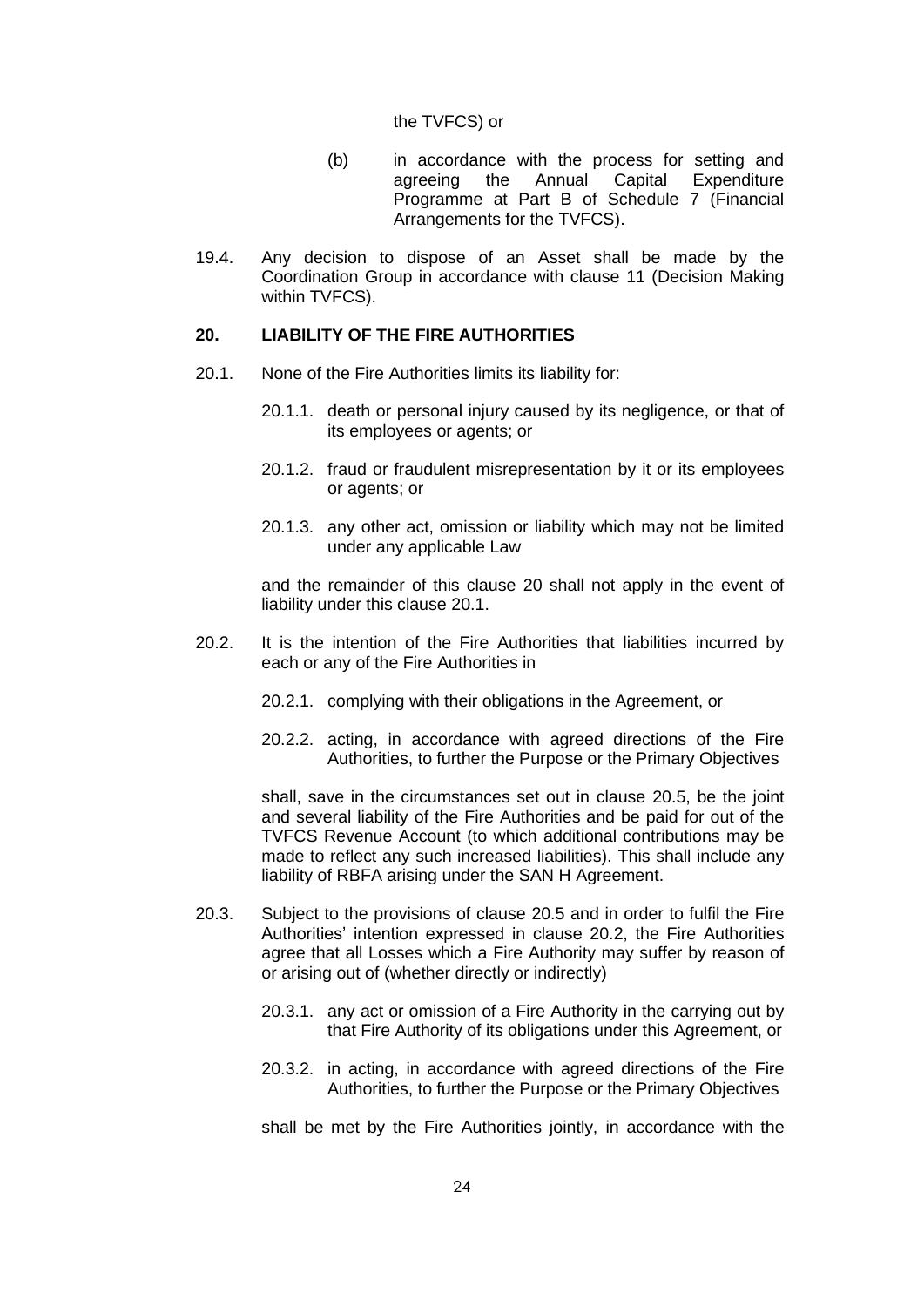Cost Apportionment Model.

- 20.4. Where the Losses referred to under clauses [20.2](#page-26-2) and [20.3:](#page-26-3)
	- 20.4.1. are covered (in whole or in part) by Insurance Monies, the provisions of clauses [23.7](#page-32-0) to [23.11](#page-33-1) (Insurance) shall apply, or
	- 20.4.2. are not covered (either in whole or in part) by Insurance Monies, clause [21](#page-27-0) (Payment of Losses) shall apply

in relation to the notification of Losses and payment from the TVFCS Revenue Account.

- <span id="page-27-1"></span>20.5. Where the Losses referred to in clause [20.3](#page-26-3) result from the Wilful Default by a Fire Authority, then
	- 20.5.1. the Losses arising to the Fire Authority which is in Wilful Default shall be borne by that Fire Authority without limitation, and
	- 20.5.2. subject to clauses [20.6](#page-27-2) and [20.7,](#page-27-3) any Direct Losses caused to a Fire Authority not in Wilful Default shall be borne by the Fire Authority in Wilful Default.
- <span id="page-27-4"></span><span id="page-27-2"></span>20.6. No Fire Authority shall be liable to any other Fire Authority (as far as permitted by Law) for Indirect Losses.
- <span id="page-27-3"></span>20.7. Any Fire Authority in Wilful Default shall only be liable for Direct Losses arising to the other Fire Authority under clause [20.5.2](#page-27-4) to the extent that the Direct Losses arising were not caused or contributed to by the Wilful Default of such other Fire Authority.

## <span id="page-27-0"></span>**21. PAYMENT OF LOSSES**

- 21.1. Where a Fire Authority suffers, or believes it is likely to suffer, Losses that it reasonably believes should be paid for out of the TVFCS Revenue Account in accordance with clause [20.3,](#page-26-3) the Fire Authority, or as appropriate, the Fire Authorities, will notify the Coordination Group, Joint Committee or other Fire Authorities accordingly. Such notification shall set out:
	- 21.1.1. the types and amount of Losses suffered or (if known) expected to be suffered, and
	- 21.1.2. such additional documentation (in hard copy or electronic format) as it (acting reasonably) considers necessary to enable the Coordination Group, Joint Committee or other Fire Authorities (as appropriate) to consider the Losses arising, and
	- 21.1.3. why the Losses should be paid for out of the TVFCS Revenue Account in accordance with clauses [20.2](#page-26-2) and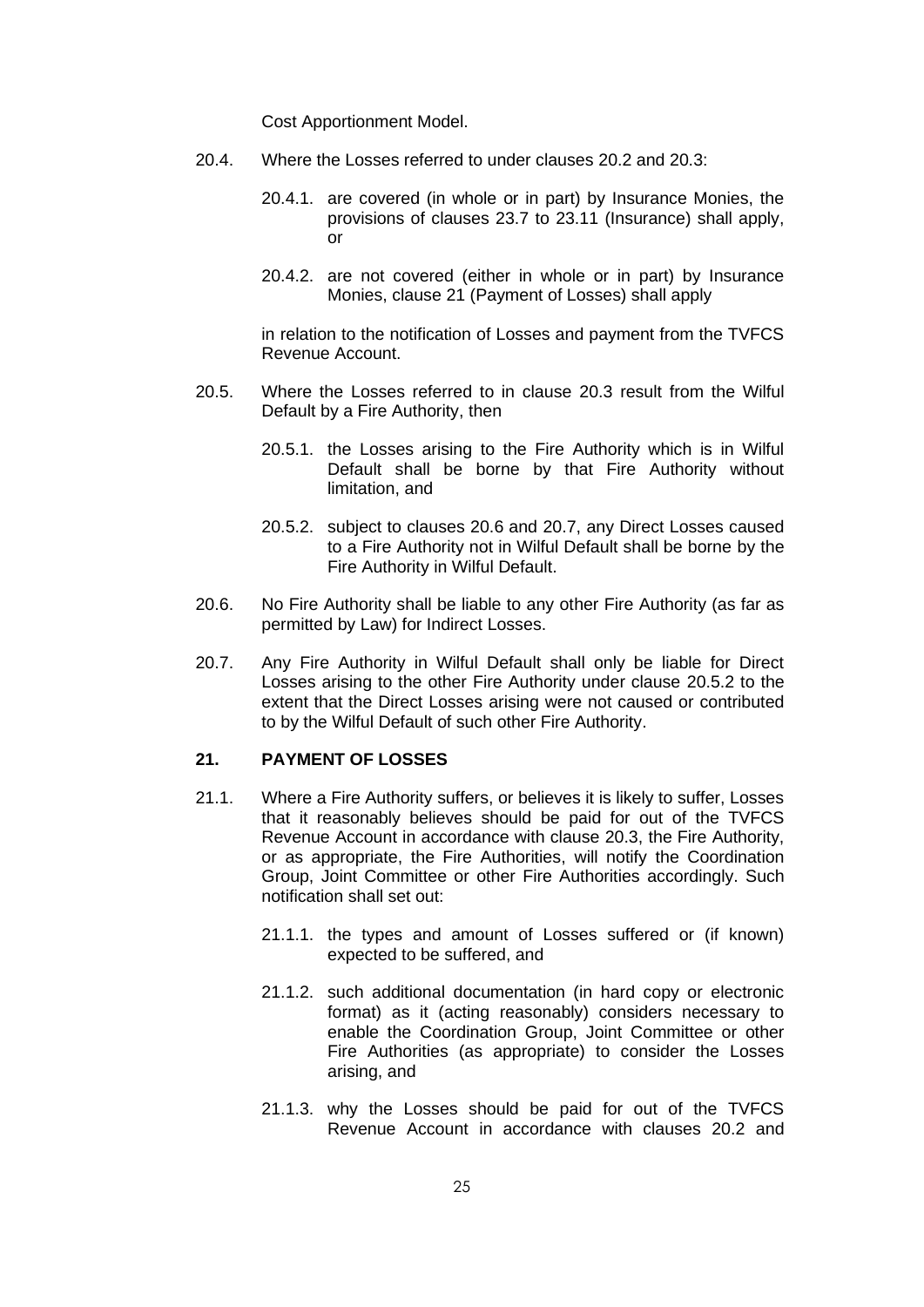[20.3.](#page-26-3)

- 21.2. Subject to paragraph [21.4,](#page-28-0) payment of Losses from the TVFCS Revenue Account may be authorised with the prior agreement of the Coordination Group, the Joint Committee or Fire Authority, as follows:
	- 21.2.1. up to ten thousand pounds (£10,000) of Losses with the prior agreement of the Coordination Group;
	- 21.2.2. between ten thousand pounds (£10,000) and fifty thousand pounds (£50,000) of Losses with the prior agreement of the Joint Committee;
	- 21.2.3. in excess of fifty thousand pounds (£50,000) of Losses with the prior agreement of the Fire Authorities.
- 21.3. If the TVFCS holds insufficient funds to cover a payment of Losses to a Fire Authority under clause [20](#page-26-0) (Liability of the Fire Authorities) and this clause [21,](#page-27-0) the Fire Authorities shall pay such additional funds into the TVFCS Revenue Account as are required to cover the Losses. Such payments shall be made in accordance with the Cost Apportionment Model.
- <span id="page-28-0"></span>21.4. Where the Annual TVFCS Revenue Budget (including for the sake of clarity, the Budget Contingency) would be exceeded by payment of the Losses the decision as to whether or not to agree to pay such Losses from the TVFCS Revenue Account is a Fire Authority Decision, such agreement not to be unreasonably withheld or delayed provided that the reason the Losses were incurred complies with the principles in clauses [20.2](#page-26-2) and [20.3](#page-26-3) (Liability of the Fire Authorities). If the TVFCS holds insufficient funds to cover such a payment, the Fire Authorities shall pay such additional funds into the TVFCS Revenue Account.
- 21.5. Where the Fire Authorities agree, or it is determined, that the Losses shall not be paid from the TVFCS Revenue Account, this decision shall not prejudice the rights of the Fire Authority suffering the Loss to bring a claim under the Agreement against the other Fire Authorities.
- 21.6. Where a Fire Authority has a right to claim Direct Losses from another Fire Authority under clause [20.5.2](#page-27-4) (Liability of the Fire Authorities) it shall notify and provide details of such claim to the relevant Fire Authority (together with sufficient supporting documents for the Direct Losses to be known to the relevant Fire Authority) as soon as is reasonably practicable after the date that it first becomes aware that it has suffered, or is likely to suffer such Direct Losses.
- 21.7. Where the Direct Losses relate to a claim by a third party, which is not covered by any Required Insurance, clause [22](#page-29-0) (Conduct of Claims) shall also apply.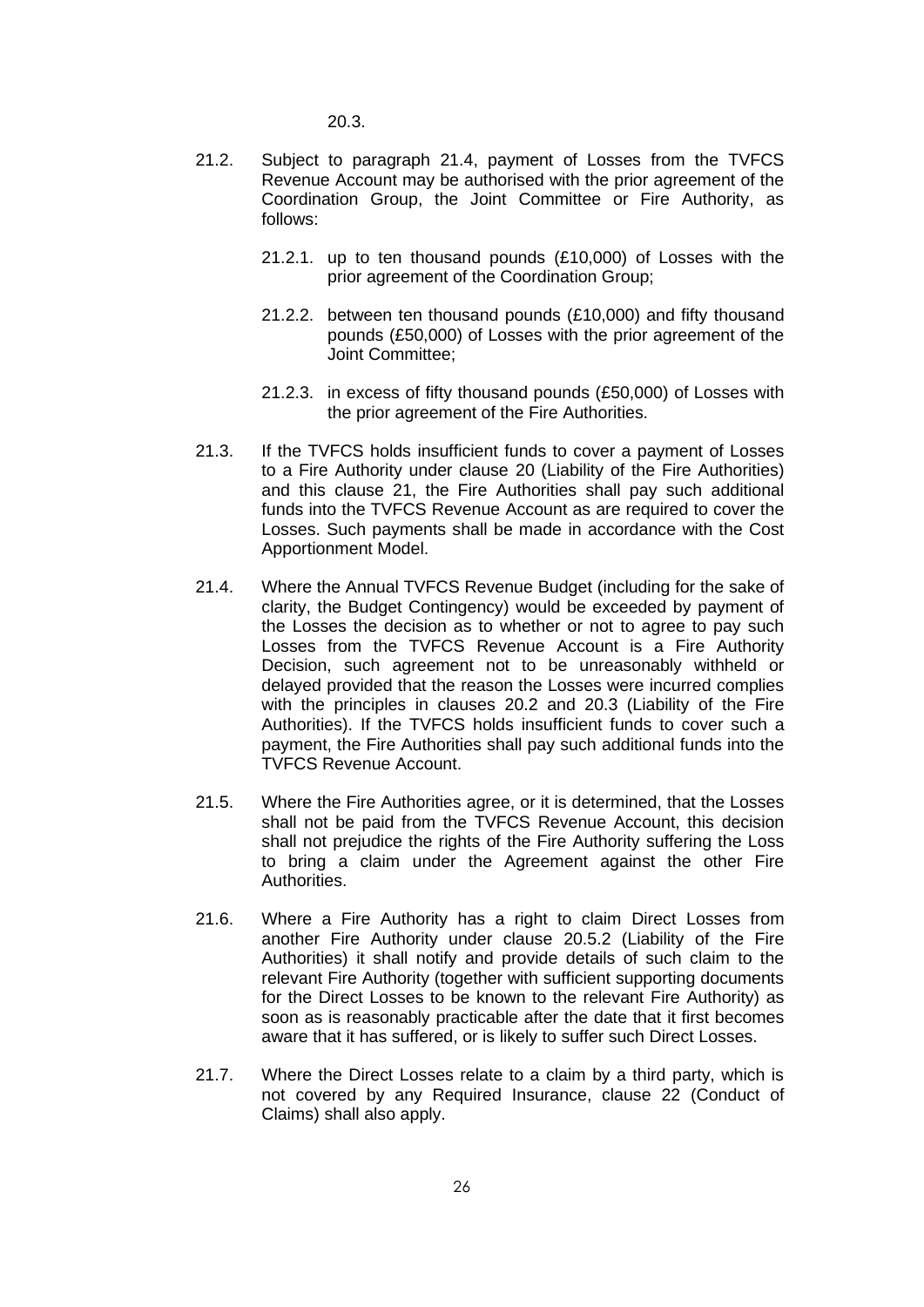### <span id="page-29-0"></span>**22. CONDUCT OF CLAIMS**

- <span id="page-29-3"></span><span id="page-29-2"></span><span id="page-29-1"></span>22.1. This clause shall apply to the conduct of a claim by a third party, where the Fire Authority which is subject to the claim by a third party wishes in turn, to bring a claim under clause [20.5.2](#page-27-4) (Liability of the Fire Authorities) against the Fire Authority in Wilful Default. The Fire Authority having, or claiming to have, the benefit of clause [20.5.2](#page-27-4) (Liability of the Fire Authorities) is referred to as the "**Beneficiary FA**" and the Fire Authority responsible for the Direct Losses is referred to as the "**Paying FA**". Accordingly:
	- 22.1.1. if the Beneficiary FA receives any notice, demand, letter or other document concerning any claim for which it appears that the Beneficiary FA is, or may become entitled to recover monies from the Paying FA under clause [20.5.2](#page-27-4) (Liability of the Fire Authorities), the Beneficiary FA shall give notice in writing to the Paying FA as soon as reasonably practicable and in any event within twenty (20) Business Days of receipt of the same;
	- 22.1.2. where it appears that the Beneficiary FA is or may be entitled to recover monies from the Paying FA under clause [20.5.2](#page-27-4) (Liability of the Fire Authorities) in respect of all (but not part only) of the liability arising out of the claim, the Paying FA shall (subject to providing the Beneficiary FA with a sufficient indemnity to its reasonable satisfaction against all costs, charges and expenses, actions, demands, proceedings, claims whatsoever that it may incur by reason of such action) be entitled to dispute the claim in the name of the Beneficiary FA at the Paying FA's own expense and take conduct of any defence, dispute, compromise, or appeal of the claim and of any incidental negotiations. The Beneficiary FA shall give the Paying FA all reasonable cooperation, access and assistance for the purposes of considering and resisting such claim;
	- 22.1.3. with respect to any claim conducted by the Paying FA pursuant to clause [22.1.2](#page-29-1) above:
		- (a) the Paying FA shall keep the Beneficiary FA fully informed and consult with it about material elements of the conduct of the claim;
		- (b) the Paying FA shall not bring the name of the Beneficiary FA into disrepute; and
		- (c) the Paying FA shall not admit liability in respect of, pay or settle such claims without the prior written consent of the Beneficiary FA, such consent not to be unreasonably withheld or delayed;
	- 22.1.4. the Beneficiary FA shall (without prejudice to its duty to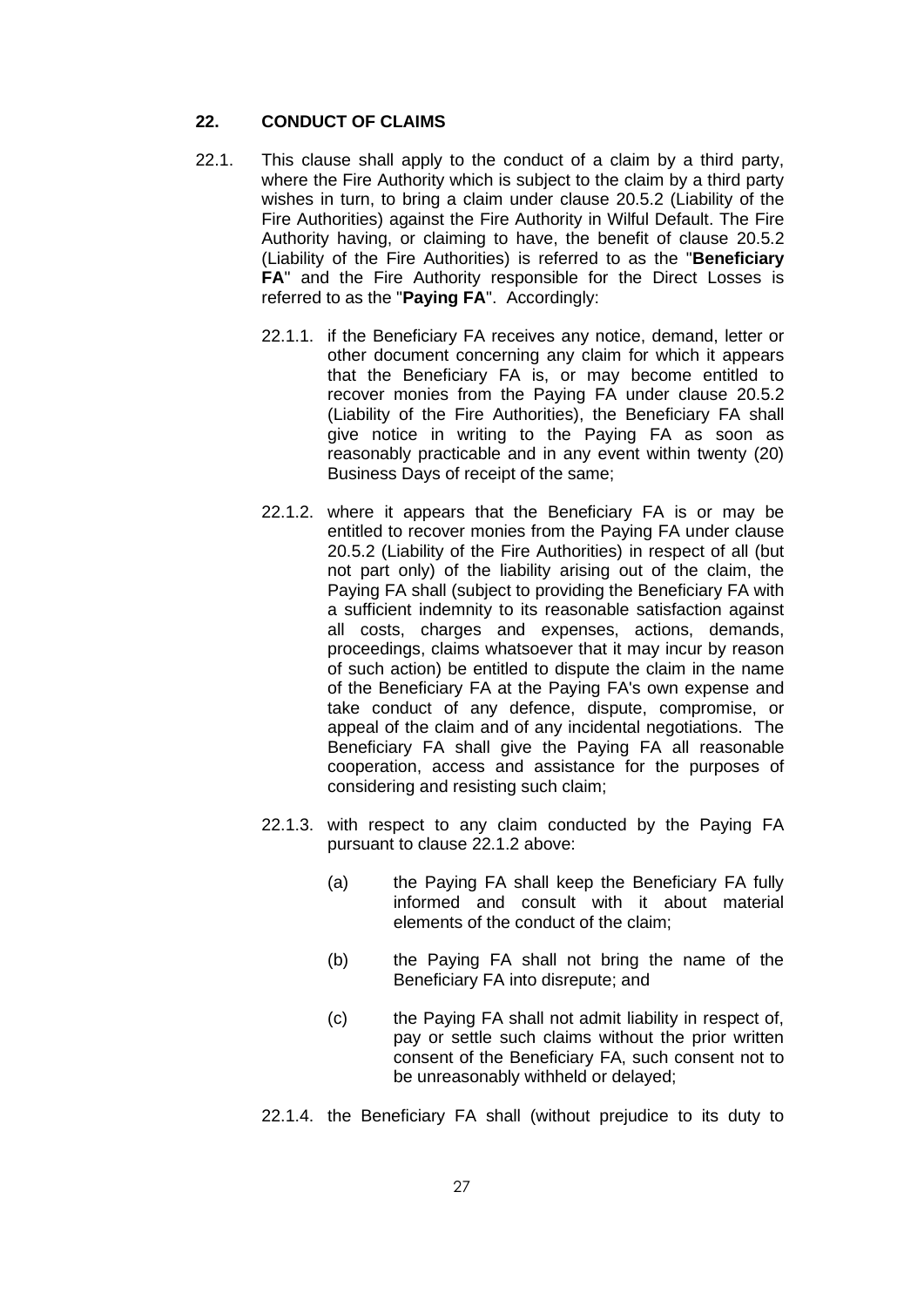mitigate) be free to pay or settle any claim on such terms as it thinks fit and without prejudice to its rights and remedies under this Agreement if:

- (a) the Paying FA is not entitled to take conduct of the claim in accordance with clause [22.1.2](#page-29-1) above; or
- (b) the Paying FA fails to notify the Beneficiary FA of its intention to take conduct of the relevant claim within twenty (20) Business Days of the notice from the Beneficiary FA under [22.1.1](#page-29-2) above or notifies the Beneficiary FA that it does not intend to take conduct of the claim; or
- (c) the Paying FA fails to comply in any material respect with the provisions of clause [22.1.3](#page-29-3) above within twenty (20) Business Days of notice from the Beneficiary FA;
- <span id="page-30-0"></span>22.1.5. the Beneficiary FA shall be free at any time to give notice to the Paying FA that it is retaining or taking over (as the case may be) the conduct of any defence, dispute, compromise or appeal of any claim (or of any incidental negotiations) to which clause [22.1.2](#page-29-1) above applies. On receipt of such notice the Paying FA shall promptly take all steps necessary to transfer the conduct of such claim to the Beneficiary FA, and shall provide to the Beneficiary FA all reasonable cooperation, access and assistance for the purposes of considering and resisting such claim. If the Beneficiary FA gives any notice pursuant to this clause [22.1.5](#page-30-0) then the Paying FA shall be released from any liability under clause [20.5.2](#page-27-4) (Liability of the Fire Authorities);
- 22.1.6. if the Paying FA pays to the Beneficiary FA an amount in respect of monies due under clause [20.5.2](#page-27-4) (Liability of the Fire Authorities) and the Beneficiary FA subsequently recovers (whether by insurance proceeds payment, discount, credit, saving, relief or other benefit or otherwise) a sum which is directly referable to the fact, matter, event or circumstances giving rise to the claim under clause [20.5.2](#page-27-4) (Liability of the Fire Authorities), the Beneficiary FA shall forthwith repay to the Paying FA whichever is the lesser of:
	- (a) an amount equal to the sum recovered (or the value of the saving or benefit obtained) less any out-of-pocket costs and expenses properly incurred by the Beneficiary FA in recovering the same; and
	- (b) the amount paid to the Beneficiary FA by the Paying FA in respect of the claim under the relevant indemnity provided that there shall be no obligation on the Beneficiary FA to pursue such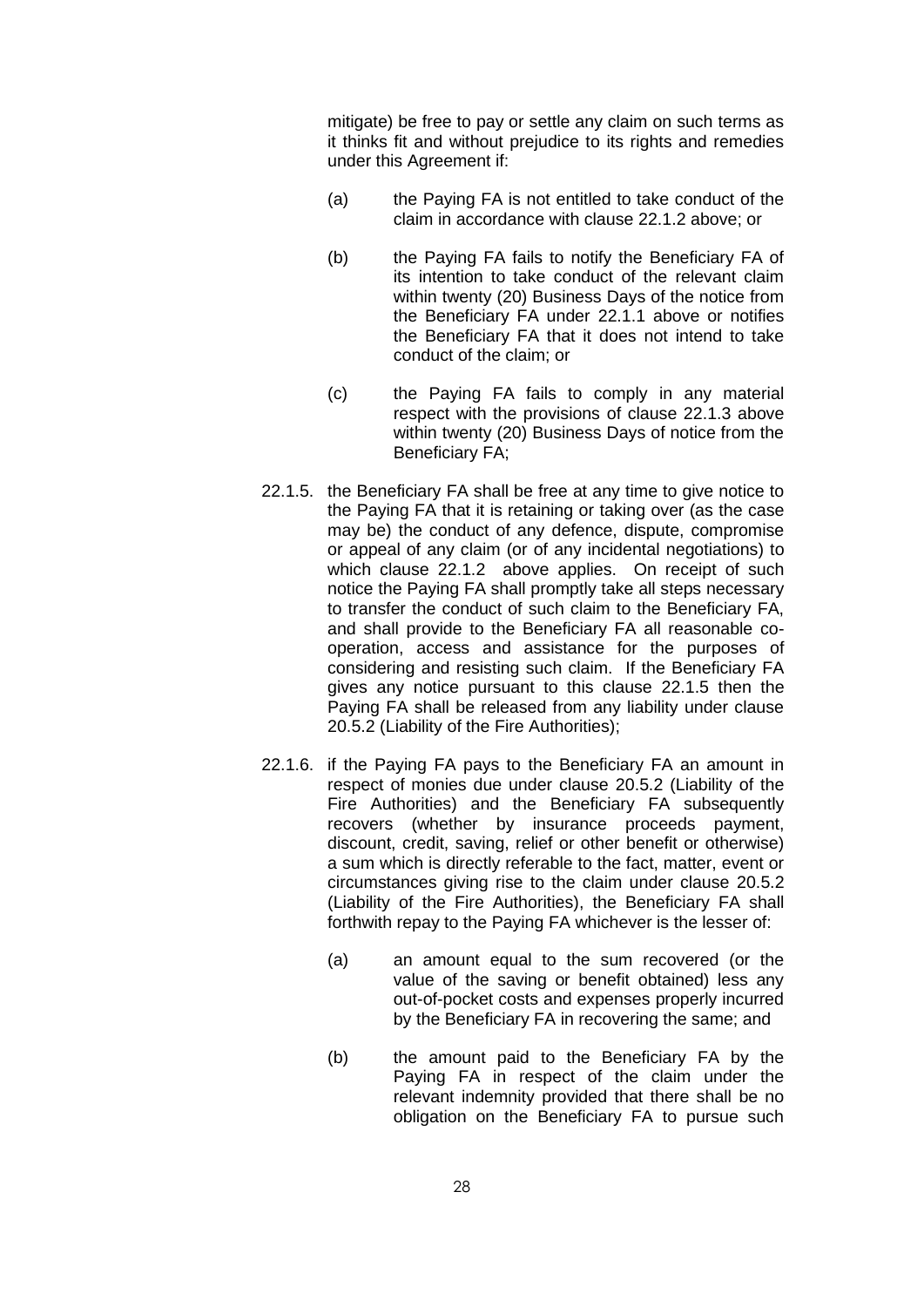recovery and that the Paying FA is repaid only to the extent that the amount of such recovery aggregated with any sum recovered from the Paying FA exceeds any loss sustained by the Beneficiary FA; and

22.1.7. any person taking any of the steps contemplated by this clause [22](#page-29-0) shall comply with the requirements of any insurer who may have an obligation to provide an indemnity in respect of any liability arising under this Contract.

#### <span id="page-31-0"></span>**23. INSURANCE**

- 23.1. Without prejudice to Clause [20](#page-26-0) (Liability of the Fire Authorities), the Coordination Group shall consider and decide upon what appropriate insurance arrangements to effect from time to time in relation to potential liabilities that may arise out of the operation by the Fire Authorities of the TVFCS (the "**Required Insurance**"). Such decision shall be made in accordance with clause [11](#page-12-1) (Decision Making Within TVFCS).
- 23.2. For the purpose of this clause [23](#page-31-0) and clause [24](#page-33-0) (Indemnity), Required Insurances and Other Insurances shall include any cover obtained pursuant to mutual insurance arrangements in which a Fire Authority participates.
- 23.3. Unless otherwise agreed, the Required Insurance should cover but not be limited to:
	- 23.3.1. loss or damage to the Primary and Secondary Control Room premises and the Assets including loss or damage caused by acts of terrorism;
	- 23.3.2. liability for death and bodily injury to TVFCS Staff arising in the course of their employment in connection with TVFCS;
	- 23.3.3. liability for loss or damage to third party property and for death and bodily injury to a person not being a member of TVFCS Staff.
- <span id="page-31-1"></span>23.4. In considering what appropriate insurance arrangements may be effected, the Coordination Group may consider all aspects of the potential insurance arrangements including the terms and conditions, applicable deductibles and excesses, limits of indemnity and premiums.
- 23.5. The Fire Authorities acknowledge that appropriate arrangements may be effected, by agreement, by one or more of the Fire Authorities, rather than by all Fire Authorities jointly. In such circumstances, each Fire Authority, even if not a party to the insurance arrangements, shall be liable for the annual costs of the Required Insurance in accordance with the Cost Apportionment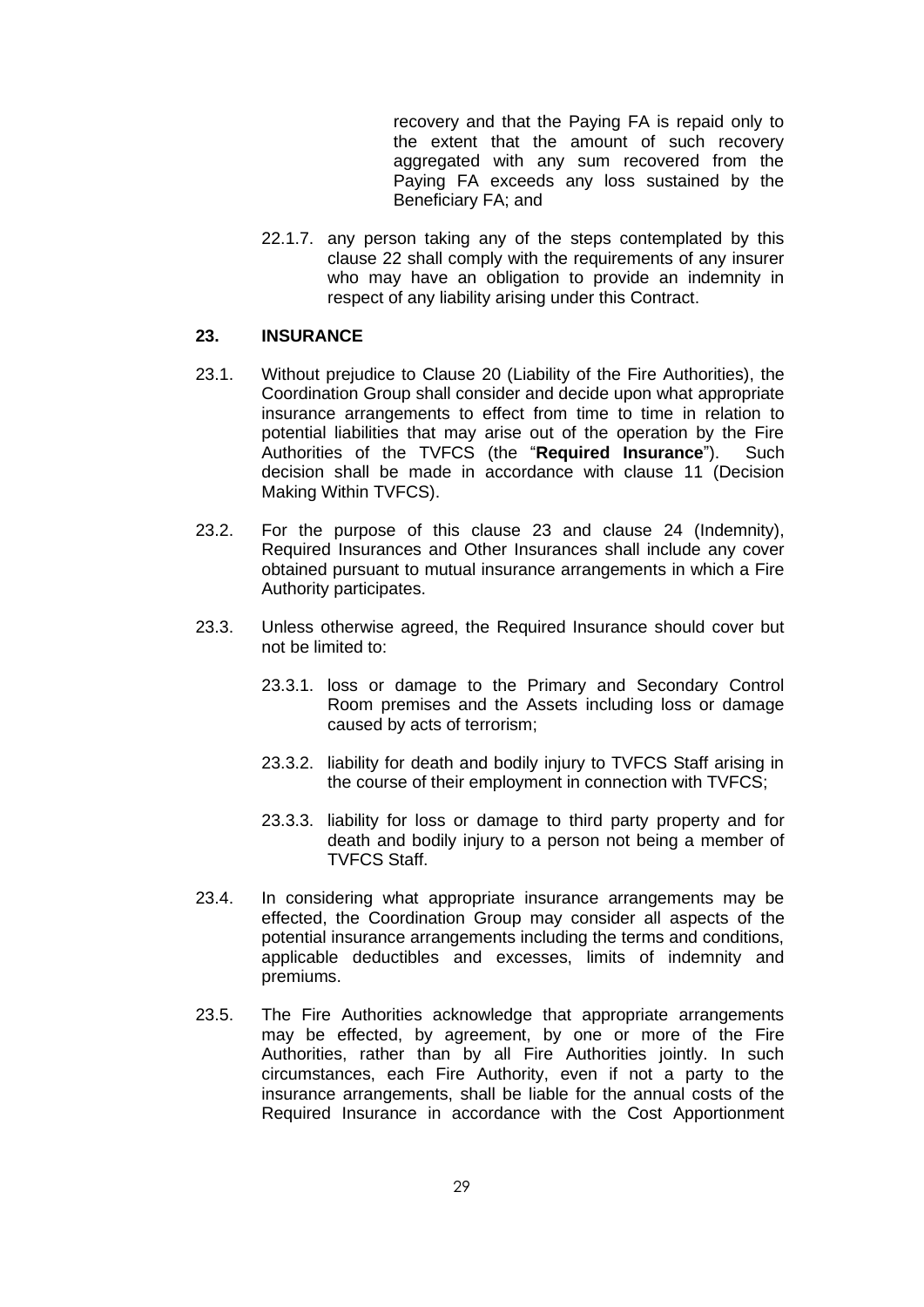Model. In relation to such costs:

- 23.5.1. the Fire Authorities shall use reasonable endeavours to ensure that the costs of the Required Insurance (or an estimate of insurance costs based on the costs paid in the previous year) are included in the draft Annual TVFCS Revenue Budget for the relevant year; and
- 23.5.2. where the Required Insurance cover extends beyond the TVFCS (for example for premises of RBFA larger than the Primary Control Room) then the annual costs for which the Fire Authorities are liable pursuant to this clause [23.4](#page-31-1) shall be calculated as a fair and reasonable apportionment of the annual costs of the Required Insurance.
- 23.6. Where the Required Insurance is not available (which shall include a situation where the Required Insurance is available only subject to unacceptable conditions), in whole or in part the Joint Committee shall, as a Joint Committee Decision, agree what measures can be taken in relation to insurance to protect the Fire Authorities' interests and those of the TVFCS.
- <span id="page-32-0"></span>23.7. Each Fire Authority shall notify the Coordination Group, as soon as reasonably practicable, of any incident in connection with the TVFCS which may be the subject of a claim under:

23.7.1. the Required Insurance; or

- 23.7.2. any other insurance arrangements which the Fire Authority has in place which the Fire Authority reasonably believes may provide cover for the TVFCS incident ("**Other Insurance**").
- 23.8. Each Fire Authority shall give all information and assistance that the providers of the Required Insurance or Other Insurance may require and shall not make any admission without the written consent of the providers of the Required Insurance or Other Insurance.
- 23.9. The Fire Authorities shall permit the providers of the Required Insurance or Other Insurance to take proceedings in the name of the Fire Authorities to recover compensation in respect of any matter covered by the Required Insurance or Other Insurance. This Clause is without prejudice to Clause [20](#page-26-0) (Liability of the Fire Authorities).
- 23.10. Where a claim has been made under the Required Insurance, and monies are paid to one of the Fire Authorities under the Required Insurance (the "**Insurance Monies**"), the Insurance Monies shall be paid by that Fire Authority into the TVFCS Revenue Account. The Insurance Monies shall then be defrayed in accordance with the claim raised under the Required Insurance, unless all Fire Authorities agree otherwise. This clause shall also apply where a Fire Authority has made a claim under Other Insurance and received monies under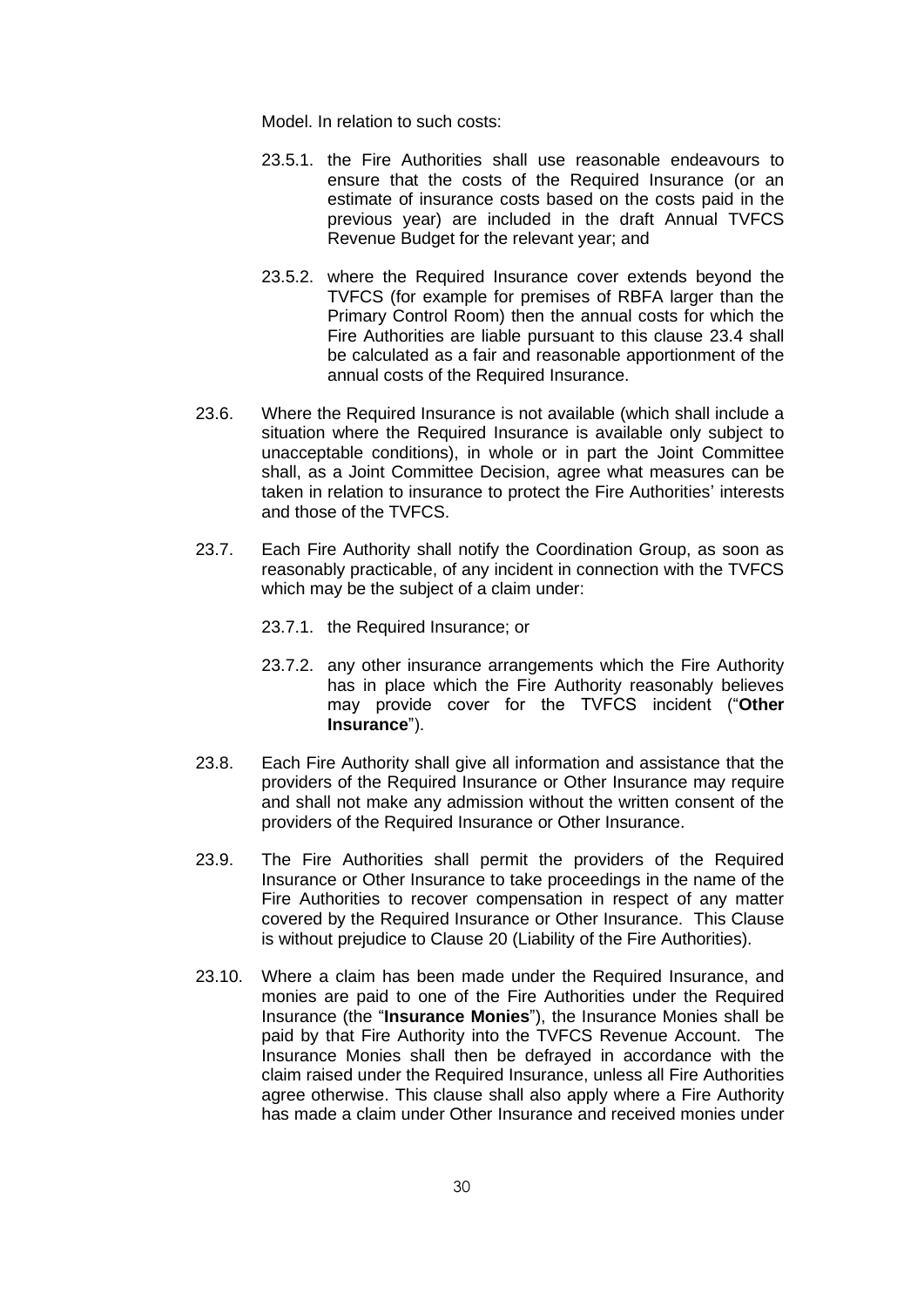Other Insurance, provided always that the monies received under the Other Insurance relate solely to the incident at the TVFCS.

<span id="page-33-1"></span>23.11. Where the Insurance Monies received into the TVFCS Revenue Account are insufficient to cover the Losses suffered by any Fire Authority in relation to the incident which resulted in the claim under the Required Insurance, those Losses not covered by the Insurance Monies shall be paid by the Fire Authorities in accordance with clauses [20.2](#page-26-2) and [20.3,](#page-26-3) save where clause [20.5](#page-27-1) applies.

## <span id="page-33-0"></span>**24. INDEMNITY**

- <span id="page-33-4"></span>24.1. The Fire Authorities agree that it is intended that the Losses described in clause [24.2](#page-33-2) ("**Third Party Losses"**) should be covered by Required Insurance taken out by the Fire Authorities which should apply regardless of the fact that a third party may bring a claim against a Fire Authority (the "**Non Insuring Party**") which is not the party taking out the insurance (the "**Insuring Party**").
- <span id="page-33-2"></span>24.2. Subject to clause [24.3,](#page-33-3) the Insuring Party shall be liable for and shall indemnify the Non Insuring Party against all Third Party Losses in respect of:
	- 24.2.1. damage to property belonging to a person not being a member of TVFCS Staff; and
	- 24.2.2. death or bodily injury to a person not being a member of TVFCS Staff,

to the extent that

- (a) a successful claim is made by the third party against the Non Insuring Party to recover those Third Party Losses, and
- (b) the claim arises from the negligence or default of the Insuring Party in the operation and management of the TVFCS.
- <span id="page-33-3"></span>24.3. The indemnity given pursuant to clause [24.2](#page-33-2) shall only apply to the extent that the Insuring Party has Required Insurance to cover its liabilities to the Non Insuring Party under clause [24.1](#page-33-4) and, to the extent that such Required Insurance cover is not available or Insurance Monies received are insufficient to cover the Losses suffered by the Non Insuring Party in relation to the event indemnified under clause [24.1,](#page-33-4) then those Losses not covered shall be paid by the Fire Authorities in accordance with clauses [20.2](#page-26-2) and [20.3](#page-26-3) (Liability of the Fire Authorities).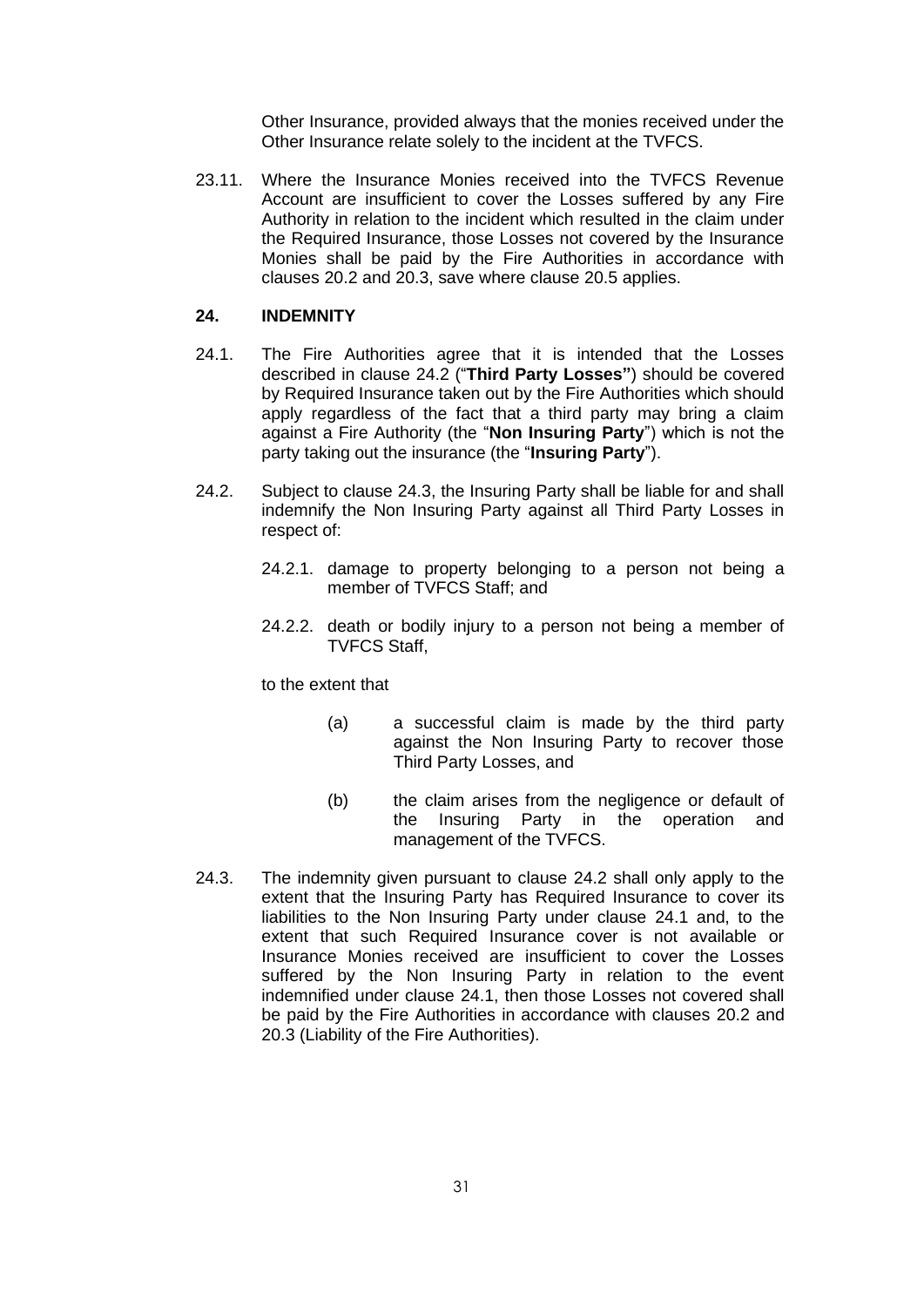#### <span id="page-34-0"></span>**25. REVIEW OF THE TVFCS MOBILISING REQUIREMENTS AT THE FIFTH ANNIVERSARY OF THE COMMENCEMENT DATE**

- <span id="page-34-1"></span>25.1. As soon as reasonably practicable following the fifth  $(5<sup>th</sup>)$  anniversary of the Commencement Date the Fire Authorities (or the Remaining Fire Authorities, as appropriate) shall discuss whether
	- 25.1.1. any Fire Authority wishes to exercise its right to withdraw from the Agreement and/or
	- 25.1.2. whether the Mobilising System Contract should be extended together with any upgrade, modification or refresh to the system under the terms of the Mobilising System Contract or whether a replacement system should be procured with a new supplier.
- <span id="page-34-5"></span><span id="page-34-4"></span>25.2. If during the discussions pursuant to clause [25.1](#page-34-1) a Fire Authority confirms that it wishes to withdraw from the Agreement then the provisions of clause [27](#page-38-0) (Voluntary Termination of the Membership of a Fire Authority by Notice) shall apply and the Fire Authority in question shall not be entitled to participate in the discussions between the Fire Authorities pursuant to clauses [25.3](#page-34-2) and [25.4.](#page-34-3)
- <span id="page-34-2"></span>25.3. Unless all three Fire Authorities (or all of the Remaining Fire Authorities, as appropriate) determine in discussion pursuant to clause [25.1](#page-34-1) that they wish to terminate this Agreement the Fire Authorities shall continue to explore the options with regard to the system referred to in clause [25.1.2,](#page-34-4) together with the costs thereof.
- <span id="page-34-3"></span>25.4. Following the identification of a proposal pursuant to clause [25.2](#page-34-5) and once all necessary arrangements have been concluded to the point where the Fire Authorities could, if they wished, enter into a binding contractual arrangement to extend the Mobilising System Contract together with any upgrade, modification or refresh to the system or (having undertaken a procurement) to purchase a replacement system with a new supplier (which shall for the purposes of this Agreement be the end of the Initial Period), each Fire Authority shall confirm whether it wishes to continue with this Agreement. If a Fire Authority confirms following the end of the Initial Period that it wishes to withdraw from the Agreement then the provisions of clause [27](#page-38-0) (Voluntary Termination of the Membership of a Fire Authority by Notice) shall apply.
- 25.5. The provisions of this clause [25](#page-34-0) are without prejudice to the provisions of clause [27](#page-38-0) (Voluntary Termination of the Membership of a Fire Authority by Notice).
- 25.6. Where the Fire Authorities (or the Remaining Fire Authorities as appropriate) agree that they wish to terminate the Agreement the provisions of clause [31](#page-41-1) (Consequences of Expiry) shall apply and the Fire Authorities (or the Remaining Fire Authorities, as appropriate) shall agree an exit protocol in order to minimise the Losses incurred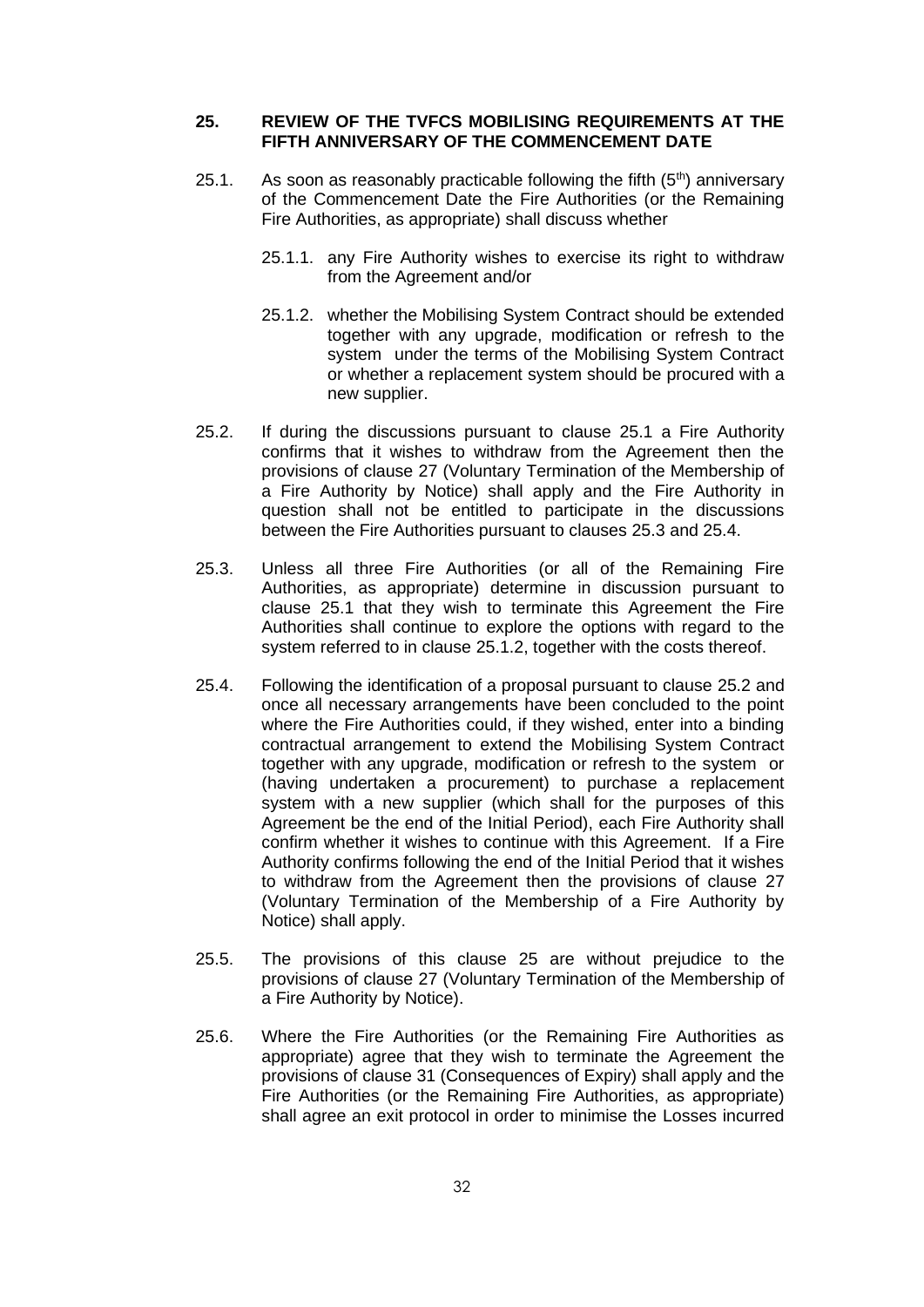by all of the Fire Authorities as a result of the decision to terminate the Agreement and to give effect to the following, if relevant:

- 25.6.1. a suitable date upon which the Agreement shall terminate;
- 25.6.2. successor arrangements for TVFCS Staff and the TVFCS Control Manager affected by the termination;
- 25.6.3. arrangements for handover of data and records relating to TVFCS;
- 25.6.4. arrangements for disconnecting the Fire Authorities (or the Remaining Fire Authorities, as appropriate) from each other and from the TVFCS and adapting equipment and systems and other material so that the Fire Authorities (or the Remaining Fire Authorities, as appropriate) can continue to operate independently of each other; and
- 25.6.5. where their terms so permit, splitting the Mobilising System Contract and other TVFCS Contracts providing goods or services in relation to both the Primary Control Room and the Secondary Control Room so that there is one contract relating to the Primary Control Room between RBFA and the contractor and one contract relating to the Secondary Control Room between OCC and the contractor.

#### <span id="page-35-0"></span>**26. TERMINATION OF MEMBERSHIP OF FIRE AUTHORITY FOR MATERIAL BREACH**

- 26.1. Two Fire Authorities (the Remaining Fire Authorities) may terminate the position of the third Fire Authority (the "**Defaulting Fire Authority**") as a party to this Agreement by providing one (1) Month's written notice to the Defaulting Fire Authority if:
	- 26.1.1. the Defaulting Fire Authority has failed for a period of:
		- (a) Four (4) continuous Months; or
		- (b) Four (4) Months in any continuous six (6) Month period

to pay instalments of the Annual TVFCS Revenue Contribution properly due in accordance with the provisions of Part A of Schedule 7 (Financial Arrangements for the TVFCS); or

26.1.2. the Defaulting Fire Authority is overdue, by a period of three (3) Months in paying its contribution to the Renewals Account properly due in accordance with the provisions of Part B of Schedule 7 (Financial Arrangements for the TVFCS); or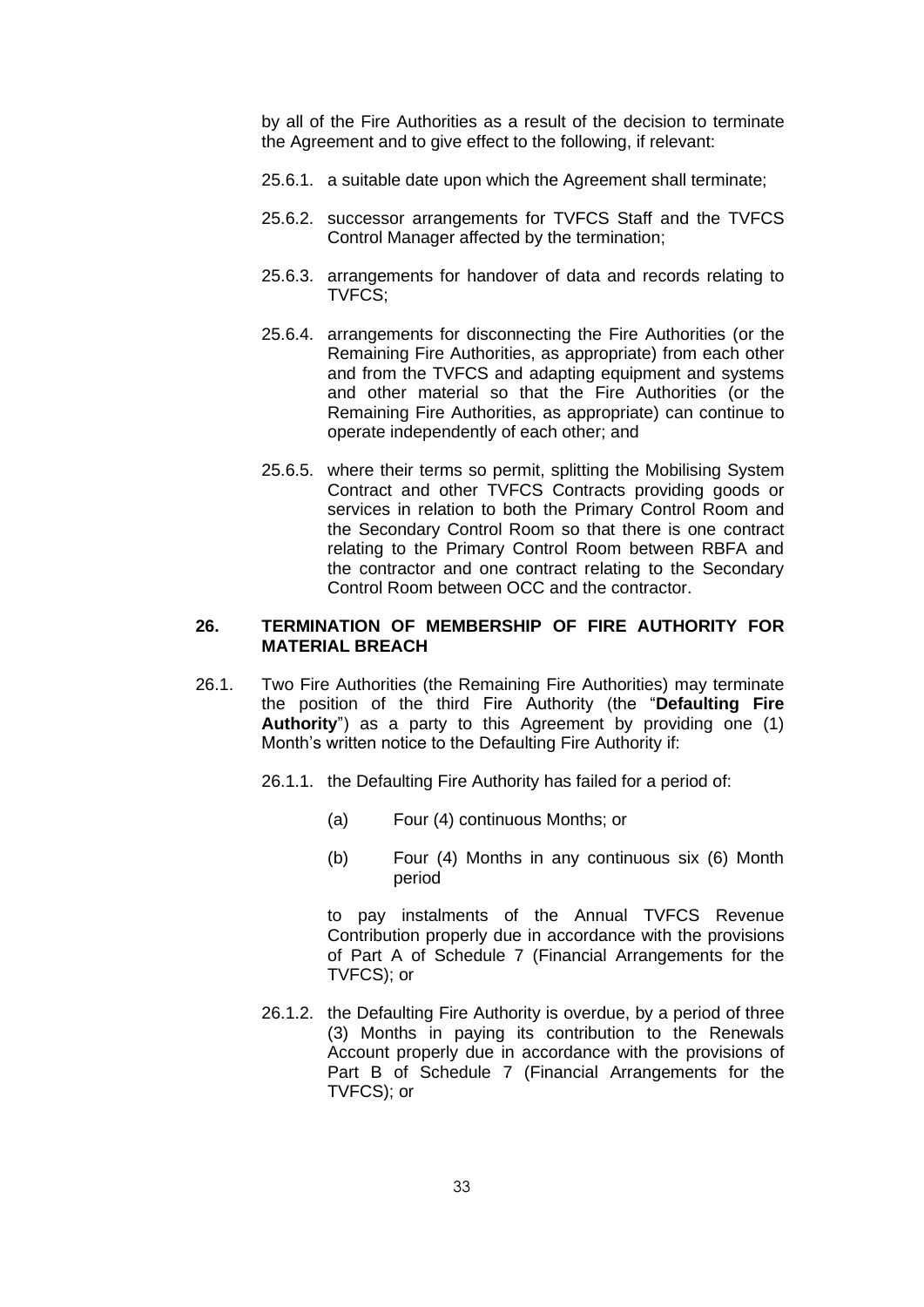- 26.1.3. the Defaulting Fire Authority has committed a Material Breach of this Agreement and (if such breach is remediable) has failed to remedy that Material Breach within one (1) Month of being notified in writing of the Material Breach by the Remaining Fire Authorities.
- <span id="page-36-0"></span>26.2. Where the position of the Defaulting Fire Authority as a party to this Agreement is terminated pursuant to clause [26.1](#page-35-0) the Defaulting Fire Authority shall meet all reasonable Losses of the Remaining Fire Authorities arising naturally from the default and/or the termination (the "**Termination**") of the Defaulting Fire Authority as a party to this Agreement which:
	- 26.2.1. arise naturally from the Termination; or
	- 26.2.2. may reasonably be supposed to have been in contemplation of the Fire Authorities at the time of entering into this Agreement as a probable result of the Termination,

provided that the Remaining Fire Authorities shall take all reasonable steps to mitigate such Losses including by complying with the exit arrangements to which clause [26.4](#page-37-0) refers.

<span id="page-36-2"></span>26.3. For the purposes of determining the Losses of the Remaining Fire Authorities pursuant to clause [26.2](#page-36-0) and subject always to the provisions of that clause the Losses:

26.3.1. shall include, if relevant, but not be limited to:

- (a) the cost of redundancies of TVFCS Staff and the TVFCS Control Manager affected by the termination;
- (b) the costs of disconnecting the Defaulting Fire Authority from the TVFCS and adapting equipment, systems, records, data and other material so that the Defaulting Fire Authority is no longer a party to TVFCS;
- (c) the costs of complying with the exit arrangements at clause [26.4](#page-37-0) below;
- <span id="page-36-3"></span>(d) the costs of terminating contracts related to TVFCS to which the Defaulting Fire Authority is a member or of varying them so that the Defaulting Fire Authority is no longer a party to the contract;
- <span id="page-36-1"></span>(e) the costs of setting up and establishing alternative arrangements or of modifying the existing ones to the extent reasonable and necessary in order for the Remaining Fire Authorities to discharge their Statutory Functions through the Purpose;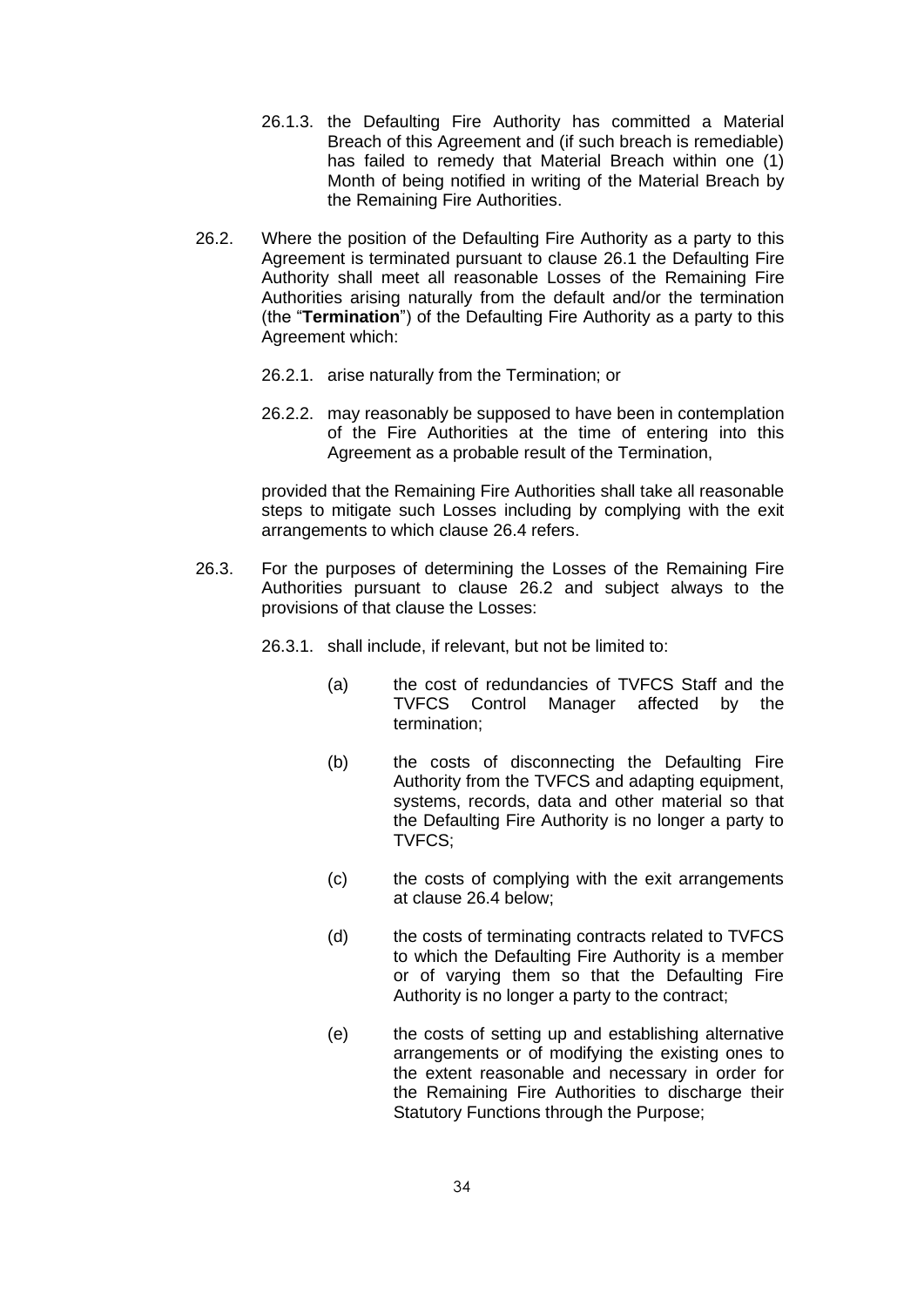- 26.3.2. shall not include
	- (a) on-going increased operational costs of operating TVFCS and such alternative arrangements to which clause [26.3.1\(e\)](#page-36-1) refers including any increased contributions to the TVFCS Revenue Account and TVFCS Renewals Account (but, for the sake of clarity increased operational costs arising under clauses [26.3.1\(a\)](#page-36-2) to [26.3.1\(d\)](#page-36-3) shall be recoverable under those clauses);
	- (b) loss of Third Party Income due to the exclusion of the Defaulting Fire Authority.
- <span id="page-37-0"></span>26.4. The Fire Authorities will work together in good faith to agree an exit protocol in order to minimise the Losses incurred by all three Fire Authorities as a result of the termination of the Defaulting Fire Authority as a party to this Agreement and to give effect to the following, if relevant:
	- 26.4.1. that the Defaulting Fire Authority shall pay all contributions to the TVFCS Revenue Account and the Renewals Account properly due under this Agreement up until the Termination Date and, for the avoidance of doubt, the Defaulting Fire Authority shall not be entitled to any repayment of contributions made prior to the Termination Date;
	- 26.4.2. successor arrangements for TVFCS Staff and the TVFCS Control Manager affected by the termination;
	- 26.4.3. arrangements for handover of data and records relating to TVFCS to the Defaulting Fire Authority;
	- 26.4.4. arrangements for disconnecting the Defaulting Fire Authority from the TVFCS and adapting equipment and systems and other material so that the Purpose can continue without the involvement of the Defaulting Fire Authority;
	- 26.4.5. the Contributed Assets which have been contributed by the Defaulting Fire Authority shall be returned to that Fire Authority in the condition in which they are in at the Termination;
	- 26.4.6. where the Defaulting Fire Authority is either RBFA or OCC, that the Mobilising System Contract and other TVFCS Contracts providing goods or services in relation to both the Primary Control Room and the Secondary Control Room shall be split where their terms so permit so that there is one contract relating to the Primary Control Room between RBFA and the contractor and one contract relating to the Secondary Control Room between OCC and the contractor.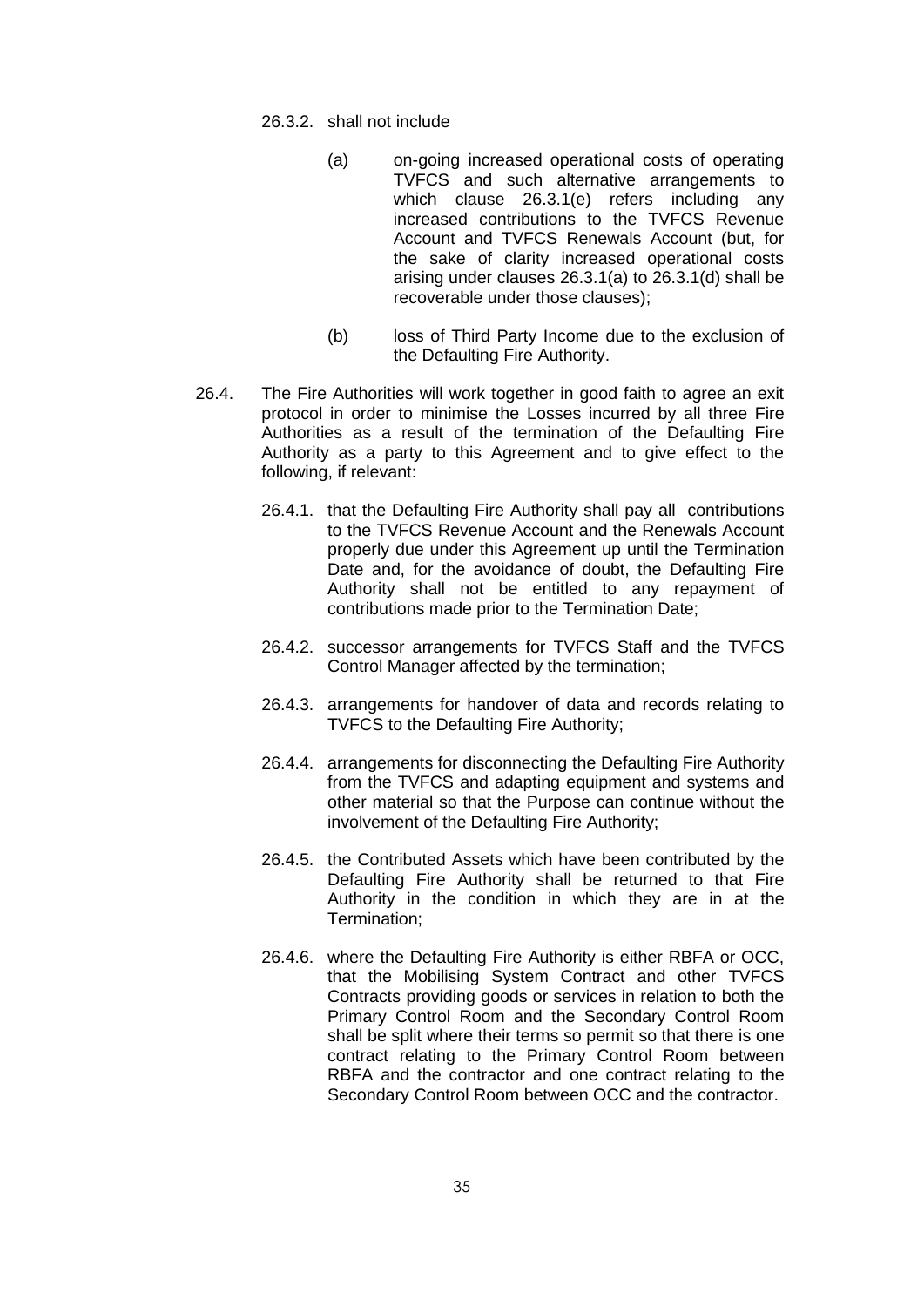### <span id="page-38-4"></span>**27. VOLUNTARY TERMINATION OF THE MEMBERSHIP OF A FIRE AUTHORITY BY NOTICE**

- <span id="page-38-5"></span>27.1. Either:
	- 27.1.1. at the point of the discussion at clause [25.1.1](#page-34-0) (Review of the TVFCS Mobilising Requirements on the Fifth Anniversary of the Commencement Date); or
	- 27.1.2. at any time following the end of the Initial Period

any Fire Authority (the **Exiting Fire Authority**) may withdraw from this Agreement and cease to be a party to it by giving not less than two (2) Years written notice to the other Fire Authorities (the Remaining Fire Authorities).

- <span id="page-38-0"></span>27.2. Where the Exiting Fire Authority gives notice that it wishes to cease to be a party to this Agreement the Exiting Fire Authority shall meet all reasonable Losses of the Remaining Fire Authorities arising naturally from it ceasing to be a party to this Agreement (the "**Exit**") which:
	- 27.2.1. arise naturally from the Exit; or
	- 27.2.2. may reasonably be supposed to have been in contemplation of the Fire Authorities at the time of entering into this Agreement as a probable result of the Exit,

provided that the Remaining Fire Authorities shall take all reasonable steps to mitigate such Losses including by complying with the exit protocol to which clause [27.4](#page-39-0) refers.

<span id="page-38-3"></span><span id="page-38-1"></span>27.3. For the purposes of determining the Losses of the Remaining Fire Authorities pursuant to clause [27.2](#page-38-0) and subject always to the provisions of that clause the Losses:

27.3.1. shall include, if relevant, but not be limited to:

- (a) the cost of redundancies of TVFCS Staff and the TVFCS Control Manager affected by the Exit;
- (b) the costs of disconnecting the Exiting Fire Authority from the TVFCS and adapting equipment, systems, records, data and other material so that the Exiting Fire Authority is no longer a party to TVFCS;
- (c) the costs of complying with the exit arrangements at clause [27.4](#page-39-0) below;
- <span id="page-38-2"></span>(d) the costs of terminating contracts related to TVFCS to which the Exiting Fire Authority is a member or of varying them so that the Exiting Fire Authority is no longer a party to the contract;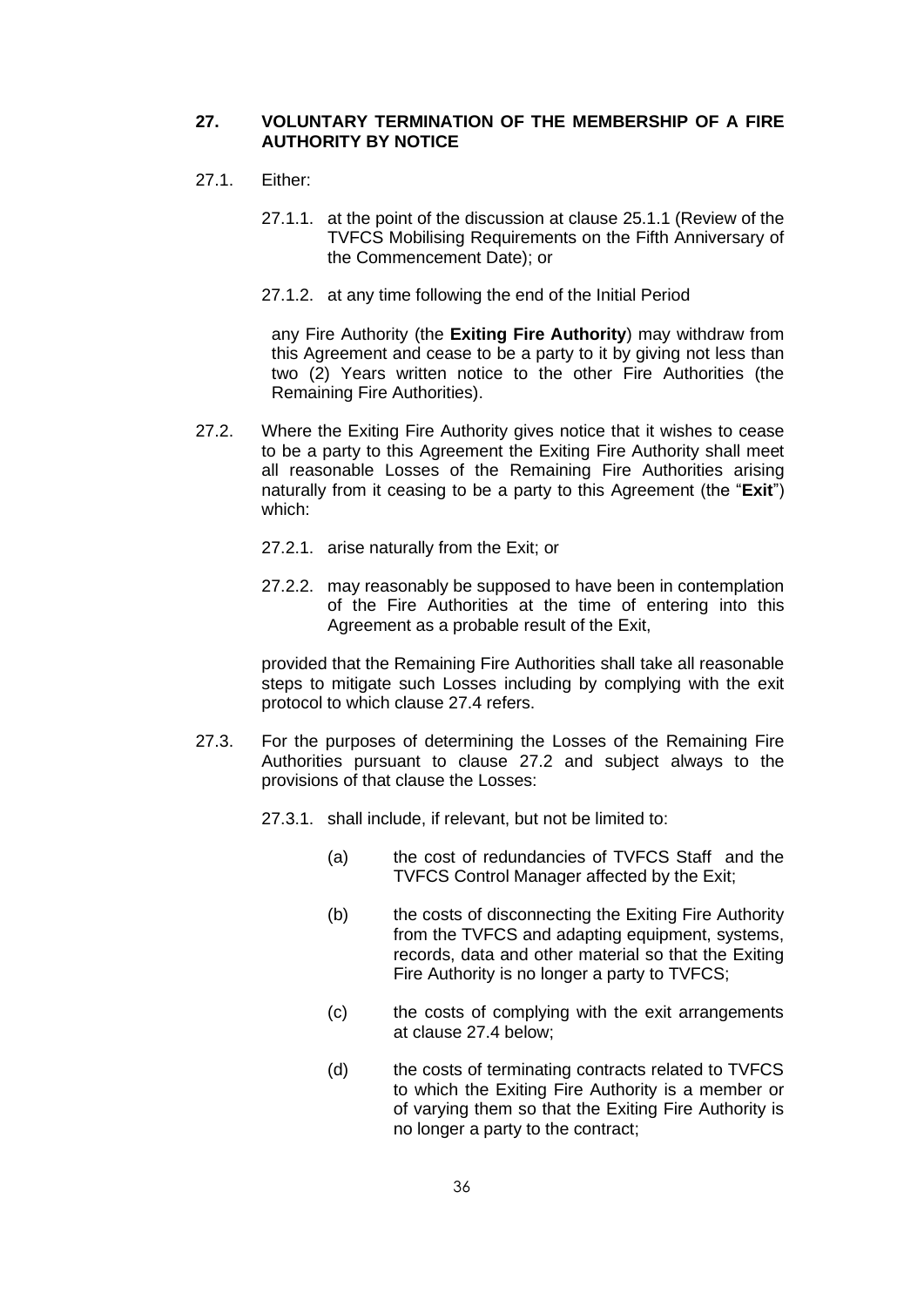- 27.3.2. shall not include
	- (a) the costs of setting up and establishing alternative arrangements or of modifying the existing ones to the extent reasonable and necessary in order for the Remaining Fire Authorities to discharge their Statutory Functions through the Purpose;
	- (b) on-going increased operational costs of operating TVFCS including any increased contributions to the TVFCS Revenue Account and TVFCS Renewals Account; (but, for the sake of clarity increased operational costs arising under clauses [27.3.1\(a\)](#page-38-1) to [27.3.1\(d\)](#page-38-2) shall be recoverable under those clauses)
	- (c) loss of Third Party Income due to the withdrawal of the Exiting Fire Authority.
- <span id="page-39-0"></span>27.4. The Fire Authorities will work together in good faith to agree an exit protocol in order to minimise the Losses incurred by all three Fire Authorities as a result of the Exiting Fire Authority ceasing to be a party to this Agreement and to give effect to the following, if relevant:
	- 27.4.1. that the Exiting Fire Authority shall pay all contributions to the TVFCS Revenue Account and the Renewals Account properly due under this Agreement up until the Exit Date and, for the avoidance of doubt, the Exiting Fire Authority shall not be entitled to any repayment of contributions made prior to the Exit Date;
	- 27.4.2. successor arrangements for TVFCS Staff and the TVFCS Control Manager affected by the Exiting Fire Authority ceasing to be a party to this Agreement;
	- 27.4.3. arrangements for handover of data and records relating to TVFCS to the Exiting Fire Authority;
	- 27.4.4. arrangements for disconnecting the exiting Fire Authority from the TVFCS and adapting equipment and systems and other material so that the Purpose can continue without the involvement of the Exiting Fire Authority;
	- 27.4.5. the Contributed Assets which have been contributed by the Exiting Fire Authority shall be returned to that Fire Authority in the condition which they are in at the Exit Date;
	- 27.4.6. where the Exiting Fire Authority is either RBFA or OCC, that the Mobilising System Contract and other TVFCS Contracts providing goods or services in relation to both the Primary Control Room and the Secondary Control Room shall be split where their terms so permit so that, in each case, there is one contract relating to the Primary Control Room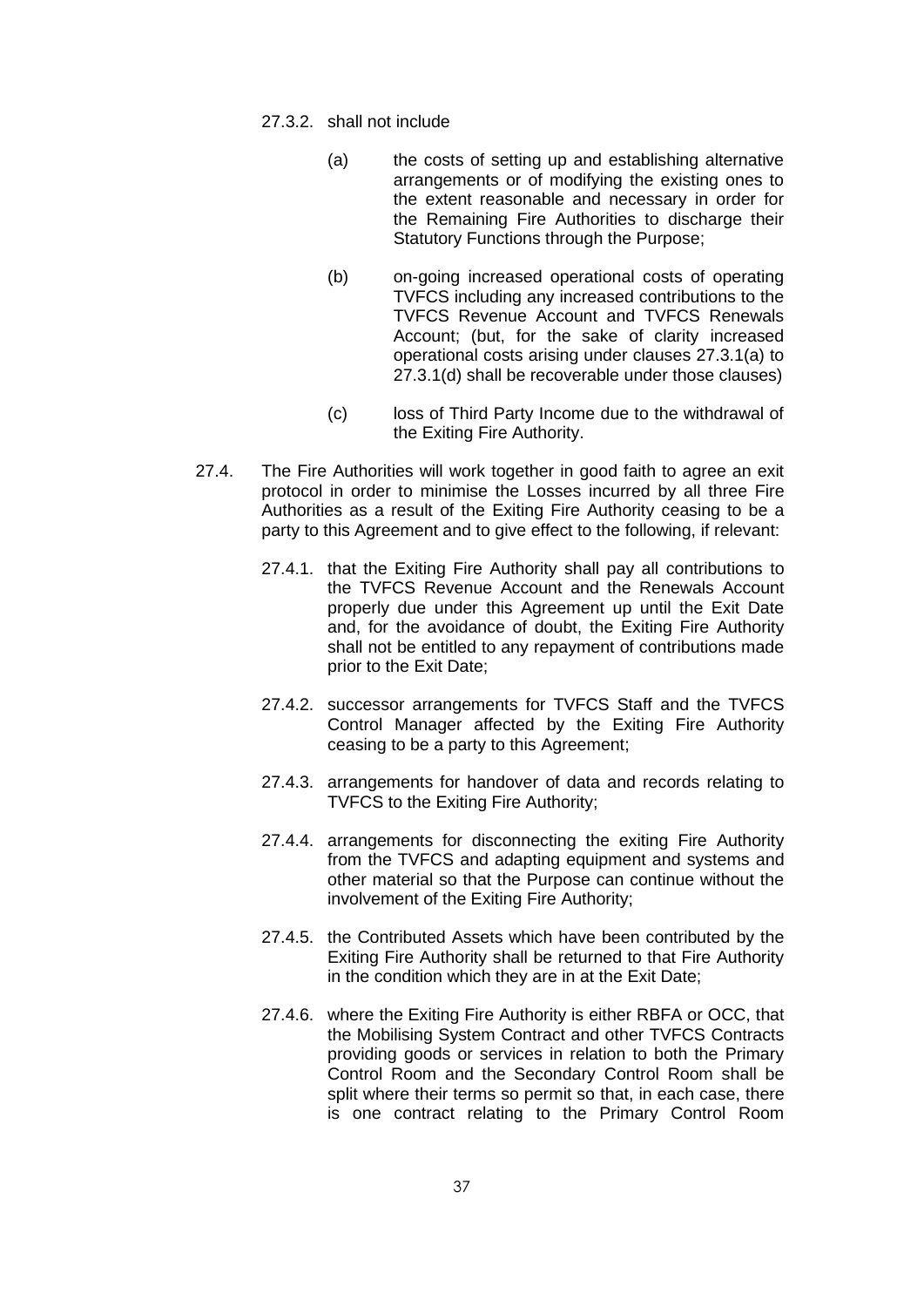between RBFA and the contractor and one contract relating to the Secondary Control Room between OCC and the contractor.

# <span id="page-40-1"></span>**28. WITHDRAWAL OF A FIRE AUTHORITY DUE TO REORGANISATION**

- <span id="page-40-0"></span>28.1. Where a Fire Authority (the **Withdrawing Fire Authority**) is subject to a Reorganisation and the Reorganisation requires that the Withdrawing Fire Authority ceases to be a part of the strategic alliance set out in the Agreement the Withdrawing Fire Authority may withdraw from this Agreement and cease to be a party to it by giving written notice to the Remaining Fire Authorities. The period of such notice shall be as appropriate having regard to the period within which the Reorganisation is required to be completed or, if the time period within which the Reorganisation must take place is not prescribed, shall be two (2) Years.
- 28.2. Where a Fire Authority serves notice to withdraw from the Agreement under clause [28.1](#page-40-0) the provisions of clauses [27.2,](#page-38-0) [27.3](#page-38-3) and [27.4](#page-39-0) (Voluntary Termination of the Membership of a Fire Authority by Notice) shall apply as if the Fire Authority serving notice under clause [28.1](#page-40-0) had voluntarily ceased to be a member of the TVFCS and references to the "Exiting Fire Authority" in clauses [27.2,](#page-38-0) [27.3](#page-38-3) and [27.4](#page-39-0) (Voluntary Termination of the Membership of a Fire Authority by Notice) shall be read as to include a Fire Authority which gives notice under clause [28.1.](#page-40-0)

### <span id="page-40-2"></span>**29. PROVISIONS RELATING TO REMAINING FIRE AUTHORITIES**

- 29.1. A Fire Authority may cease to be a party to the Agreement in accordance with its terms, resulting in only two parties (the Remaining Parties) continuing as parties to the Agreement. In such circumstances, references to Fire Authorities in the Agreement shall be read as a reference to the Remaining Fire Authorities.
- 29.2. Where only two Fire Authorities are parties to the Agreement, the provisions of the Agreement shall continue to apply to each of them, and shall be read accordingly. By way of example, where one of the Remaining Fire Authorities is in breach of the Agreement such that it could be excluded from the Agreement in accordance with clause [26](#page-35-1) (Termination of the Membership of a Fire Authority for Material Breach) the other Remaining Fire Authority may invoke the provisions of clause [26](#page-35-1) (Termination of the Membership of a Fire Authority for Material Breach) and exclude the Fire Authority from the Agreement.
- 29.3. Where only two Fire Authorities are parties to the Agreement and one Fire Authority ceases to be a party to the Agreement, the Agreement shall terminate and, depending upon the reasons for the Fire Authority ceasing to be a member the relevant provisions of the Agreement shall apply.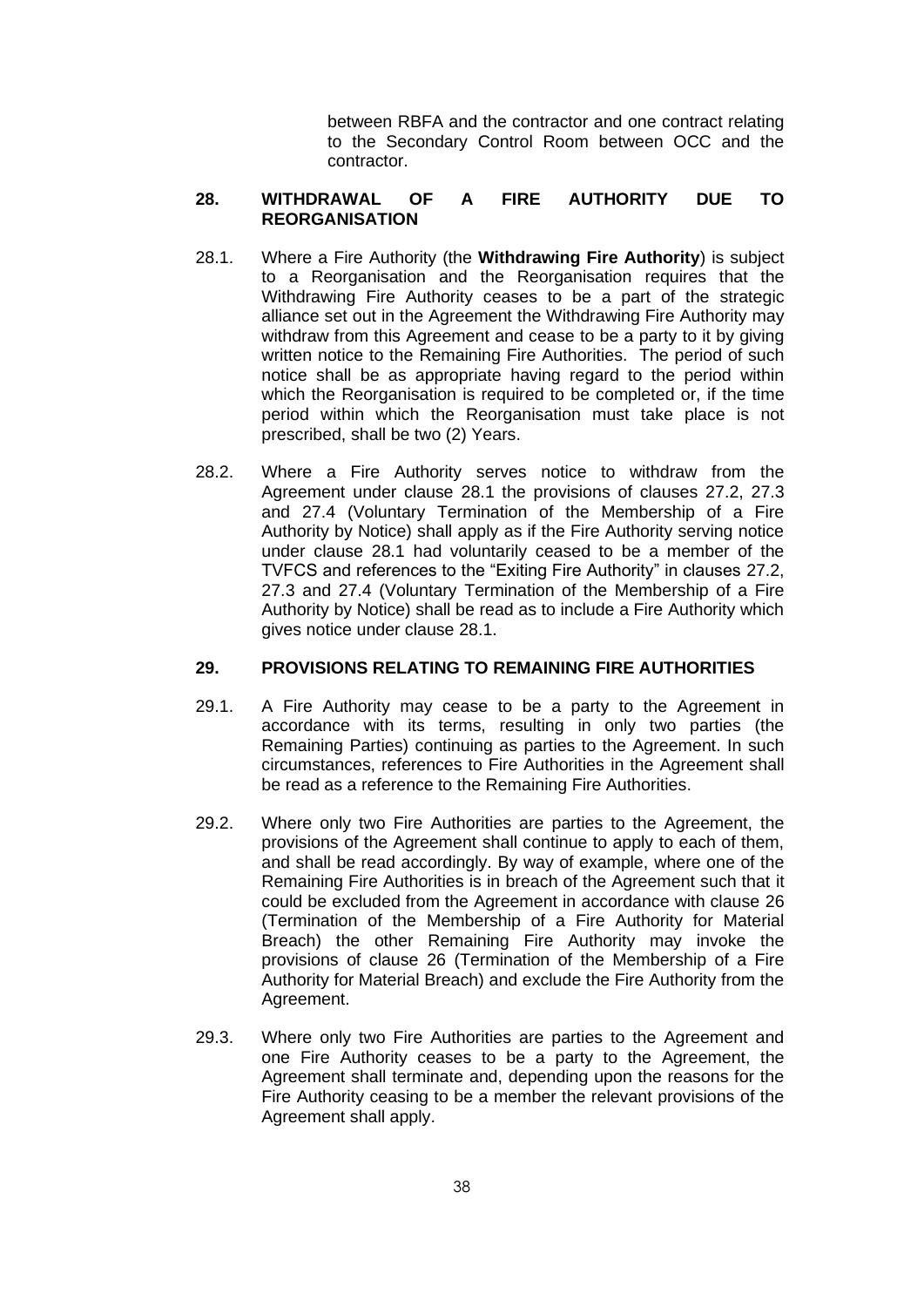#### <span id="page-41-1"></span>**30. DISCUSSIONS PRIOR TO EXPIRY**

- 30.1. Three (3) Years prior to the Expiry Date the Fire Authorities shall discuss whether each Fire Authority (or the Remaining Fire Authorities, as appropriate) wish to continue to participate in TVFCS following the expiry of this Agreement with a view to reaching a decision by two Years prior to the Expiry Date.
- 30.2. In the event that the Fire Authorities (or the Remaining Fire Authorities, as appropriate) decide to cease participating in TVFCS at the Expiry Date, or are unable to agree a basis upon which to extend the term of the Agreement past the Expiry Date, then the provisions of clause 31 (Consequences of Expiry) shall apply.

#### <span id="page-41-0"></span>**31. CONSEQUENCES OF EXPIRY**

- <span id="page-41-4"></span>31.1. The provisions of this clause [31](#page-41-0) shall apply:
	- 31.1.1. where all of the Fire Authorities (or the Remaining Fire Authorities, as appropriate) have made a decision not to continue with this Agreement beyond the Expiry Date pursuant to clause [30](#page-41-1) (Discussions Prior to Expiry) or
	- 31.1.2. where all of the Fire Authorities (or the Remaining Fire Authorities, as appropriate) are unable to agree a basis upon which to extend the term of the Agreement past the Expiry Date pursuant to clause [30](#page-41-1) (Discussions Prior to Expiry) or
	- 31.1.3. where all of the Fire Authorities (or the Remaining Fire Authorities, as appropriate) have made a decision prior to the Expiry Date that they wish to terminate this Agreement (including, but not limited to the circumstances set out in clause [25.6\)](#page-34-1).
- <span id="page-41-2"></span>31.2. Where the Fire Authorities have made a decision to end the Agreement prior to the Expiry Date in the circumstances set out in clause [31.1.3](#page-41-2) references in clauses [31.3](#page-41-3) to [31.9](#page-43-0) to the Expiry Date shall be read as to include any date on which the Fire Authorities have agreed that this Agreement shall end prior to the Expiry Date.
- <span id="page-41-5"></span><span id="page-41-3"></span>31.3. If the Agreement ends in the circumstances set out in clause [31.1:](#page-41-4)
	- 31.3.1. the Contributed Assets which have been contributed by a Fire Authority shall be returned to that Fire Authority in the condition in which they are in at the Expiry Date;
	- 31.3.2. the TVFCS Assets shall be disposed of on the open market by the Fire Authority which has title to the asset or, if title is shared between RBFA and another Fire Authority, by RBFA. For the avoidance of doubt, the reasonable costs incurred by a Fire Authority in disposing of TVFCS Assets pursuant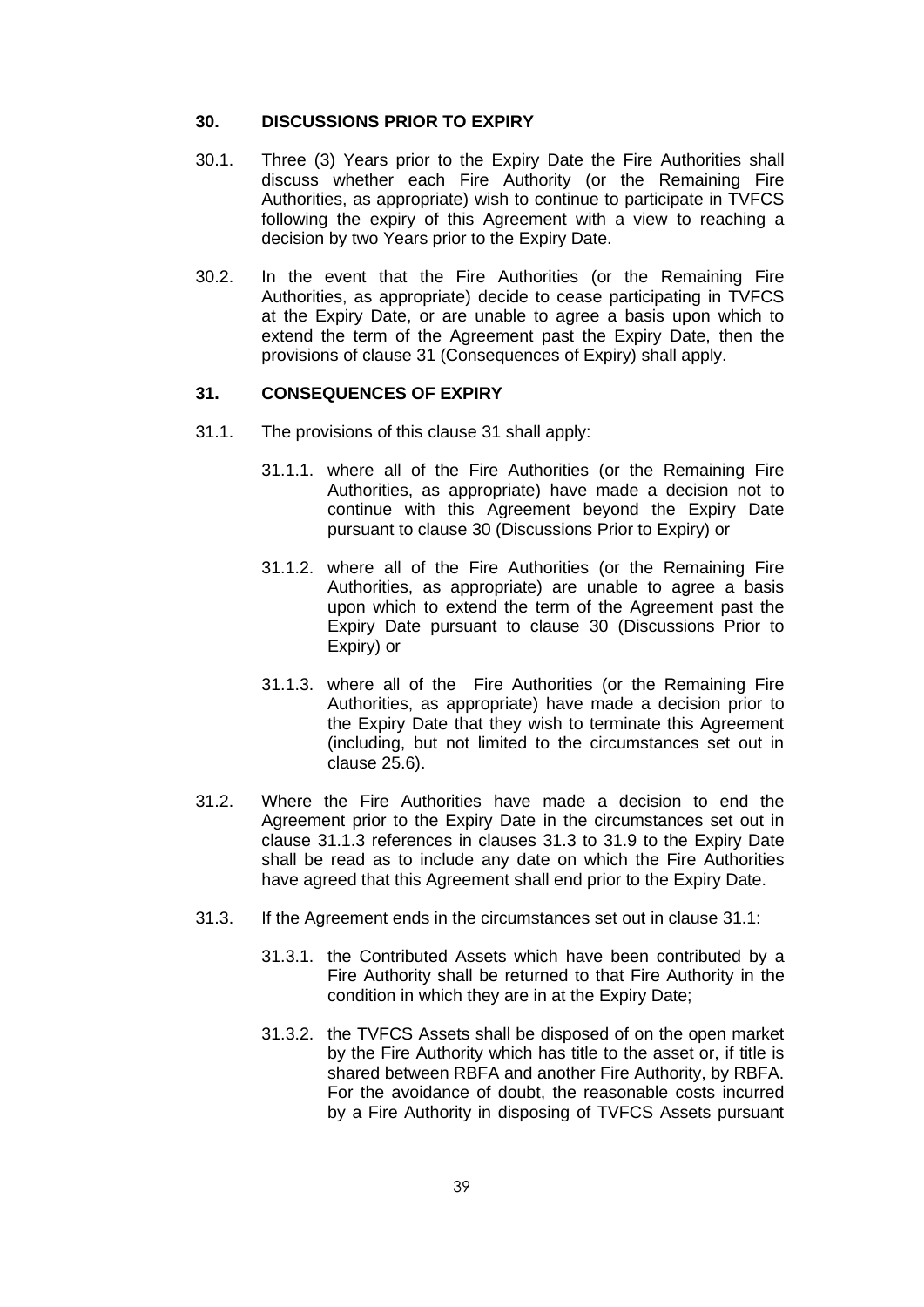to this clause [31.3.2](#page-41-5) shall be met by the Fire Authorities through contributions to the TVFCS Revenue Account under Schedule 7 Part A. The proceeds of sale shall be divided between the Fire Authorities in accordance with the Cost Apportionment Model.

- <span id="page-42-0"></span>31.4. In relation to each TVFCS Contract which will not expire upon the Expiry Date, the Fire Authorities shall agree whether:
	- 31.4.1. the TVFCS Contract shall be terminated and, for the avoidance of doubt, the reasonable costs incurred by the relevant Fire Authority or Fire Authorities who are party to the contract in terminating the TVFCS Contract shall met by the Fire Authorities through contributions to the TVFCS Revenue Account under Schedule 7 Part A; or
	- 31.4.2. if the terms of the contracts so permit, that the Mobilising System Contract and other TVFCS Contracts providing goods or services in relation to both the Primary Control Room and the Secondary Control Room shall be split so that there is one contract relating to the Primary Control Room between RBFA and the contractor and one contract relating to the Secondary Control Room between OCC and the contractor; or
	- 31.4.3. that the Fire Authority or Fire Authorities who is or are a party to the TVFCS Contract shall continue to operate the contract for their own purposes and the TVFCS Contract shall be varied as necessary to reflect this arrangement, and

until such time as a TVFCS Contract can be terminated or varied as contemplated by this clause [31.4](#page-42-0) the Fire Authorities shall continue to meet the costs of payments which any of the Fire Authorities are obliged to make through the TVFCS Contract through contributions to the TVFCS Revenue Account.

- 31.5. In relation to each Third Party Income Arrangement which will not expire upon the Expiry Date, the Fire Authorities shall agree either:
	- 31.5.1. that the Third Party Income Arrangement shall be terminated and, for the avoidance of doubt, the reasonable costs incurred by the relevant Fire Authority or Fire Authorities who are party to the contract in terminating the Third Party Income Arrangement shall met by the Fire Authorities through contributions to the TVFCS Revenue Account under Schedule 7 Part A; or
	- 31.5.2. that the Fire Authority or Fire Authorities who is or are a party to the contract for the Third Party Income Arrangement shall continue to operate the Third Party Income Arrangement until its expiry.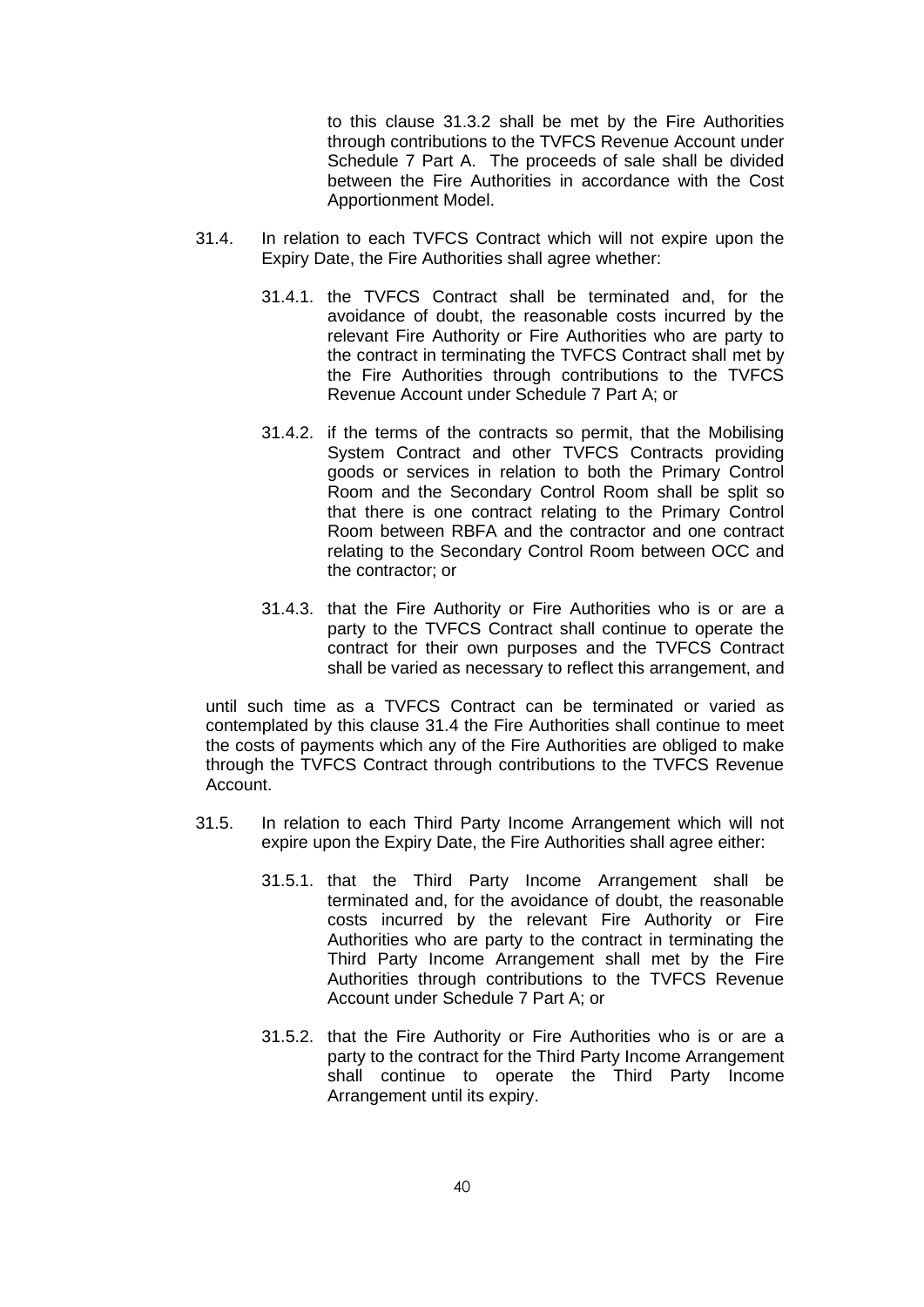- 31.6. The Fire Authorities (or the Remaining Fire Authorities, as appropriate) shall agree an exit protocol to enable to enable to the Purpose to continue to be fulfilled until the Expiry Date and to assist each Fire Authority to continue to discharge their Statutory Functions following the Expiry Date including to give effect to the following:
	- 31.6.1. successor arrangements for TVFCS Staff and the TVFCS Control Manager affected by the termination;
	- 31.6.2. arrangements for handover of data and records relating to TVFCS;
	- 31.6.3. arrangements for disconnecting the Fire Authorities (or the Remaining Fire Authorities, as appropriate) from each other and from the TVFCS and adapting equipment and systems and other material so that the Fire Authorities (or the Remaining Fire Authorities, as appropriate) can continue to operate independently of each other; and
- 31.7. Where any costs payable under this clause [31](#page-41-0) from the TVFCS Revenue Account exceed the Annual TVFCS Revenue Budget for the Financial Year in question the matter shall be referred to the Fire Authorities for agreement of the Fire Authorities to contribute further sums to the TVFCS Revenue Account to cover such costs, such agreement not to be unreasonably withheld or delayed provided that expenditure complies with the provisions of this clause.
- 31.8. Where any costs payable under this clause [31](#page-41-0) from the TVFCS Revenue Account would not exceed the Annual TVFCS Revenue Budget for the Financial Year in question but there will be insufficient funds in the TVFCS Revenue Account on the date that payment of those sums is due the Fire Authorities shall top-up the TVFCS Revenue Account in order to ensure that the TVFCS Revenue Account contains sufficient funds to cover the expenditure.
- <span id="page-43-0"></span>31.9. As soon as reasonably practicable after the discharge of all of the liabilities to be funded from the TVFCS Revenue Account and the Renewals Account RBFA shall prepare a reconciliation of each account:
	- 31.9.1. all surpluses remaining in the TVFCS Revenue Account shall be paid to each Fire Authority in accordance with the Cost Apportionment Model; and
	- 31.9.2. all surpluses remaining in the Renewals Account shall be paid to each Fire Authority on an equal one third basis.

# <span id="page-43-1"></span>**32. CONFIDENTIALITY**

32.1. Each Fire Authority undertakes that it shall not at any time during the term of this Agreement and for a period of two (2) Years after its termination or expiry disclose to any person any Confidential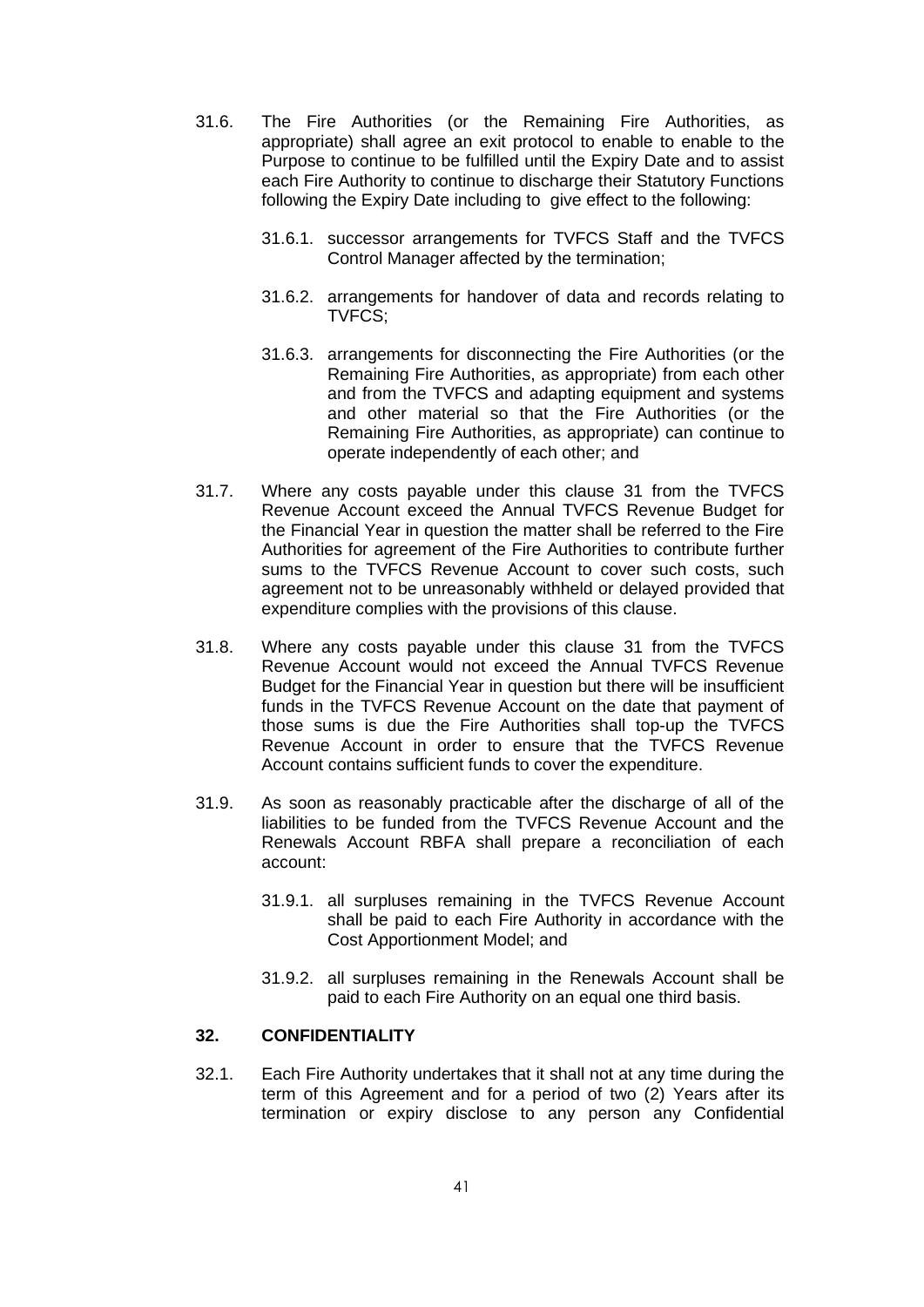Information disclosed to it by another Fire Authority, except as permitted by clause [32.3.](#page-44-0)

- 32.2. In the event that a Fire Authority has withdrawn or had its membership terminated pursuant to clause [26](#page-35-1) (Termination of Membership of a Fire Authority for Material Breach), clause [27](#page-38-4) (Voluntary Termination of the Membership of a Fire Authority) or clause [28](#page-40-1) (Withdrawal of a Fire Authority Due to Reorganisation) then that Fire Authority shall continue to be bound by the provisions of this clause [32](#page-43-1) (Confidentiality) for a period of two (2) Years after the Expiry Date or, if earlier, (2) Years following the earlier termination of this Agreement.
- <span id="page-44-0"></span>32.3. Each Fire Authority may disclose the other Fire Authority's Confidential Information:
	- 32.3.1. to its employees, officers, agents, consultants or subcontractors (**"Representatives"**) who need to know such information for the purposes of carrying out the Fire Authority's obligations under this Agreement, provided that the disclosing Fire Authority takes all reasonable steps to ensure that its Representatives comply with the confidentiality obligations contained in this clause [32](#page-43-1) as though they were a party to this Agreement. The disclosing Fire Authority shall be responsible for its Representatives' compliance with the confidentiality obligations set out in this clause; and
	- 32.3.2. as may be required by Law, court order or any governmental or regulatory authority.
- 32.4. Each Fire Authority reserves all rights in its Confidential Information. No rights or obligations in respect of a Fire Authority's Confidential Information other than those expressly stated in this Agreement are granted to the other Fire Authority or are to be implied from this Agreement.

# <span id="page-44-1"></span>**33. FREEDOM OF INFORMATION**

- 33.1. Each Fire Authority acknowledges that the others are subject to the requirements of the Information Laws. Each Fire Authority shall assist and co-operate with the others (at its own expense) to enable the other Fire Authorities to comply with these Information disclosure requirements.
- <span id="page-44-2"></span>33.2. Where one Fire Authority (the "**Disclosing Party"**) receives a Request for Information which is relevant to any of the other Fire Authorities it shall provide a copy to the other Fire Authorities (the "**Receiving Party"**) as soon as is reasonably practicable. The Receiving Party shall:

33.2.1. provide the Disclosing Party with a copy of all Information in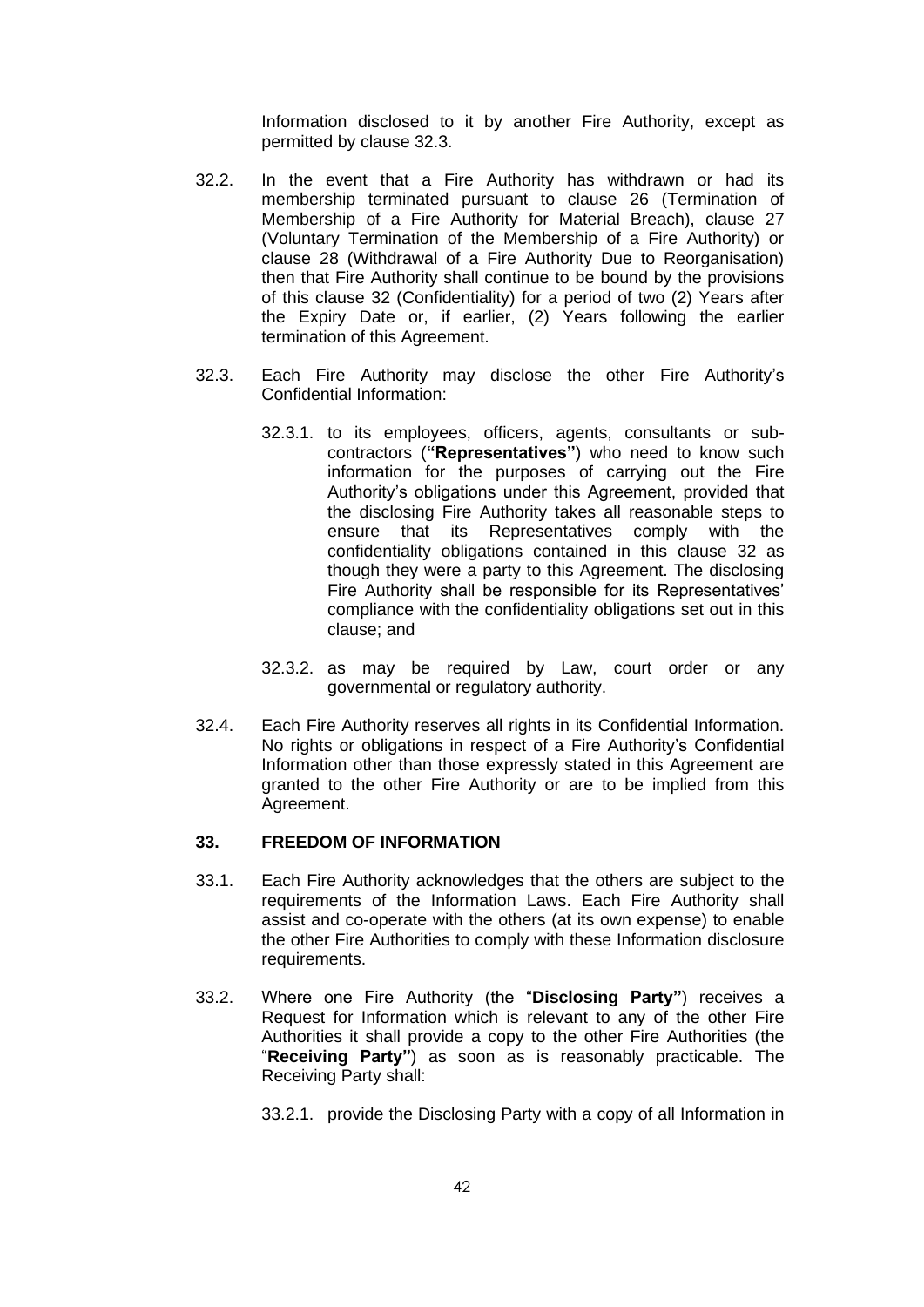its possession or power in the form that the Disclosing Party requests within five (5) Business Days (or such other period as the Disclosing Party may specify) of the Disclosing Party requesting that Information; and

- 33.2.2. provide all necessary assistance as reasonably requested by the Disclosing Party to enable the Disclosing Party to respond to a Request for Information within the time for compliance set out in the Information Laws.
- 33.3. The Disclosing Party shall be responsible for determining in its absolute discretion whether the Commercially Sensitive Information and/or any other Information:
	- 33.3.1. is exempt from disclosure in accordance with the provisions of Information Laws;
	- 33.3.2. is to be disclosed in response to a Request for Information.
- 33.4. In no event shall the Receiving Party respond directly to a Request for Information unless expressly authorised to do so by the Disclosing Party.
- 33.5. Each Fire Authority acknowledges that the other Fire Authorities may, acting in accordance with the Secretary of State for Constitutional Affairs' Code of Practice on the discharge of public authorities' functions under Part 1 of FOIA (issued under section 45 of FOIA, November 2004), be obliged under the Information Laws to disclose Information:
	- 33.5.1. without consulting with the other Fire Authorities, or
	- 33.5.2. following consultation with the other Fire Authorities and having taken their views into account,

<span id="page-45-0"></span>provided always that where clause [33.5.2](#page-45-0) applies the Fire Authority disclosing the information shall, in accordance with any recommendations of the Code, take reasonable steps, where appropriate, to give the other Fire Authorities advance notice, or failing that, to draw the disclosure to the other Fire Authorities' attention after any such disclosure.

33.6. The Fire Authorities shall ensure that all Information produced in the course of this Agreement or relating to this Agreement is retained for disclosure and shall permit the other Fire Authorities to inspect such records as requested from time to time.

# **34. INTELLECTUAL PROPERTY**

<span id="page-45-1"></span>34.1. The Fire Authorities intend that any Intellectual Property Rights created in the course of the Purpose shall vest jointly in the Fire Authorities and each Fire Authority shall do all such acts and things as may be required to give effect to this intention.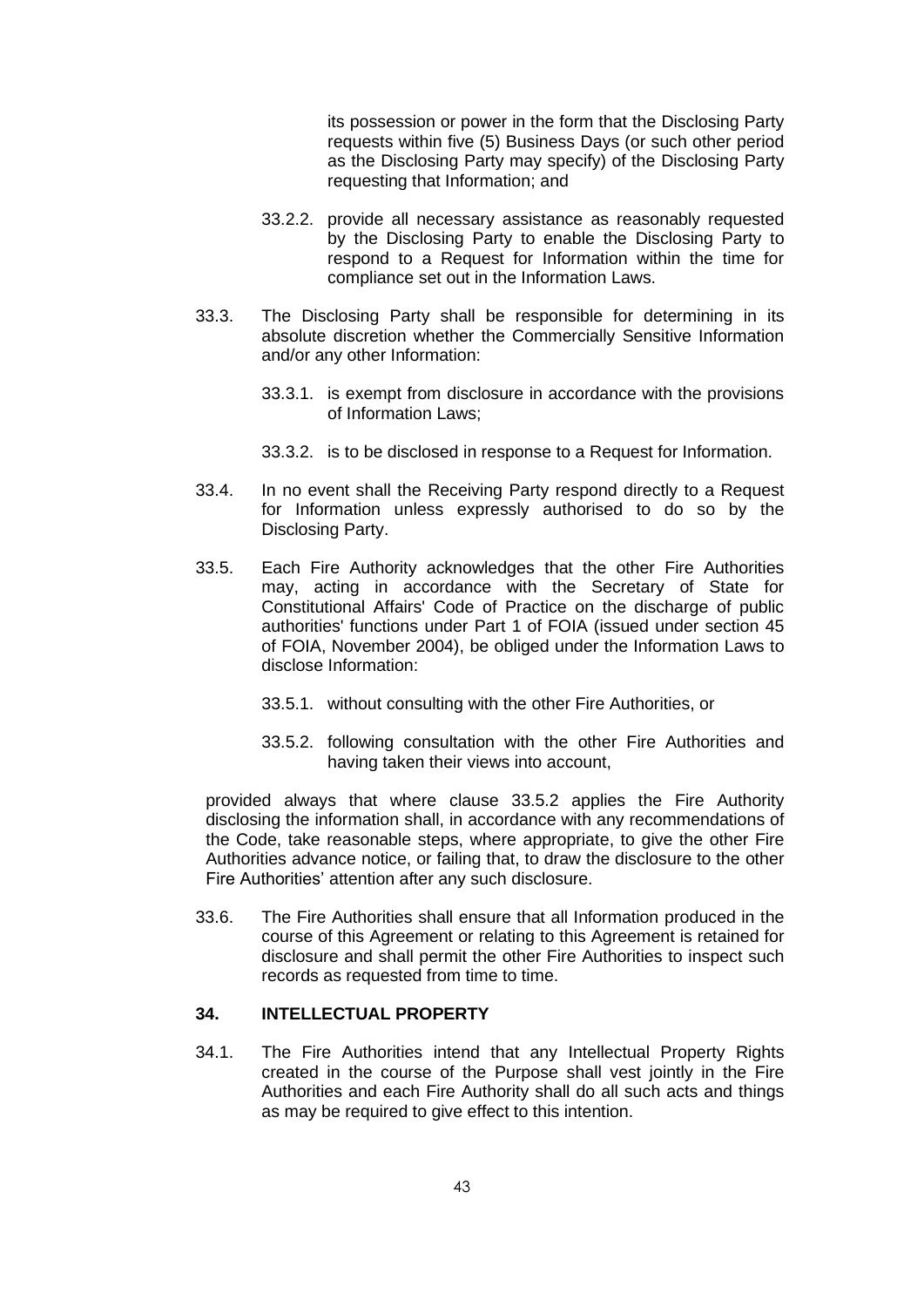- 34.2. The Fire Authorities may not license any Intellectual Property Rights held jointly by them in accordance with clause [34.1](#page-45-1) without the consent of the Joint Committee.
- 34.3. Where the TVFCS utilises Intellectual Property Rights belonging to a party other than the Fire Authorities under a TVFCS Contract ("**Third Party IPR**"), ownership of the Third Party IPR shall not (unless the TVFCS Contract specifically states to the contrary) pass to any of the Fire Authorities.

# **35. STATUS**

- 35.1. Nothing in this Agreement is intended to, or shall be deemed to, establish any partnership or joint venture between the Fire Authorities, constitute one Fire Authority as the agent of another Fire Authority, nor authorise any of the Fire Authorities to make or enter into any commitments for or on behalf of another Fire Authority.
- 35.2. For the avoidance of doubt, no Fire Authority, in entering into this Agreement, is delegating, or purporting to delegate, any function to another Fire Authority.

### **36. WAIVER**

- <span id="page-46-0"></span>36.1. No term or provision of this Agreement shall be considered as waived by any Fire Authority unless a waiver is given in writing by a duly authorised representative of that Fire Authority.
- 36.2. No waiver under clause [36.1](#page-46-0) shall be a waiver of a past or future default or breach, nor shall it amend, delete or add to the terms, conditions or provisions of this Agreement unless (and then only to the extent) expressly stated in that waiver.

### **37. SEVERABILITY**

- 37.1. If any term, condition or provision contained in this Agreement shall be held to be invalid, unlawful or unenforceable to any extent, such term, condition or provision shall not affect the validity, legality or enforceability of the remaining parts of this Agreement.
- 37.2. If any invalid, unlawful or unenforceable provision of this Agreement would be valid, legal or enforceable if some part of it were deleted, the Fire Authorities shall negotiate in good faith to amend such provision such that, as amended, it is valid, legal and enforceable, and to the greatest extent possible, achieves the Fire Authorities' original commercial intention.

## **38. VARIATION**

38.1. This Agreement, including the Schedules, may only be varied by written agreement of the Fire Authorities.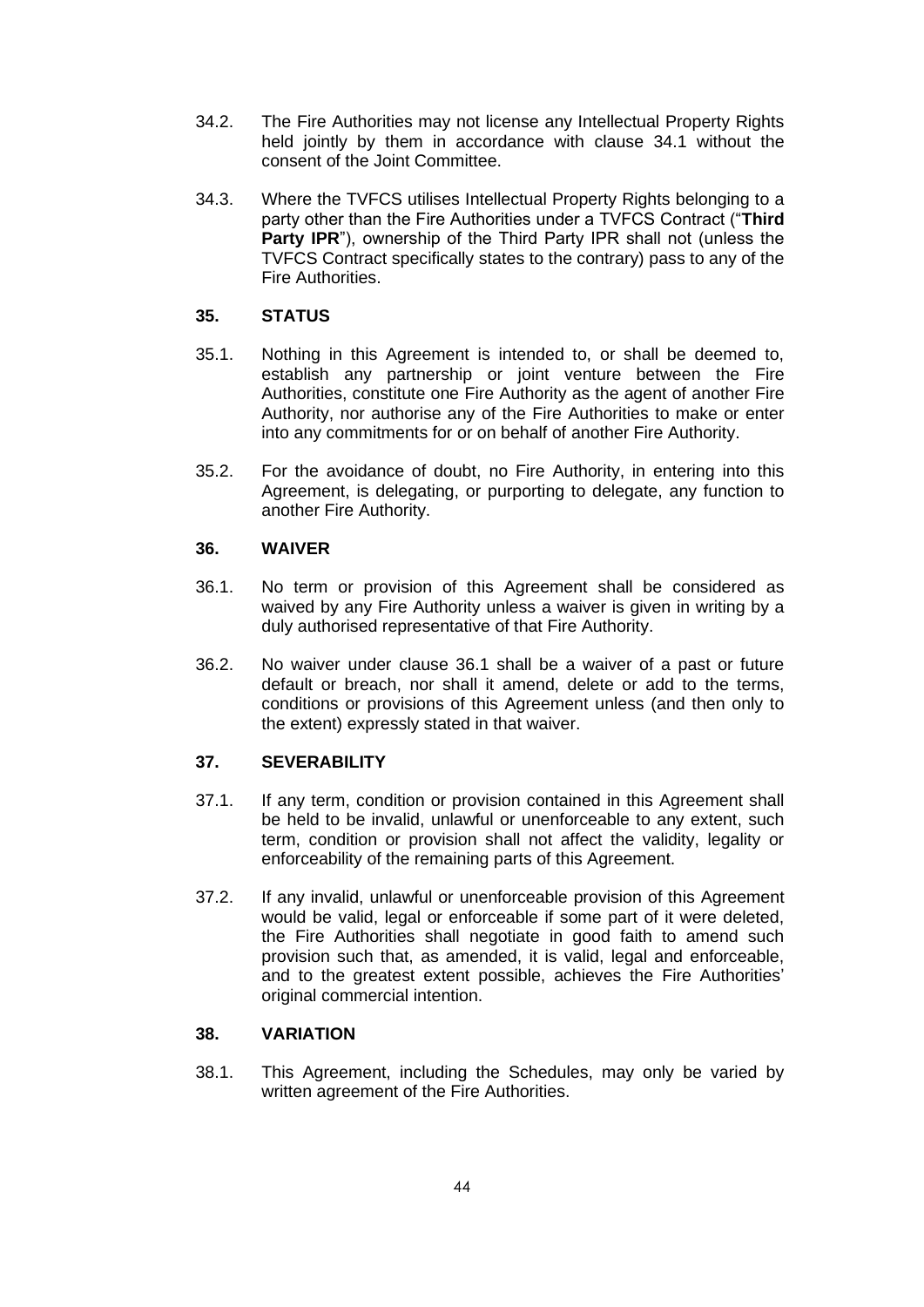# **39. SUCCESSORS**

39.1. This Agreement shall be binding upon and shall enure for the benefit of each Fire Authority's permitted successors and assigns.

# **40. ENTIRE AGREEMENT**

- <span id="page-47-2"></span>40.1. Subject to clauses [40.2](#page-47-0) and [40.3,](#page-47-1) this Agreement sets out the entire agreement between the Fire Authorities with respect to the subject matter covered by them and supersedes the MoU, the PPA and the Bucks Agreement.
- <span id="page-47-0"></span>40.2. Where a cause of action has accrued under the PPA or the Bucks Agreement by the Commencement Date, the commencement of this Agreement, and the provisions of clause [40.1](#page-47-2) shall not affect any accrued rights and obligations under the PPA and the Bucks Agreement.
- <span id="page-47-1"></span>40.3. Further, the commencement and terms of this Agreement and particularly clause [40.1](#page-47-2) shall not, unless expressly stated to the contrary in this Agreement, have any effect on the rights and obligations of the Fire Authorities under the PPA and Bucks Agreement, including their term and expiry and to this end the Fire Authorities note that the PPA and Bucks Agreement are expressed to continue for six months after the go live date of the TVFCS.
- 40.4. Where the provisions of the PPA and/or Bucks Agreement conflict with the terms of this Agreement, the terms of this Agreement shall prevail.

# <span id="page-47-3"></span>**41. NOTICES**

41.1. All notices and instructions under this Agreement shall be in writing and all certificates, notices or instructions to be given under the terms of this Agreement shall be served by sending the same by facsimile, first class post, or delivering by hand to the person(s) identified below (or their usual place of business identified below).

| <b>BMKFA</b>                                                                                                                                                    | OCC                                                                                                                                                                        | <b>RBFA</b>                                                                                                                                                   |
|-----------------------------------------------------------------------------------------------------------------------------------------------------------------|----------------------------------------------------------------------------------------------------------------------------------------------------------------------------|---------------------------------------------------------------------------------------------------------------------------------------------------------------|
| <b>Chief Operating Officer</b><br>Buckinghamshire and<br><b>Milton Keynes Fire</b><br>Authority<br><b>Brigade Headquarters</b><br><b>Stocklake</b><br>Aylesbury | The Deputy Chief Fire<br>Officer<br><b>Oxfordshire County</b><br><b>Council Fire and</b><br><b>Rescue Service</b><br><b>Fire and Rescue</b><br><b>Service Headquarters</b> | The Deputy Chief Fire<br>Officer<br><b>Royal Berkshire Fire</b><br>and Rescue Service<br><b>Brigade Headquarters</b><br><b>Newsham Court</b><br>Pincents Kiln |
| Buckinghamshire<br><b>HP20 1BD</b><br>Fax: [none]                                                                                                               | <b>Sterling Road</b><br>Kidlington<br>Oxfordshire<br>OX5 2DU                                                                                                               | Calcot<br>Reading<br><b>Berkshire</b><br><b>RG317SD</b>                                                                                                       |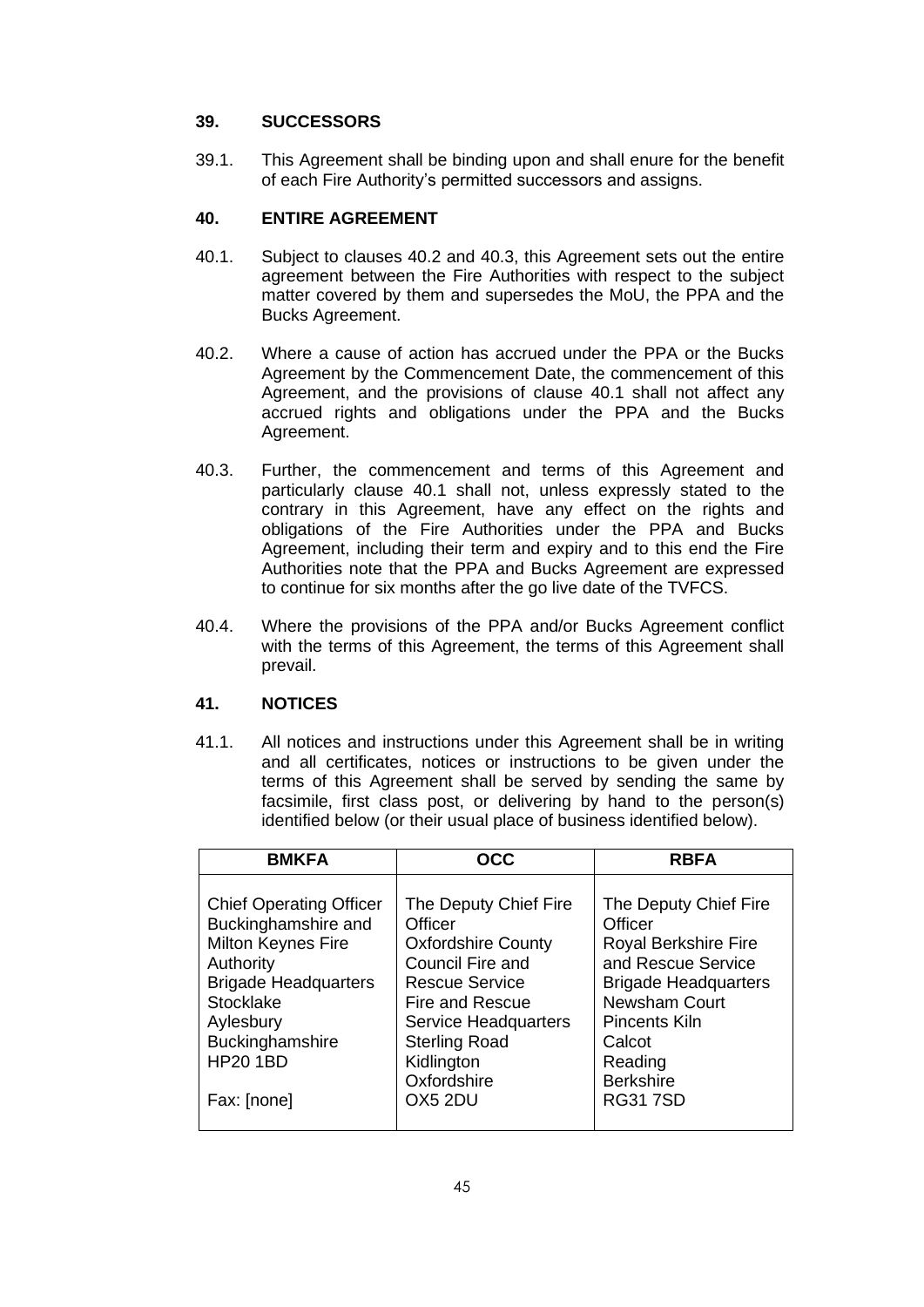| Fax: 01865 855242 | Fax: 0118 932 2101 |
|-------------------|--------------------|
|                   |                    |

- 41.2. Either Fire Authority may change its nominated address or facsimile number by prior written notice to the other Fire Authority in accordance with this clause [41.](#page-47-3)
- 41.3. Notices shall be effective:
	- 41.3.1. by facsimile, at the time of transmission by the sender if dispatched prior to 4pm on any Business Day; if dispatched after 4pm on any Business Day, then on the next Business Day provided in all circumstances that the sender can prove transmission by production of a complete facsimile transmission sheet and that a confirmatory copy is sent by first class pre-paid post or delivered by hand by the end of the next Business Day;
	- 41.3.2. by post, upon the earlier of actual receipt and five (5) Business Days after mailing; or
	- 41.3.3. by hand, upon delivery if delivered by 4pm on any Business Day; if delivered after 4pm on any Business Day, then on the next Business Day.
- 41.4. Except as expressly provided for in this Agreement notices may not be served by electronic mail.

# **42. EXCLUSION OF LEGISLATION**

42.1. No term of this Agreement is enforceable under the Contracts (Rights of Third Parties) Act 1999 by a person who is not a party to this Agreement.

### **43. GOVERNING LAW AND JURISDICTION**

43.1. This Agreement shall be governed by and construed in accordance with English law and, without affecting the escalation procedure set out in clause [13](#page-16-0) (Dispute Resolution), each Fire Authority agrees to submit to the exclusive jurisdiction of the courts of England and Wales.

### <span id="page-48-0"></span>**44. CONTINUING OBLIGATIONS**

- 44.1. Save as otherwise expressly provided in this Agreement:
	- 44.1.1. termination or expiry of this Agreement or the cessation of the membership of a Fire Authority as a party to this Agreement (for whatever reason) shall be without prejudice to any accrued rights and obligations under this Agreement as at the date that this Agreement terminates; and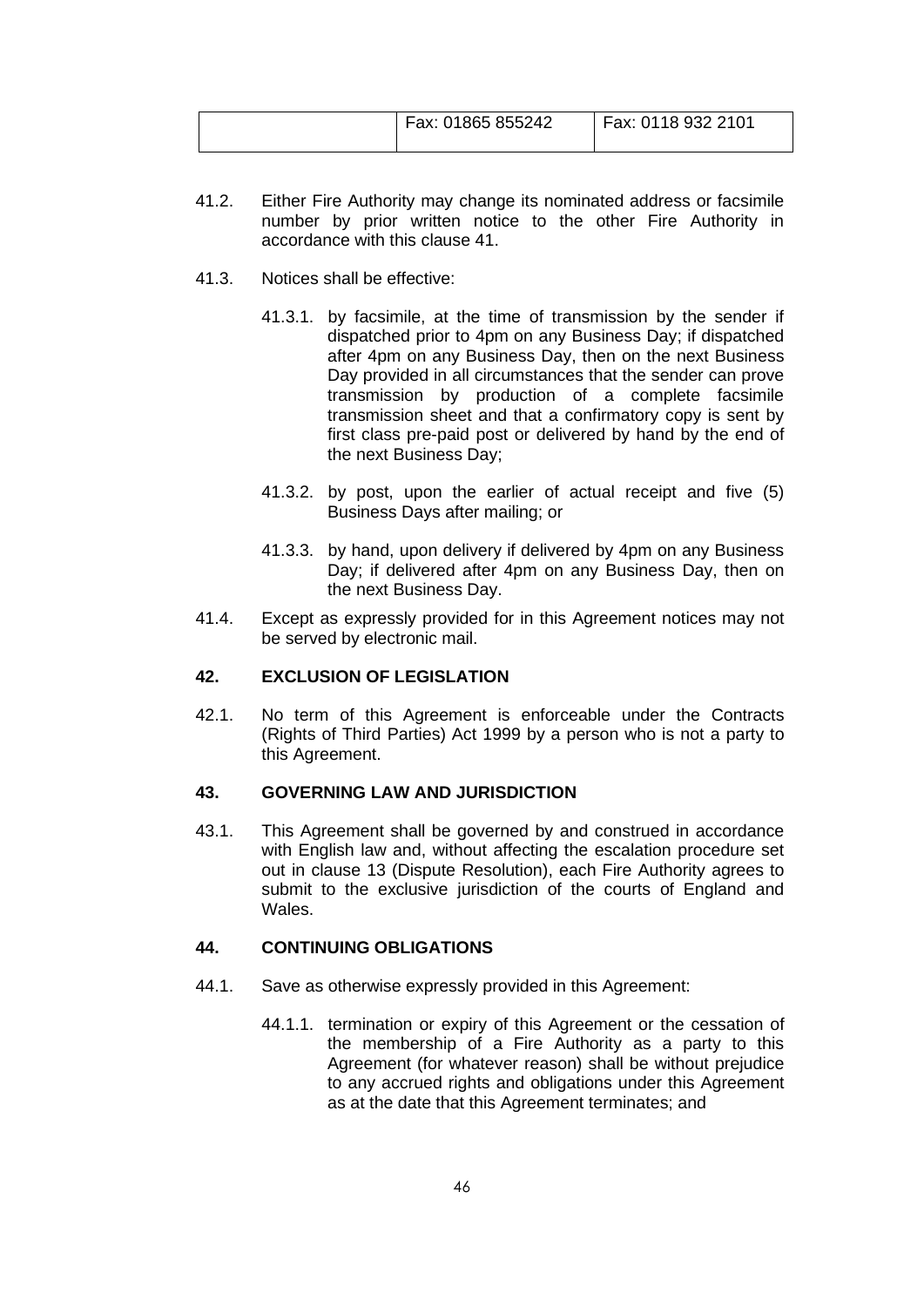- 44.1.2. termination or expiry of this Agreement or the cessation of the membership of a Fire Authority as a party to this Agreement (for whatever reason) shall not affect the continuing rights of the Fire Authorities under
	- (a) clause [3](#page-6-0) (Primary Objectives),
	- (b) clause [4](#page-6-1) (Principles of Collaboration),
	- (c) clause [5](#page-7-0) (Good Faith),
	- (d) clause [12.7](#page-16-1) and clause [12.8](#page-16-2) (Reporting and Monitoring)
	- (e) clause [20](#page-26-0) (Liability of the Fire Authorities),
	- (f) clause [21](#page-27-0) (Payment of Losses),
	- (g) clauses [26](#page-35-1) (Termination of Membership of a Fire Authority for Material Breach) to clause [29](#page-40-2) (Provisions relating to Remaining Fire Authorities),
	- (h) clause [31](#page-41-0) (Consequences of Expiry),
	- (i) clause [32](#page-43-1) (Confidentiality),
	- (j) clause [33](#page-44-1) (Freedom of Information),
	- (k) this clause [44,](#page-48-0) or
	- (l) any other provision of this Agreement which is expressed to survive termination or expiry or which is required to give effect to such termination or expiry or the consequences of such termination or expiry.

**IN WITNESS WHEREOF** the Fire Authorities have executed this Agreement as a Deed the day and year first above written

The Common Seal of *Algebra* (*Algebra*) **Buckinghamshire and Milton Keynes** ) **Fire Authority** was affixed to this deed in the presence of:

| <b>Authorised Signatory</b> |
|-----------------------------|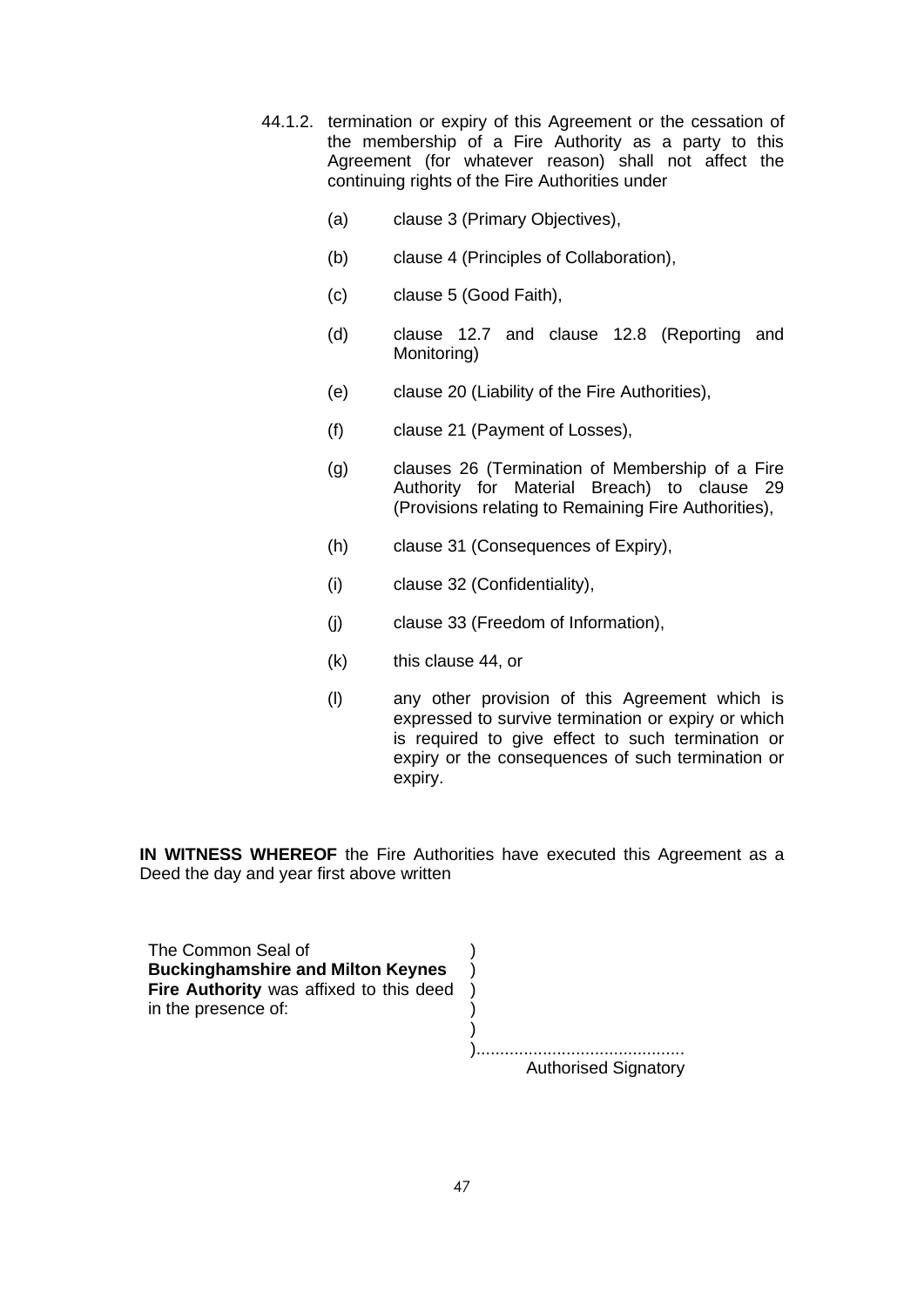The Common Seal of (1) **Oxfordshire County Council was (b)** affixed to this deed in the presence of: )

> ) ........................................ County Solicitor/Designated Officer

) )

) )

The Common Seal of (1) **Royal Berkshire Fire Authority was (b)** affixed to this deed in the presence of: )

> ) ............................................ Authorised Signatory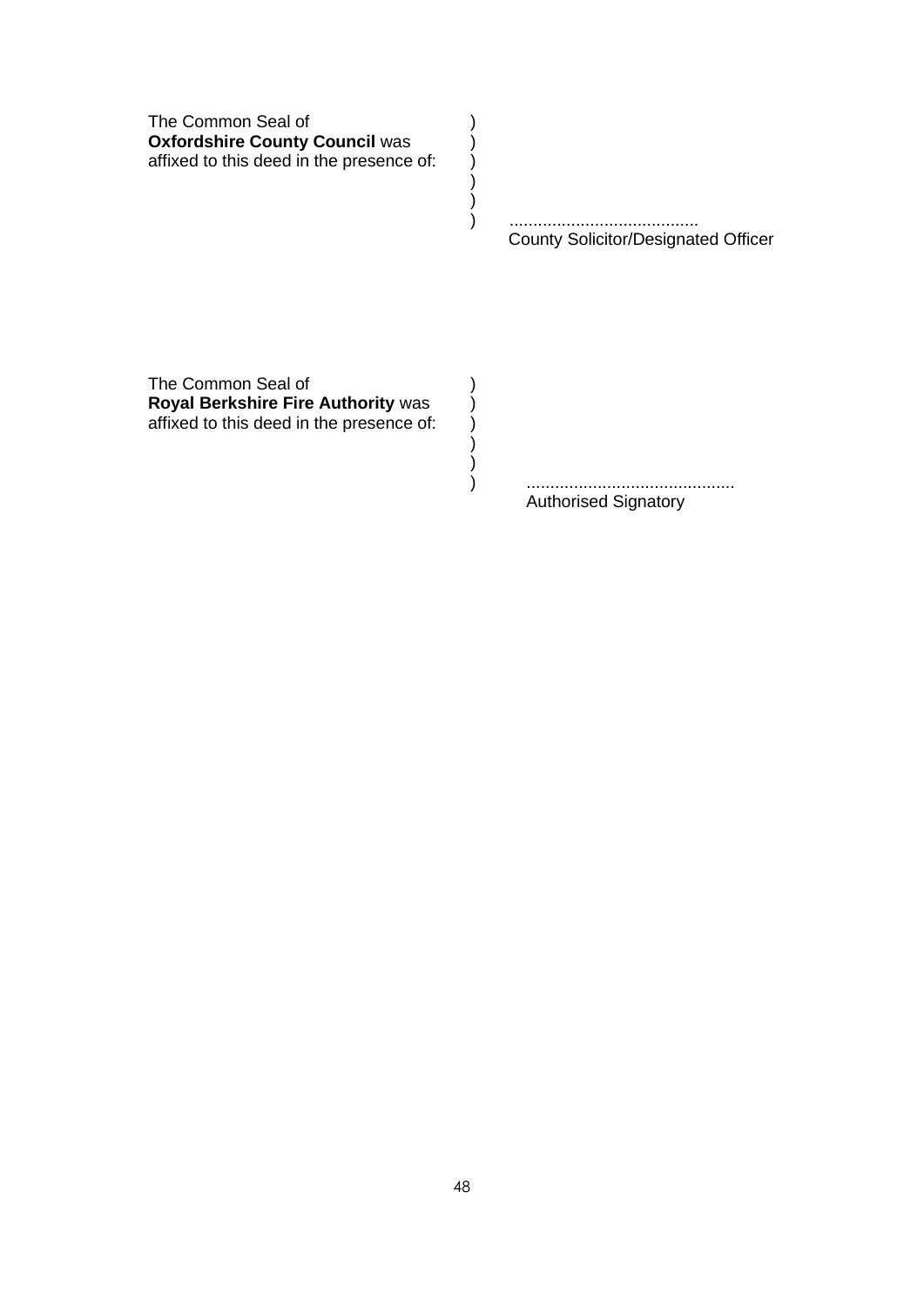### **Schedule 1**

### **Definitions**

| <b>Additional Expenditure</b>                                   | has the meaning given to it in paragraph 7.1 of Part<br>A of Schedule 7 (Financial Arrangements for the<br>TVFCS);                                                                                                                                                                                                                                                                              |
|-----------------------------------------------------------------|-------------------------------------------------------------------------------------------------------------------------------------------------------------------------------------------------------------------------------------------------------------------------------------------------------------------------------------------------------------------------------------------------|
| <b>Administering Fire Authority</b>                             | has the meaning given to it at clause 16.7 (Third<br>Party Income) and clause 17.7 (TVFCS Contracts);                                                                                                                                                                                                                                                                                           |
| <b>Annual Capex Contribution</b>                                | means the annual contribution from each Fire<br>Authority to the Renewals Account paid on a one<br>third, equal share basis, and as more particularly<br>described in paragraph 3.1 of Part B of Schedule 7<br>(Financial Arrangements for the TVFCS);                                                                                                                                          |
| <b>Annual Capital Expenditure</b><br>Programme                  | means the programme for capital expenditure in<br>relation to the TVFCS in each Financial Year, the<br>content of which is more particularly described in<br>paragraph 2.2 of Part B of Schedule 7 (Financial<br>Arrangements for the TVFCS);                                                                                                                                                   |
| <b>Annual Net TVFCS Revenue</b><br><b>Budget</b>                | means the Annual TVFCS Revenue Budget less<br>any anticipated Third Party Income;                                                                                                                                                                                                                                                                                                               |
| <b>Annual TVFCS Revenue Budget</b>                              | means the budget for income into and expenditure<br>from the TVFCS Revenue Account in each<br>Financial Year as reconciled in accordance with<br>this Agreement including the Budget Contingency;                                                                                                                                                                                               |
| <b>Annual TVFCS Contribution</b>                                | means the contribution to the TVFCS Revenue<br>Account to be made during each Financial Year by<br>each of the Fire Authorities as reconciled in<br>accordance with this Agreement;                                                                                                                                                                                                             |
| <b>Annual TVFCS Contribution and</b><br><b>Spending Profile</b> | means the profile showing the instalments in which<br>each Fire Authority's Annual TVFCS Contribution<br>shall be paid and the anticipated spending on the<br>different items of expenditure (as shown in the<br>Supporting Information pursuant<br>Revenue<br>to<br>paragraph 2.3.1 of Part A of Schedule 7 (Financial<br>Arrangements for the TVFCS)) in each Month of<br>the Financial Year; |
| <b>Assets</b>                                                   | means the Contributed Assets and the TVFCS<br>Assets;                                                                                                                                                                                                                                                                                                                                           |
| <b>BMKFA Transferring Policies</b>                              | means those contractual policies and procedures of<br>BMKFA that apply to the BMKFA Transferring<br>Employees as set out in the Employee Information<br>provided;                                                                                                                                                                                                                               |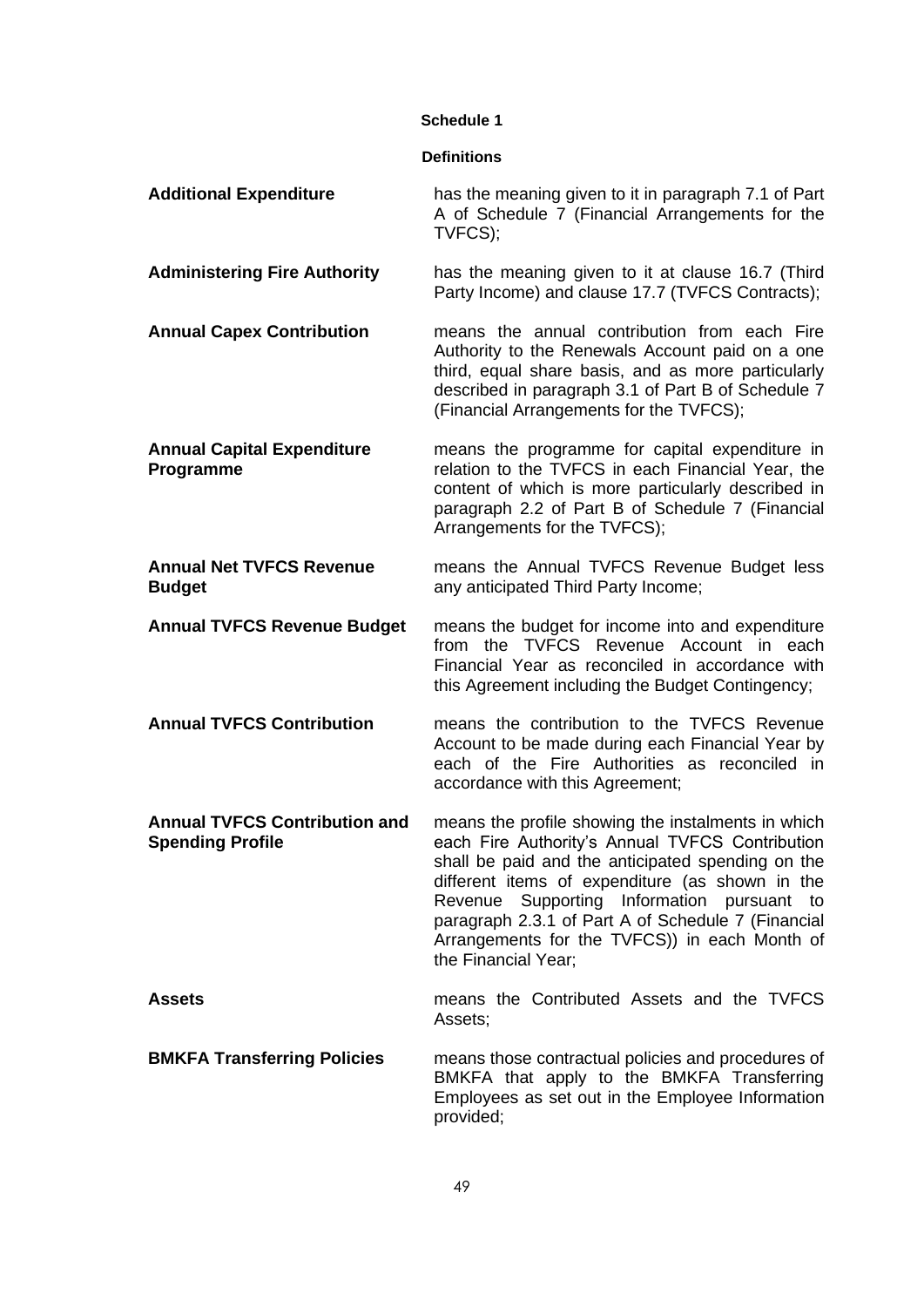| <b>Budget Contingency</b>       | means the sums identified in the Annual TVFCS<br>Revenue Budget as the budget contingency;                                                                                                                                                                                                                                                                                                                                                                                                                                                                                                                                                                                                                                                                                                                                                                                                                                                      |
|---------------------------------|-------------------------------------------------------------------------------------------------------------------------------------------------------------------------------------------------------------------------------------------------------------------------------------------------------------------------------------------------------------------------------------------------------------------------------------------------------------------------------------------------------------------------------------------------------------------------------------------------------------------------------------------------------------------------------------------------------------------------------------------------------------------------------------------------------------------------------------------------------------------------------------------------------------------------------------------------|
| <b>Business Day</b>             | means a day other than a Saturday, Sunday or<br>public holiday in England when banks in London<br>are open for business;                                                                                                                                                                                                                                                                                                                                                                                                                                                                                                                                                                                                                                                                                                                                                                                                                        |
| <b>CAM Principles</b>           | has the meaning given in paragraph 2.2 of<br>Schedule 8 (Cost Apportionment Model);                                                                                                                                                                                                                                                                                                                                                                                                                                                                                                                                                                                                                                                                                                                                                                                                                                                             |
| Capex                           | has the meaning set out in paragraph 1.1 of Part B<br>of Schedule 7 (Financial Arrangements for the<br>TVFCS);                                                                                                                                                                                                                                                                                                                                                                                                                                                                                                                                                                                                                                                                                                                                                                                                                                  |
| <b>CFO Meeting</b>              | has the meaning set out in clause 11.11.2<br>(Decision Making within TVFCS);                                                                                                                                                                                                                                                                                                                                                                                                                                                                                                                                                                                                                                                                                                                                                                                                                                                                    |
| <b>Chairman</b>                 | means the Chairman of the Joint Committee or<br>their substitute;                                                                                                                                                                                                                                                                                                                                                                                                                                                                                                                                                                                                                                                                                                                                                                                                                                                                               |
| <b>Chief Fire Officer</b>       | means the chief fire officer of each of the Fire<br>Authorities, or such person as is acting as chief fire<br>officer;                                                                                                                                                                                                                                                                                                                                                                                                                                                                                                                                                                                                                                                                                                                                                                                                                          |
| <b>Commencement Date</b>        | means the date of this Agreement;                                                                                                                                                                                                                                                                                                                                                                                                                                                                                                                                                                                                                                                                                                                                                                                                                                                                                                               |
| <b>Concept of Operations</b>    | has the meaning set out in clause 14 (The Concept<br>of Operations and TVFCS Processes<br>and<br>Procedures);                                                                                                                                                                                                                                                                                                                                                                                                                                                                                                                                                                                                                                                                                                                                                                                                                                   |
| <b>Confidential Information</b> | means any information or data relating to the<br>Purpose (including third party information relating<br>to the Purpose which is disclosed by one Fire<br>Authority to the other which has been classified as<br>confidential by the third Fire Authority, e.g.<br>information provided by a third party as part of a<br>procurement process, details of contracts with<br>suppliers, and inter-FRA financial arrangements<br>relating to asset sharing, (e.g. SANH)) or any<br>information or data relating to the operational and<br>financial affairs of either Party, disclosed whether in<br>writing, orally or by any other means whether<br>before or after the date of this Agreement, but shall<br>exclude any part of such disclosed information or<br>data which is already in the public domain or which<br>comes into the public domain in any way without<br>breach of this Agreement by either Fire Authority or<br>their agents; |
| <b>Contributed Asset</b>        | means any equipment which a Fire Authority has<br>contributed to TVFCS for use in relation to the                                                                                                                                                                                                                                                                                                                                                                                                                                                                                                                                                                                                                                                                                                                                                                                                                                               |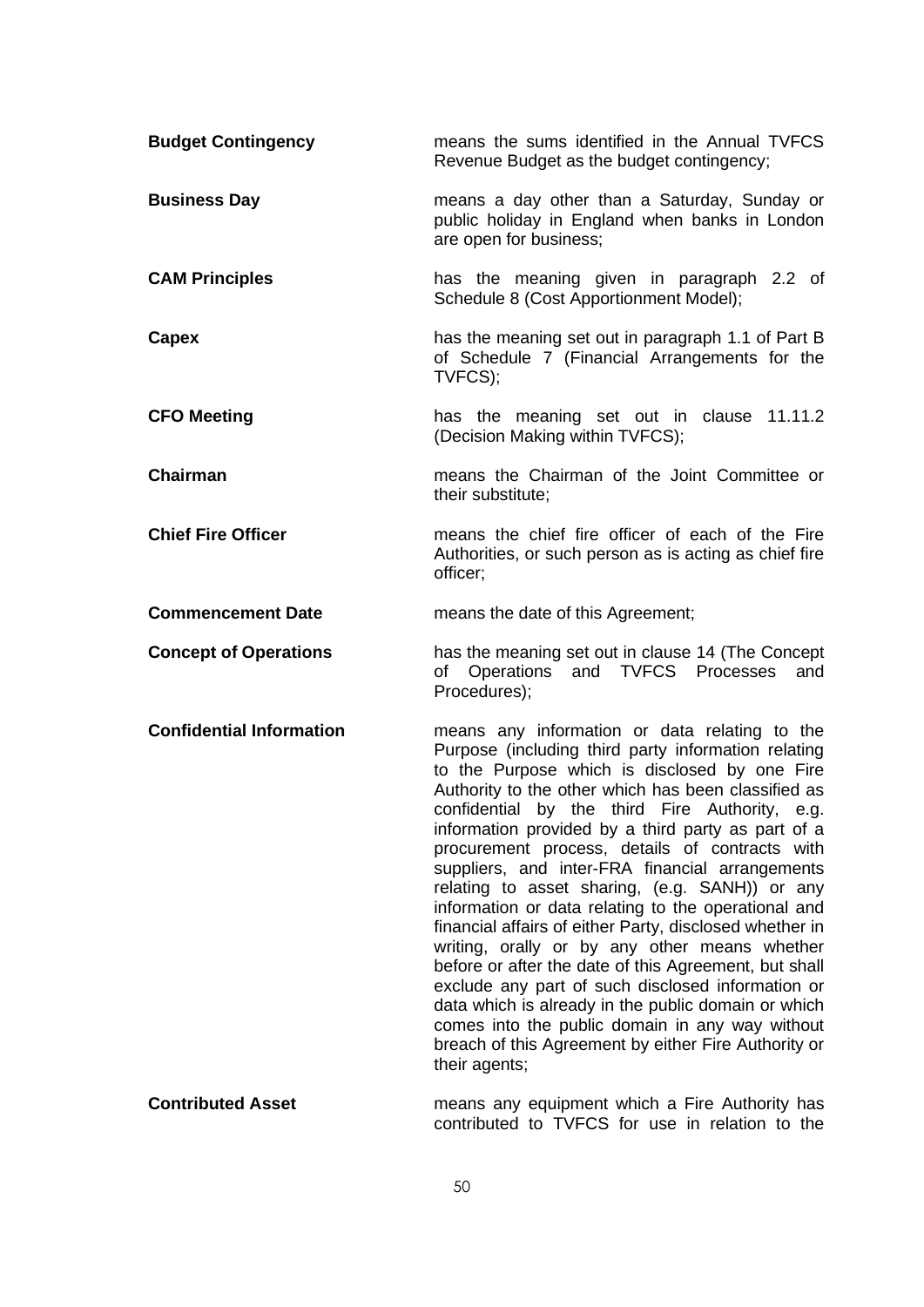Purpose;

**Control Performance Reports** has the meaning giving at clause [12.1](#page-15-0) (Reporting and Monitoring);

**Coordination Group** means the group constituted in accordance with clause [9.3](#page-11-0) (Governance of TVFCS);

**Coordination Group Chairman** means the person who is the chair of the Coordination Group from time to time or their nominated deputy;

**Control Link Agreement** means the contract entered into by Warwickshire County Council with Airwave Solutions Limited for the provision of Control Link Services, and which is the subject of an agreement between RBFA, OCC, BMKFA, Warwickshire County Council and Northamptonshire County Council dated 2 April 2015;

**Cost Apportionment Model** means the model at Schedule 8 (Cost Apportionment Model) as reviewed and updated from time to time in accordance with that schedule;

**Defaulting Fire Authority** has the meaning given to it in clause [26.1](#page-35-0) (Termination of Membership of a Fire Authority for Material Breach);

**Disclosing Party has the meaning given to it in clause [33.2](#page-44-2)** (Freedom of Information);

**Direct Losses** means all damage, losses, liabilities, claims, actions, costs, expenses (including the cost of legal or professional services), proceedings, demands and charges whether arising under statute, contract or at common law but, to avoid doubt, excluding Indirect Losses;

**Dispute Dispute means** a dispute or difference arising under this Agreement between any one or more of the Fire Authorities which is not a Joint Committee Decision or a decision relating to the operation and management of TVFCS which is to be made, in the first instance, by the Coordination Group pursuant to clause [11](#page-12-0) (Decision Making within TVFCS);

**Emergency Emergency Emergency Emergency Emergency Emergency Emergency EMEX EMEX EMEX EMEX EMEX EMEX EMEX EMEX EMEX EMEX EMEX EMEX EMEX EMEX EMEX EMEX EMEX EMEX EMEX EMEX** is likely to be seriously detrimental to the Purpose;

**Environmental Information Regulations** the Environmental Information Regulations 2004 together with any guidance and all Codes of Practice issued by the Information Commissioner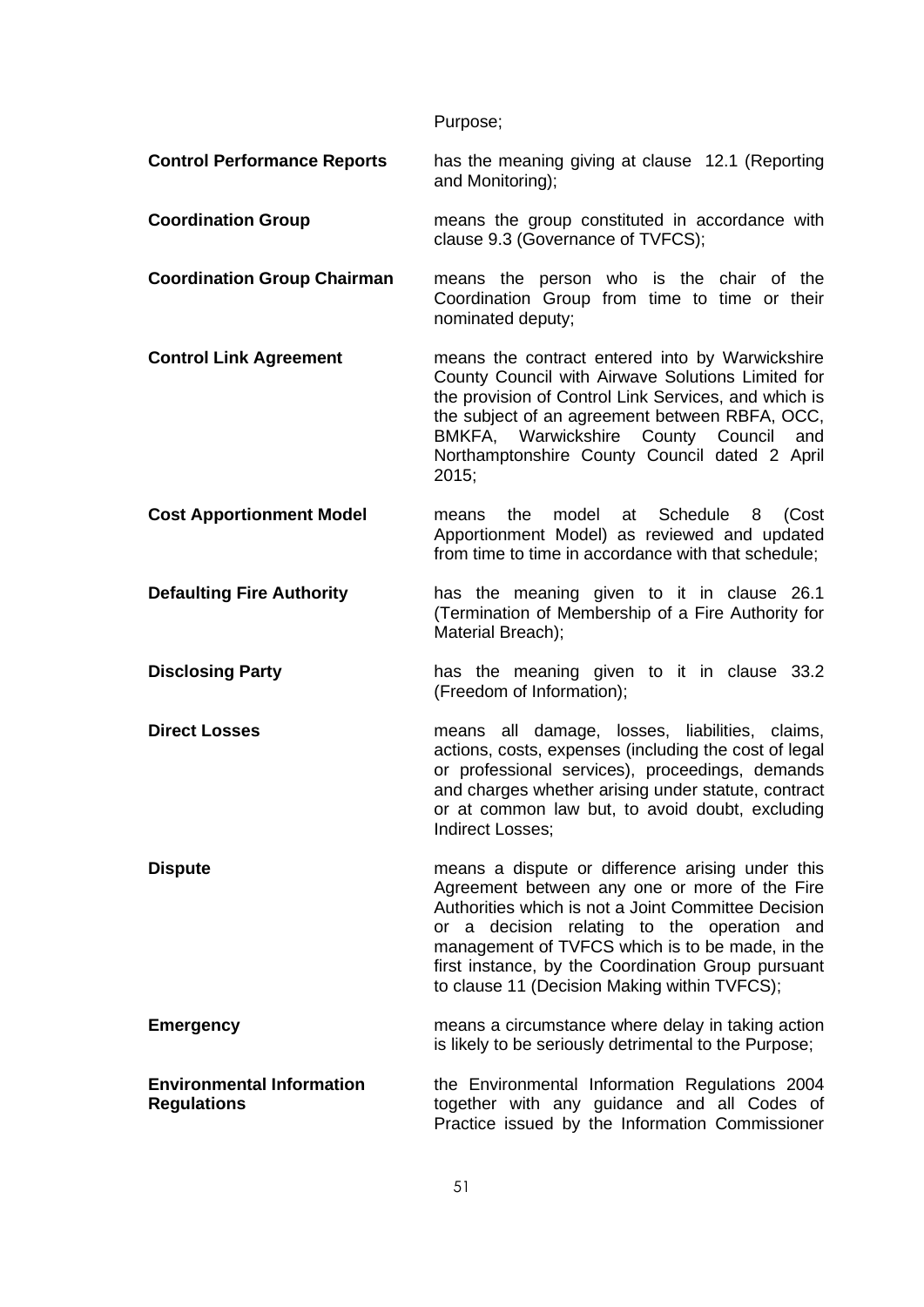|                                | or relevant Government Department in relation to<br>such Regulations;                                                                                                                    |
|--------------------------------|------------------------------------------------------------------------------------------------------------------------------------------------------------------------------------------|
| <b>Employee Information</b>    | has the meaning given to it in paragraph 1 of<br>Schedule 11 (TVFCS Staffing Arrangements);                                                                                              |
| <b>Exit</b>                    | has the meaning given to it in clause 27.2<br>(Voluntary Termination of the Membership of a Fire<br>Authority by Notice);                                                                |
| <b>Exit Date</b>               | means the date upon which the notice given by an<br>Exiting Fire Authority under clause 27.1 (Voluntary<br>Termination of the Membership of a Fire Authority<br>by Notice) expires;      |
| <b>Exiting Fire Authority</b>  | has the meaning given to it in clause 27.1<br>(Voluntary Termination of the Membership of a Fire<br>Authority by Notice);                                                                |
| <b>Expiry Date</b>             | means the fifteenth (15th) anniversary of the<br>Commencement Date;                                                                                                                      |
| <b>Financial Year</b>          | means a period of one Year from 1 April to 31<br>March;                                                                                                                                  |
| <b>Fire Authorities</b>        | means RBFA, OCC and BMKFA and Fire Authority<br>shall mean any one of them;                                                                                                              |
| <b>Fire Authority Decision</b> | has the meaning given in Schedule 5 (Fire<br>Authority Decisions and Joint Committee<br>Decisions);                                                                                      |
| <b>FOIA</b>                    | means the Freedom of Information Act 2000;                                                                                                                                               |
| <b>Gross Negligence</b>        | means an act or omission not done deliberately,<br>but which in the circumstances would be regarded<br>by those familiar with the circumstances as a<br>serious error;                   |
| <b>Head of Function</b>        | means the relevant head of department responsible<br>for the control room function within each Fire<br>Authority, or such other persons as responsibility<br>has been delegated to;      |
| <b>Indirect Losses</b>         | means loss of profits, loss of use, loss of<br>production, loss of business, loss of business<br>opportunity, or any claim for consequential loss or<br>for indirect loss of any nature; |
| <b>Information</b>             | has the meaning given under Section 84 of the<br>FOIA;                                                                                                                                   |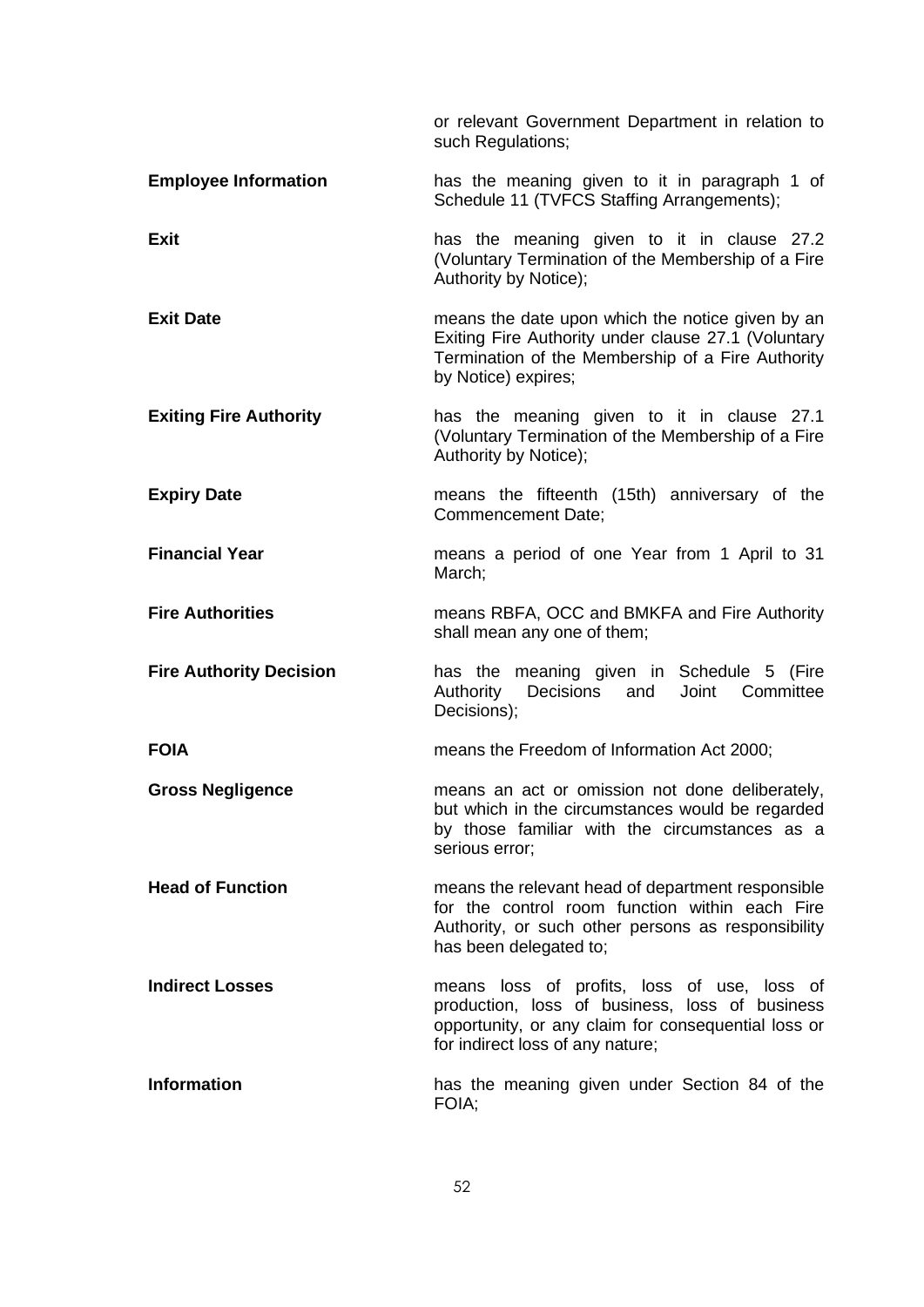| <b>Information Laws</b>             | Regulations;             | means the FOIA and the Environmental Information                                                                                                                                                                                                                                                                                                                                                                                                                                                                                                                                                                                                                                                                                                                                                                                                            |
|-------------------------------------|--------------------------|-------------------------------------------------------------------------------------------------------------------------------------------------------------------------------------------------------------------------------------------------------------------------------------------------------------------------------------------------------------------------------------------------------------------------------------------------------------------------------------------------------------------------------------------------------------------------------------------------------------------------------------------------------------------------------------------------------------------------------------------------------------------------------------------------------------------------------------------------------------|
| <b>Information Sharing Protocol</b> | the                      | means the information sharing protocol which<br>governs information held by the Fire Authorities<br>and used in the Purpose which was entered into by<br>Fire<br><b>Authorities</b><br>on<br>around<br>the<br><b>or</b><br>Commencement Date;                                                                                                                                                                                                                                                                                                                                                                                                                                                                                                                                                                                                               |
| <b>Initial Period</b>               |                          | means the period from the Commencement Date<br>and ending at the point stated in clause 25.4<br>(Review of the TVFCS Mobilising Requirements at<br>the Fifth Anniversary of the Commencement Date);                                                                                                                                                                                                                                                                                                                                                                                                                                                                                                                                                                                                                                                         |
| <b>Intellectual Property Rights</b> |                          | means all patents, rights to inventions, utility<br>models, copyright and related rights, trademarks,<br>service marks, trade, business and domain names,<br>rights in trade dress or get-up, rights in goodwill or<br>to sue for passing off, unfair competition rights,<br>rights in designs, rights in computer software,<br>database rights, semi-conductor topography rights,<br>moral rights, rights in confidential information<br>(including know-how and trade secrets) and any<br>other intellectual property rights, in each case<br>whether registered or unregistered and including all<br>applications for and renewals or extensions of such<br>rights, and all similar or equivalent rights or forms<br>of protection in any part of the world. Intellectual<br>Property Right means any one of the Intellectual<br><b>Property Rights;</b> |
| <b>Joint Committee</b>              |                          | has the meaning given in Recital (E);                                                                                                                                                                                                                                                                                                                                                                                                                                                                                                                                                                                                                                                                                                                                                                                                                       |
| <b>Joint Committee Decision</b>     | Authority<br>Decisions); | has the meaning given in Schedule 5 (Fire<br><b>Decisions</b><br>Joint<br>Committee<br>and                                                                                                                                                                                                                                                                                                                                                                                                                                                                                                                                                                                                                                                                                                                                                                  |
| <b>Joint Insurance</b>              |                          | means a policy or policies of insurance:                                                                                                                                                                                                                                                                                                                                                                                                                                                                                                                                                                                                                                                                                                                                                                                                                    |
|                                     | and                      | (a) put in place jointly by the Fire Authorities to<br>cover some or all of the operations of the TVFCS,                                                                                                                                                                                                                                                                                                                                                                                                                                                                                                                                                                                                                                                                                                                                                    |
|                                     |                          | (b) paid for jointly by the Fire Authorities;                                                                                                                                                                                                                                                                                                                                                                                                                                                                                                                                                                                                                                                                                                                                                                                                               |
| Law                                 |                          | means any one or more of the following:                                                                                                                                                                                                                                                                                                                                                                                                                                                                                                                                                                                                                                                                                                                                                                                                                     |
|                                     | (i)                      | Act of Parliament or subordinate legislation<br>within the meaning of section 21(1) of the<br>Interpretation Act 1978;                                                                                                                                                                                                                                                                                                                                                                                                                                                                                                                                                                                                                                                                                                                                      |
|                                     | (ii)                     | any exercise of Royal Prerogative;                                                                                                                                                                                                                                                                                                                                                                                                                                                                                                                                                                                                                                                                                                                                                                                                                          |
|                                     | (iii)                    | any enforceable community right within the<br>meaning of Section 2 of the European                                                                                                                                                                                                                                                                                                                                                                                                                                                                                                                                                                                                                                                                                                                                                                          |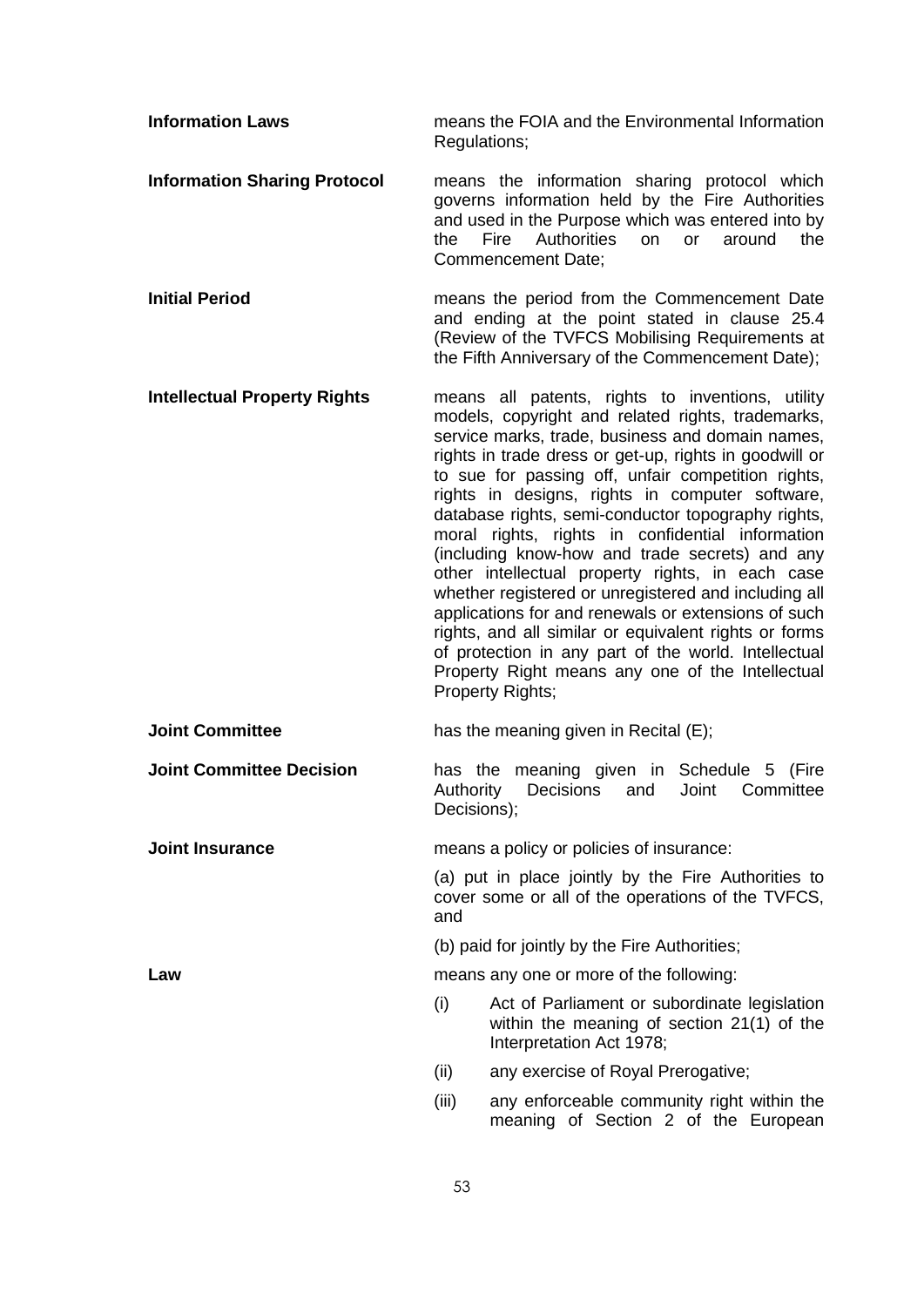Communities Act 1972; (iv) any guidance; and (v) any applicable judgment of a relevant court of law which changes binding precedent, recognized by the courts of England and Wales as having jurisdiction over either of the Fire Authorities in each case in England and Wales; **Losses Example 3** means all damages, losses, liabilities, costs, expenses (including legal and other professional charges and expenses) taxes and charges whether arising under statute, contract or at common law, or in connection with judgments, proceedings, internal costs or demands including, for the sake of clarity, Direct and Indirect Losses; **Material Breach** means a breach by a Fire Authority of their obligations under this Agreement which has: (i) a serious and adverse effect on the ability of the other Fire Authorities to perform their obligations under the Agreement; or (ii) an adverse impact on the operation of the TVFCS; **Mobilising System Contract** means the contract for the provision of a mobilising system and related services for the Thames Valley Fire Control Service between OCC, RBFA and Capita Secure Information Solutions Limited dated 21 January 2014; **MoU** means the non-legally-binding memorandum of understanding entered into by OCC and RBFA on the 12th day of June 2012; **Month Month means a calendar month: OCC Transferring Policies** means those contractual policies and procedures of OCC that apply to the OCC Transferring Employees as set out in the Employee Information provided; **Primary Control Room** has the meaning given in Recital (A); **Primary Objectives means** the objectives set out in Schedule 2 (Primary Objectives);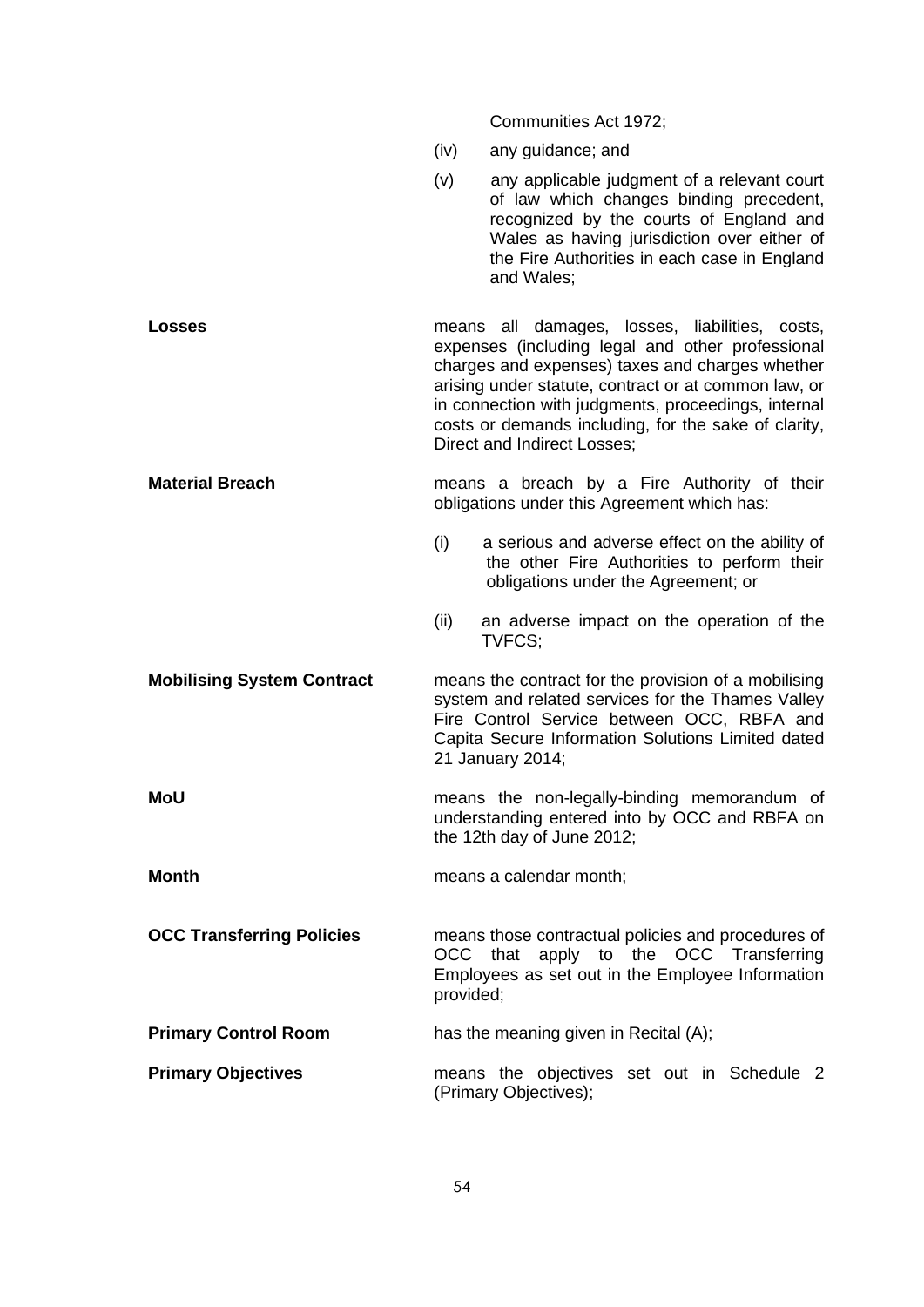| <b>Principal Officers</b>         | has the meaning given in clause 9.4 (Governance<br>of TVFCS);                         |                                                                                                                                                                                                                                                |
|-----------------------------------|---------------------------------------------------------------------------------------|------------------------------------------------------------------------------------------------------------------------------------------------------------------------------------------------------------------------------------------------|
| <b>Principles of Recharging</b>   | means that expenditure ought to be recharged to<br>the TVFCS Revenue Account because: |                                                                                                                                                                                                                                                |
|                                   | (a)                                                                                   | it is reasonably necessary in order for one<br>or more of the Fire Authorities to comply<br>with their obligations under this Agreement;                                                                                                       |
|                                   | (b)                                                                                   | it is reasonably necessary in order to fulfil<br>the Purpose;                                                                                                                                                                                  |
|                                   | (c)                                                                                   | it is not incurred as a result of any breach or<br>negligent act or omission by a<br>Fire<br>Authority in connection with this Agreement;<br>and                                                                                               |
|                                   | (d)                                                                                   | the amount of the expenditure incurred or to<br>be incurred is a fair and reasonable amount<br>having regard to the options available to the<br>Fire Authority for incurring the expenditure;                                                  |
| <b>Programme Budget</b>           |                                                                                       | means the budget to which the Fire Authorities<br>have made contributions pursuant to the PPA and<br>Bucks Agreement (as applicable) out of which the<br>shared costs of setting up the TVFCS prior to the<br>Commencement Date have been met; |
| <b>Purpose</b>                    |                                                                                       | means the operation and maintenance of the<br>TVFCS in order to achieve the Primary Objectives;                                                                                                                                                |
| <b>Quarterly Budget Report</b>    | TVFCS);                                                                               | has the meaning set out in paragraph 10.1 of Part<br>A of Schedule 7 (Financial Arrangements for the                                                                                                                                           |
| <b>Quarterly Capex Report</b>     | TVFCS);                                                                               | has the meaning given to it in paragraph 8.1 of Part<br>B of Schedule 7 (Financial Arrangements for the                                                                                                                                        |
| <b>RBFA Policies</b>              |                                                                                       | means those policies listed in Part C of Schedule<br>10 (Operational Matters);                                                                                                                                                                 |
| <b>Receiving Party</b>            |                                                                                       | has the meaning given to it in clause 33.2<br>(Freedom of Information);                                                                                                                                                                        |
| <b>Remaining Fire Authorities</b> |                                                                                       | means those Fire Authorities that remain a party to<br>the Agreement after one or more Fire Authorities<br>have left the Agreement (or are in the process of<br>withdrawing or being excluded from<br>the<br>Agreement) for whatever reason;   |
| <b>Renewals Account</b>           |                                                                                       | means the account maintained by OCC and                                                                                                                                                                                                        |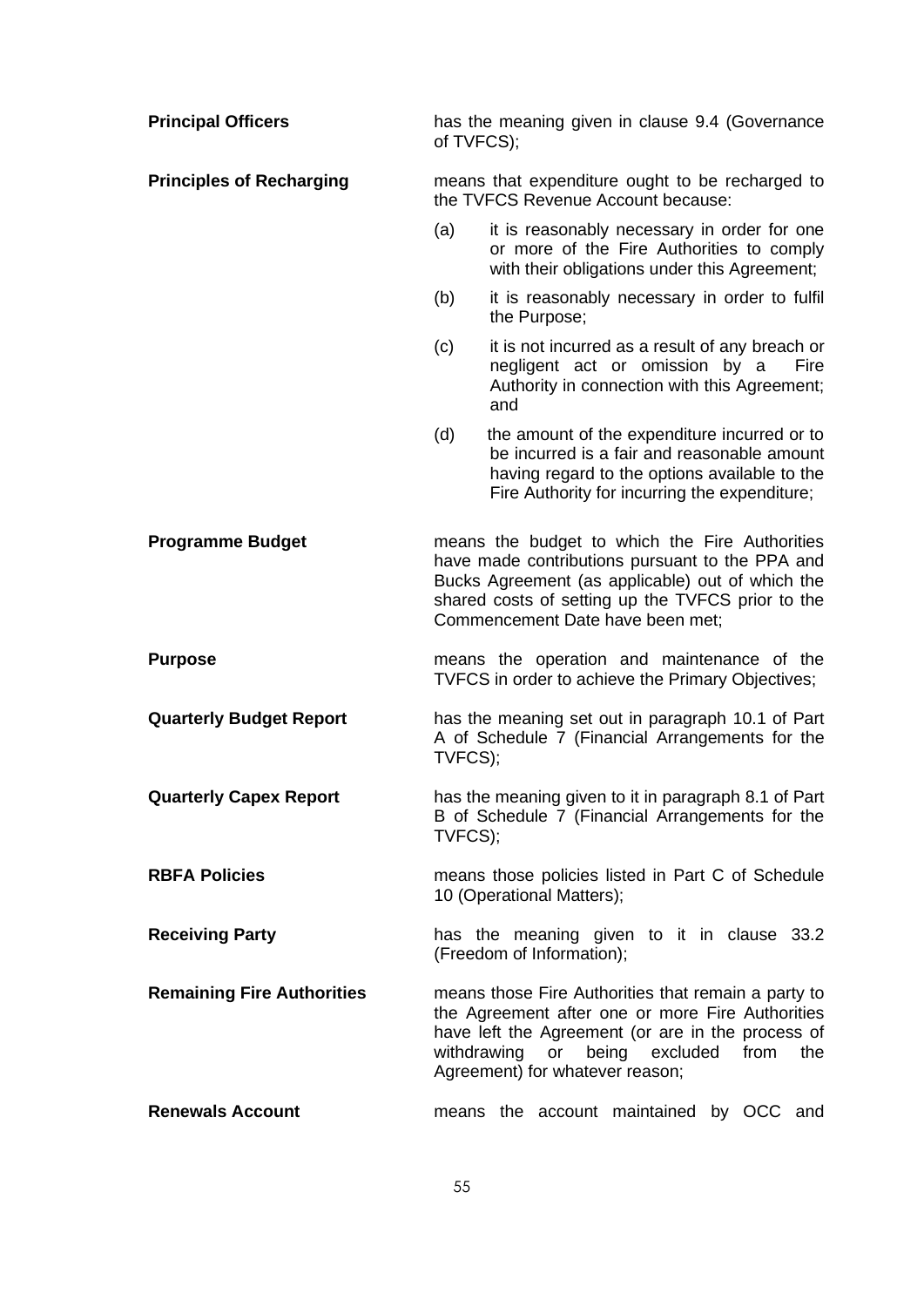administered by RBFA for the purposes of funding renewals as set out in Part B of Schedule 7 (Financial Arrangements for the TVFCS); **Reorganisation means a statutory or strategic reorganisation of a** Fire Authority initiated by the Government which shall include a reorganisation of the boundaries or strategic partners of the Fire Authority but shall not include situations of internal reorganisation only; **Request for Information** a request for information or an apparent request under the Code of Practice on access to Government information, FOIA or the Environmental Information Regulations; **Revenue Supporting Documentation**  has the meaning given to it in paragraph [2.3](#page-82-1) of Part A of Schedule 7 (Financial Arrangements for the TVFCS); **SAN H Agreement neans** the contract entered into by RBFA with Airwave Solutions Limited for the provision of SAN H Services, and which is the subject of an agreement between RBFA, OCC, BMKFA, Warwickshire County Council and Northamptonshire County Council dated 9 June 2014; **Secondary Control Room** has the meaning given in Recital (A); **Secretary** means the Secretary of the Joint Committee or their substitute; **Standing Orders means the standing orders of the Joint Committee** set out at Schedule 3 (Joint Committee Terms of Reference) Part B (Joint Committee Standing Orders); **Statutory Functions** has the meaning given in Recital (C); **Termination has the meaning given to it in clause [26.2](#page-36-0)** (Termination of Membership of Fire Authority for Material Breach); **Termination Date number** means the date upon which the notice given to a Defaulting Fire Authority under clause [26.1](#page-35-0) (Termination of Membership of Fire Authority for Material Breach) expires; **Third Party Income** means all sums received by a Fire Authority in connection with any arrangements with third parties which will involve the provision of goods or services using the Assets, Premises or TVFCS Staff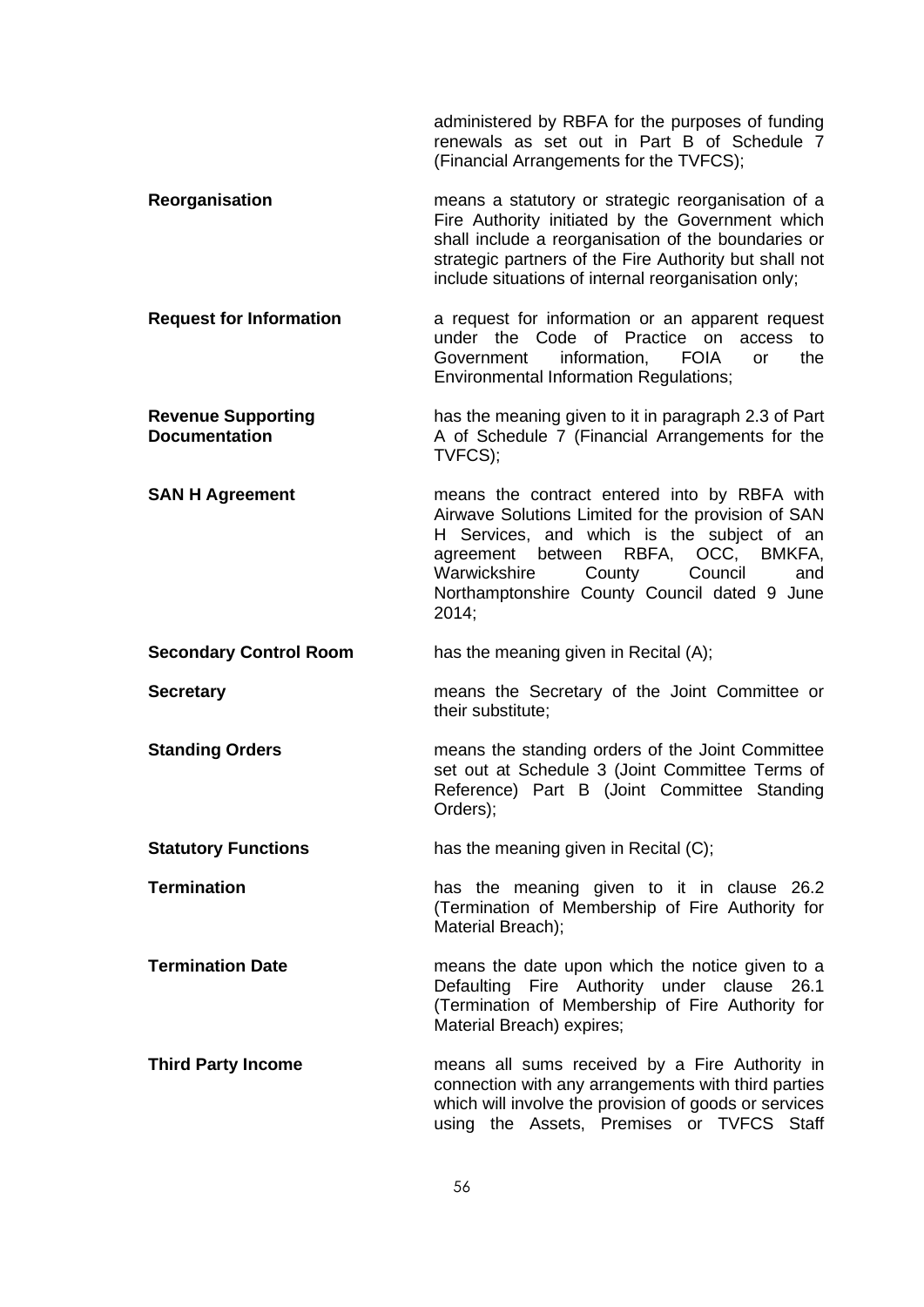including Third Party Income Arrangements; **Third Party Income Arrangements** means those arrangements under which Third Party Income is received as described in Schedule 12 (Third Party Income Arrangements); **Transferring Employees** has the meaning given to it in paragraph 1 of Schedule 11 (TVFCS Staffing Arrangements); **TVFCS** means the Thames Valley Fire Control Service; **TVFCS Asset EXECT** means any equipment purchased from the Annual TVFCS Revenue Budget, the Renewals Account or the Programme Budget regardless of which Fire Authority or Fire Authorities have title to it; **TVFCS Capex Programme** means the capital expenditure programme profiling anticipated capital expenditure over the Term; **TVFCS Contract** means any contract between one or more of the Fire Authorities and a third party relating to the Purpose which is procured for the Purpose and is funded from the TVFCS Revenue Account or the Renewals Account, save that it shall not include the SAN H Agreement or the Control Link Agreement; **TVFCS Control Manager** means the person appointed from time to time to manage the operation of the Primary and Secondary Control Rooms; **TVFCS Processes and Procedures** has the meaning set out in clause [14.4](#page-18-0) (Concept of Operations and Processes and Procedures); **TVFCS Revenue Account** means the account maintained by Royal Berkshire Fire Authority for the purposes of the Annual TVFCS Revenue Budget; **TVFCS Staff has the meaning given to it in paragraph 1 of** Schedule 11 (TVFCS Staffing Arrangements); **Unavoidable Additional Expenditure** means Additional Expenditure which a Fire Authority is obliged to pay in the Financial Year in question as a result of a legal or contractual obligation, or as a matter of law; **Week means any period of seven (7) consecutive days; Wilful Default Multimer and Multimers** an act wilfully undertaken in breach of the Agreement, or an act of Gross Negligence undertaken in connection with the Agreement; **Withdrawing Fire Authority** has the meaning given to it in clause [28.1](#page-40-0)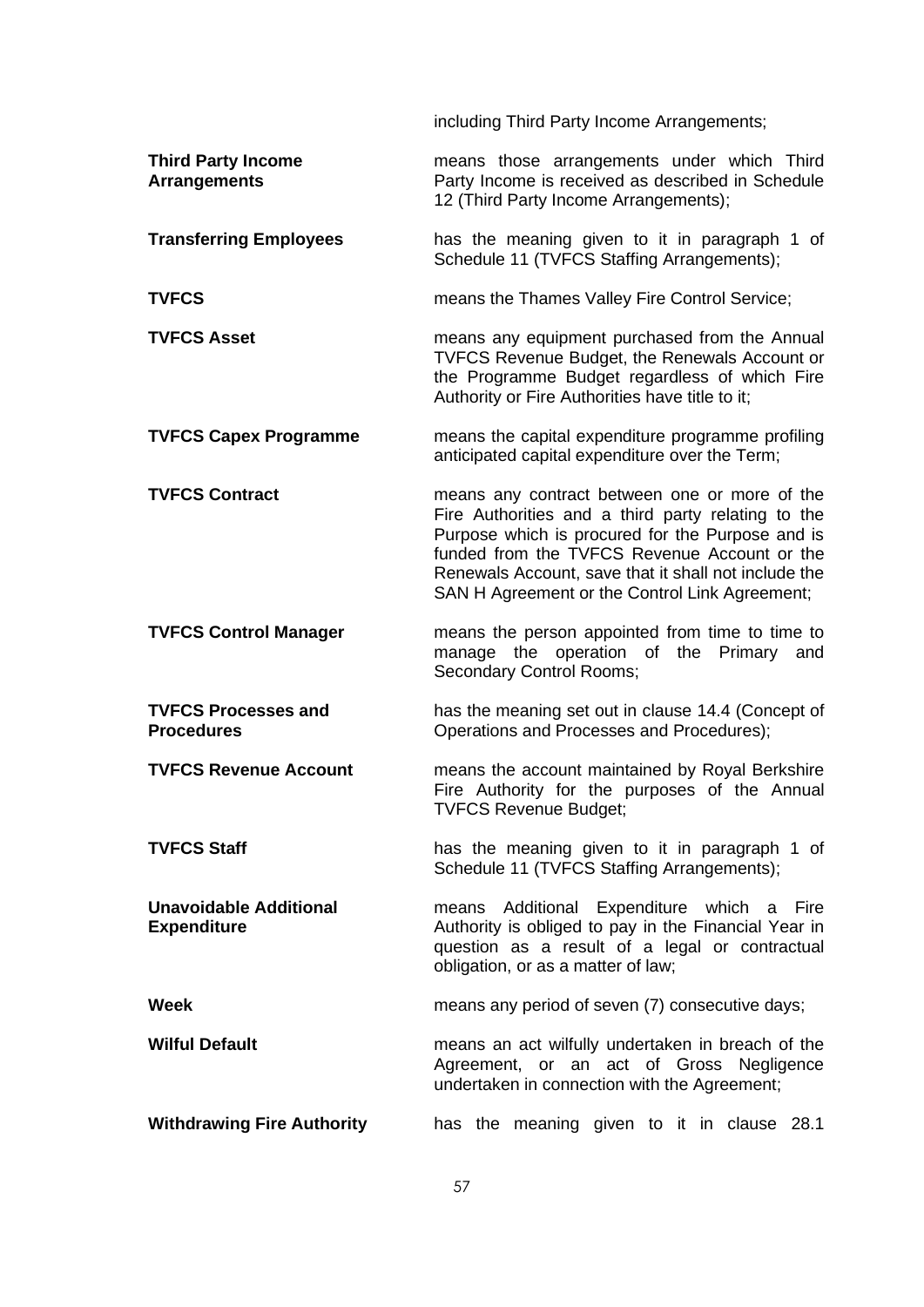(Withdrawal of a Fire Authority due to Reorganisation);

**Year Year Manufacturist MEA** means any period of twelve (12) consecutive Months.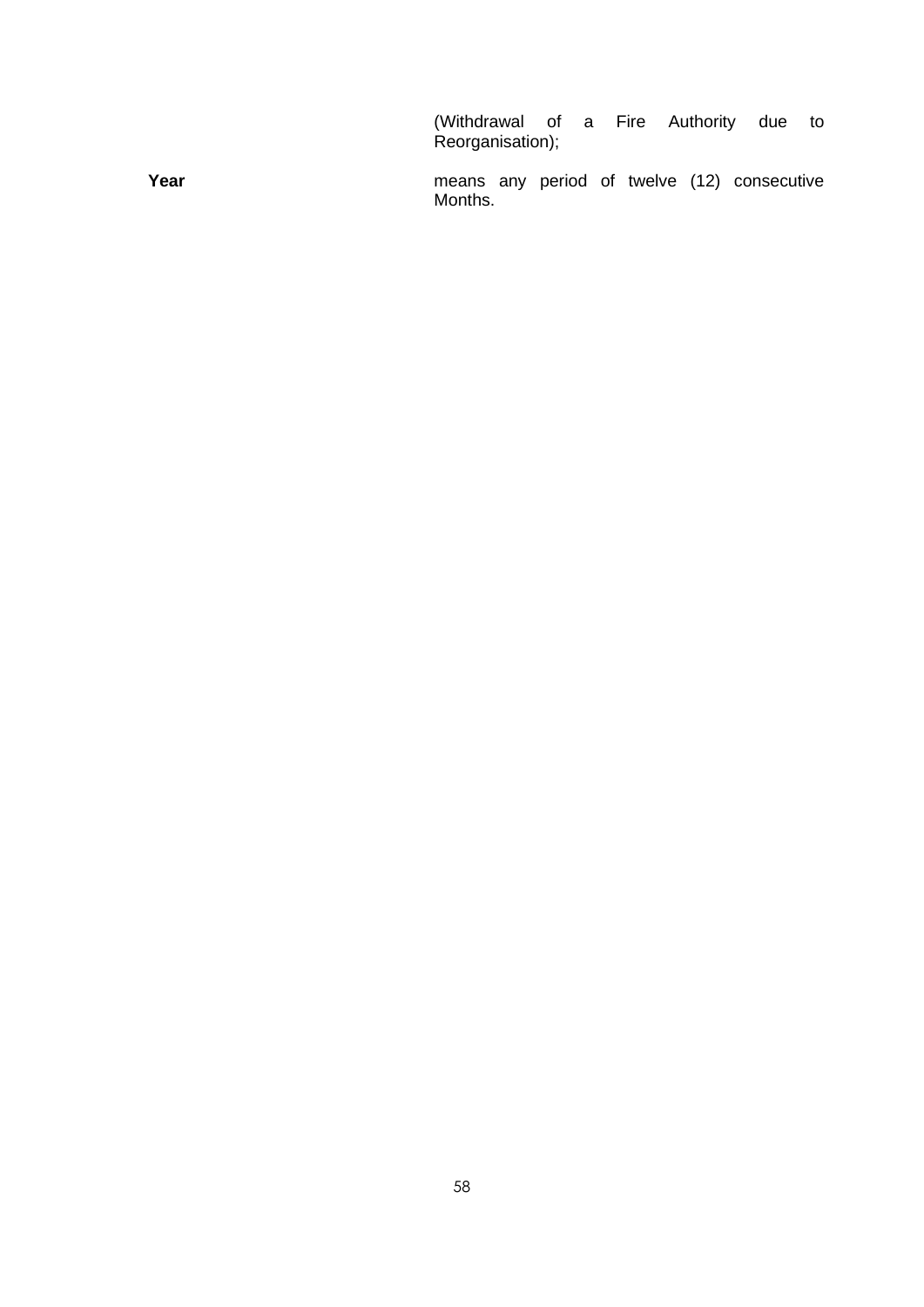### **Schedule 2**

#### **Primary Objectives**

The primary objectives of the Purpose are:

- 1. To satisfy the core functions of the Fire Authorities as defined in the Fire and Rescue Services Act 2004
- 2. To satisfy the statutory duty of all the Fire Authorities as category one responders as defined in the Civil Contingencies Act 2004
- 3. To improve the resilience of the control room function
- 4. To improve performance
- 5. To generate efficiencies
- 6. To ensure TVFCS is integral in delivering the outputs demanded of the Fire Authorities' Integrated Risk Management Plans (IRMPs)
- 7. To provide the capability for future expansion of TVFCS with other agencies or clients.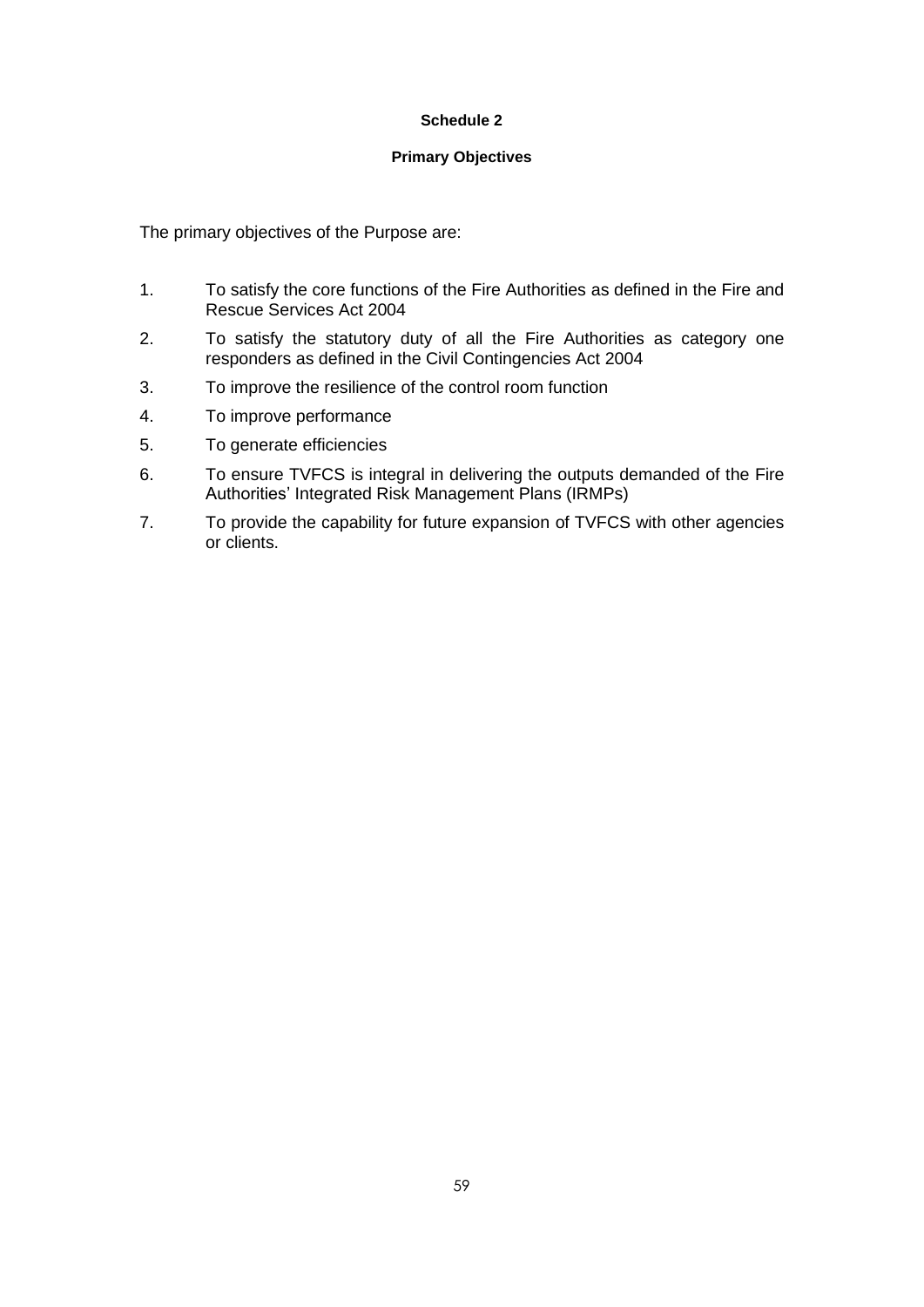#### **Schedule 3 Joint Committee**

#### **Part A**

#### **Joint Committee Terms of Reference**

### **1. REMIT AND OBJECTIVES OF THE JOINT COMMITTEE**

- 1.1. The Joint Committee is constituted to provide overall strategic direction and oversight for the TVFCS.
- 1.2. The Joint Committee shall have the following functions:
	- 1.2.1. champion the TVFCS;
	- 1.2.2. act as the link between the TVFCS and the Fire Authorities ;
	- 1.2.3. guide recommendations from the TVFCS, that may affect the operational functions of the Fire Authorities, through the governance processes of the Fire Authorities;
	- 1.2.4. assist with the management of the relationships between the Fire Authorities ;
	- 1.2.5. monitor the steady state operational benefits and performance of the TVFCS, against the agreed measures and targets;
	- 1.2.6. monitor steady state risks relevant to the TVFCS;
	- 1.2.7. monitor the financial performance of the TVFCS against required and available budget, benefits and efficiencies, and to contribute to the financial processes of the Fire Authorities;
	- 1.2.8. discuss, and contribute to, proposals on future developments for the TVFCS;
	- 1.2.9. provide strategic direction on the future of the TVFCS;
	- 1.2.10. consider and recommend to the Fire Authorities proposals in relation to Fire Authority Decisions including but not limited to:
		- (a) discuss and recommend proposals for additional full partners into the TVFCS;
		- (b) discuss and recommend proposals for the supply of TVFCS services to other fire and rescue services or other clients;
	- 1.2.11. decide upon and determine all matters which are Joint Committee Decisions, any matters referred to the Joint Committee for decision pursuant to the TVFCS decision making process in clause [11](#page-12-2) (Decision Making by TVFCS) and any matters reserved by law or otherwise to the Joint Committee.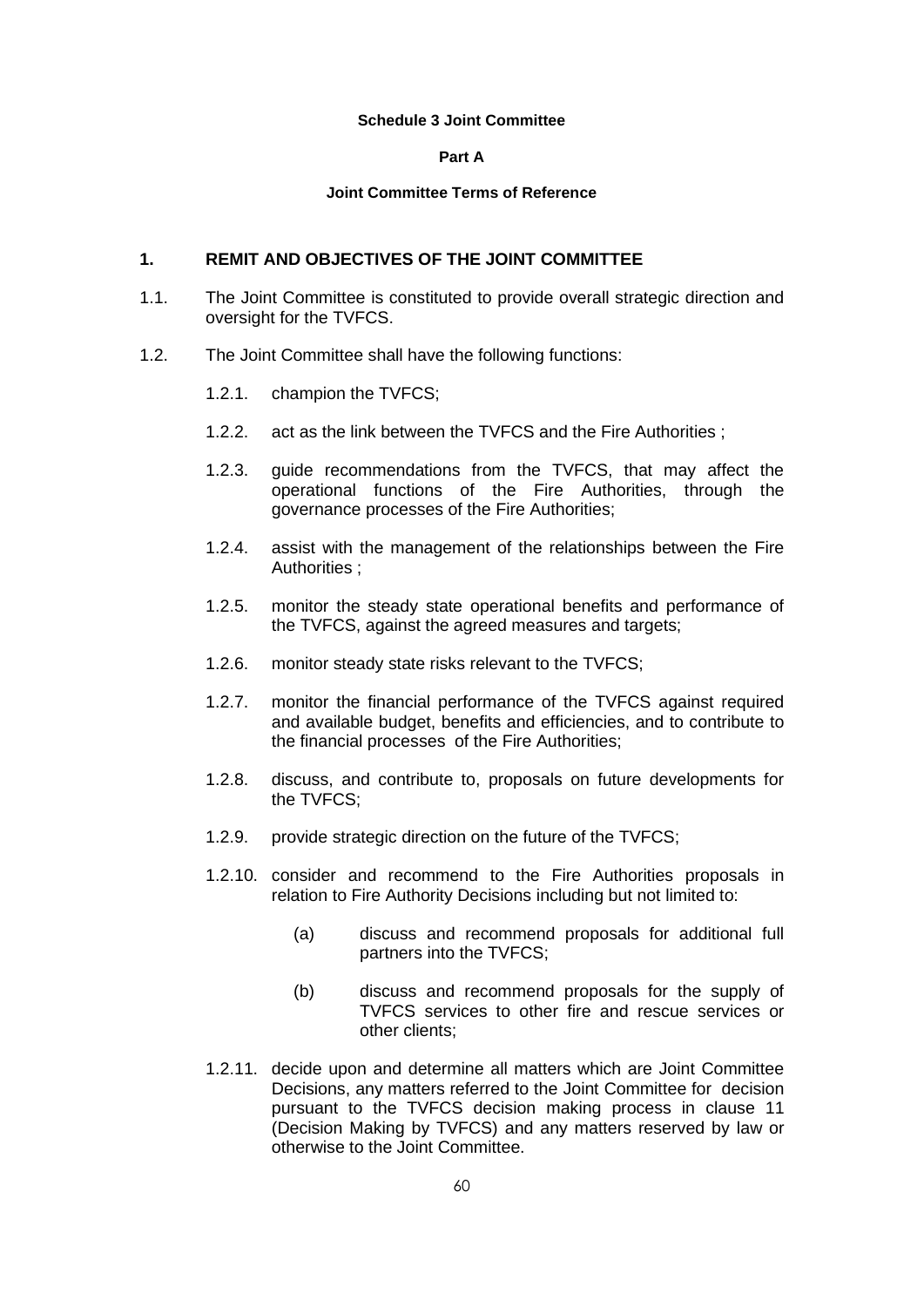#### **Part B**

#### **Joint Committee Standing Orders**

### **Part 1 Joint Committee Meetings**

## **1. INTERPRETATION OF THE STANDING ORDERS**

- 1.1. If there is any conflict between these Standing Orders and the Local Government (Access to Information) Act 1985 the Act shall prevail.
- 1.2. The ruling of the Chairman as to the meaning or application of any of the Standing Orders in Part 1 or as to any aspect of the Joint Committee's procedure (including the order of business) shall be conclusive and shall not be challenged at any meeting of the Joint Committee nor open to discussion.
- 1.3. References to the Secretary shall include such other named officers authorised by them to act on their behalf.

### **2. MEMBERSHIP OF THE JOINT COMMITTEE**

- 2.1. Each Fire Authority shall appoint two of its members to be a member of the Joint Committee and may nominate substitute members provided that OCC's appointed members and substitute members are members of its Executive.
- 2.2. A Fire Authority shall notify the Secretary of the names and contact address of its representatives and of any replacement representative. Once notified to the Secretary, a member shall continue to hold membership unless he/she ceases to be a member of a Constituent Authority or until a replacement member is so notified to the Secretary.

### **3. PLACE AND TIME OF MEETINGS**

- 3.1. Meetings of the Joint Committee shall be held:
	- 3.1.1. at such mutually convenient times as are agreed by the Joint Committee; and
	- 3.1.2. at the premises of the Chairman.
- 3.2. In addition to any extraordinary meetings called by the Chairman at his discretion or on the request in writing of any member of the Joint Committee, meetings will generally be held in March, July (annual meeting), September and December each year at times and on dates fixed at the annual meeting unless the Joint Committee decides otherwise.
- 3.3. At the appointed time the proceedings at a meeting of the Joint Committee shall commence by the Chairman calling the Joint Committee to order.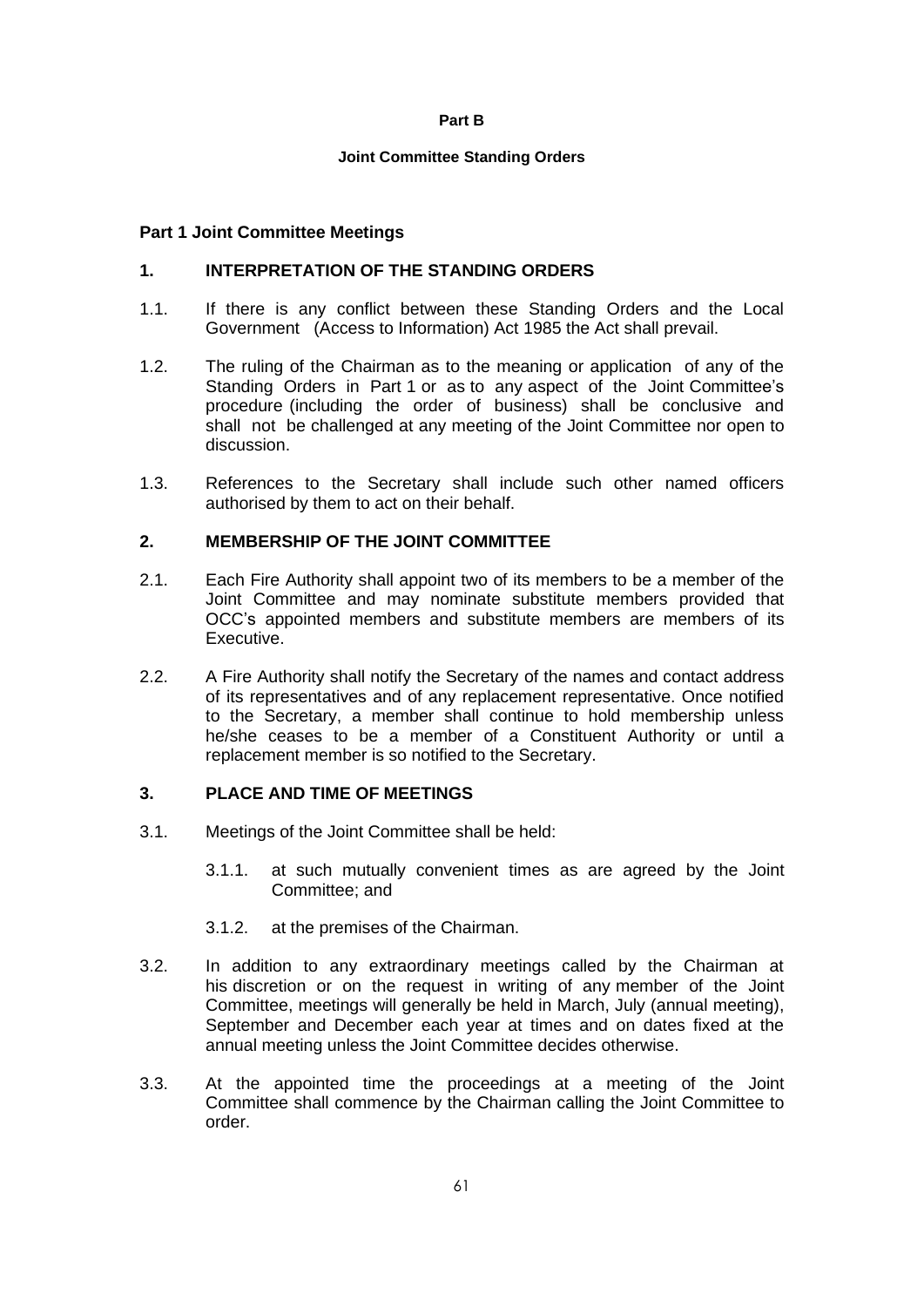# **4. NOTICE, AGENDA AND REPORTS**

- 4.1. The Secretary shall send to members a notice to attend a meeting of the Joint Committee together with the minutes of the preceding meeting and an agenda not less than five (5) Business Days before the meeting.
- 4.2. Want of service of the notice on any member of the Joint Committee shall not affect the validity of the meeting.
- 4.3. The agenda shall include a printed copy of any plans, strategies or reports in all matters where a recommendation is to be made to the Joint Committee pursuant to clause [11.9](#page-13-0) (Decision Making Within TVFCS).
- 4.4. All such recommendations which are submitted to the Joint Committee, so far as practicable, shall be set out clearly in the form of resolutions to be considered by the Joint Committee.

# **5. ATTENDANCE OF OFFICERS**

5.1. A Chief Fire Officer and/or Principal Officer from each of the Fire Authorities, and any member of the Coordination Group, shall be entitled and may be required to attend meetings of the Joint Committee in a non-voting capacity.

# **6. SUBSTITUTES**

- 6.1. Substitute members are permitted to attend a meeting of the Joint Committee.
- 6.2. If a member is not able to attend a meeting, his Fire Authority may give to the Secretary notice in writing including the name of the member to attend in his place. If possible notice should be given by 4.00 p.m. on the day before the meeting and not later than the start of the meeting.
- 6.3. A member appointed as substitute shall have the same responsibilities and duties as the members of the Joint Committee whom they are substituting.

# **7. RECORD OF ATTENDANCES**

7.1. Every member of the Joint Committee attending a meeting of the Joint Committee shall sign the attendance book or sheet but any omission may be rectified by the Secretary to the Joint Committee.

# **8. INTERESTS OF MEMBERS**

8.1. If any member, under the Code of Conduct applicable to the Fire Authority which he/she represents, has a personal interest in any matter then he shall declare the interest and the reasons why it arises, at the earliest opportunity in the meeting (which will usually be under the agenda item on members' interests). If that interest is also a disclosable pecuniary interest, while such matter is considered, the member must withdraw from the meeting.

# **9. ADMISSION OF PUBLIC AND PRESS**

<span id="page-64-0"></span>9.1. The public and press shall be admitted to all the meetings of the Joint Committee unless excluded by resolution in accordance with the provisions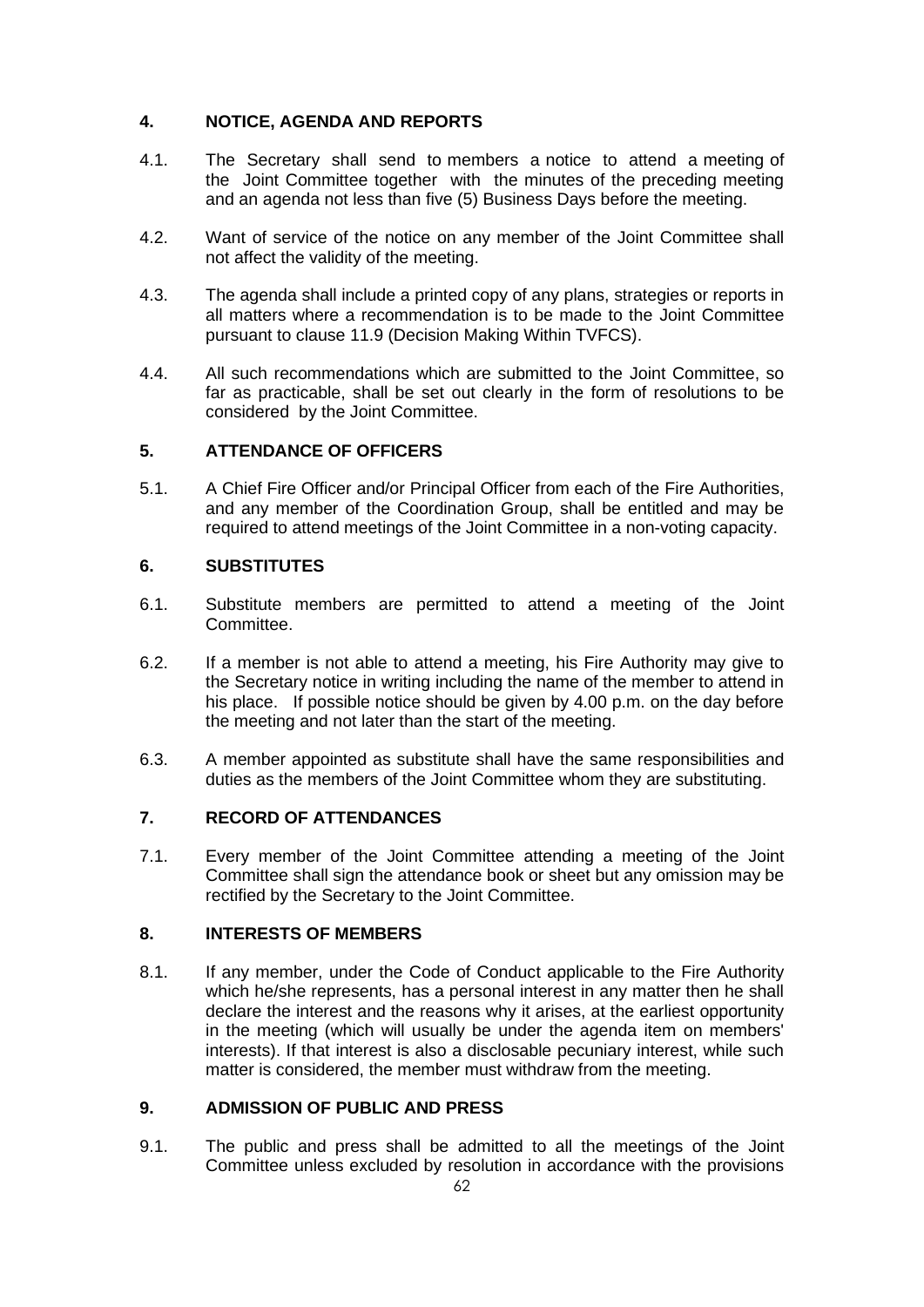of the Local Government Act 1972 as amended by the Local Government (Access to Information) Act 1985.

- 9.2. The Chairman may give the Secretary directions as to arrangements for the admission of the public.
- 9.3. No member of the public shall interrupt or take part in the proceedings at any meeting. If any member of the public interrupts or behaves in a disorderly manner at any meeting, the Chairman may, after warning, order his removal from the room, or may order that the part of the room open to the public shall be cleared.
- 9.4. The Chairman may at any time, if he thinks it desirable in the interest of order, move that the meeting be adjourned or suspended, and if the motion is carried, the meeting shall be adjourned or suspended to a time to be determined by the members.
- 9.5 At a Joint Committee meeting, a member of the public may ask questions relating to the business of the Thames Valley Fire Control Service, provided that written notice has been given of the questions to the Secretary of the Joint Committee no later than two clear working days before the meeting at which the question is to be asked.
- 9.6 Questions shall be asked and answered without discussion. The Chairman may decline to answer a question, provide a written reply or nominate another Member or Officer to answer on his behalf.
- 9.7 A person asking a question may ask one supplementary question arising directly from the answer given, provided that it is relevant to the original question and does not introduce any new subject matter. The same options relating to the manner of response in 9.6 apply.
- 9.8 The time allowed for written and supplementary public questions shall not exceed 25 minutes. Questions not answered within that period shall be the subject of a written reply.

### **10. MOTIONS AFFECTING EMPLOYEES**

10.1. If any question arises at a meeting of the Joint Committee as to the appointment, promotion, dismissal, salary, superannuation or conditions of service, or as to the conduct or ability of any person employed by a Fire Authority to carry out work in connection with TVFCS, a motion to exclude the public and press shall be moved forthwith by the Chairman and put without debate.

## <span id="page-65-0"></span>**11. APPOINTMENT OF CHAIRMAN AND VICE CHAIRMAN AND SECRETARY**

11.1. At the first meeting of the Joint Committee, and then at the first meeting in any Financial Year from July 2016 which shall be the Annual General Meeting (**AGM**), the Joint Committee shall appoint a Chairman and a Vice Chairman in accordance with this paragraph [11.](#page-65-0)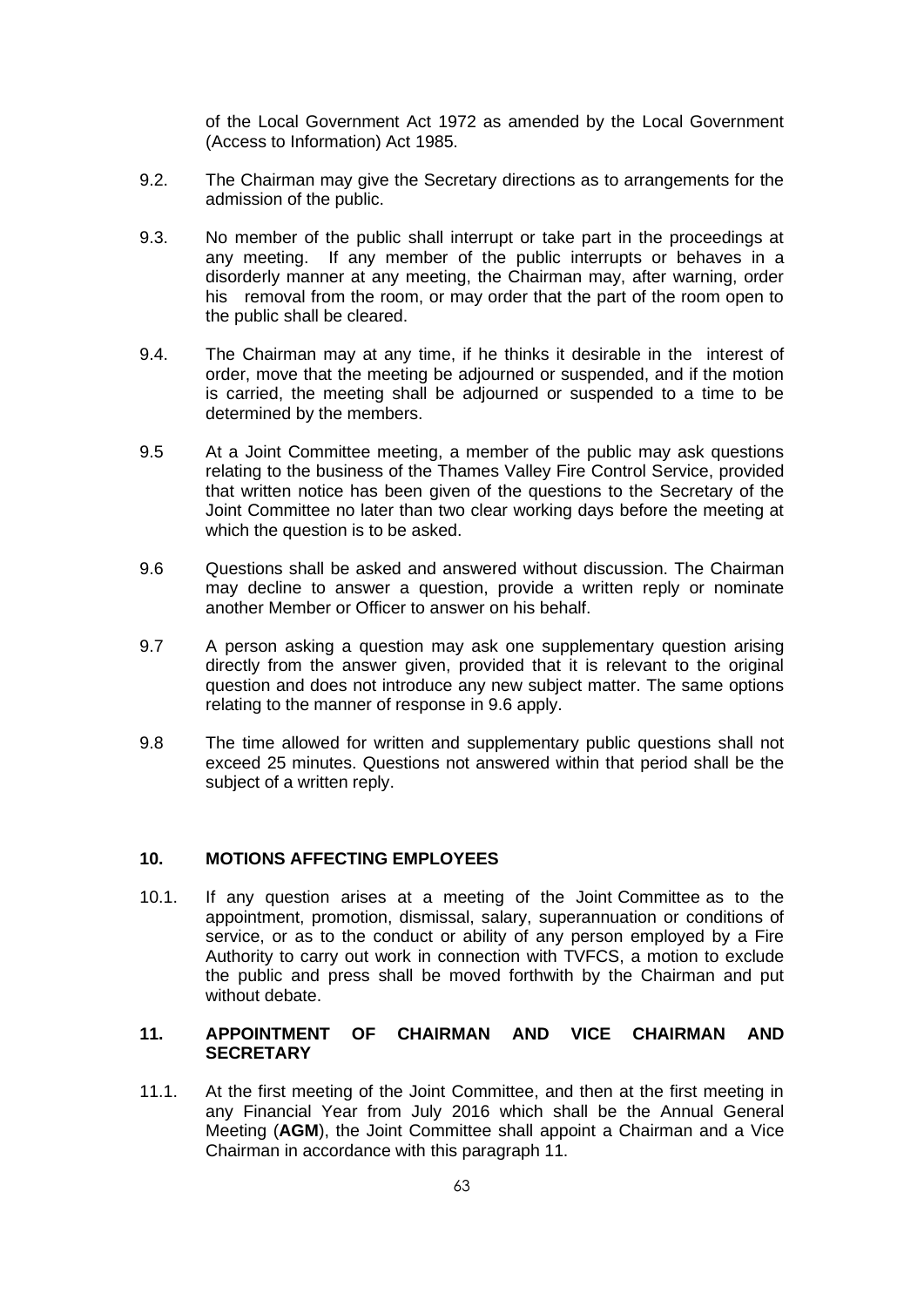- 11.2. Chairmen shall be appointed in the following order of rotation:
	- 11.2.1. until the 2016 AGM the Chairman shall be a member of RBFA;
	- 11.2.2. until the 2017 AGM the Chairman shall be a member of BMKFA; and
	- 11.2.3. until the 2018 AGM the Chairman shall be a member of OCC,

and the above order of rotation shall apply for subsequent years.

- 11.3. Vice Chairmen shall be appointed in the following order of rotation:
	- 11.3.1. until the 2016 AGM the Vice Chairman shall be a member of BMKFA;
	- 11.3.2. until the 2017 AGM the Vice Chairman shall be a member of OCC; and
	- 11.3.3. until the 2018 AGM the Vice Chairman shall be a member of RBFA,
	- 11.3.4. and the above order of rotation shall apply for subsequent years.
- 11.4. The Chairman and Vice Chairman of the Joint Committee shall each hold office until:
	- 11.4.1. the next AGM of the Joint Committee when a new Chairman and Vice Chairman of the Joint Committee shall be appointed provided that the first Chairman and Vice Chairman shall be appointed until the AGM in July 2016;
	- 11.4.2. he/she ceases to be a member of the Joint Committee; or
	- 11.4.3. he/she resigns from the office of Chairman or Vice Chairman by notification in writing to the Secretary to the Joint Committee.
- 11.5. At the first meeting of the Joint Committee, the members shall agree which member of RBFA will be appointed as Chairman and which member of BMKFA will be appointed as Vice Chairman.
- 11.6. The Secretary shall be an officer of the Fire Authority whose member is the Chairman and shall be appointed for the same duration as the Chairman.

# **12. MINUTES**

- 12.1. At each meeting the Chairman shall ask the Joint Committee to approve the signing of the minutes of the last meeting of the Joint Committee as a correct record.
- 12.2. No discussion shall take place upon the minutes, except upon their accuracy, and any question of their accuracy shall be raised by motion. If no such question is raised, or if it is raised then as soon as it has been disposed of, the Chairman shall sign the minutes.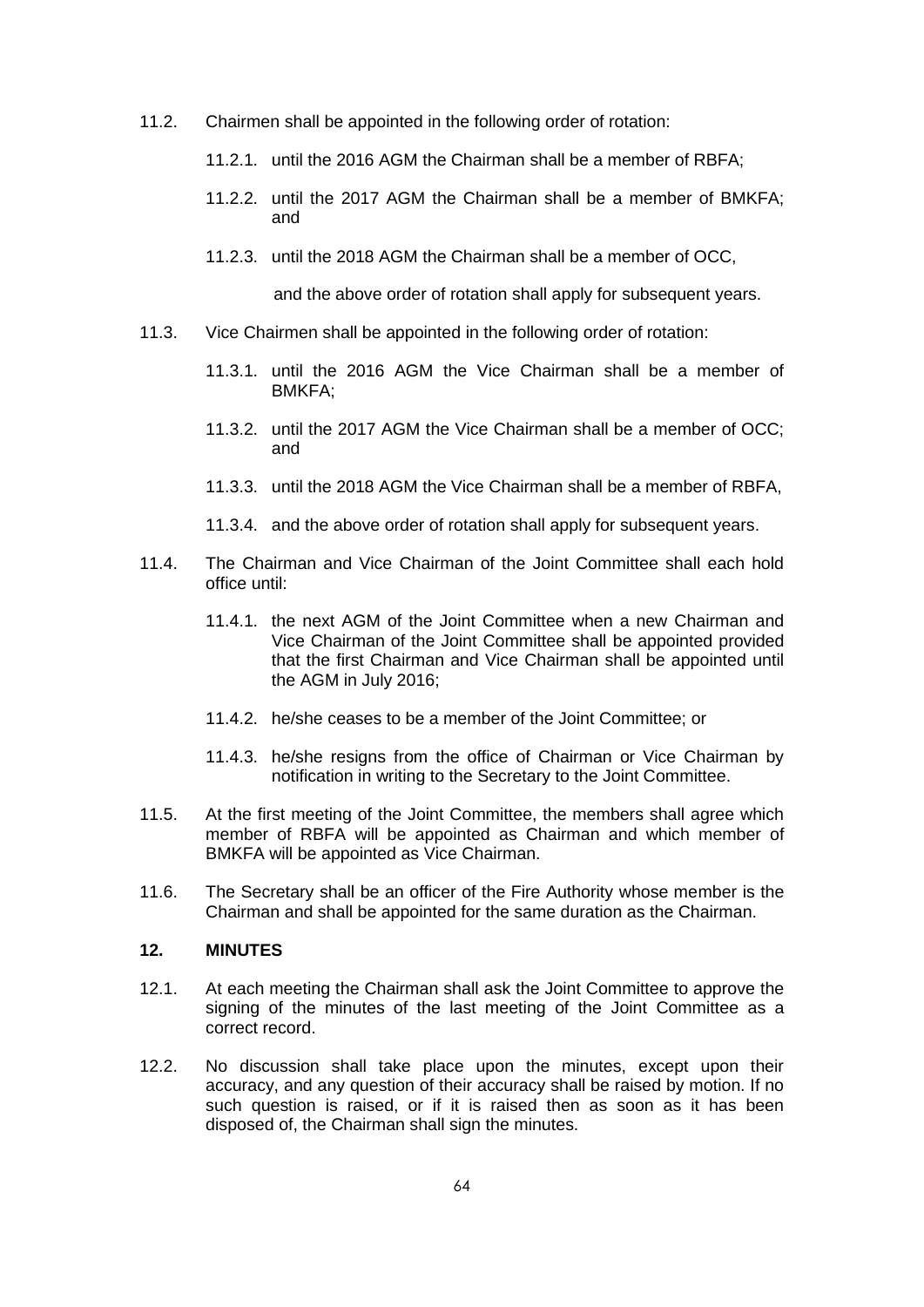### **13. ADJOURNMENT OF MEETING**

- <span id="page-67-0"></span>13.1. The Chairman may, in addition to any other power, adjourn a meeting of the Joint Committee for such period as he shall consider expedient. The Chairman shall fix the date and time at which the Joint Committee will resume either at the time of the adjournment or at any time thereafter.
- 13.2. Subject to Standing Order [13.1,](#page-67-0) if any meeting of the Joint Committee is adjourned before its business has been finished, the meeting shall then stand adjourned until a date and time fixed by the Joint Committee, or fixed by the Chairman, or if no such date and time is fixed, to the next meeting of the Joint Committee.

# **14. LACK OF QUORUM**

14.1. Three (3) members of the Joint Committee constitutes a quorum including at least one properly appointed member from each of the Fire Authorities.

## **15. ORDER OF BUSINESS**

- 15.1. The order of business at a meeting of the Joint Committee shall be:
	- 15.1.1. election of a member of the Joint Committee to preside at the meeting, in the absence of the Chairman and Vice Chairman;
	- 15.1.2. appointment of Chairman of the Joint Committee, at its AGM or when a vacancy exists for the post;
	- 15.1.3. appointment of Vice Chairman of the Joint Committee, at its AGM or when a vacancy exists for the post to appoint a Vice Chairman;
	- 15.1.4. where necessary, to note changes in membership of the Joint Committee;
	- 15.1.5. members' interests;
	- 15.1.6. to consider whether the minutes of the last meeting of the Joint Committee are a correct record;
	- 15.1.7. to deal with business specially brought forward by the Chairman as urgent;
	- 15.1.8. to deal with any business required by statute to be done at the meeting;
	- 15.1.9. to deal with business remaining from the last meeting, if any;
	- 15.1.10. to deal with written questions from Members;
	- 15.1.11. to deal with questions submitted under Standing Order 9.5;
	- 15.1.12. to deal with other business specified in the agenda.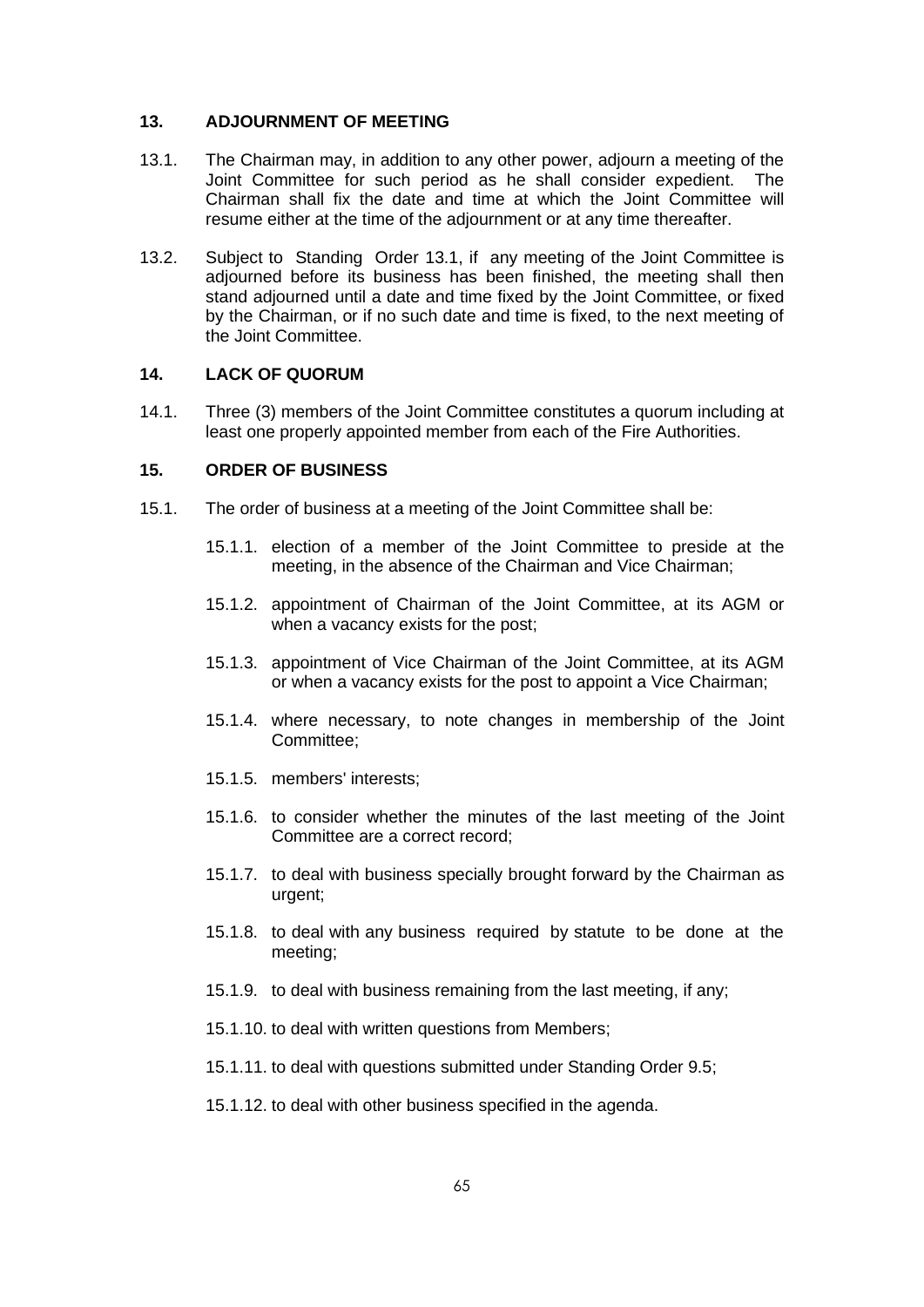## **Part 2 Rules of Debate**

## **16. RELEVANCE**

16.1. A member shall direct his speech to the question under discussion or to a personal explanation or to a point of order.

# **17. POINTS OF ORDER OR PERSONAL EXPLANATION**

- 17.1. A member may at any time raise a point of order and shall be heard immediately. A point of order shall relate only to an alleged breach of a Standing Order or statutory provision and the member shall first specify the Standing Order or statutory provision and the way in which the member considers it has been broken.
- 17.2. A member may at any time raise a point of personal explanation. A personal explanation must be confined to some material part of a former speech by the member at the same meeting of the Joint Committee which has been misunderstood. A member so raising such a point shall be entitled to be heard immediately.

## **18. MOTIONS AND AMENDMENTS**

- 18.1. If a motion, referred to in the agenda, is not moved either by the member who has given the notice or by some other member on his behalf, it shall be treated as abandoned and shall not be moved without fresh notice, unless postponed by consent of the Joint Committee.
- <span id="page-68-0"></span>18.2. A motion or an amendment may be spoken to by the proposer, but shall not be discussed unless it has been proposed and seconded. If the Chairman so requires, the motion shall be put in writing and handed to the Secretary.
- 18.3. A member, when seconding a motion or amendment, may declare his intention of reserving his speech until a later period of the debate.
- 18.4. Notwithstanding Standing Order [18.2,](#page-68-0) a motion to adopt a report, or paragraphs of a report, need not be seconded.

### **19. DEFINITION OF AMENDMENT**

- 19.1. An amendment shall be relevant to the motion and shall be either:
	- 19.1.1. to leave out words; or
	- 19.1.2. to leave out words and insert or add other words; or
	- 19.1.3. to insert or add words but it shall not have the effect of introducing a new proposal into, or negativing, the motion before the Joint Committee.

# **20. DISPOSAL OF AMENDMENTS**

20.1. Whenever an amendment has been moved and seconded no other amendment shall be moved until the first amendment has been disposed of; however, notice of any number of amendments may be given. The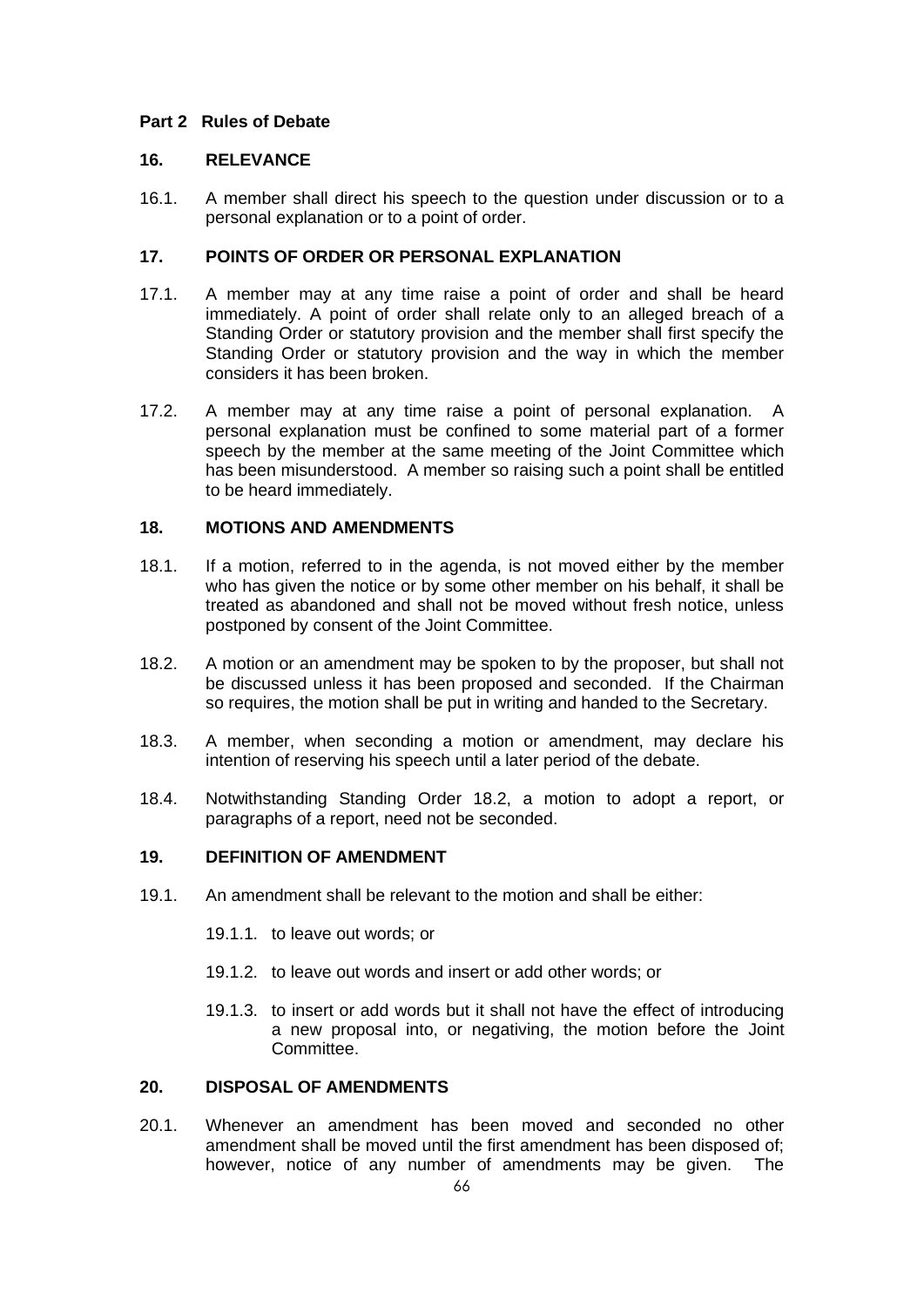Chairman may rule that amendments moved on related subjects shall be debated (but not voted on) together.

20.2. If an amendment is rejected, other amendments may be moved on the original motion. If an amendment is carried, the motion as amended shall take the place of the original motion, and become the substantive motion upon which any further amendment may be moved.

### **21. VARIATION OF MOTIONS**

21.1. A member who has given notice of a motion may, with the consent of the seconder and of the Chairman signified without discussion, vary its terms or language, provided that in so doing he does not alter its substance.

### **22. WITHDRAWAL OF MOTION OR AMENDMENT**

22.1. A motion or amendment once moved and seconded shall not be altered or withdrawn by the proposer without the consent of the seconder and of the Joint Committee, which shall be signified without discussion.

## **23. CLOSURE OF DEBATE ON A MOTION OR AMENDMENT**

- 23.1. A member may at the conclusion of a speech by another member, move without comment, "that the question is now put" or "that the debate is now adjourned" or "that the meeting of the Joint Committee now adjourns" on the seconding of which the Chairman shall proceed as follows:
	- 23.1.1. on a motion that the question is now put, unless in his opinion the matter before the meeting has been insufficiently discussed (in which case the Chairman may refuse to accept the motion), he shall first put to the vote the motion that the question is now put. If it is passed, the Chairman shall then call upon the proposer of the original motion only to exercise his right of reply under Standing Order 26.
	- 23.1.2. On a motion to adjourn the debate or the meeting, if in his opinion the matter before the meeting has not been sufficiently discussed and cannot reasonably be sufficiently discussed at that meeting, the Chairman shall put the adjournment motion to the vote without giving any right of reply on that occasion.

### **24. RIGHT OF REPLY**

24.1. A proposer of a motion shall have the right of reply immediately before such motion is put to the vote. In exercising his right of reply a proposer shall confine himself to answering previous speakers and shall not introduce any new matter into the debate.

### **25. VOTING**

25.1. The Joint Committee shall vote upon all matters (except where statute otherwise provides) by show of hands, but on demand of three members of the Joint Committee, the names of the members present and their votes shall be taken by the Secretary and recorded in the minutes.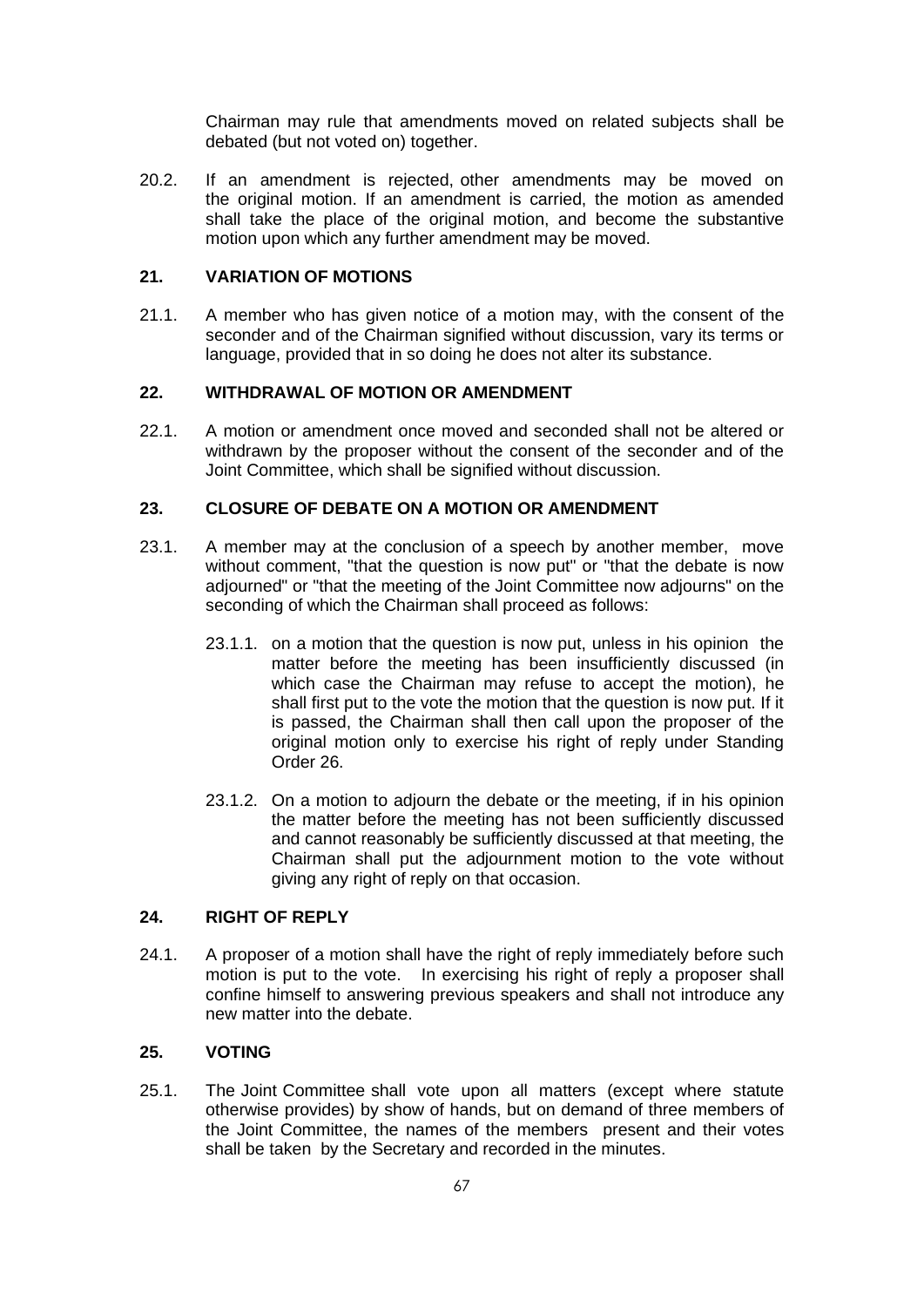- 25.2. A matter shall be decided by a majority of the members of the Joint Committee (or their substitutes) present and voting on a matter at the meeting and in the event of an equal number of votes the Chairman shall have a casting vote.
- 25.3. Where immediately after a vote is taken at a meeting of the Joint Committee any member requires, the minutes of that meeting shall indicate whether that member voted for the issue, against the issue or abstained from voting.

## **26. QUESTIONS OF WHICH MEMBERS MUST GIVE NOTICE (WRITTEN QUESTIONS)**

- 26.1. A member of the Joint Committee who has given due notice as provided by Standing Order [26.3](#page-70-0) (five (5) Business Days) when the item on the agenda relating to written questions is reached, may ask a question of the Chairman or another member.
- 26.2. Questions may be on any matter in relation to which the Joint Committee have powers or duties and which is not ruled by the Chairman to be irrelevant or inappropriate in form or of such a nature that the preparation of the answer will require the expenditure of a disproportionate amount of time, money or effort.
- <span id="page-70-0"></span>26.3. Notice of a question shall be in writing and shall be given to the Secretary to the Joint Committee at least five (5) Business Days before the meeting of the Joint Committee at which the question is to be asked, but the Chairman (after consultation with the relevant Fire Authorities to whom the question is addressed) may allow this provision to be relaxed if, in his opinion, it would facilitate the proper conduct of the Joint Committee's business. This right is reserved to allow a written answer to be given in complex cases after the relevant meeting of the Joint Committee.

# **27. REPLIES TO QUESTIONS**

- 27.1. A copy of every question together with, so far as it is practical/practicable, a copy of the answer to be given, shall be circulated in the room before the meeting at which the question is to be asked to all members of the Joint Committee and the press unless motion under Standing Order [9.1](#page-64-0) (to exclude the public and press) is to be moved. The member asking the question shall have the right to ask that the question shall be answered orally.
- 27.2. In answering any question it shall be deemed a sufficient reply if, where the desired information is contained in a publication of the Joint Committee or the relevant Fire Authority, a reference is made to that publication and a copy of it is made available to members of the Joint Committee.

### **28. SUPPLEMENTARY QUESTIONS**

28.1. Every question shall be put and answered without discussion, but the Chairman may, at his discretion, allow the questioner a supplementary question elucidating the answer.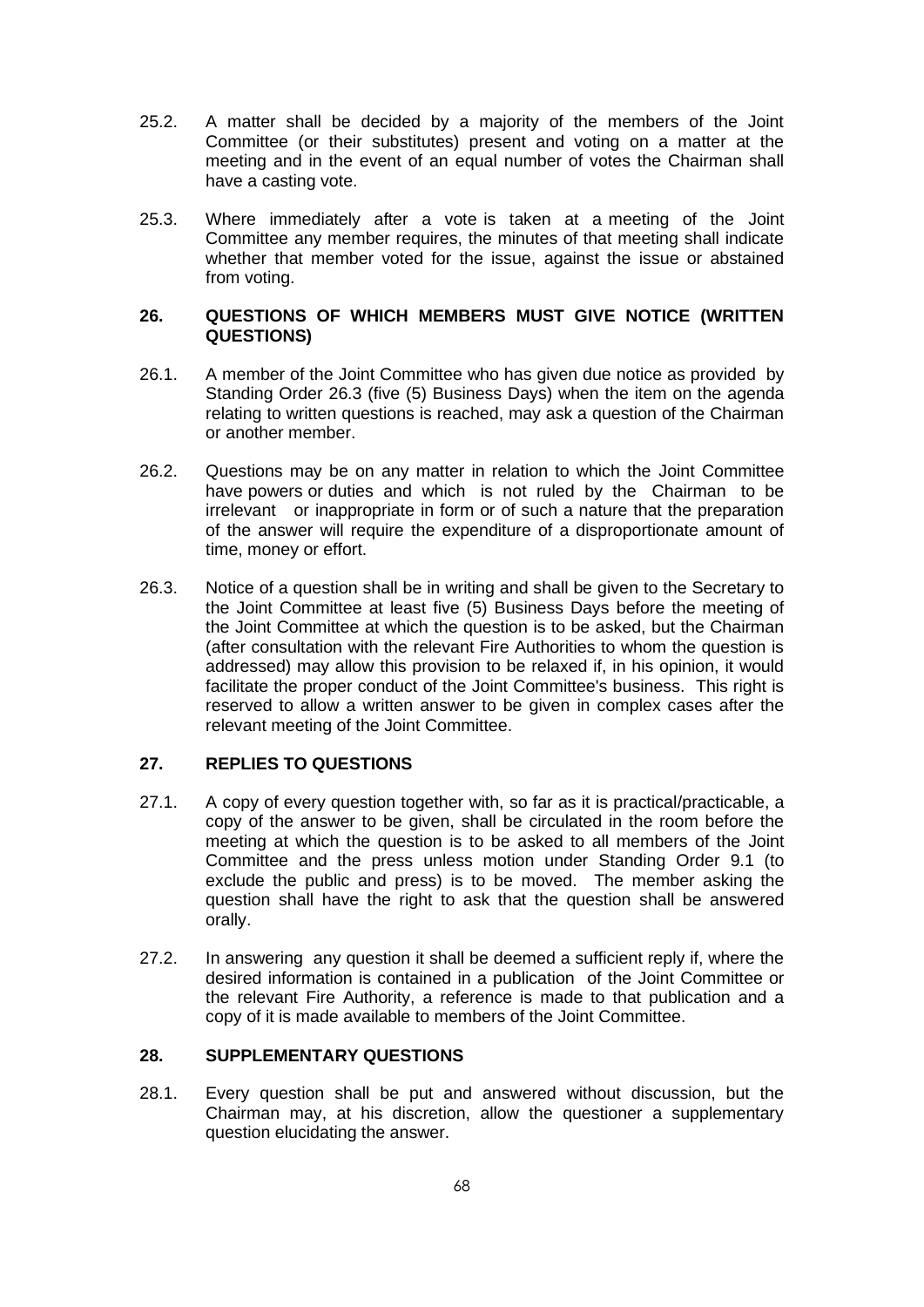# **29. ABSENCE OF MEMBER WHO HAS GIVEN NOTICE**

29.1. If a member who has given notice of a question is absent from the meeting at which the question is to be asked, another member may ask the question.

# **30. DISCLOSURE OF JOINT COMMITTEE BUSINESS**

30.1. All documents marked "confidential", all documents marked "exempt/ confidential", all documents and matters which have been, or are intended to be, raised or discussed in the absence of the press and public, and all discussions on those occasions, shall be treated as confidential.

## **Part 3 General**

## **31. EXECUTION OF DOCUMENTS**

31.1. Any document required to be signed by the Joint Committee shall be signed by the Chairman.

# **32. INSPECTION OF DOCUMENTS**

- 32.1. A member of the Joint Committee may, for the purposes of his duty as such member but not otherwise, on application to the Secretary to the Joint Committee, inspect any document which has been considered by the Joint Committee, and if copies are available shall on request be supplied with a copy of such a document.
- 32.2. A member shall not knowingly inspect and shall not call for any document relating to a matter in which he has a personal interest which is also a disclosable pecuniary interest under his Fire Authority's Code of Conduct.
- 32.3. This Standing Order shall not preclude the Secretary from declining to allow inspection of any document which is, or in the event of legal proceedings would be, protected by privilege arising from the relationship of solicitor and client.
- 32.4. All reports to the Joint Committee shall be open for inspection by any member and the Secretary shall send to any member of the Joint Committee who so requests all reports and papers (save those marked "exempt/confidential").

# **33. STANDING ORDERS TO BE GIVEN TO MEMBERS**

33.1. A copy of these Standing Orders shall be given to each member upon appointment to the Joint Committee.

# **34. CONTRACTING POWERS**

34.1. The Joint Committee has no delegated powers to contract and all contracts will, with the agreement of such of the Fire Authorities as is appropriate, be in the name of a Fire Authority or Fire Authorities authorised for the purpose. Each contracting Fire Authority shall comply with its own Standing Orders relating to contracts.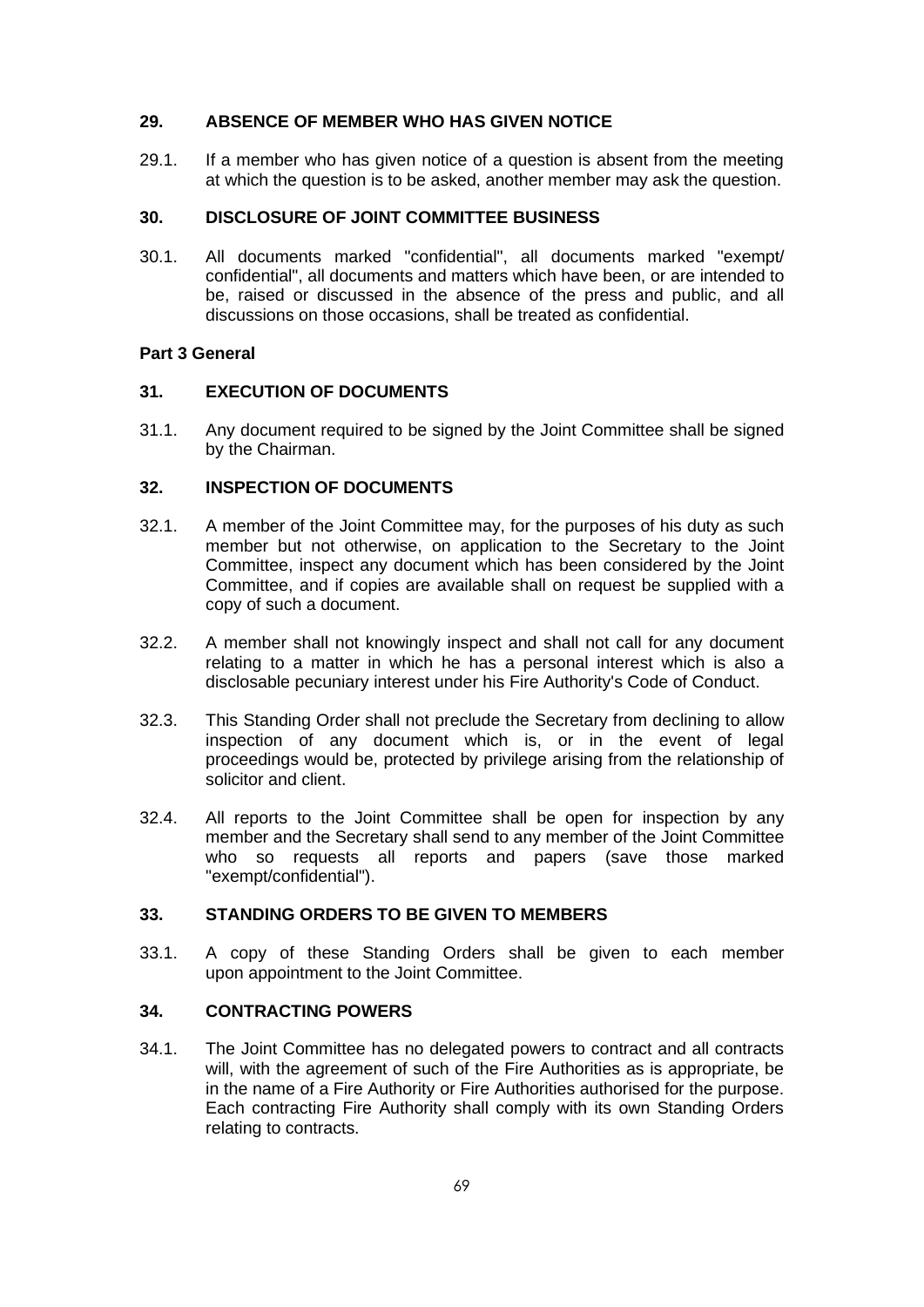## <span id="page-72-0"></span>**35. COSTS AND EXPENSES**

- 35.1. Each Fire Authority will meet their own costs of member and officer involvement in the Joint Committee including travelling and subsistence costs and allowances.
- 35.2. The administrative costs and expenses of the Joint Committee including the costs of the Secretary and the services provided by the Secretary to the Joint Committee and members of the public and of hosting the meetings of the Joint Committee will be met by the Fire Authority whose member is the Chairman of the Joint Committee from time to time.
- 35.3. Without prejudice to the arrangements as to costs and expenses set out in this paragraph [35,](#page-72-0) in the event that the Fire Authorities agree or are required by law to put in place a separate budget for the Joint Committee then the budget will be approved and managed following the same arrangements which apply to the Annual TVFCS Revenue Budget.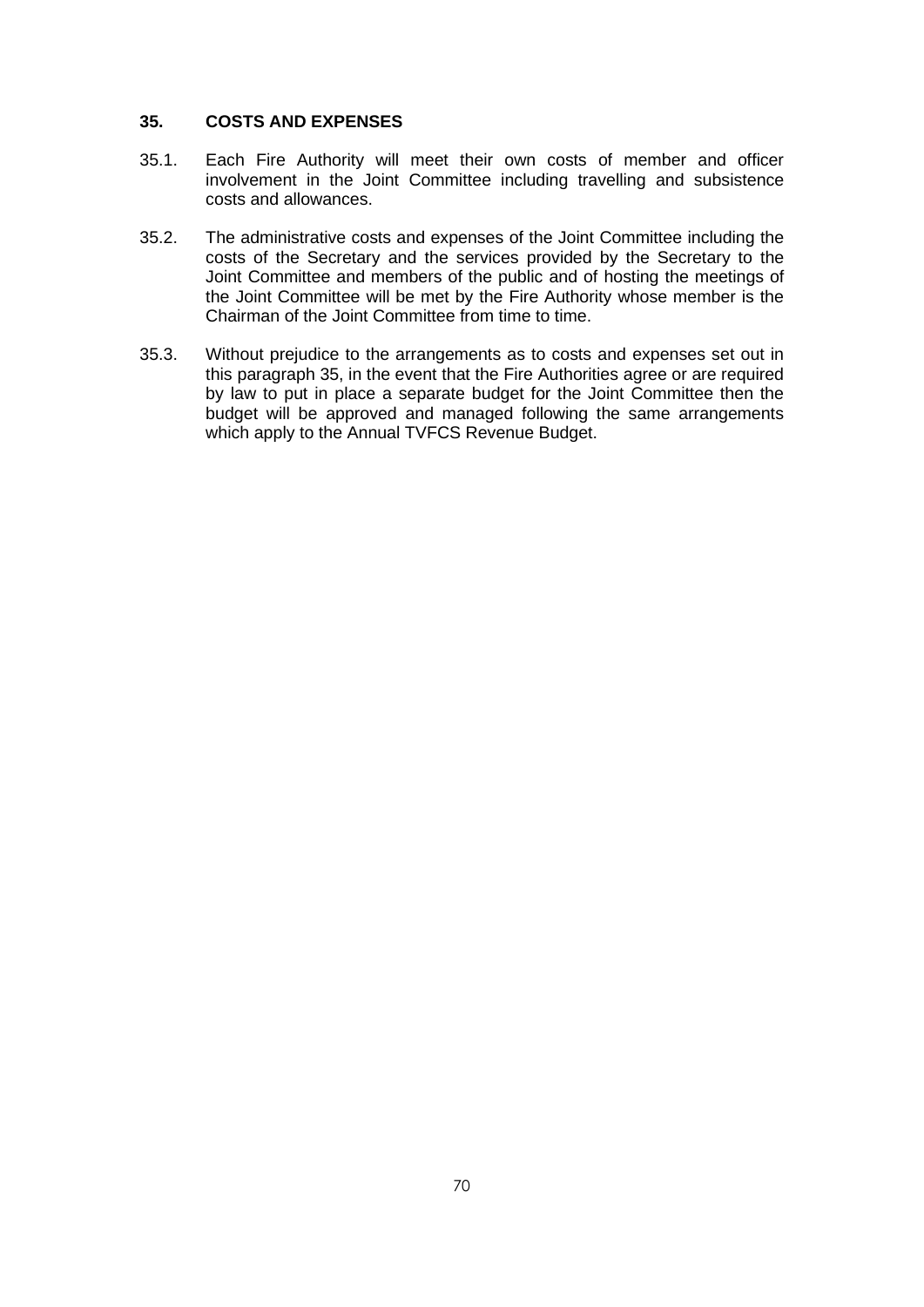#### **Coordination Group Terms of Reference**

## <span id="page-73-0"></span>**1. REMIT AND OBJECTIVES OF THE COORDINATION GROUP<sup>2</sup>**

- 1.1. The Coordination Group will have day to day oversight and management of the Purpose through managing day to day operations, giving instructions to the TVFCS Control Manager, supporting the TVFCS decision making structure, monitoring benefits realisation and performance and reporting to the Joint Committee as further described in this Agreement.
- 1.2. The Coordination Group will:
	- 1.2.1. be the primary link between TVFCS and their Fire Authorities;
	- 1.2.2. guide recommendations from the Joint Committee, that may affect the operational functions of the Fire Authorities;
	- 1.2.3. assist with the management of the relationships between the Fire Authorities in support of the Joint Committee;
	- 1.2.4. monitor the operational benefits and performance of the TVFCS, against the agreed measures and targets as set out in the Concept of Operations in support of the Joint Committee;
	- 1.2.5. monitor risks relevant to the TVFCS in support of the Joint Committee;
	- 1.2.6. monitor risks within individual Fire Authority that may affect the TVFCS;
	- 1.2.7. monitor the financial performance of the TVFCS against the Annual TVFCS Revenue Budget and the Renewals Account benefits and efficiencies in support of the Joint Committee;
	- 1.2.8. identify and develop opportunities on future developments for the TVFCS and assess the operational impact of these on the Fire Authorities;
	- 1.2.9. identify opportunities and assess the impact of additional full partners into the TVFCS and advise the strategic leadership teams within each FRS;
	- 1.2.10. identify opportunities of the supply of TVFCS services to other fire

**<sup>2</sup> Struck through text approved by resolution of the TVFCS Joint Committee 25 July 2016**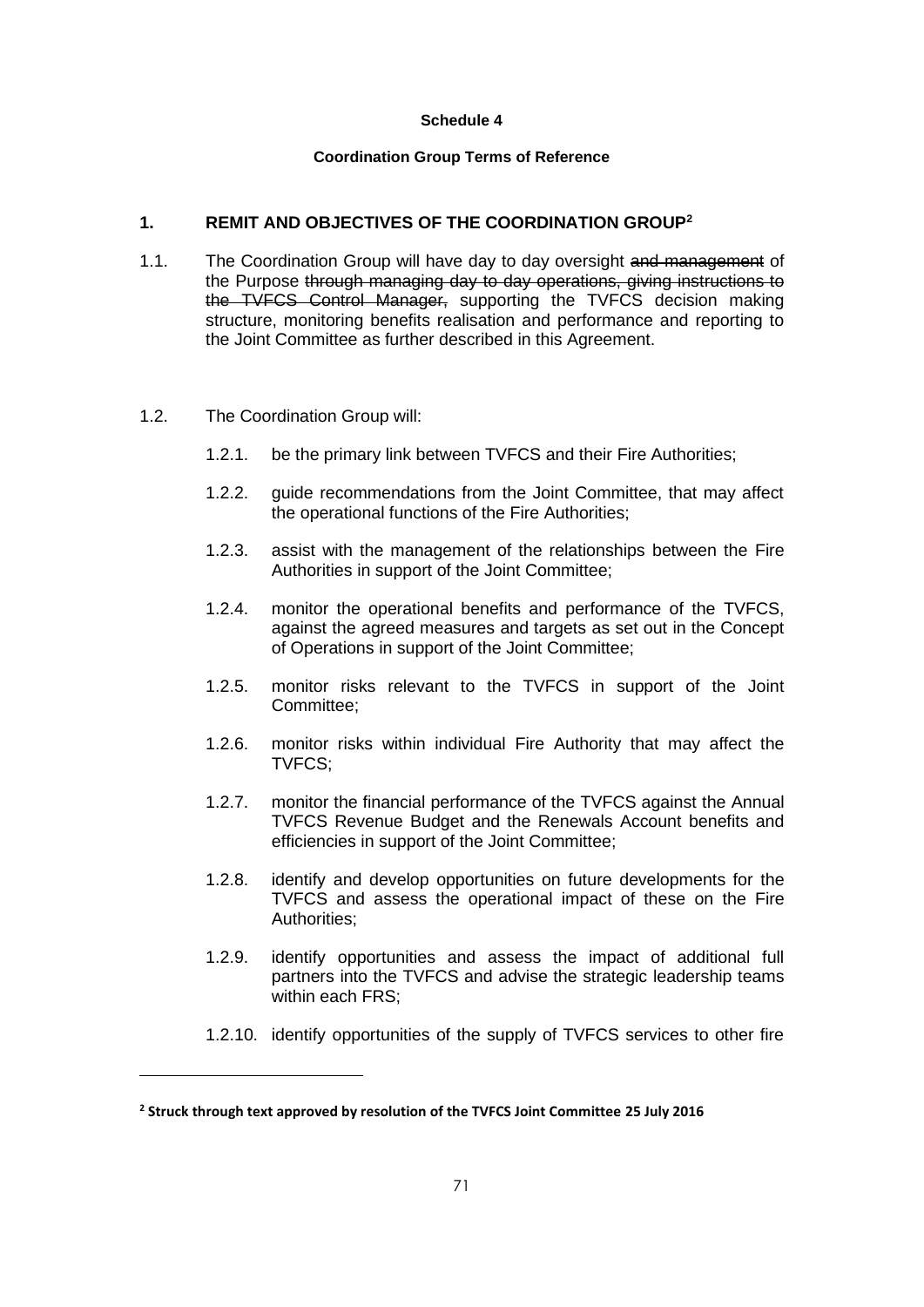and rescues services or other clients and advise the strategic leadership teams of the impact of this;

- 1.2.11. act as decision making body over the operational management of the TVFCS and provide instructions to the TVFCS Control Manager. Where decisions cannot be made they will be taken to the Principal Officer group as set out in clause [11](#page-12-0) (Decision Making within  $TVEGS$ );  $3$
- 1.2.12. act as the first point of dispute resolution and ensure that Disputes are escalated in accordance with clause [13](#page-16-0) (Dispute Resolution);
- 1.2.13. within the spending authorisation limits of the Coordination Group and provided the expenditure is within the Annual TVFCS Revenue Budget instruct external legal advisors to provide advice to the TVFCS in relation to operational matters and, based on that advice provide recommendations to the Joint Committee on legal issues relating to TVFCS but, for the avoidance of doubt, not acting as legal adviser itself;
- 1.2.14. provide a link for the contract management of systems within the TVFCS;
- 1.2.15. oversee, and approve (where applicable) changes to the operation of the TVFCS, including assessing the impact of those changes on the TVFCS and the partner Fire Authorities and, monitor changes within the operations of the partner Fire Authorities and consider the impact those changes may have on the TVFCS;
- 1.2.16. report to the Joint Committee on a quarterly basis.
- 1.3. The role of the Coordination Group as set out in this paragraph [1](#page-73-0) of Schedule 4 (Coordination Group Terms of Reference) shall be effected by appropriate means including meetings, telephone discussions and written and email communications.

## **2. ROLE OF THE COORDINATION GROUP CHAIRMAN**

- 2.1. Subject to paragraph [2.2](#page-74-0) of this Schedule 4 (Coordination Group Terms of Reference), the Coordination Group Chairman will be appointed for a period of two successive Financial Years rotating between the Heads of Function of each of the Fire Authorities or for such other duration or order of rotation as the Coordination Group may agree.
- <span id="page-74-0"></span>2.2. The first Coordination Group Chairman shall be appointed from the Commencement Date until 31 March 2016.
- 2.3. The Coordination Group Chairman shall notify the members of the Coordination Group, the Principal Officers, the TVFCS Control Manager, TVFCS Accountant and TVFCS Contract Monitoring Officer of their work

<sup>3</sup> **Struck through text approved by resolution of the TVFCS Joint Committee 25 July 2016**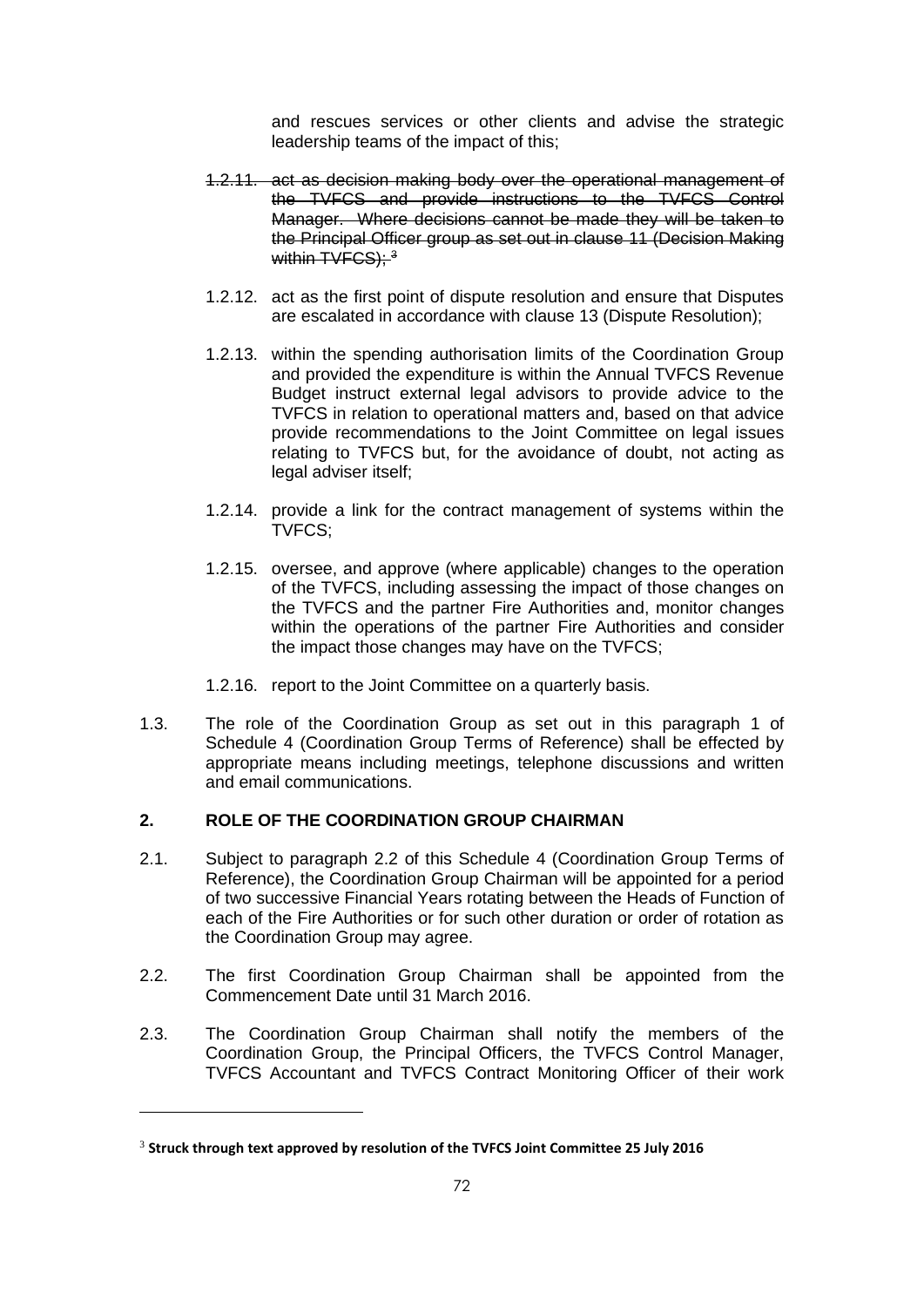address, email and telephone number as soon as practicable following their appointment.

- 2.4. Where this Agreement requires the Coordination Group Chairman to give an instruction or approval such instruction or approval shall be given in writing (including by email) on behalf of the Coordination Group and shall only be valid if the Coordination Group has first agreed to such instruction or approval.
- 2.5. Where the Coordination Group Chairman receives an email or other communication from the TVFCS Control Manager or a Head of Function pursuant to clause [6](#page-7-0) (Obligations in Relation to the Operation of TVFCS) he shall share this with the rest of the Coordination Group as soon as practicable.

### **3. MEETINGS**

- 3.1. Subject to paragraph [3.6](#page-76-0) of this Schedule 4 (Coordination Group Terms of Reference), Coordination Group meetings will take place once each Month.
- <span id="page-75-0"></span>3.2. The membership of the Coordination Group is set out in clause [9.3.2](#page-11-0) (Governance of TVFCS). In addition any of the following may be invited to attend any meetings of the Coordination Group at the request of one or more of the members but not, for the avoidance of doubt, in a decision making capacity pursuant to clause [11.4](#page-13-0) (Decision Making within TVFCS):
	- 3.2.1. the TVFCS Control Manager;
	- 3.2.2. a human resources representative;
	- 3.2.3. an operational representative;
	- 3.2.4. a communications representative;
	- 3.2.5. a legal representative;
	- 3.2.6. a systems support representative;
	- 3.2.7. a member of the Joint Committee;
	- 3.2.8. any other attendee whose attendance is reasonable.
- 3.3. In addition to the attendees listed at paragraph [3.2](#page-75-0) of this Schedule 4 (Coordination Group Terms of Reference), the Principal Officers will have a standing invitation to attend each Coordination Group meeting.
- 3.4. The Coordination Group Chairman will call each meeting and be responsible for notifying all members of the Coordination Group of the date, time and place of the meeting such notification to be provided at least one (1) Month in advance of the date of the meeting, unless otherwise agreed by all members of the Coordination Group. Such notification shall include copies of any papers (such as the current version of the Concept of Operations) which relate to the agenda items.
- 3.5. The Coordination Group Chairman will take minutes and actions of the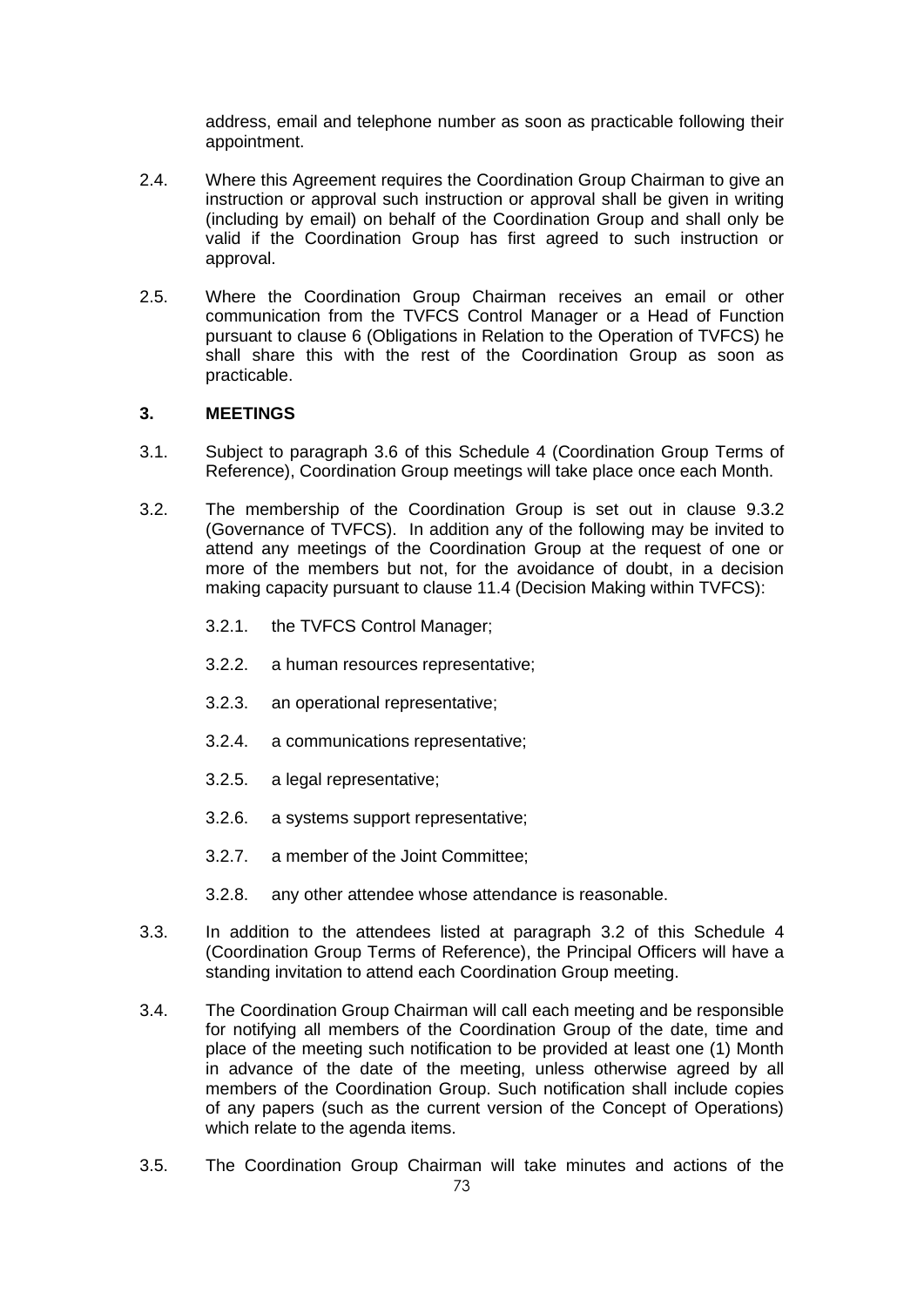meeting and circulate them to all members of the Coordination Group within seven (7) Business Days of the meeting having taken place.

- <span id="page-76-0"></span>3.6. Where any member of the Coordination Group reasonably believes there is a need for an additional Coordination Group meeting that member shall notify the Coordination Group Chairman of the need for a meeting and the Coordination Group Chairman shall call an additional meeting, giving a minimum of one (1) Week's written notice. Such notification shall include copies of any papers which relate to the agenda items.
- <span id="page-76-1"></span>3.7. In the event of an Emergency the Heads of Function may agree to convene an additional meeting of the Coordination Group at a shorter notice period than at paragraph [3.6](#page-76-0) of this Schedule 4 (Coordination Group Terms of Reference) and the Coordination Group Chairman shall call such additional meeting, giving a minimum of one (1) Business Day's notice via email. Such notification shall include, so far as reasonably practicable, copies of any papers which relate to the agenda items.
- 3.8. The Coordination Group will meet either by video conference or in person with the intention that alternate 'in person' meetings will be held at the Primary Control Room. By mutual agreement an alternative location may be used. An Emergency meeting pursuant to paragraph [3.7](#page-76-1) of this Schedule 4 (Coordination Group Terms of Reference) may be held via telephone conference call if it is not possible to arrange an in person or video conference meeting in the time available.
- 3.9. The quorum for a Coordination Group meeting shall be Head of Function for each Fire Authority or their nominated deputy and a Head of Function who is unable to attend a Coordination Group meeting shall send a nominated deputy.
- 3.10. Decision making of the Coordination Group shall be in accordance with clause [11](#page-12-0) (Decision Making within TVFCS).
- 3.11. Secretariat services for the Coordination Group meetings shall be provided by the same Fire Authority whose Head of Function is the Coordination Group Chairman from time to time.

### **4. REVIEW OF COORDINATION GROUP TERMS OF REFERENCE**

- 4.1. The terms of reference contained in this Schedule 4 shall be reviewed:
	- 4.1.1. at any Coordination Group meeting if reasonably requested by one or more Fire Authorities; and
	- 4.1.2. on each occasion when the Coordination Group Chairman changes, and
	- 4.1.3. in accordance with the Coordination Group review process at Schedule 13 (Coordination Group Review Process),

provided always that any decision to revise these terms of references shall be a Joint Committee Decision.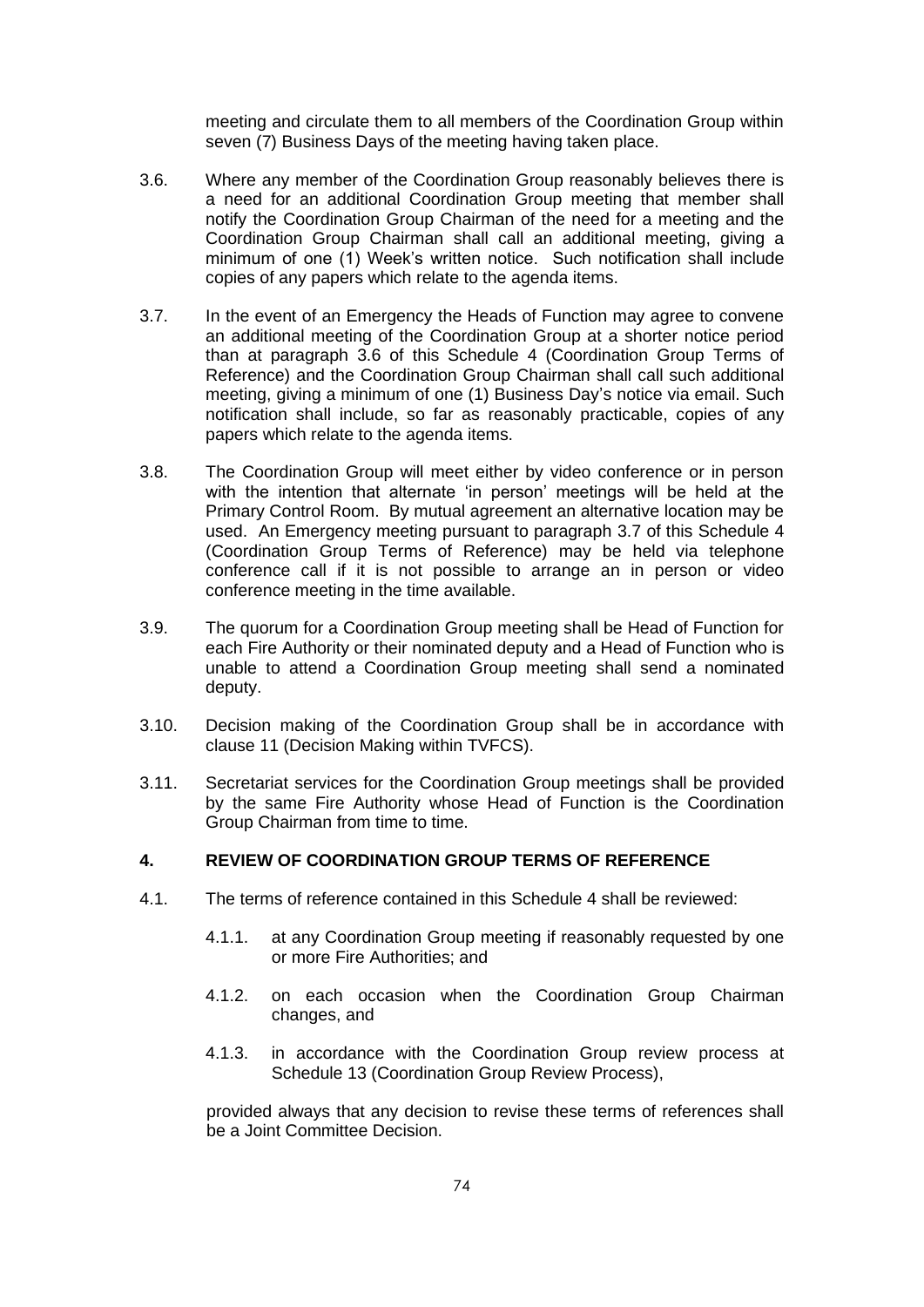#### **Fire Authority Decisions and Joint Committee Decisions**

## **1. FIRE AUTHORITY DECISIONS**

- 1.1. A Fire Authority Decision is to be made unanimously by the Fire Authorities and not by the Joint Committee.
- 1.2. The following are Fire Authority Decisions:
	- 1.2.1. approval of the Annual TVFCS Revenue Budget and the Annual TVFCS Contribution applicable to each Fire Authority and the Annual Contribution and Spending Profile pursuant to paragraph [2.7](#page-83-0) of Part A of Schedule 7 (Financial Arrangements for the TVFCS);
	- 1.2.2. approval of any Additional Expenditure from the Annual TVFCS Revenue Account in excess of the Annual TVFCS Revenue Budget pursuant to paragraph [7.5](#page-85-0) of Part A of Schedule 7 (Financial Arrangements for the TVFCS);
	- 1.2.3. approval of the Annual Capital Expenditure Programme and the Annual Capex Contribution applicable to each Fire Authority and any revisions to the TVFCS Capex Programme pursuant to paragraph [2.7](#page-91-0) of Part B of Schedule 7 (Financial Arrangements for the TVFCS);
	- 1.2.4. revision of the Annual Capital Expenditure Programme in any Financial Year;
	- 1.2.5. whether to effect any reconciliation of Capex for the remaining part of the relevant Financial Year pursuant to paragraph [8.2](#page-93-0) of Part B of Schedule 7 (Financial Arrangements for the TVFCS);
	- 1.2.6. changes to the CAM Principles;
	- 1.2.7. the admittance of further partners to TVFCS;
	- 1.2.8. the termination of the membership of a Fire Authority of the Agreement;
	- 1.2.9. the termination of the Agreement prior to the Expiry Date;
	- 1.2.10. the provision of goods or services by any of the Fire Authorities to any third party which would involve the use of resources of the TVFCS including TVFCS Staff, Assets or Premises regardless of whether Third Party Income will be generated;
	- 1.2.11. any variation of this Agreement, including the Schedules except for:
		- (b) the Coordination Group Terms of Reference which are to be a Joint Committee Decision;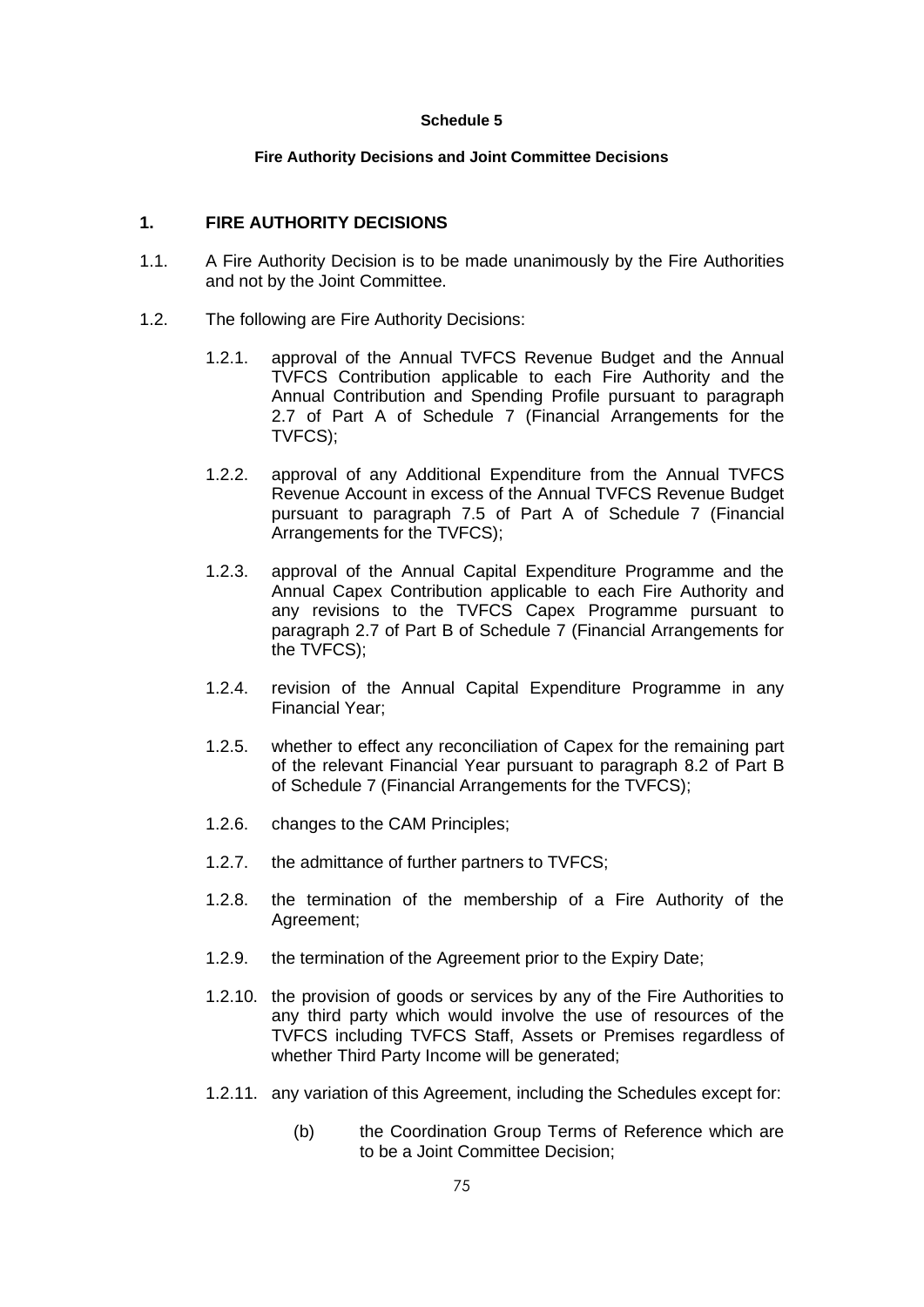- (c) any variation of the documents at Schedule 13 (Coordination Group Review Procedure) unless such variation is a Fire Authority Decision;
- 1.2.12. any Dispute escalated pursuant to clause [13](#page-16-0) ( Dispute Resolution);
- 1.2.13. the entering into an arrangement with a third party which will involve the use of the Assets, Premises or TVFCS Staff as set out in clause [16.1](#page-19-0) (Third Party Income);
- 1.2.14. the entering into a Third Party Income Arrangement or a material variation thereto whether by all of the Fire Authorities or one of them as set out in clauses [16.4](#page-19-1) and [16.8](#page-21-0) (Third Party Income Arrangements);
- 1.2.15. the entering into a TVFCS Contract or a material variation thereto whether by all of the Fire Authorities or one of them as set out in clauses [17.3](#page-22-0) and [17.5](#page-23-0) (TVFCS Contracts);
- 1.2.16. the entering into any new fall-back arrangement with a third party and any material variation to the existing arrangement between the Fire Authorities and North Yorkshire Fire Service which is in an agreement dated on or about the date of this Agreement (provided that any minor operational amendment to this agreement including the supporting documentation to which the agreement refers shall be decided by the Coordination Group in accordance with clause [11](#page-12-0) (Decision Making Within TVFCS));
- 1.2.17. whether or not to agree to pay Losses from the Annual TVFCS Revenue Budget pursuant to clause [21.4](#page-28-0) (Payment of Losses);
- 1.2.18. any other decision which this Agreement expressly or by implication provides is to be treated as a Fire Authority Decision.

## **2. JOINT COMMITTEE DECISIONS**

- 2.1. A Joint Committee Decision is to be made solely by the Joint Committee and not the Coordination Group or the individual Fire Authorities (including their Principal Officers).
- 2.2. The following are Joint Committee Decisions:
	- 2.2.1. any amendment to Schedule 4 (Coordination Group Terms of Reference)
	- 2.2.2. approval of Additional Expenditure pursuant to paragraph [9.3.2](#page-86-0) of Part A of Schedule 7 (Financial Arrangements for the TVFCS);
	- 2.2.3. approval of quarterly reconciliations of the Annual TVFCS Revenue Budget, Annual TVFCS Contribution and Annual TVFCS Contribution and Spending Profile pursuant to paragraph [10.4](#page-87-0) of Part A of Schedule 7 (Financial Arrangements for the TVFCS);
	- 2.2.4. approval of quarterly reconciliations of the Annual Capital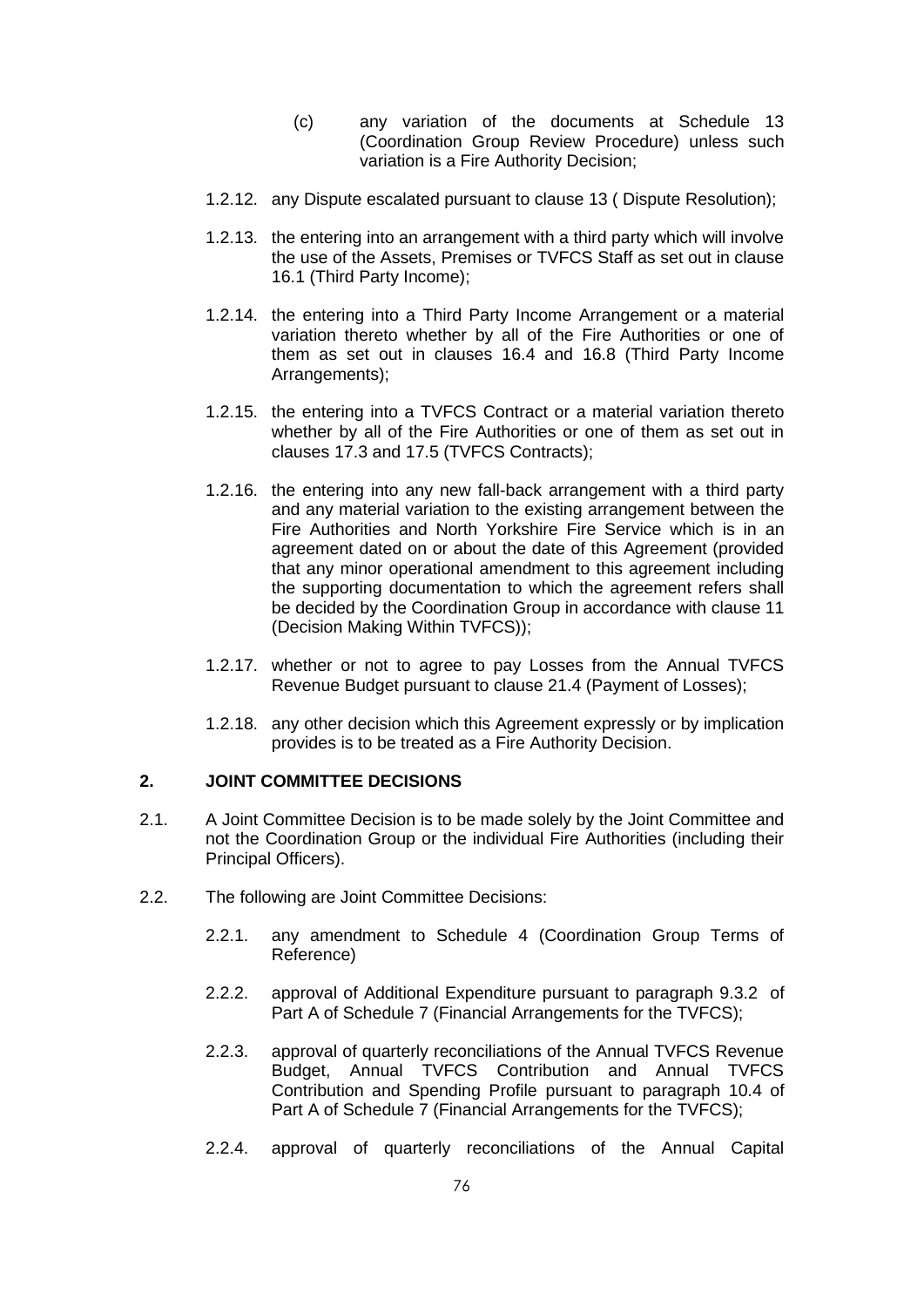Expenditure Programme and the Annual Capex Contribution pursuant to paragraph [8.3](#page-93-1) of Part B of Schedule 7 (Financial Arrangements for the TVFCS);

- 2.2.5. what measures can be taken in relation to insurance where Required Insurance is not available pursuant to clause [23.6](#page-32-0) (Insurance);
- 2.2.6. a decision not to change the occupier of the post of the TVFCS Control Manager on a third anniversary from the Commencement Date pursuant to paragraph [7.1](#page-108-0) of Schedule 11 (TVFCS Staffing Arrangements);
- 2.2.7. any other decision which this Agreement expressly or by implication provides is to be treated as a Joint Committee Decision.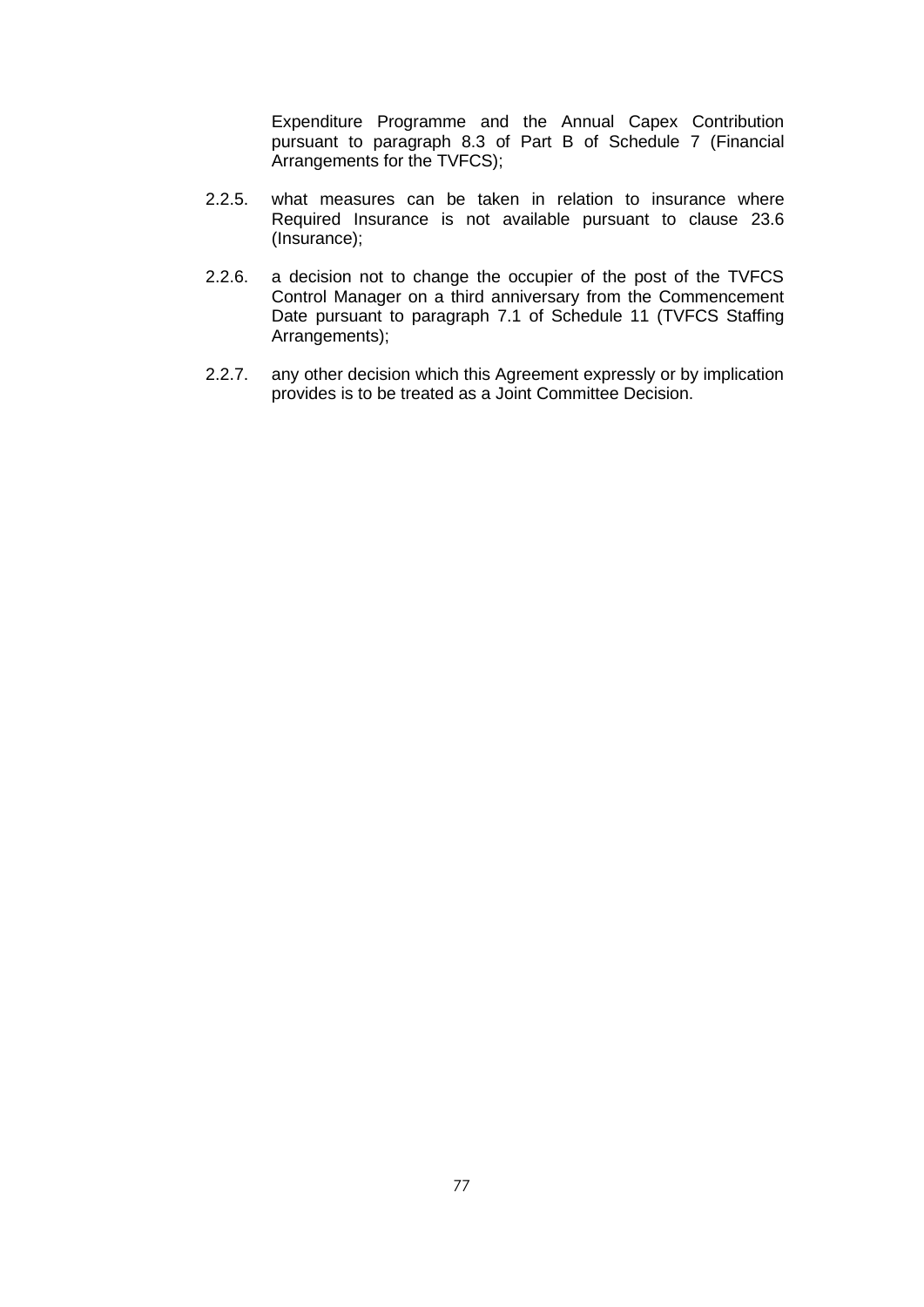# **Existing TVFCS Contracts**

| <b>Contract Description</b>                                                                                                                                                                                                                                                                                                                                                                                                              | <b>Date</b>              | <b>Parties</b>                                                                                                             |
|------------------------------------------------------------------------------------------------------------------------------------------------------------------------------------------------------------------------------------------------------------------------------------------------------------------------------------------------------------------------------------------------------------------------------------------|--------------------------|----------------------------------------------------------------------------------------------------------------------------|
| Contract for the Provision of a Mobilising<br>System and Related Services for the                                                                                                                                                                                                                                                                                                                                                        | 21 January<br>2014       | (1) OCC and RBFA<br>(2) Capita Secure                                                                                      |
| Thames Valley Fire Control Service -                                                                                                                                                                                                                                                                                                                                                                                                     |                          | <b>Information Solutions</b>                                                                                               |
| The 'Mobilising System Contract'                                                                                                                                                                                                                                                                                                                                                                                                         |                          | Limited                                                                                                                    |
| Contract for the provision, maintenance<br>and support of DS3000                                                                                                                                                                                                                                                                                                                                                                         | 1 Jan 2012               | $(1)$ OCC<br>(2) Capita Secure<br><b>Information Solutions</b><br>Limited                                                  |
| Contract for the provision, maintenance<br>and support of DS3000 (the date is for<br>the original contract for a DS1000, that                                                                                                                                                                                                                                                                                                            | 2 Oct 1995               | $(1)$ RBFA<br>(2) Capita Secure<br><b>Information Solutions</b>                                                            |
| has then been upgraded under the same<br>original contract, to become a DS3000)                                                                                                                                                                                                                                                                                                                                                          |                          | Limited                                                                                                                    |
| Consortium Agreement relating to the<br>Agreement dated 31 August 2012<br>between Surrey County Council and<br><b>British Telecommunications Public</b><br>Limited Company for the provision of<br>connectivity, telephony, LAN, shared<br>infrastructure, integrator and/or service<br>management services to public sector<br>and other organisations in Surrey,<br>Berkshire and the immediate proximity<br>(the 'Unicorn Agreement') | 16 April<br>2014         | (1) Surrey County Council<br>(2) OCC and RBFA                                                                              |
| Accession Agreement relating to the<br><b>Unicorn Agreement</b>                                                                                                                                                                                                                                                                                                                                                                          | 16 April<br>2014         | (1) Surrey County Council<br>(2) British<br><b>Telecommunications Public</b><br><b>Limited Company</b><br>(3) OCC and RBFA |
| Orders placed pursuant to the Accession<br>Agreement for the following under the<br><b>Unicorn Agreement:</b>                                                                                                                                                                                                                                                                                                                            |                          | (1) British<br><b>Telecommunications Public</b><br><b>Limited Company</b>                                                  |
| Telephony for the Primary and<br><b>Secondary Control Rooms</b>                                                                                                                                                                                                                                                                                                                                                                          | 9 Oct 2014               | (2) OCC and RBFA                                                                                                           |
| Telephony for the NYFS site<br>-<br>Network connections for the<br><b>Primary and Secondary Control</b>                                                                                                                                                                                                                                                                                                                                  | 9 Oct 2014<br>9 Oct 2014 |                                                                                                                            |
| Rooms<br>Network Connections for the<br><b>NYFS</b> site                                                                                                                                                                                                                                                                                                                                                                                 | 9 May<br>2014            |                                                                                                                            |
| Contract for the provision of desks (one-<br>off purchase)                                                                                                                                                                                                                                                                                                                                                                               | 22 July<br>2014          | (1) Custom Consoles<br>Ltd<br>(2) OCC and RBFA                                                                             |
| Contract for the provision of chairs (one-<br>off purchase)                                                                                                                                                                                                                                                                                                                                                                              | 11 Sept<br>2014          | (1) KDR Seating Ltd<br>(2) RBFRS                                                                                           |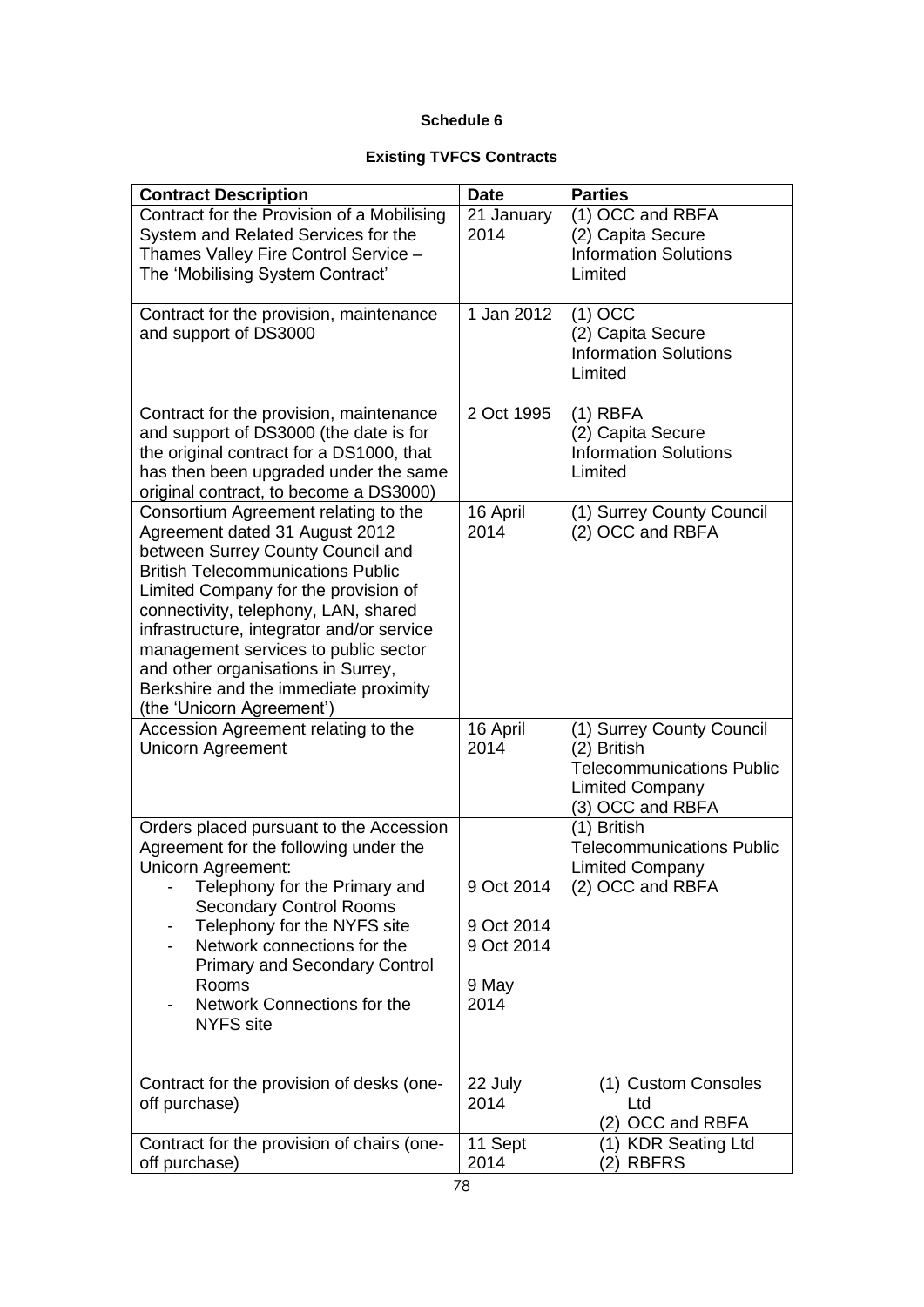#### **Financial Arrangements for the TVFCS**

#### **Part A**

#### **The TVFCS Revenue Account**

#### **1. GENERAL**

- 1.1. The receipts made into the TVFCS Revenue Account under this Agreement shall comprise:
	- 1.1.1. payments of Annual TVFCS Contribution under paragraph [3.1;](#page-83-1)
	- 1.1.2. payment of top-ups under paragraph [10;](#page-86-1)
	- 1.1.3. income received from third parties as contemplated by clause [16](#page-19-2) (Third Party Income).
- 1.2. The Fire Authorities agree that only expenditure:
	- 1.2.1. on items within the Annual TVFCS Revenue Budget; or
	- 1.2.2. on Unavoidable Additional Expenditure;
	- 1.2.3. on other items of expenditure which it is agreed pursuant to paragraphs [7](#page-84-0) to [9](#page-86-2) can be included in the Annual TVFCS Revenue Budget and recharged in accordance with the Principles of Recharging,

may be recharged to the TVFCS Revenue Account during this Agreement.

- 1.3. No item of expenditure shall be included in the Annual TVFCS Revenue Budget which is not in accordance with the Principles of Recharging.
- 1.4. All contributions to the TVFCS Revenue Account shall be made in the respective proportions shown in the Cost Apportionment Model.
- 1.5. All payments into the TVFCS Revenue Account shall be made via interbank transfer.

### **2. AGREEMENT OF THE ANNUAL TVFCS REVENUE BUDGET**

- <span id="page-81-0"></span>2.1. At least four (4) Weeks before Joint Committee meeting occurring four (4) Months before the start of the Financial Year, RBFA shall provide to the Fire Authorities a draft Annual TVFCS Revenue Budget for the forthcoming Financial Year (or, if the expiry of this Agreement will be before the end of the forthcoming Financial Year, for that part Financial Year).
- <span id="page-81-1"></span>2.2. The draft Annual TVFCS Revenue Budget shall set out:
	- 2.2.1. each category of expenditure which is forecast for the coming Financial Year;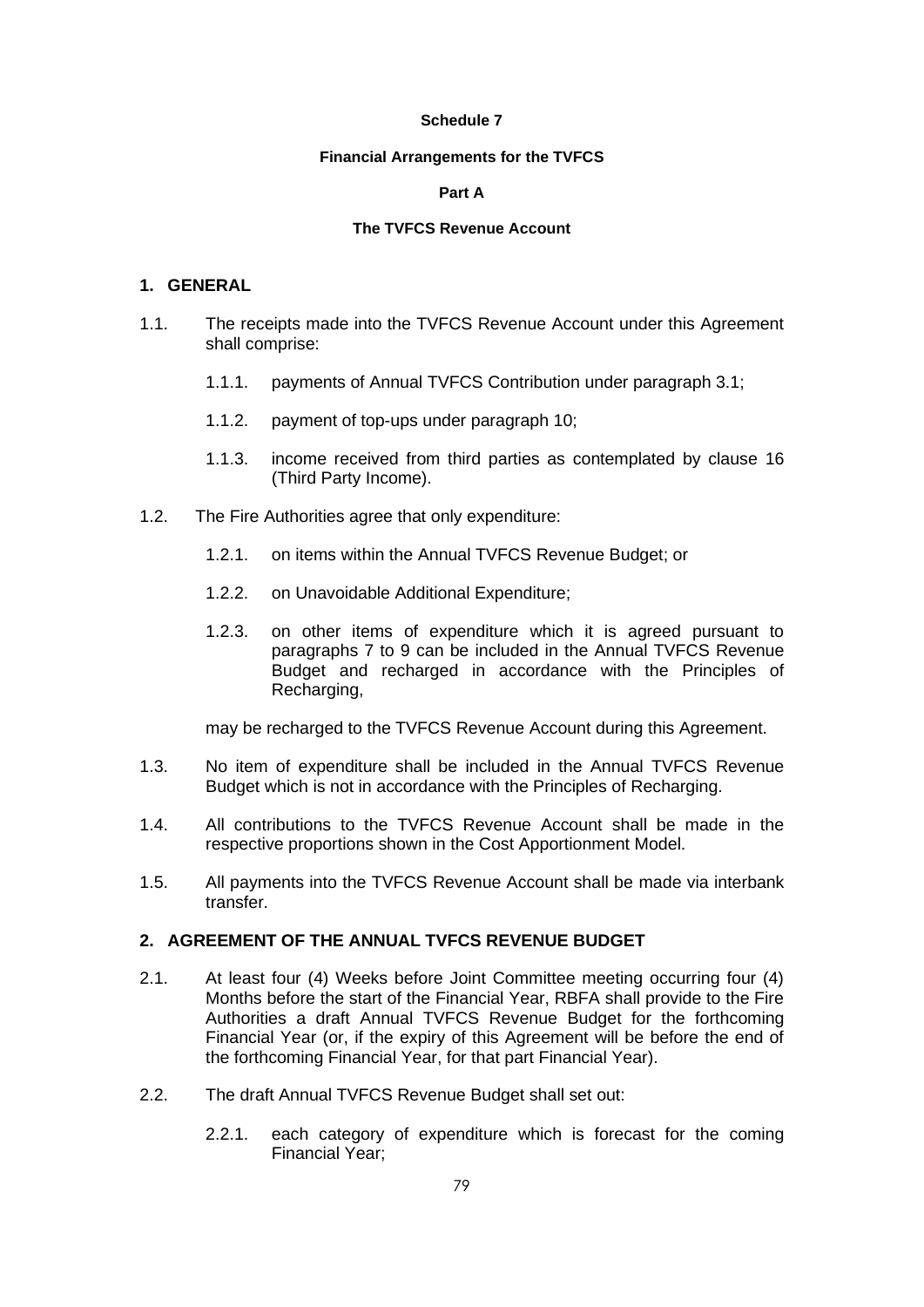- <span id="page-82-0"></span>2.2.2. the amount of expenditure against each category;
- 2.2.3. the Budget Contingency;
- 2.2.4. the amount of any Third Party Income which it is anticipated will be received by TVFCS and included in the draft Annual TVFCS Revenue Budget;
- 2.2.5. the draft Annual TVFCS Contribution to be made by each Fire Authority calculated in accordance with paragraph [3;](#page-83-2)
- 2.2.6. the draft Annual TVFCS Contribution and Spending Profile.
- <span id="page-82-1"></span>2.3. When RBFA provides the draft Annual TVFCS Revenue Budget to the Fire Authorities in accordance with paragraph [2.1](#page-81-0) it shall also provide to the Fire Authorities such additional documentation (in hard copy or electronic format) (the "**Revenue Supporting Documentation"**) as is reasonably necessary in order to enable the Coordination Group, Joint Committee and Fire Authorities to consider the draft Annual TVFCS Revenue Budget which shall include but not be limited to:
	- 2.3.1. the individual items of expenditure and their individual amounts from which the information at paragraphs [2.2.1](#page-81-1) and [2.2.2](#page-82-0) is calculated, for example if the category of expenditure is ICT Support then the information provided pursuant to this paragraph [2.3.1](#page-82-1) would concern the number of staff providing ICT support, their roles and the proportion of their time spent providing such support to TVFCS;
	- 2.3.2. whether the items of expenditure to which paragraph [2.3.1](#page-82-1) refers are to be paid by instalments and the recipient of such expenditure;
	- 2.3.3. where expenditure relates to an internal cost of a Fire Authority evidence as to how that internal cost has been worked out and assigned to the Annual TVFCS Revenue Budget; and
	- 2.3.4. details of any items in the Annual TVFCS Revenue Budget which are based on estimated figures.
- 2.4. The Coordination Group shall consider the draft Annual TVFCS Revenue Budget as soon as practicable following receipt of the draft Annual TVFCS Revenue Budget and any necessary Revenue Supporting Information in order to advise the Joint Committee ahead of the meeting of the Joint Committee.
- 2.5. RBFA shall, so far as reasonably practicable, respond to any questions raised by the other Fire Authorities or by the Coordination Group on the draft Annual TVFCS Revenue Budget within five (5) Business Days of receipt of the question being raised.
- 2.6. The Joint Committee shall consider the draft Annual TVFCS Revenue Budget at the first meeting following the receipt of the draft and shall issue a recommendation to the Fire Authorities.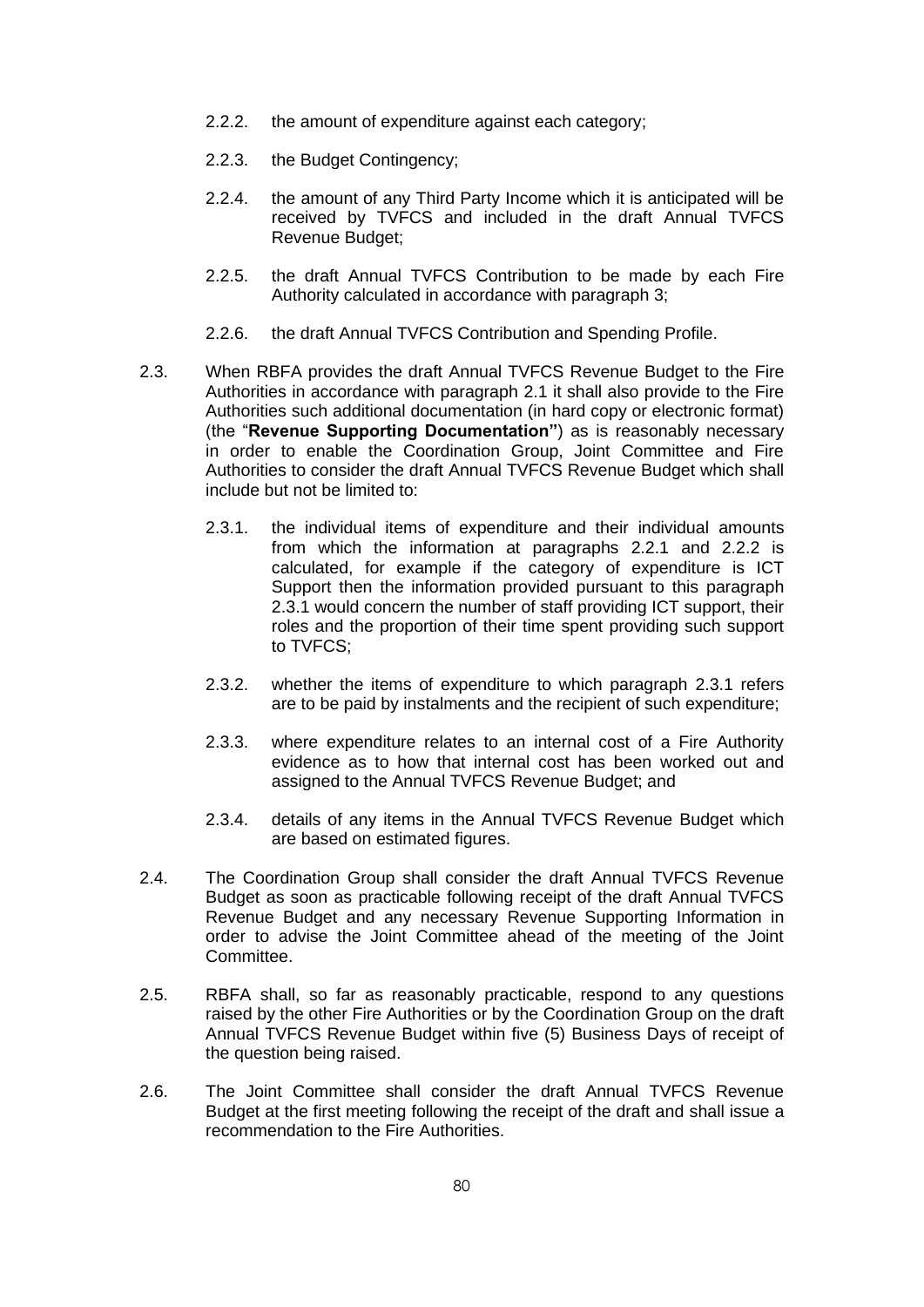- <span id="page-83-0"></span>2.7. The agreement of the Annual TVFCS Revenue Budget and each Fire Authority's Annual TVFCS Contribution and Annual TVFCS Contribution and Spending Profile shall be a Fire Authority Decision to be made no later than one (1) Month before the end of the preceding Financial Year.
- 2.8. Following agreement of the draft Annual TVFCS Revenue Budget and of each Fire Authority's Annual TVFCS Contribution and Annual TVFCS Contribution and Spending Profile for the Financial Year in question, whether by the Fire Authorities or through the Dispute Resolution Procedure:
	- 2.8.1. the draft Annual TVFCS Revenue Budget shall be the Annual TVFCS Revenue Budget;
	- 2.8.2. the draft Annual TVFCS Contribution shall be the Annual TVFCS Contribution; and
	- 2.8.3. the draft Annual TVFCS Contribution and Spending Profile shall be the Annual TVFCS Contribution and Spending Profile,

for the Financial Year in question.

- 2.9. The Fire Authorities have agreed the Annual TVFCS Revenue Budget, each Fire Authority's Annual TVFCS Contribution and the Annual TVFCS Contribution and Spending Profile for the Financial Year from the Commencement Date until 31 March 2016 and the process of agreeing these as set out in this paragraph 2 will not apply.
- 2.10. The Annual TVFCS Revenue Budget may be reviewed and revised during the relevant Financial Year in accordance with the terms of this Agreement.

## <span id="page-83-2"></span>**3. CALCULATION OF THE ANNUAL TVFCS CONTRIBUTION**

<span id="page-83-1"></span>3.1. The Annual TVFCS Contribution payable by each Fire Authority shall be the total Annual Net TVFCS Revenue Budget apportioned in accordance with the Cost Apportionment Model.

## **4. PAYMENT OF THE ANNUAL TVFCS CONTRIBUTION**

<span id="page-83-3"></span>4.1. The Annual TVFCS Contribution applicable to each Fire Authority shall be paid by the respective Fire Authorities monthly in twelve (12) instalments in accordance with the Annual TVFCS Contribution and Spending Profile with each instalment to be paid on the first Business Day of the Month prior to the Month to which the instalment relates so that, for example, the instalment relating to April shall be paid on the first Business Day of March.

#### **5. AGREEMENT OF THE DRAFT ANNUAL TVFCS REVENUE BUDGET**

- <span id="page-83-4"></span>5.1. Where the amount of each Fire Authority's Annual TVFCS Contribution and the Annual TVFCS Contribution and Spending Profile is not agreed by the first Business Day of March prior to the next Financial Year then:
	- 5.1.1. save in the circumstances set out in paragraph [5.1.2,](#page-84-1) each Fire Authority shall make monthly payments in accordance with the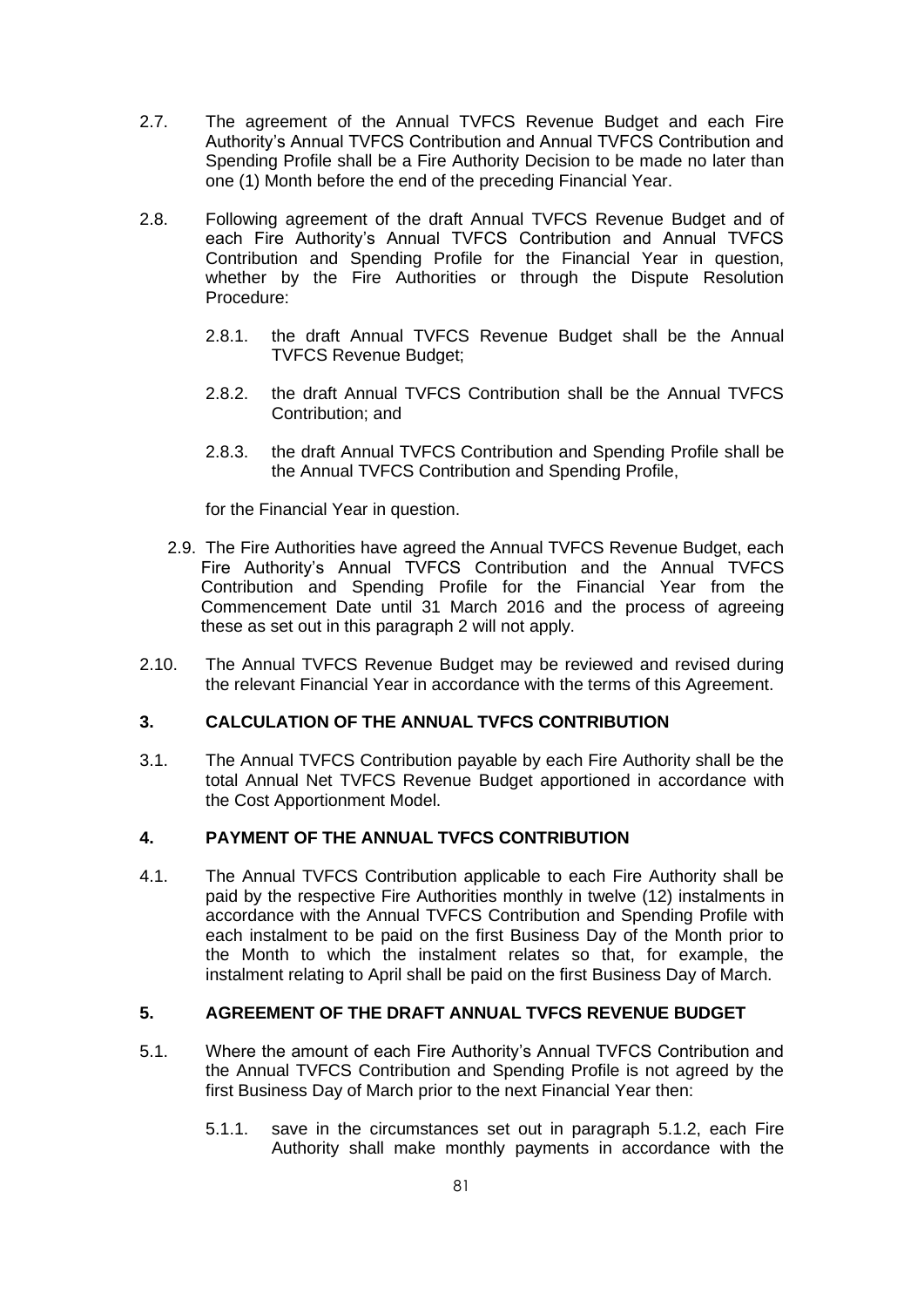Annual TVFCS Contribution and Spending Profile for the previous Financial Year until the draft Annual TVFCS Contribution and Spending Profile is agreed by the Fire Authorities;

- <span id="page-84-1"></span>5.1.2. for the Financial Year 2015/2016 each Fire Authority shall make monthly payments in accordance with the draft Annual TVFCS Contribution and Spending Profile for 2015/16 (as if the draft Annual TVFCS Contribution and Spending Profile for 2015/16 had been agreed) until the draft Annual TVFCS Contribution and Spending Profile for 2015/16 is agreed by the Fire Authorities; and
- <span id="page-84-2"></span>5.1.3. following agreement of the Annual TVFCS Contribution and the Annual TVFCS Contribution and Spending Profile each Fire Authority shall pay instalments pursuant to paragraph [4.1](#page-83-3) provided that in the Month following such agreement the instalment due shall be calculated as the relevant instalment as shown in the Annual TVFCS Contribution and Spending Profile and:
	- (a) where the sum of the Annual TVFCS Contributions paid for that Financial Year (up to the date upon which agreement was reached) is less than the sum paid to the same date under the disputed draft Annual TVFCS Contribution then the amount of that instalment shall be decreased to reflect any overpayment made pursuant to paragraph [5.1.1;](#page-83-4) or
	- (b) where the sum of the Annual TVFCS Contribution paid for that Financial Year (up to the date upon which agreement was reached) is more than the sum paid to the same date under the disputed draft Annual TVFCS Contribution then the amount of that instalment shall be increased to reflect any underpayment made pursuant to paragraph [5.1.1,](#page-83-4) and
- 5.1.4. in the Month following the Month in which balancing payments are made under paragraph [5.1.3,](#page-84-2) the Fire Authorities shall pay the sums due in accordance with the agreed Annual TVFCS Contribution and Spending Profile in accordance with paragraph [4.1.](#page-83-3)

### **6. EXPENDITURE FROM THE TVFCS REVENUE ACCOUNT**

6.1. Subject to the provisions of paragraphs [7](#page-84-0) to [9,](#page-86-2) only expenditure identified in the Annual TVFCS Revenue Budget may be incurred during the Financial Year to which the Annual TVFCS Revenue Budget refers.

### <span id="page-84-0"></span>**7. EXPENDITURE IN EXCESS OF OR NOT INCLUDED IN THE ANNUAL TVFCS REVENUE BUDGET**

- 7.1. Any expenditure:
	- 7.1.1. on a single item of expenditure identified in the Annual TVFCS Revenue Budget but in excess of the amount of expenditure identified for that item in the Annual TVFCS Revenue Budget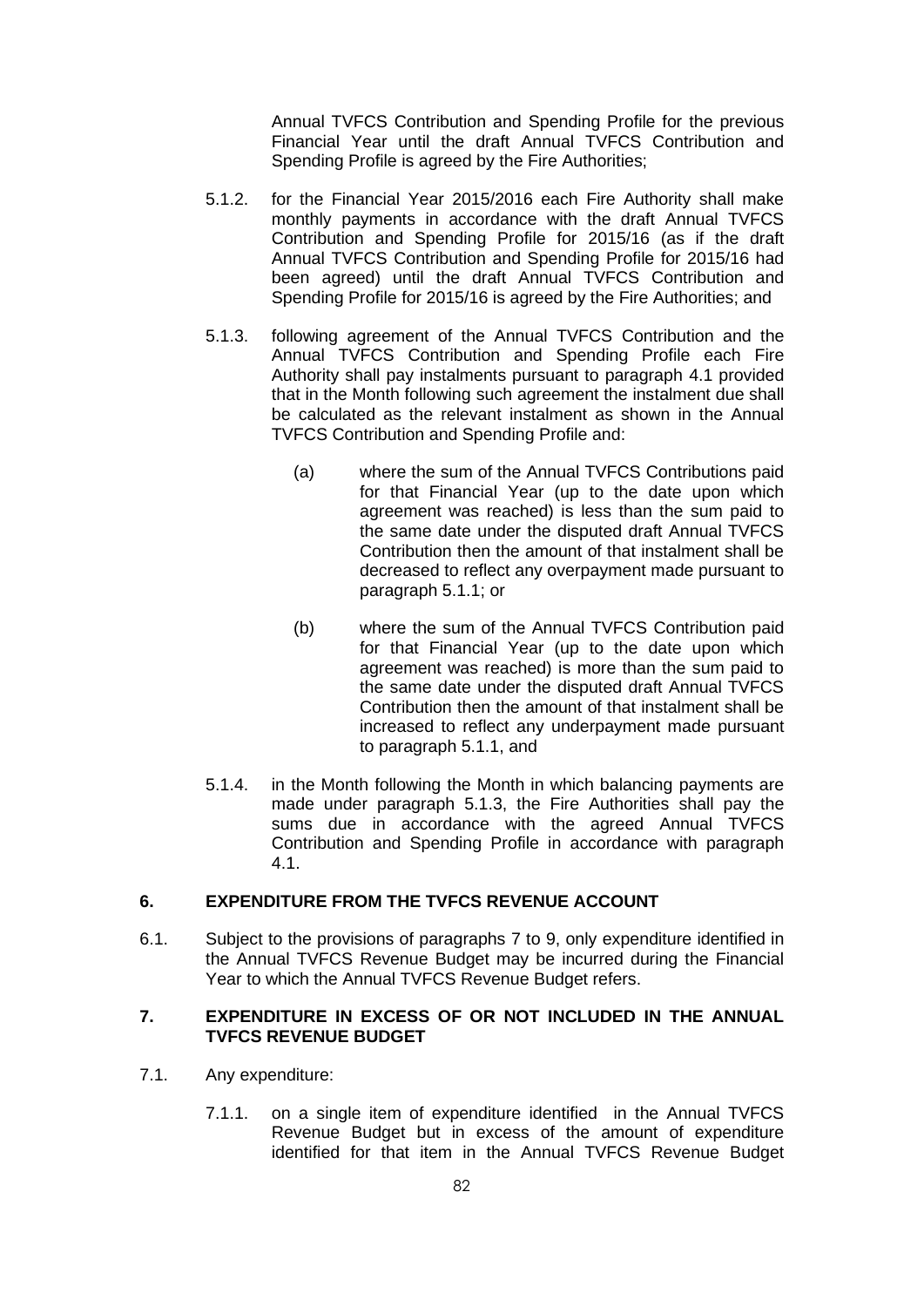against that amount; or

7.1.2. on a single item of expenditure not identified in the Annual TVFCS Revenue Budget

shall be considered to be "**Additional Expenditure**" and shall be dealt with in accordance with paragraphs [8](#page-85-1) to [9](#page-86-2) accordingly.

- 7.2. All expenditure on Additional Expenditure which constitutes Unavoidable Additional Expenditure shall be dealt with in accordance with paragraph [8.](#page-85-1)
- 7.3. All expenditure on Additional Expenditure which is not Unavoidable Additional Expenditure shall be dealt with in accordance with paragraph [9.](#page-86-2)
- <span id="page-85-3"></span>7.4. For the avoidance of doubt, under no circumstances shall Additional Expenditure (including Unavoidable Additional Expenditure) be paid from the TVFCS Revenue Account
	- 7.4.1. where its expenditure would result in expenditure for that Financial Year exceeding the Annual TVFCS Revenue Budget, and
	- 7.4.2. otherwise than in accordance with paragraphs [8](#page-85-1) and [9.](#page-86-2)
- <span id="page-85-0"></span>7.5. Where the Annual TVFCS Revenue Budget for the Financial Year in question would be exceeded by the Additional Expenditure (including Unavoidable Additional Expenditure) the decision as to whether or not to agree that it should be paid from the TVFCS Revenue Account is a Fire Authority Decision, such agreement not to be unreasonably withheld or delayed provided that the Additional Expenditure (including Unavoidable Additional Expenditure) complies with the Principles of Recharging.
- 7.6. Any Additional Expenditure (including Unavoidable Additional Expenditure) to be paid pursuant to paragraphs [7.5,](#page-85-0) [8](#page-85-1) or [9](#page-86-2) shall be recharged to the TVFCS Revenue Account. The TVFCS Revenue Account shall be toppedup pursuant to paragraph [10](#page-86-1) below in order to ensure that the TVFCS Revenue Account contains sufficient funds to cover the agreed Additional Expenditure (including Unavoidable Additional Expenditure).
- 7.7. Revenue Supporting Documentation shall be made available by RBFA upon request made by the Coordination Group, Joint Committee or any Fire Authority in respect of Additional Expenditure (including Unavoidable Additional Expenditure).

#### <span id="page-85-1"></span>**8. UNAVOIDABLE ADDITIONAL EXPENDITURE**

- <span id="page-85-2"></span>8.1. As soon as it becomes apparent that Unavoidable Additional Expenditure will be incurred which a Fire Authority or TVFCS reasonably believes should be paid out of the TVFCS Revenue Account, the Fire Authority which will incur the Unavoidable Additional Expenditure shall notify
	- 8.1.1. the chair of the Coordination Group or their nominated deputy, and
	- 8.1.2. where the Fire Authority in question is not RBFA, RBFA.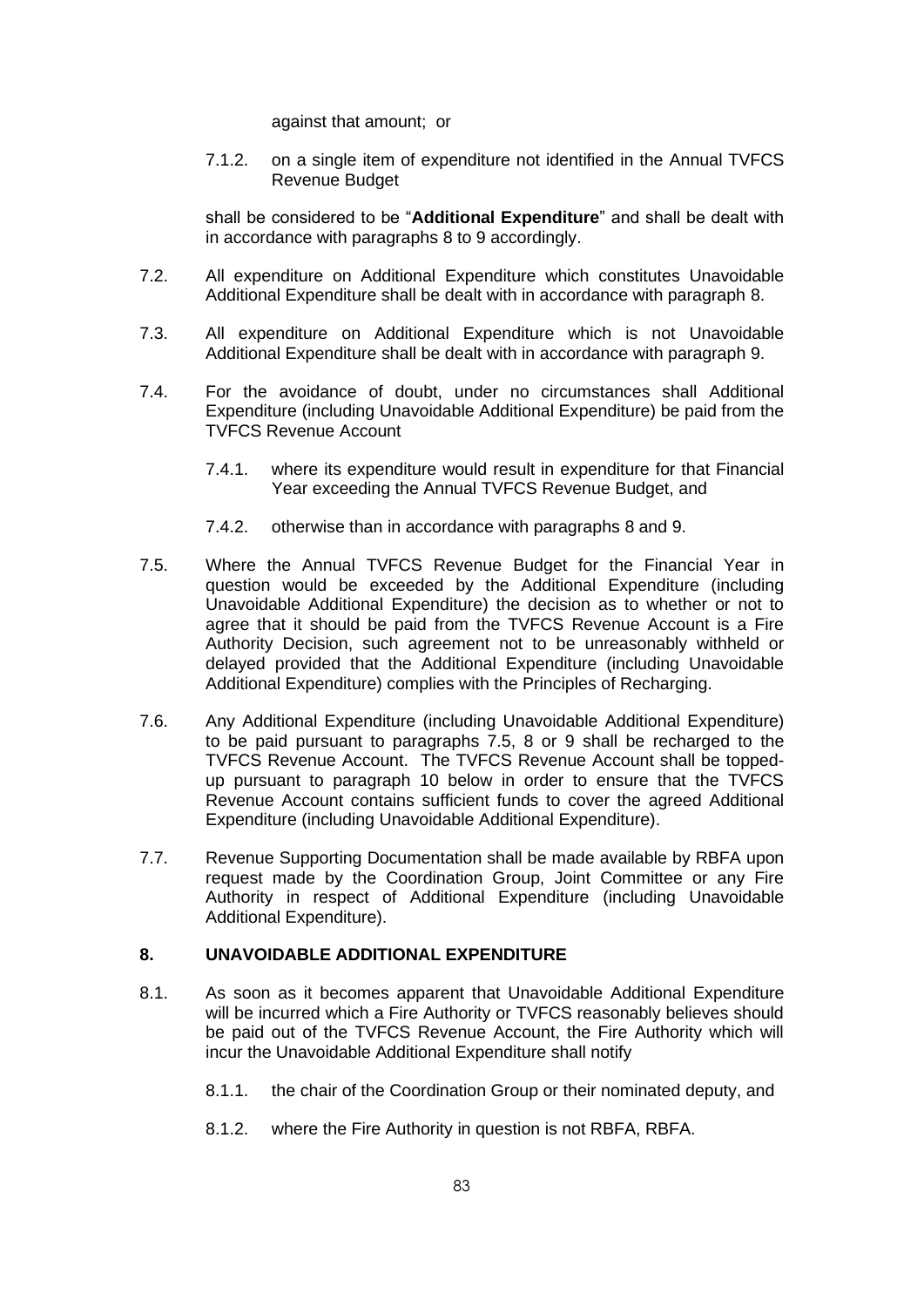8.2. Once the Fire Authority has complied with paragraph [8.1,](#page-85-2) and subject to paragraph [7.4.1,](#page-85-3) RBFA shall pay the relevant Unavoidable Additional Expenditure from the TVFCS Revenue Account either directly to the recipient or, where the Fire Authority has paid or shall pay such amount directly to the recipient, to the Fire Authority.

### <span id="page-86-2"></span>**9. ADDITIONAL EXPENDITURE**

9.1. The provisions of this paragraph [9](#page-86-2) are without prejudice to the provisions of paragraph [8](#page-85-1) (Unavoidable Additional Expenditure) which shall apply in all circumstances to the expenditure of Unavoidable Additional Expenditure.

#### 9.2. Where

- 9.2.1. the TVFCS or a Fire Authority believes, acting reasonably, that Additional Expenditure should be incurred and,
- 9.2.2. provided that spending on the Additional Expenditure is in accordance with the Principles of Recharging,

it will notify the Coordination Group, Joint Committee or other Fire Authorities as appropriate such notification to set out:

- (a) a description of the Additional Expenditure including its cost; and
- (b) why the TVFCS or Fire Authority (as appropriate) considers that it is necessary for the Additional Expenditure to be recharged to the TVFCS Revenue Account in accordance with the Principles of Recharging.
- <span id="page-86-3"></span>9.3. Provided that such Additional Expenditure complies with the Principles of Recharging, the TVFCS or a Fire Authority (as appropriate) may incur Additional Expenditure with the prior agreement of either the Coordination Group or the Joint Committee as follows:
	- 9.3.1. up to ten thousand pounds (£10,000) of Additional Expenditure with the prior agreement of the Coordination Group;
	- 9.3.2. between ten thousand pounds (£10,000) and fifty thousand pounds (£50,000) of Additional Expenditure with the prior agreement of the Joint Committee.

<span id="page-86-0"></span>Neither the Coordination Group nor the Joint Committee may agree to Additional Expenditure pursuant to paragraphs [9.3.1](#page-86-3) or [9.3.2](#page-86-0) respectively where its expenditure would result in the Annual TVFCS Revenue Budget for the Financial Year in question being exceeded, in which case the issue shall be decided pursuant to paragraph [7.5.](#page-85-0)

9.4. Any Additional Expenditure incurred by a Fire Authority shall be detailed in the quarterly reconciliation provided by RBFA pursuant to paragraph [10.](#page-86-1)

### <span id="page-86-1"></span>**10. QUARTERLY BUDGET MONITORING AND TOP UPS TO TVFCS**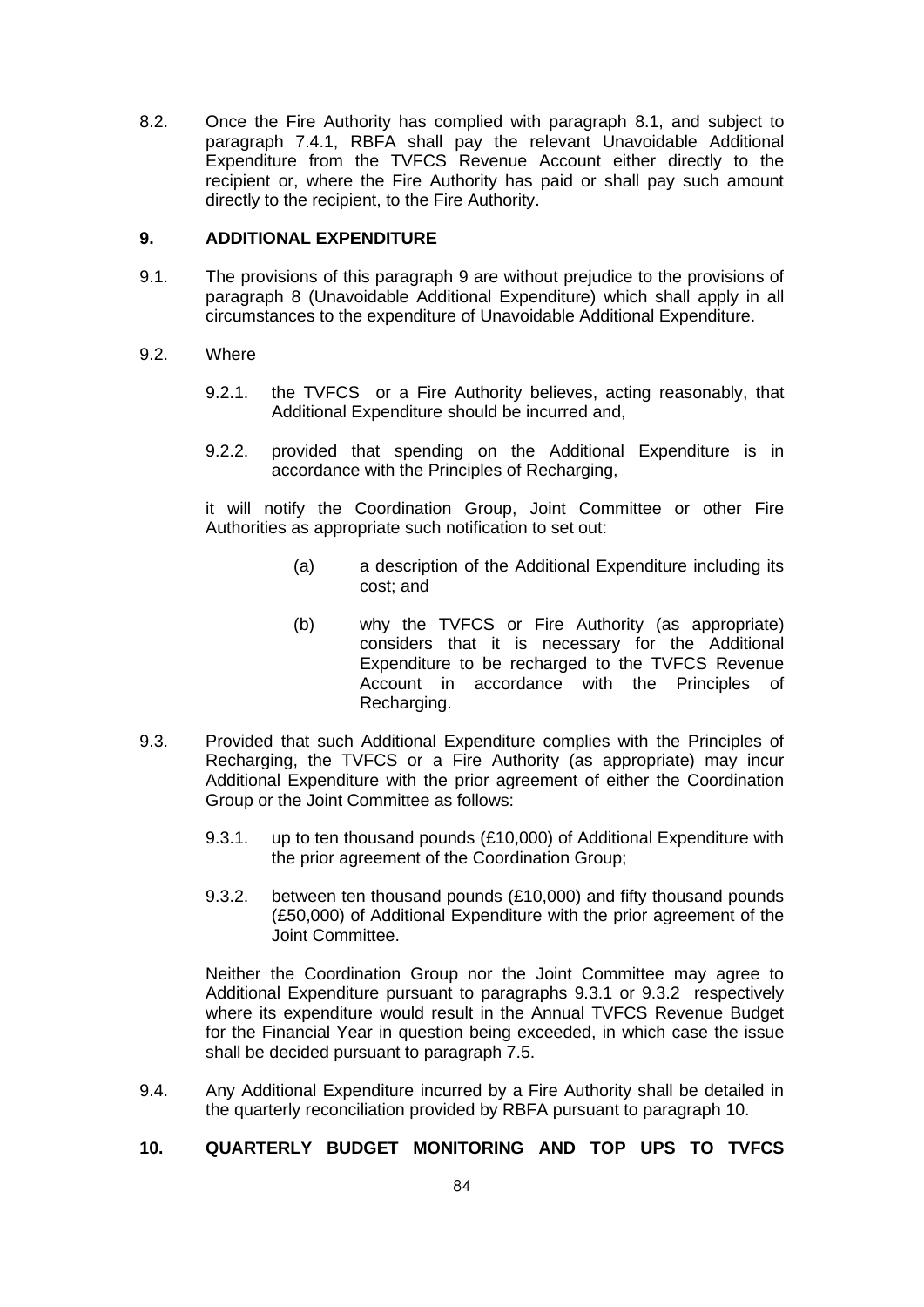#### **REVENUE ACCOUNT**

- <span id="page-87-3"></span>10.1. RBFA will provide a quarterly budget monitoring report (the "**Quarterly Budget Report"**) showing
	- 10.1.1. the actual income and expenditure from the TVFCS Revenue Account against the profiled Annual TVFCS Revenue Budget, and
	- 10.1.2. an explanation of any variances between the two.

The format and contents of the quarterly budget monitoring report may be varied from time to time with the agreement of the Joint Committee, which shall be a Joint Committee Decision. In addition, RBFA will supply monthly financial information to Fire Authorities upon reasonable request in accordance with clause [12](#page-15-0) (Reporting and Monitoring) and the Concept of Operations.

- <span id="page-87-1"></span>10.2. In considering the Quarterly Budget Report the Coordination Group shall determine whether to effect any necessary reconciliations in the remaining Months of the Financial Year by amending the Annual TVFCS Contribution and Spending Profile, alternatively implementing one or more reconciliations on a quarterly basis. In determining this issue the Coordination Group shall give due consideration to the recommendation of RBFA as the Fire Authority with responsibility for preparation and administration of the Annual TVFCS Revenue Budget, Annual TVFCS Contribution and Annual TVFCS Contribution and Spending Profile.
- 10.3. Revenue Supporting Documentation shall be made available by RBFA upon request made by the Coordination Group, Joint Committee or any Fire Authority in respect of the information given in the Quarterly Budget Report.
- <span id="page-87-0"></span>10.4. The quarterly reconciliation of the Annual TVFCS Revenue Budget, Annual TVFCS Contribution and Annual TVFCS Contribution and Spending Profile (including any amendments to them, or variances under paragraph [10.2\)](#page-87-1) shall be a Joint Committee Decision to be made at the Joint Committee meeting following the production of the reconciliation provided, for the avoidance of doubt, that any Additional Expenditure to which the reconciliation relates shall, if not already approved, be approved in accordance with paragraph [9.](#page-86-2)
- 10.5. Following agreement of the reconciled quarterly Annual TVFCS Revenue Budget, Annual TVFCS Contribution and Annual TVFCS Contribution and Spending Profile, each Fire Authority shall continue to pay instalments pursuant to paragraph [4.1](#page-83-3) provided that in the Month following such agreement the instalment due shall be calculated as the relevant instalment as shown in the revised Annual TVFCS Contribution and Spending Profile.

### **11. THIRD PARTY INCOME**

- 11.1. Without prejudice to paragraph [11.2,](#page-87-2) all Third Party Income shall be paid into the TVFCS Revenue Account upon receipt by the relevant Fire Authority.
- <span id="page-87-2"></span>11.2. The Fire Authority entering into the Third Party Income Arrangements shall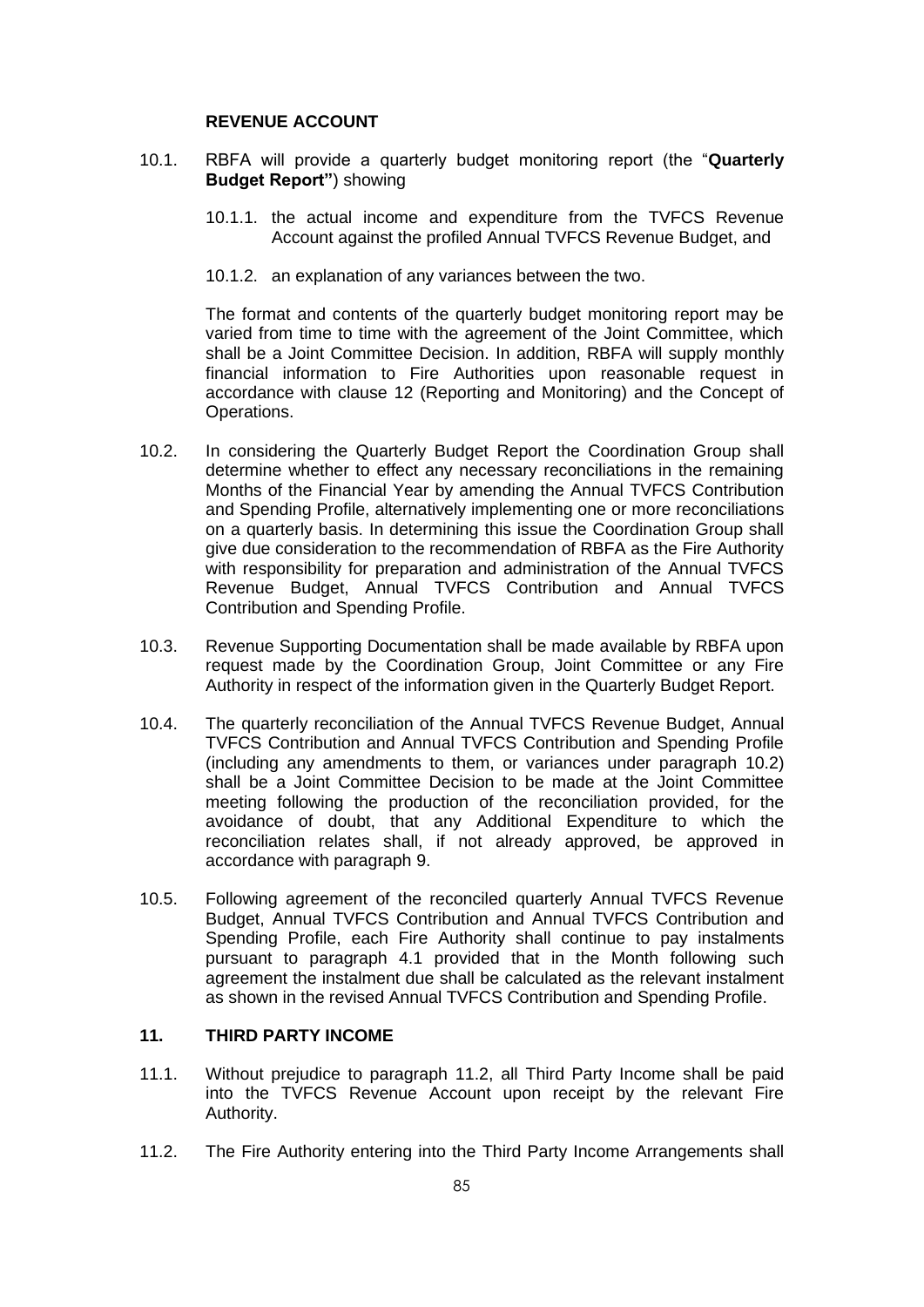agree with the relevant third party that all payments made by the third party in respect of the Third Party Income Arrangement shall be made into the TVFCS Revenue Account.

## **12. SURPLUSES IN ANNUAL TVFCS REVENUE BUDGET**

12.1. Any surplus remaining in the TVFCS Revenue Account at the end of each Financial Year shall be paid to each Fire Authority in accordance with the Cost Apportionment Model.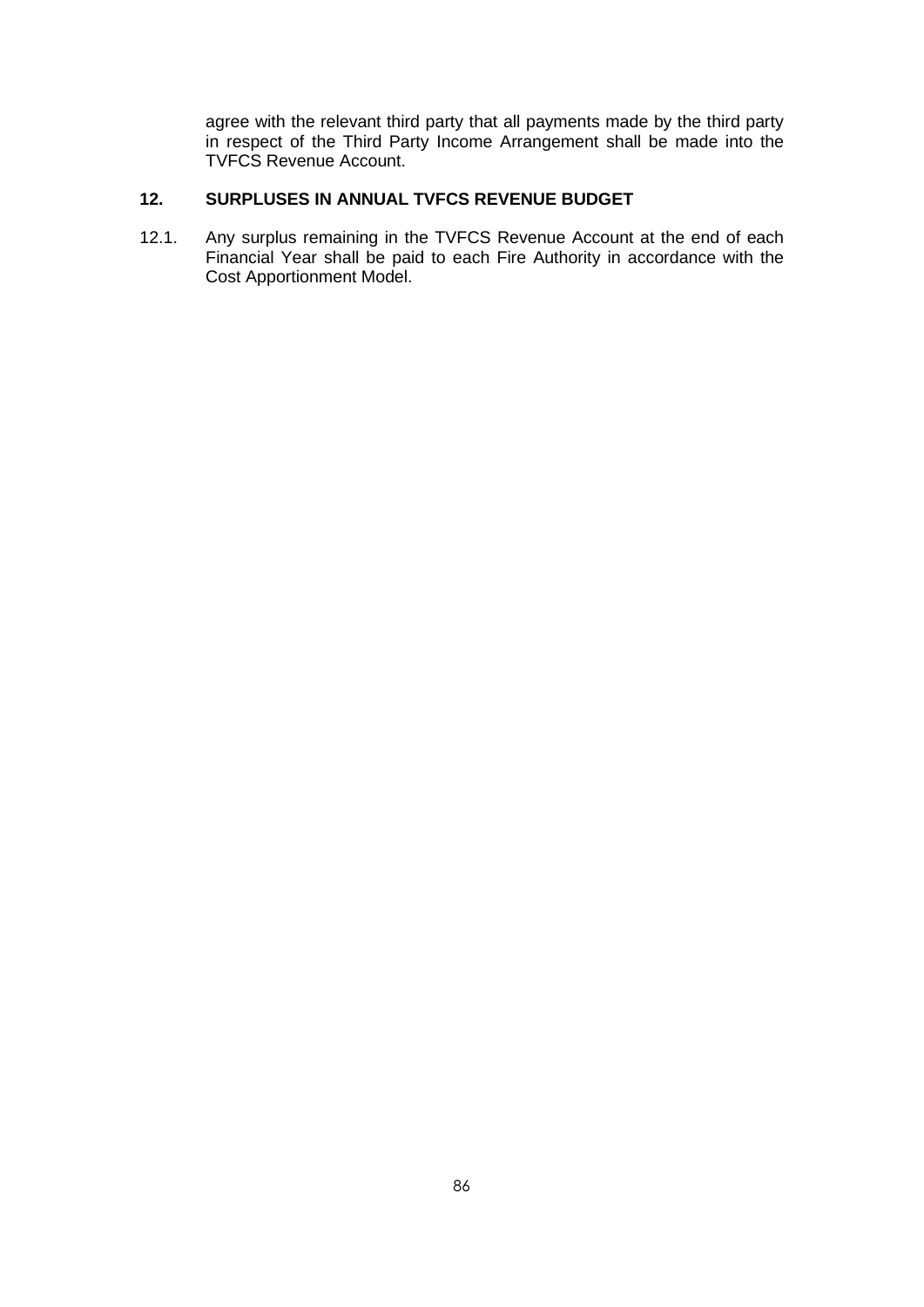#### **Financial Arrangements for the TVFCS**

#### **Part B**

#### **Renewals Account**

### **1. GENERAL**

- 1.1. Subject to the terms of this Agreement, all capital expenditure (Capex) incurred by the Fire Authorities in connection with the TVFCS shall be funded from the Renewals Account.
- 1.2. OCC holds the Renewals Account balance and invests it in line with its treasury management policies. The average interest rate earned on all of its investments will be applied to the Renewals Account balance and the corresponding amount of interest shall be added to the Renewals Account balance.
- 1.3. RBFA shall be responsible for accounting and budgeting in relation to the Renewals Account. OCC shall inform RBFA of the interest earned in each Financial Year and the anticipated interest to be earned in future years.
- 1.4. The payments and receipts made into the Renewals Account under this Agreement shall comprise:
	- 1.4.1. the sum of eight hundred thousand pounds (£800,000) from BMKFA made at the Commencement Date, receipt of which is hereby acknowledged; and
	- 1.4.2. the Annual Capex Contribution under paragraph [4;](#page-91-1) and
	- 1.4.3. top-ups under paragraph [8](#page-93-2) of this Part B to Schedule 7.
- 1.5. The Fire Authorities agree that only Capex identified as profiled Capex in the Annual Capital Expenditure Programme for the Financial Year in question (including contingencies expended in accordance with paragraph [7](#page-92-0) of this Part B), and expended in accordance with the Principles of Recharging may be paid from the Renewals Account in the relevant Financial Year.
- 1.6. No item of Capex shall be included in the TVFCS Capex Programme or Annual Capital Expenditure Programme which is not in accordance with the Principles of Recharging.
- 1.7. Contributions to the Renewals Account by the Fire Authorities shall be made on an equal one third basis.
- 1.8. All payments into the Renewals Account shall be made via interbank transfer.

### **2. AGREEMENT OF THE ANNUAL CAPITAL EXPENDITURE PROGRAMME**

<span id="page-89-0"></span>2.1. At least four (4) Weeks before Joint Committee meeting occurring four (4)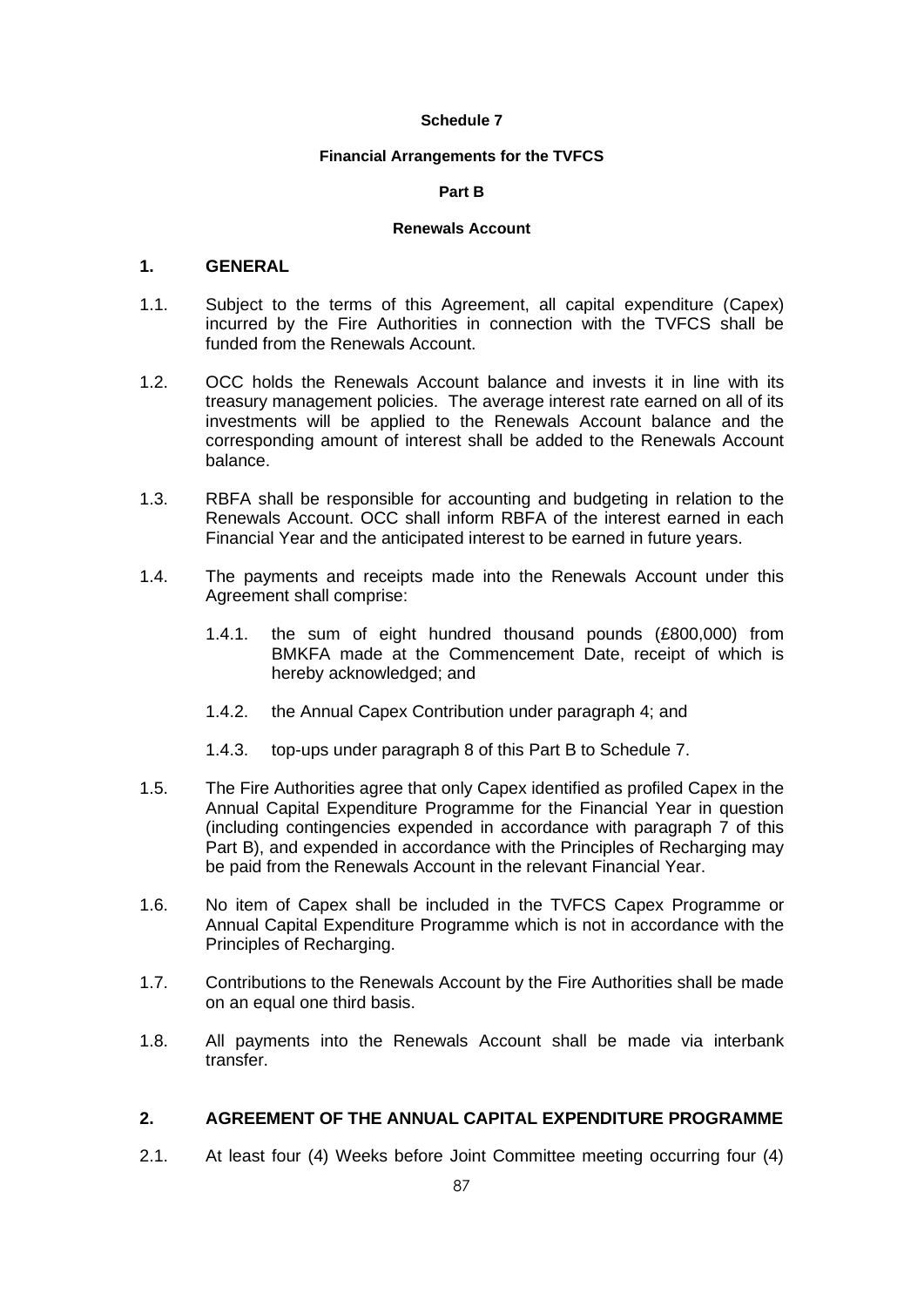Months before the start of the Financial Year, RBFA shall provide to the Fire Authorities a draft Annual Capital Expenditure Programme for the forthcoming Financial Year (or, if the expiry of this Agreement will be before the end of the forthcoming Financial Year, for that part Financial Year) together with forecast capital expenditure for each year over the life of the Agreement.

- 2.2. The draft Annual Capital Expenditure Programme shall set out:
	- 2.2.1. profiled Capex for the coming Financial Year based on the TVFCS Capex Programme the "**Annual Profiled Capex**") , and
	- 2.2.2. the amount of expenditure against the profile, and
	- 2.2.3. the amount of any contingency included within the items of profiled Capex; and
	- 2.2.4. the draft Annual Capex Contribution from each Fire Authority.
- 2.3. When RBFA provides the draft Annual Capital Expenditure Programme (together with forecast capital expenditure over the remaining life of the Agreement) to the Fire Authorities in accordance with paragraph [2.1](#page-89-0) it shall also provide such additional documentation (in hard copy or electronic format) as is reasonably necessary in order to enable the Coordination Group, Joint Committee and Fire Authorities to consider the draft Annual Capital Expenditure Programme in accordance with paragraph [2.4.](#page-90-0) which shall include but not be limited to:
	- 2.3.1. the recipient of the expenditure and the payment method;
	- 2.3.2. where expenditure relates to an internal cost of a Fire Authority evidence as to how that internal cost has been worked out and assigned to the Renewals Account,

and any such additional documentation shall be made available by RBFA upon request by the Coordination Group, Joint Committee or any Fire Authority.

- <span id="page-90-0"></span>2.4. The Coordination Group shall consider the draft Annual Capital Expenditure Programme (together with forecast capital expenditure over the remaining life of the Agreement) as soon as practicable following receipt of the draft Annual Capital Expenditure Programme and any necessary additional documentation in order to advise the Joint Committee ahead of the meeting of the Joint Committee.
- 2.5. RBFA shall, so far as reasonably practicable, respond to any questions raised by the other Fire Authorities or by the Coordination Group within five (5) Business Days of receipt of the question being raised.
- 2.6. The Joint Committee shall consider the draft Annual Capital Expenditure Programme (together with forecast capital expenditure over the remaining life of the Agreement) at the first meeting following the receipt of the draft and shall issue a recommendation to the Fire Authorities.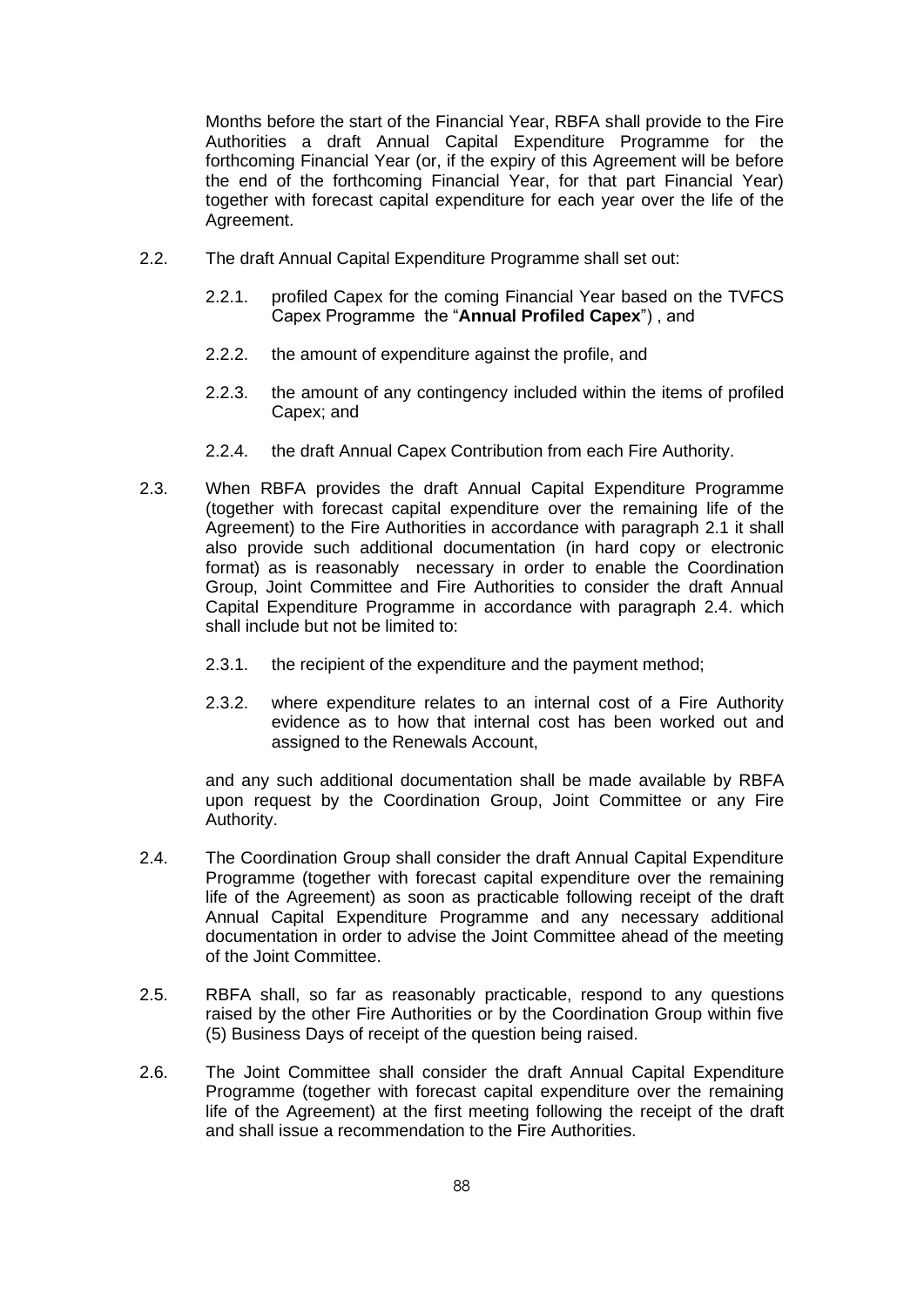- <span id="page-91-0"></span>2.7. The agreement of the Annual Capital Expenditure Programme and each Fire Authority's Annual Capex Contribution and of any revisions to the TVFCS Capex Programme shall be a Fire Authority Decision to be made no later than one (1) Month before the end of the preceding Financial Year.
- 2.8. Following agreement of the draft Annual Capital Expenditure Programme and of each Fire Authority's Annual Capex Contribution for the Financial Year in question and of any revisions to the TVFCS Capex Programme:
	- 2.8.1. the draft Annual Capital Expenditure Programme shall be the Annual Capital Expenditure Programme, and
	- 2.8.2. the draft Annual Capex Contribution shall be the Annual Capex Contribution for the Financial Year in question; and
	- 2.8.3. the draft TVFCS Capex Forecast to the end of the Agreement shall be the TVFCS Capex Forecast to the end of the Agreement.
- 2.9. The Annual Capital Expenditure Programme may be reviewed and revised during the relevant Financial Year in accordance with the terms of this Agreement.

## **3. CALCULATION OF THE ANNUAL CAPEX CONTRIBUTION**

3.1. The Annual Capex Contribution payable by each Fire Authority shall be the Annual Profiled Capex apportioned on an equal one third basis to each Fire Authority.

### <span id="page-91-1"></span>**4. PAYMENT OF THE ANNUAL CAPEX CONTRIBUTION**

4.1. The Annual Capex Contribution applicable to each Fire Authority shall be paid by each respective Fire Authority in one (1) instalment on the first Business Day of the first Month of the relevant Financial Year.

## **5. AGREEMENT OF THE DRAFT ANNUAL CAPEX CONTRIBUTION**

- 5.1. Where the amount of each Fire Authority's Annual Capex Contribution is not agreed by the first Business Day of the first Month of the relevant Financial Year, each Fire Authority shall make a single annual payment by way of Capex contribution in accordance with the Annual Capital Expenditure Programme for the previous Financial Year until the draft Annual Capital Expenditure Programme is agreed by the Fire Authorities, provided that if the Financial Year in question is the 2015/2016 Financial Year each Fire Authority shall make a single annual payment in accordance with the draft Annual Capital Expenditure Programme for 2015/2016, as if the draft Annual Capital Expenditure Programme for 2015/2016 had been agreed.
- 5.2. There shall be no obligation on RBFA to expend Capex from the Renewals Account where the draft Annual Capital Expenditure Programme and Annual Capex Contribution have not been agreed by the Fire Authorities for any Financial Year.
- <span id="page-91-2"></span>5.3. Following agreement of the Annual Capital Expenditure Programme RBFA shall carry out a reconciliation of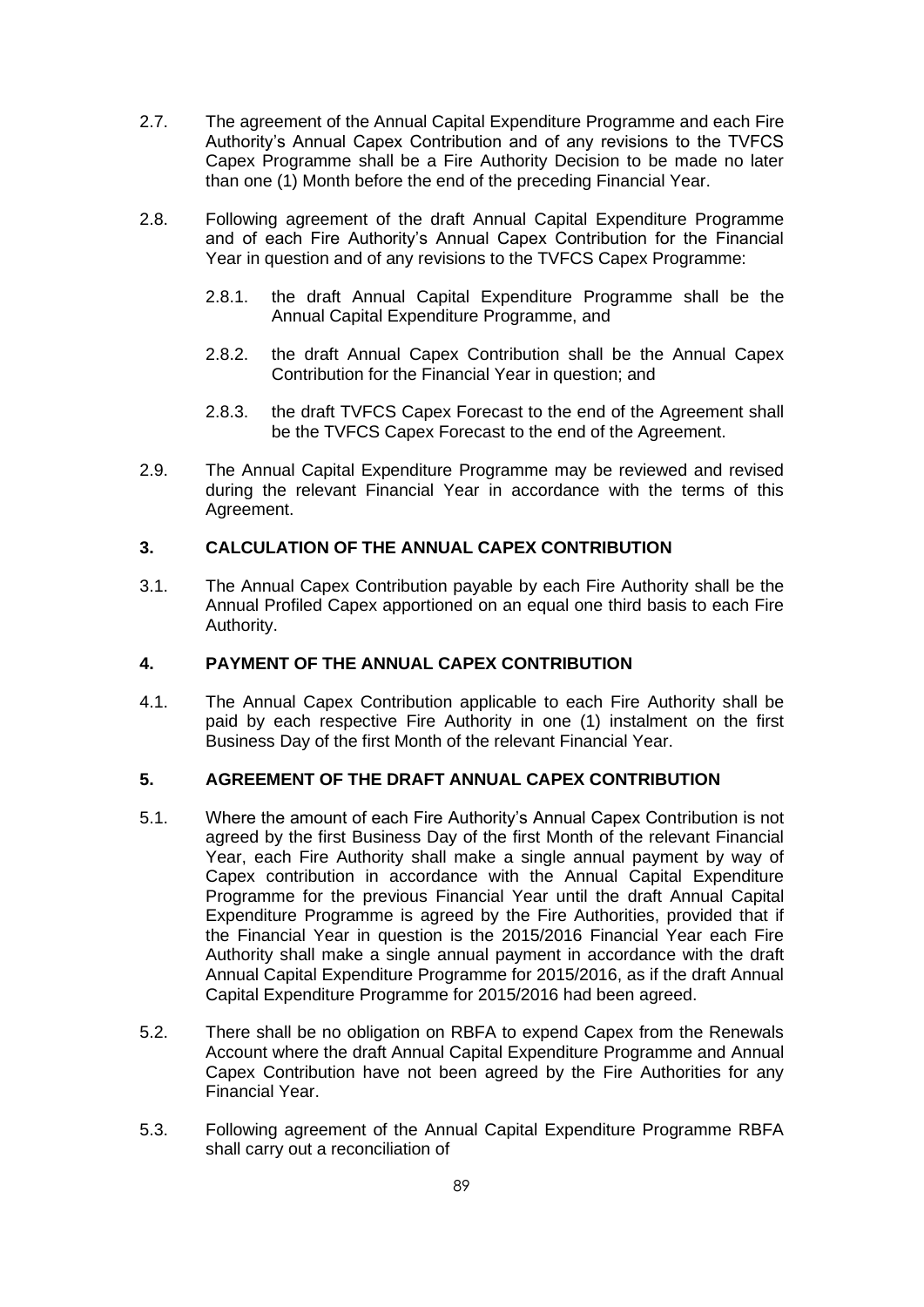- 5.3.1. the draft Annual Capital Expenditure Programme and the agreed Annual Capital Expenditure Programme, and
- 5.3.2. the draft Annual Capex Contribution and the agreed Annual Capex **Contribution**

for review and agreement by the Coordination Group at the Coordination Group meeting following the production of the reconciliation. If the Coordination Group cannot agree the reconciliation, the matter shall be decided in accordance with the provisions of clause [11](#page-12-0) (Decision Making Within TVFCS).

- 5.4. Following agreed reconciliation of the draft and agreed figures in accordance with paragraph [5.3,](#page-91-2) where the Annual Capex Contribution for each Fire Authority based on the agreed Annual Capital Expenditure Programme
	- 5.4.1. is less than the Annual Capex Contribution for each Fire Authority based on the draft Annual Capital Expenditure Programme each Fire Authority shall make a balancing payment to satisfy any shortfall, such payment to be made to the Renewals Account within thirty (30) days of receipt by it of written notification from the Coordination Group of the sum due by way of balancing payment; or
	- 5.4.2. is more than the Annual Capex Contribution for each Fire Authority based on the draft Annual Capital Expenditure Programme RBFA shall make a balancing payment to each Fire Authority by way of reimbursement of any overpayment, such payment to be made to each Fire Authority by BACS transfer within thirty (30) days of receipt by it of written notification from the Coordination Group of the sum due by way of reimbursement to each Fire Authority.

#### **6. EXPENDITURE FROM THE RENEWALS ACCOUNT**

- 6.1. Subject to the provisions of paragraph [7,](#page-92-0) only Capex identified in the Annual Capital Expenditure Programme as being due in the relevant Financial Year may be expended in the Financial Year to which the Annual Capital Expenditure Programme refers.
- 6.2. Where Capex is identified for payment in any Financial Year, forty five (45) days before the start of the next quarter, RBFA shall issue an invoice to OCC for the monies to be expended from the Renewals Account in the following quarter. At least fifteen (15) days before the start of the next quarter, OCC shall transfer to RBFA, the relevant Capex from the Renewals Account for onward payment by RBFA in accordance with the Annual Capital Expenditure Programme.
- 6.3. For the avoidance of doubt, only expenditure which is set out in the Annual Capital Expenditure Programme shall be incurred from the Renewals Account.

## <span id="page-92-0"></span>**7. PAYMENT OF PROJECT CONTINGENCIES**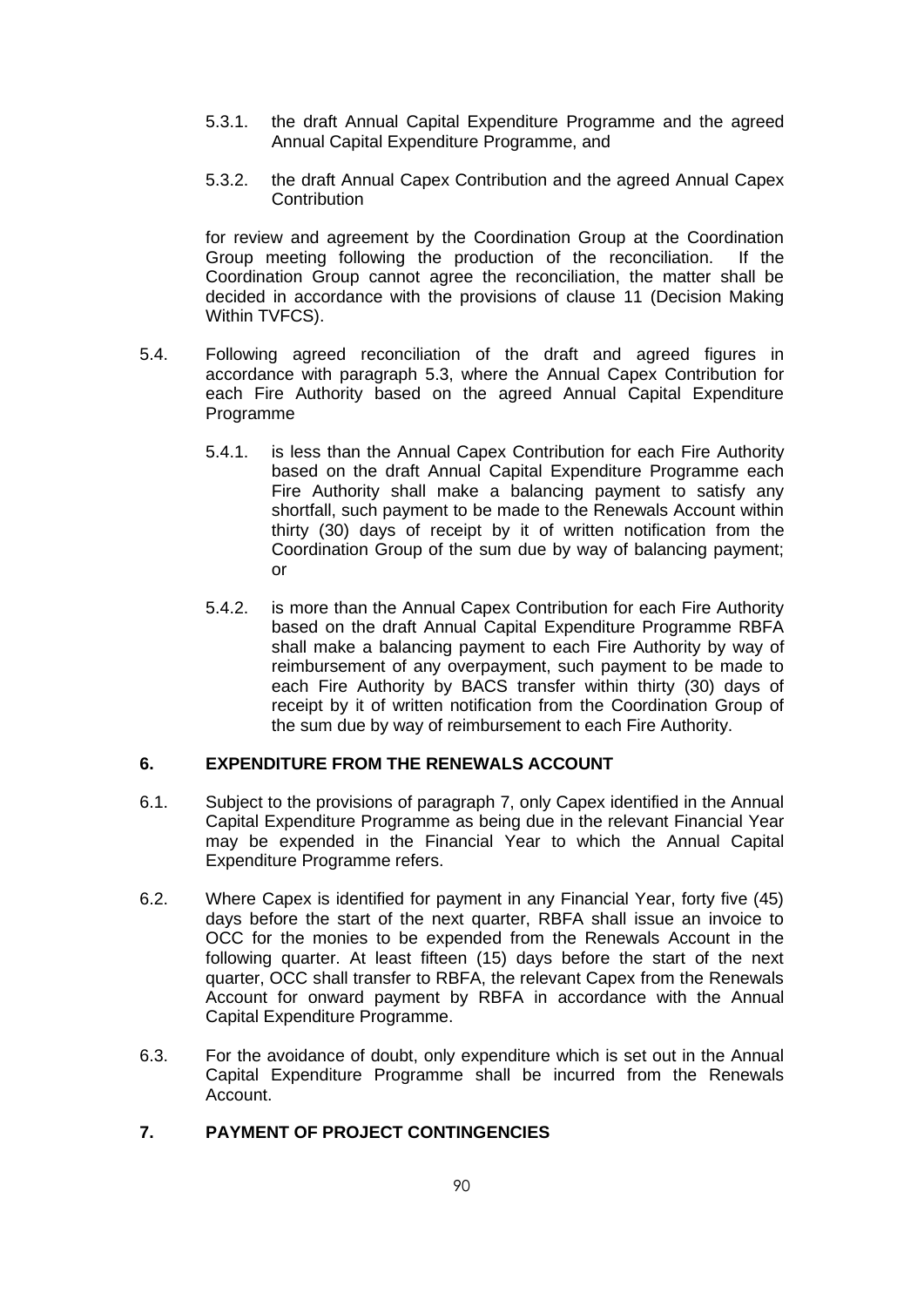- <span id="page-93-3"></span>7.1. For any item of Capex included in an agreed Annual Capital Expenditure Programme the Fire Authorities may agree a contingency for that programme expenditure which shall be approved as part of the approval process for the Annual Capital Expenditure Programme.
- 7.2. Where TVFCS or a Fire Authority believes, acting reasonably, that the contingency referred to in paragraph [7.1](#page-93-3) should be utilised in whole or in part, provided that the Principles of Recharging are complied with, TVFCS may utilise the contingency, in whole or in part, with the prior agreement of either the Coordination Group, the Joint Committee or the Fire Authorities as follows:
	- 7.2.1. up to ten thousand pounds (£10,000) of Capex with the prior agreement of the Coordination Group;
	- 7.2.2. between ten thousand pounds (£10,000) and fifty thousand pounds (£50,000) of Capex with the prior agreement of the Joint Committee;
	- 7.2.3. in excess of fifty thousand pounds (£50,000) of Capex, with the prior agreement of the Fire Authorities.

### <span id="page-93-2"></span>**8. QUARTERLY CAPEX REPORTING AND TOP UPS TO RENEWALS ACCOUNT**

- <span id="page-93-4"></span>8.1. RBFA will provide a quarterly Capex report (the **Quarterly Capex Report**) showing
	- 8.1.1. the actual Capex from the Renewals Account against the profiled Annual Capital Expenditure Programme, and
	- 8.1.2. an explanation of any variances between the two.

For the avoidance for doubt, RBFA shall not be required to provide a report if no expenditure has occurred in the preceding quarter.

- <span id="page-93-0"></span>8.2. In considering the Quarterly Capex Report the Coordination Group shall determine whether to effect any reconciliation of Capex for the remaining part of the relevant Financial Year by recommending either
	- 8.2.1. an additional Capex contribution from the Fire Authorities, or
	- 8.2.2. covering any shortfall by an increase in the following Financial Year's Annual Capex Contribution,

such decision to be a Fire Authority Decision. If the Coordination Group cannot agree a recommendation as to whether to effect a reconciliation, and if so on what basis, the Coordination Group shall provide the Fire Authorities with a written account of the differences in accordance with clause [11.7.2](#page-13-1) (Decision Making within TVFCS).

<span id="page-93-1"></span>8.3. The quarterly reconciliation of the Annual Capital Expenditure Programme and the Annual Capex Contribution shall be a Joint Committee Decision to be made at the Joint Committee meeting following the production of the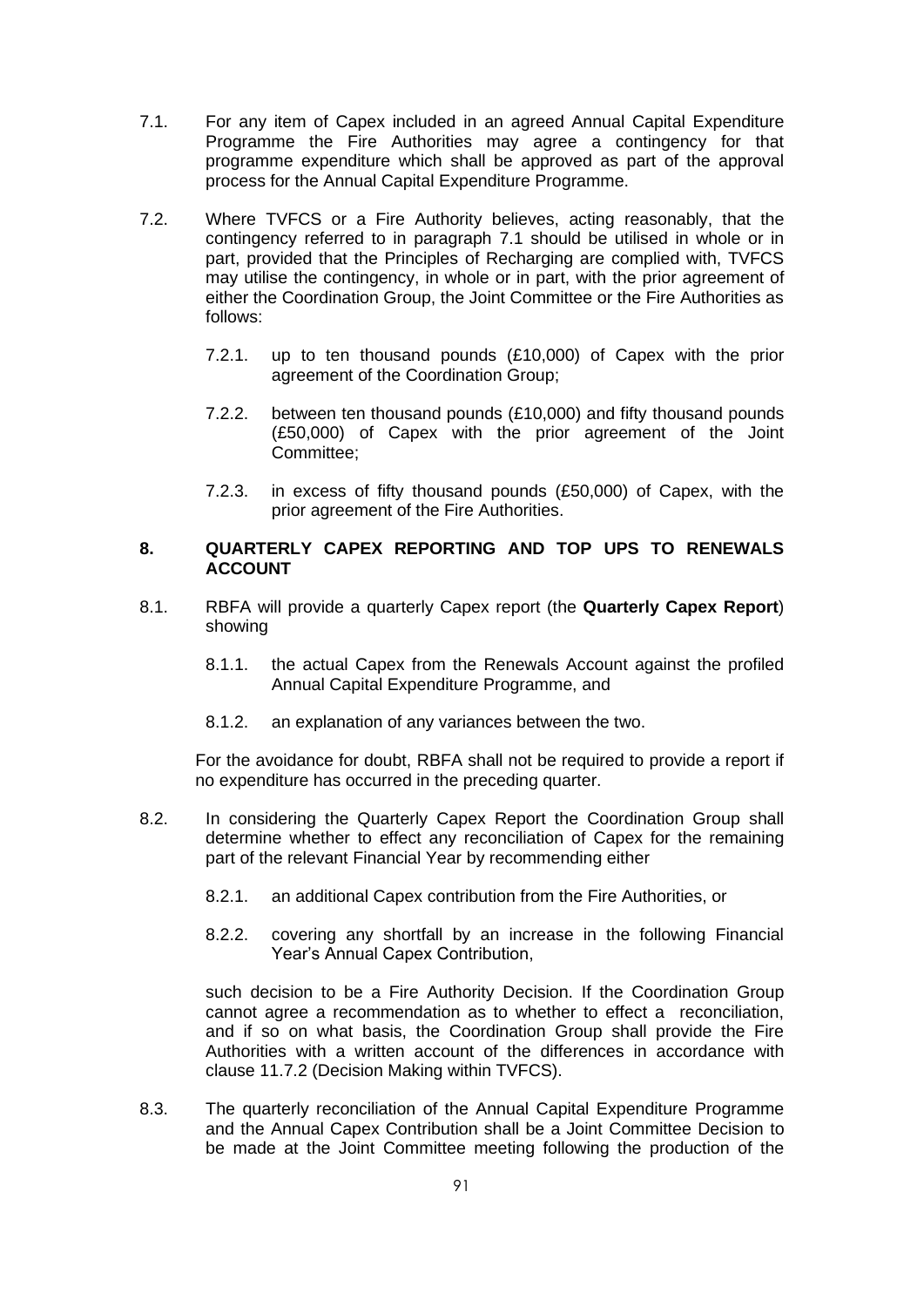reconciliation provided.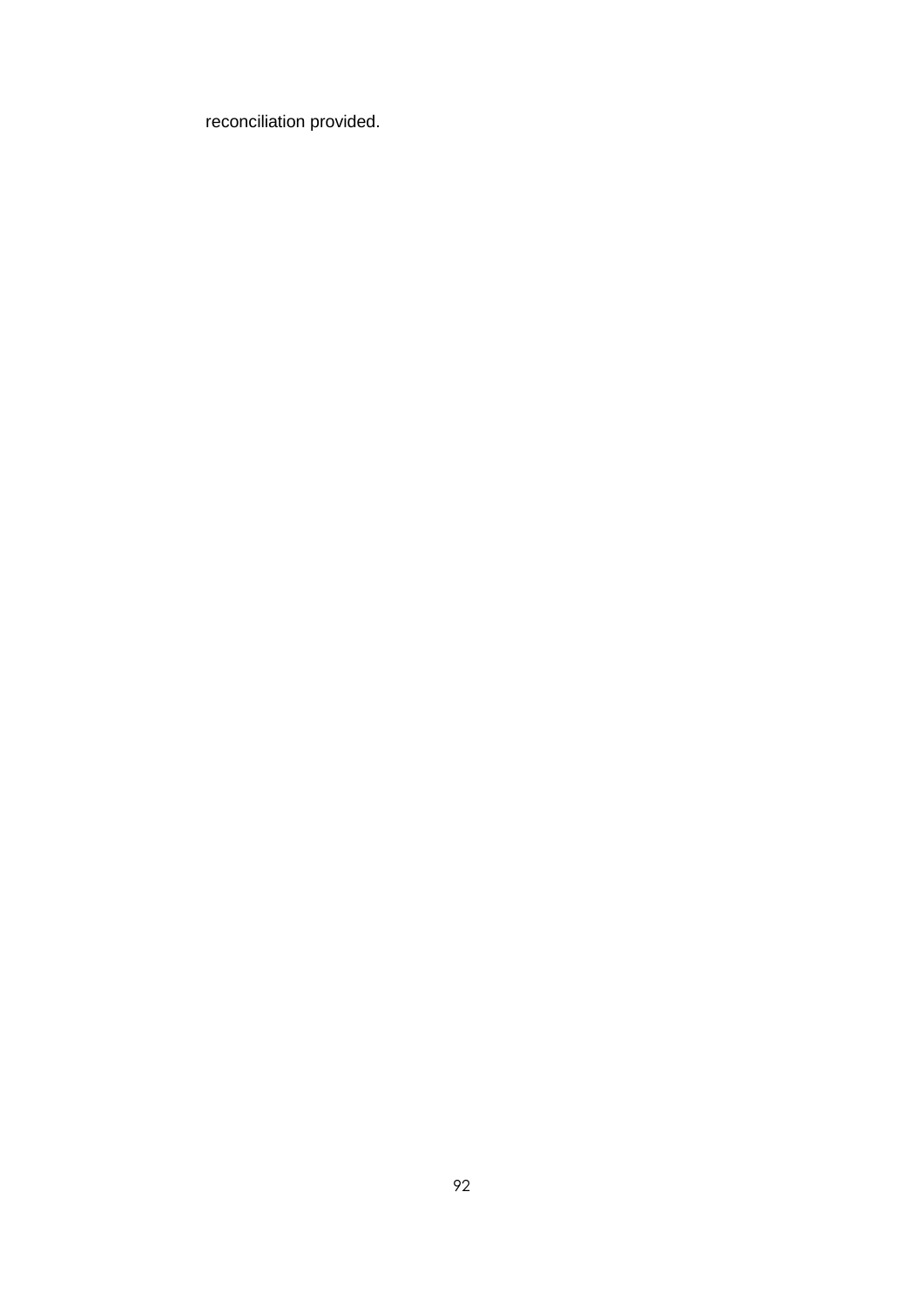#### **Cost Apportionment Model**

## **1. THE COST APPORTIONMENT MODEL**

- 1.1. The Cost Apportionment Model is set out in the table below.
- 1.2. All payments and contributions to be made by the Fire Authorities to the Annual TVFCS Revenue Budget shall be made in the proportions shown below.
- 1.3. All payments of surpluses made to the Fire Authorities from the Annual TVFCS Revenue Budget shall be made in the proportions shown below.

| <b>Steady State Cost Apportionment Model</b>                               |             |     |            |     |              |     |              |        |  |  |  |
|----------------------------------------------------------------------------|-------------|-----|------------|-----|--------------|-----|--------------|--------|--|--|--|
|                                                                            | <b>RBFA</b> |     | <b>OCC</b> |     | <b>BMKFA</b> |     | <b>Total</b> |        |  |  |  |
|                                                                            |             | ℅   |            | ℅   |              | %   |              | ℅      |  |  |  |
| Population                                                                 | 865,000     | 38  | 648,700    | 29  | 739,600      | 33  | 2,253,400    | 100.00 |  |  |  |
| Tax Base                                                                   | 336,149     | 38  | 244,919    | 28  | 299,737      | 34  | 880,805      | 100.00 |  |  |  |
| Incidents<br>Attended                                                      | 7,558       | 38  | 5,601      | 26  | 7,540        | 36  | 20,699       | 100.00 |  |  |  |
| %<br>Average<br>(population<br>tax base &<br><i>incidents</i><br>attended) |             | 38% |            | 28% |              | 34% |              | 100%   |  |  |  |

### **2. REVIEW OF THE COST APPORTIONMENT MODEL**

- 2.1. The Cost Apportionment Model shall be reviewed by the Fire Authorities in the following instances:
	- 2.1.1. as soon as practicable after each third anniversary of 31 March 2014 (with the first review occurring at 31 March 2017); and
	- 2.1.2. at any time when reasonably requested by two or more of the Fire **Authorities**

<span id="page-95-0"></span>such reviews to be carried out in accordance with the provisions of Schedule 13 (Coordination Group Review Procedure).

2.2. Upon a review pursuant to paragraph [2.1](#page-95-0) of this Schedule 8 (Cost Apportionment Model) but not otherwise the Cost Apportionment Model shall be revised to reflect the average figures for Population, Tax Base and Incidents Attended over the preceding three (3) completed Financial Years (the "**CAM Principles**").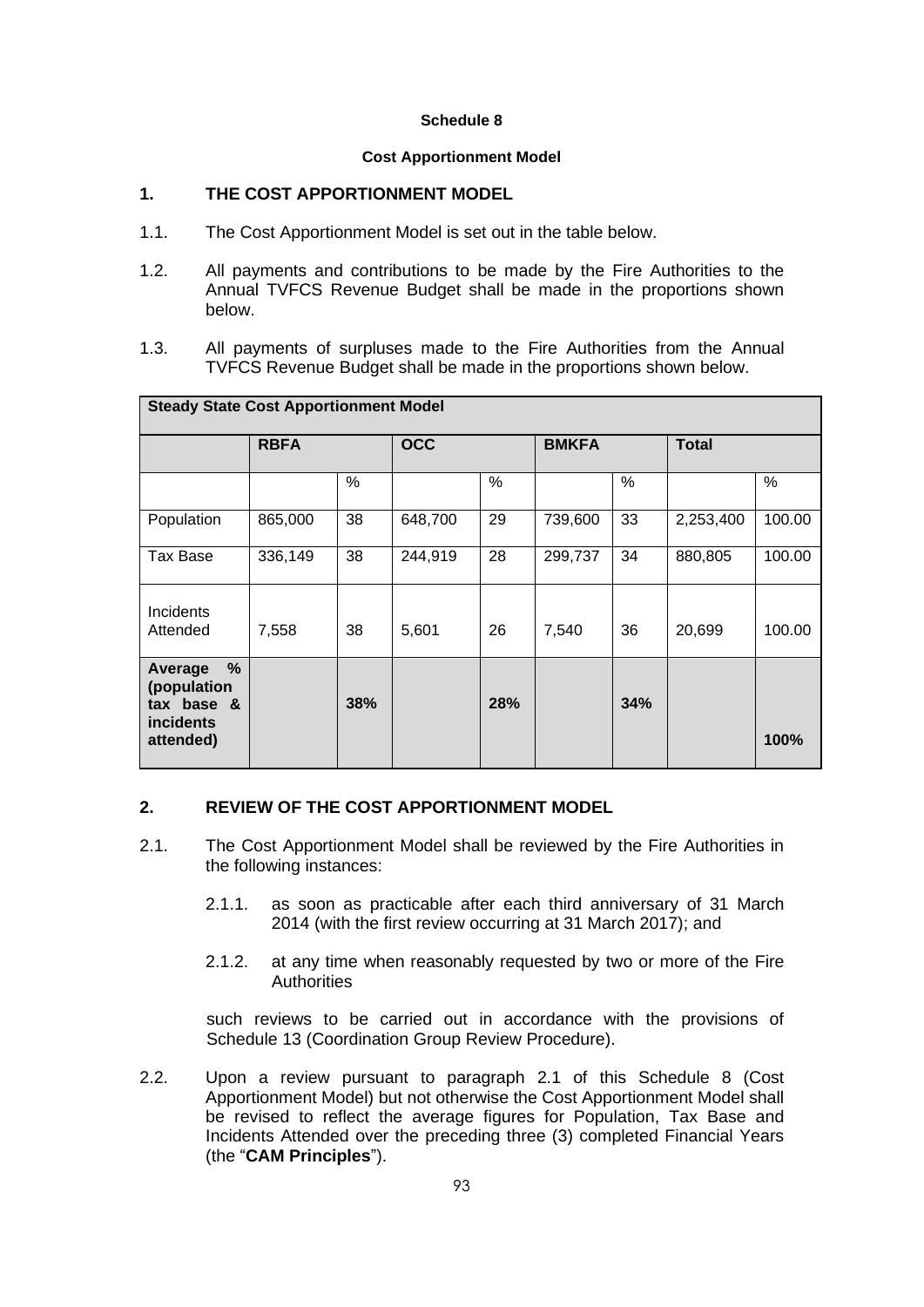- 2.3. Each Fire Authority shall keep a record of the figures for Population, Tax Base and Incidents Attended for their respective Fire Authority and shall update the record in respect of each Financial Year. The figures shall be discussed at the first Joint Committee meeting occurring after the end of a Financial Year.
- 2.4. Any changes proposed to the CAM Principles shall be a Fire Authority Decision.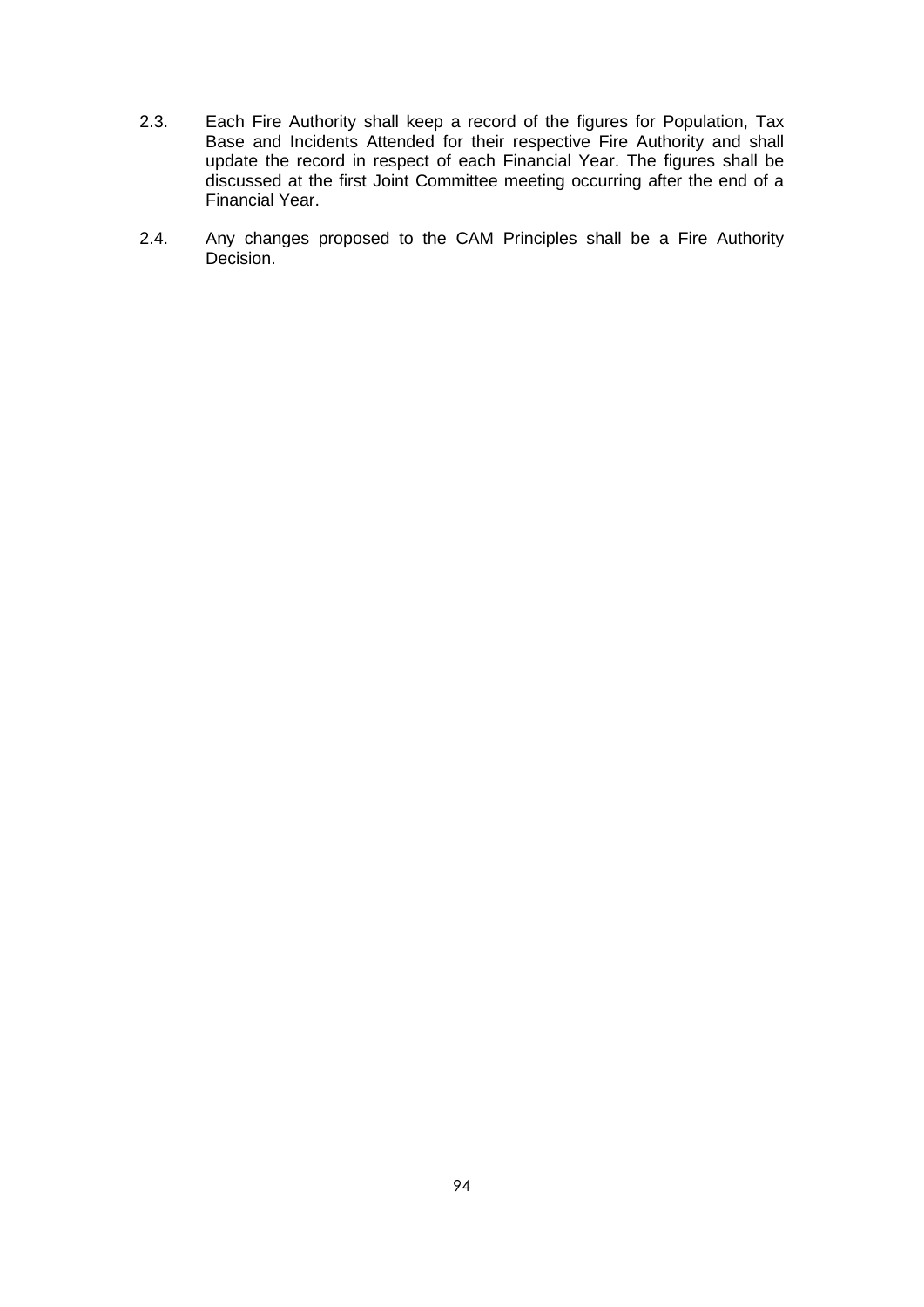#### **Financial Agreement for TVFCS**

### **1. FINANCIAL AGREEMENT FOR TVFCS**

- 1.1. RBFA is the lead accounting Fire Authority for the Purpose. The responsibilities of the lead accounting Fire Authority are shown below.
- 1.2. Accounts shall be produced in accordance with the RBFA Financial Regulations, the latest editions of the Code of Practice on Local Authority Accounting based on International Financial Reporting Standards and the Service Reporting Code of Practice (SeRCOP).
- 1.3. Savings and/or wider benefits realisation attributed to the Purpose will be agreed by the Coordination Group and by each Fire Authority.
- 1.4. The Purpose will be reported as a jointly controlled operation. Each Fire Authority will each account for their agreed share of costs.
- 1.5. The Section 151 Officer (or equivalent) for each Fire Authority (or agreed deputy) will be responsible for ensuring that adequate financial controls are in place.
- 1.6. RBFA Internal Audit will be responsible for carrying out audits relating to the Purpose but will make available upon reasonable request all relevant records and information to BMKFA and OCC for the purposes of enabling BMKFA and OCC to carry out their own audits relating to the Purpose and will provide all reasonable assistance to BMKFA and OCC in this regard.

## **2. RESPONSIBILITIES OF THE ACCOUNTING AUTHORITY**

- 2.1. The role of the Accounting Authority shall be exercised in accordance with the directions of the Joint Committee and shall be to:
	- 2.1.1. provide all accounting services and make all banking arrangements which are required for the due and proper receipt, holding and application of funds used by the Purpose;
	- 2.1.2. prepare the draft and final Annual TVFCS Revenue Budgets for the Purpose including the proposed contribution from each Fire Authority;
	- 2.1.3. produce budget monitoring and other financial management information required by the Coordination Group or Joint Committee or any individual Fire Authority;
	- 2.1.4. produce Quarterly Budget Reports and reconciliations as required under paragraph [10.1](#page-87-3) of Part A of Schedule 7 (Financial Arrangements for the TVFCS);
	- 2.1.5. produce a set of accounts at the end of each Financial Year;
	- 2.1.6. make payments on behalf of the Fire Authorities and account to the other Fire Authorities for all expenditure of the Purpose (both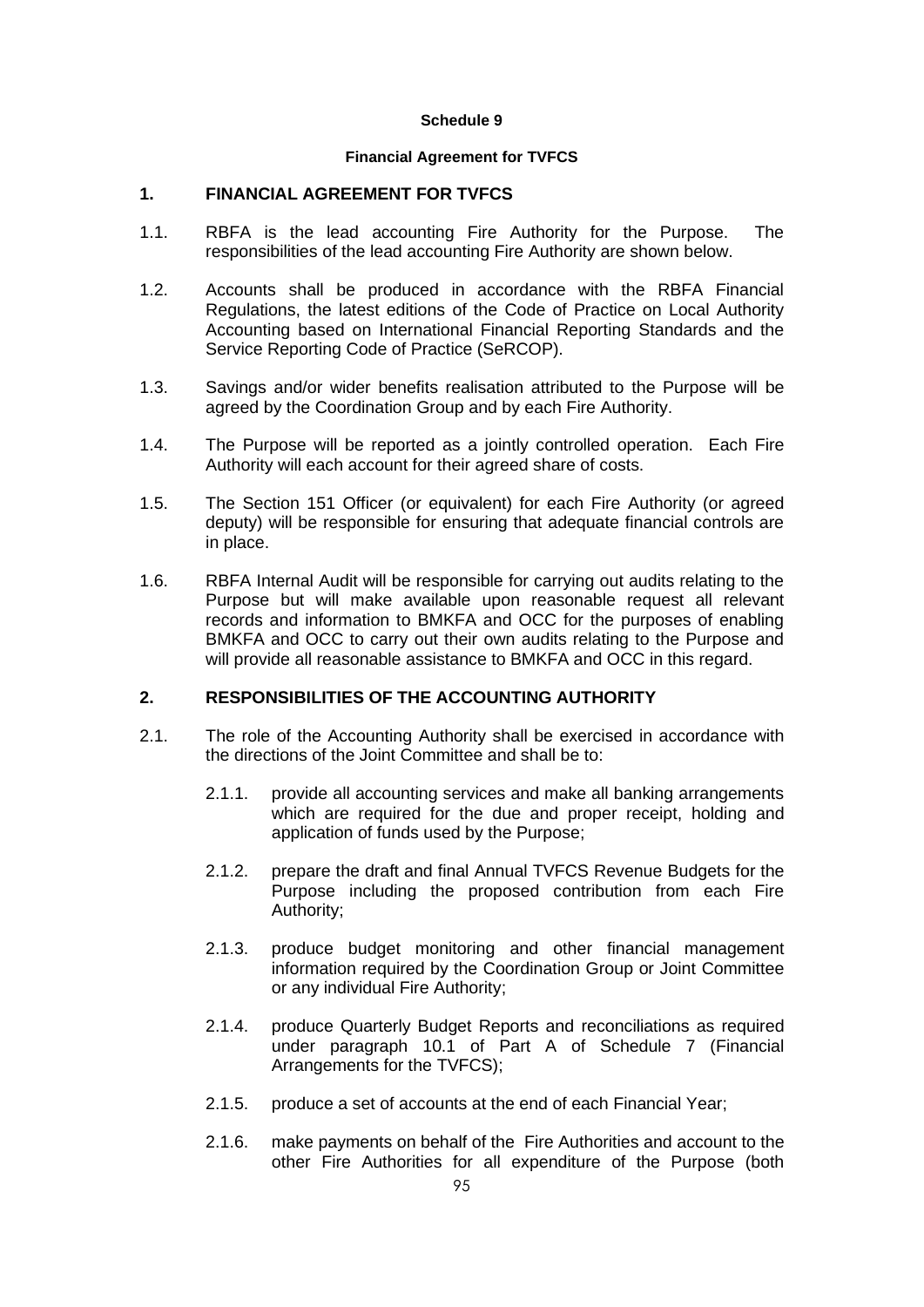revenue and capital);

- 2.1.7. account to the other Fire Authorities for all Third Party Income or other income received due to the Purpose;
- 2.1.8. complete and certify any government or other returns relating to the Purpose;
- 2.1.9. ensure that there is no commitment to financial obligations in excess of the Annual TVFCS Revenue Budget at Part A of Schedule 7 . If further funding is required in excess of the Annual TVFCS Revenue Budget the provisions of paragraph [9](#page-86-2) of Part A of Schedule 7 (Financial Arrangements for the TVFCS) shall apply;
- 2.1.10. provide Quarterly Capex Reports pursuant to paragraph [8.1](#page-93-4) of Part B of Schedule 7 (Financial Arrangements for the TVFCS);
- 2.1.11. report regularly to the Coordination Group and to the Joint Committee as required under this Agreement; and
- 2.1.12. have chief responsibility for monitoring compliance with the provisions of any relevant legislative requirements relating to the expenditure and accounting functions of the Purpose and for advising the other Fire Authorities in the event of any actual or potential or threatened non-compliance therewith.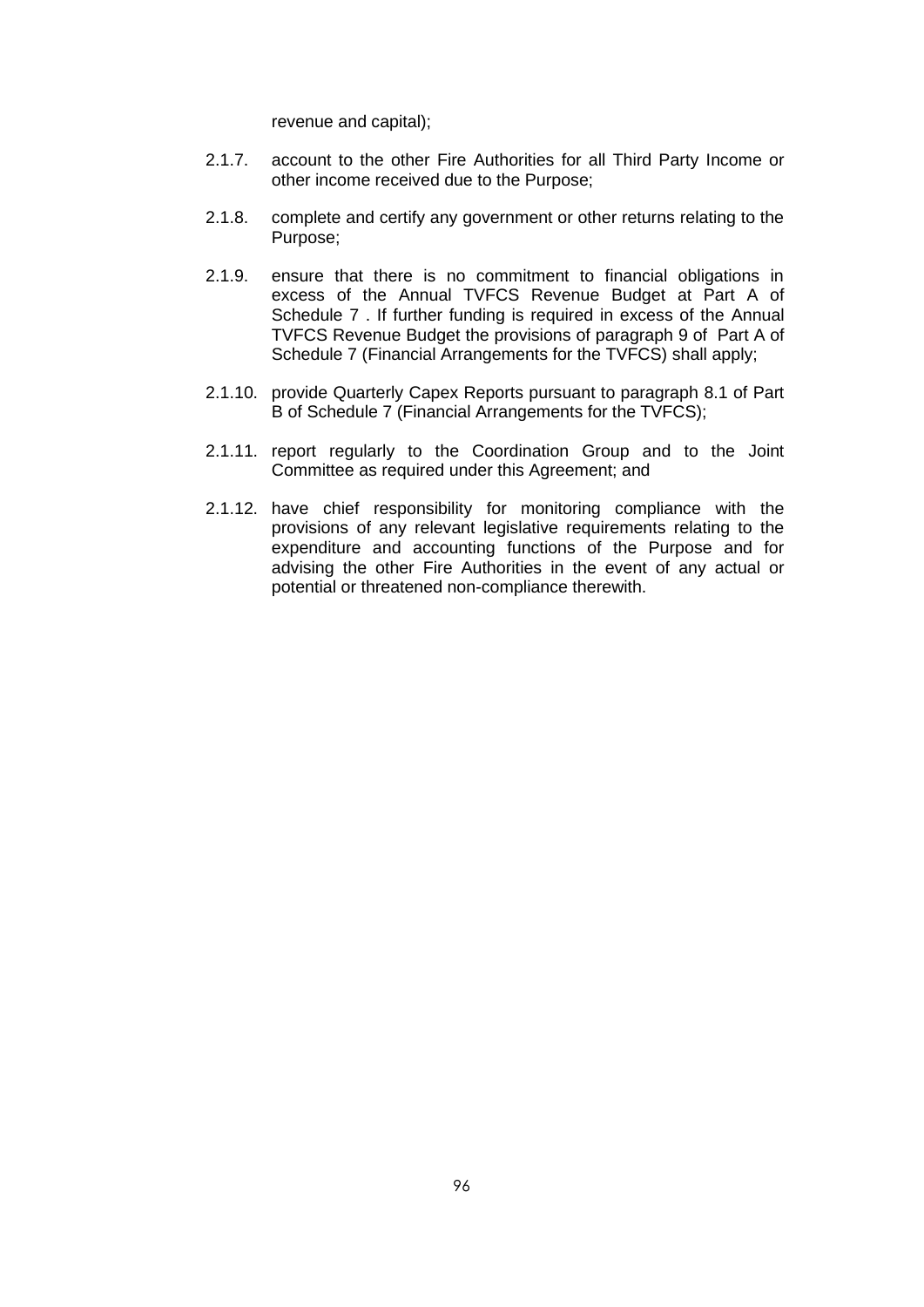**Schedule 10 Operational Matters**

## **Part A**

**The Concept of Operations**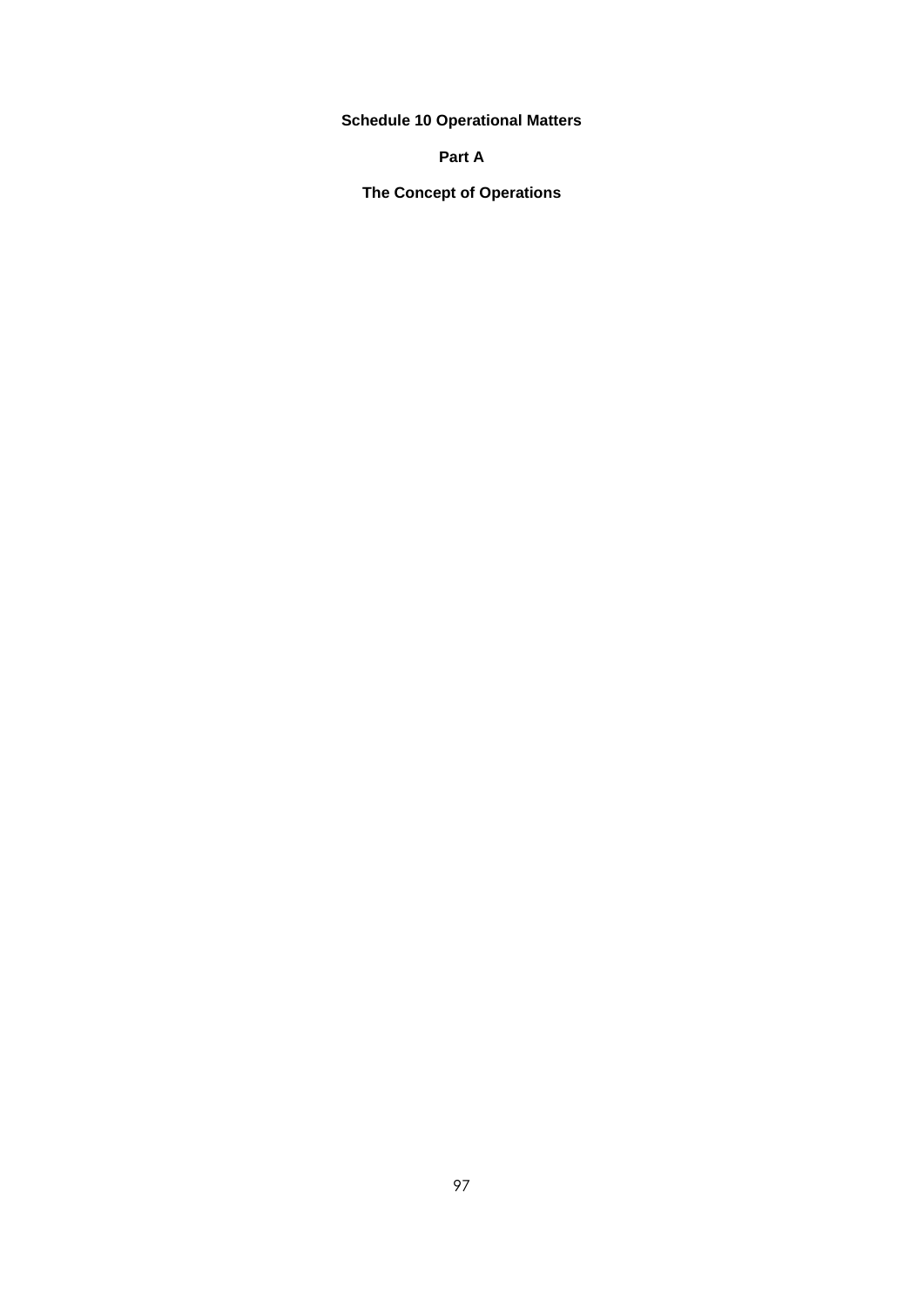### **Part B**

### **TVFCS Processes and Procedures**

- Delayed, Second and Third Line, Appliance and Officer Availability
- Domestic Risk Information Sharing policy
- Fallback Arrangements including Operation EXIT
- Radio Procedure
- Resource Availability Fall-back Procedure
- Spate Call Procedure.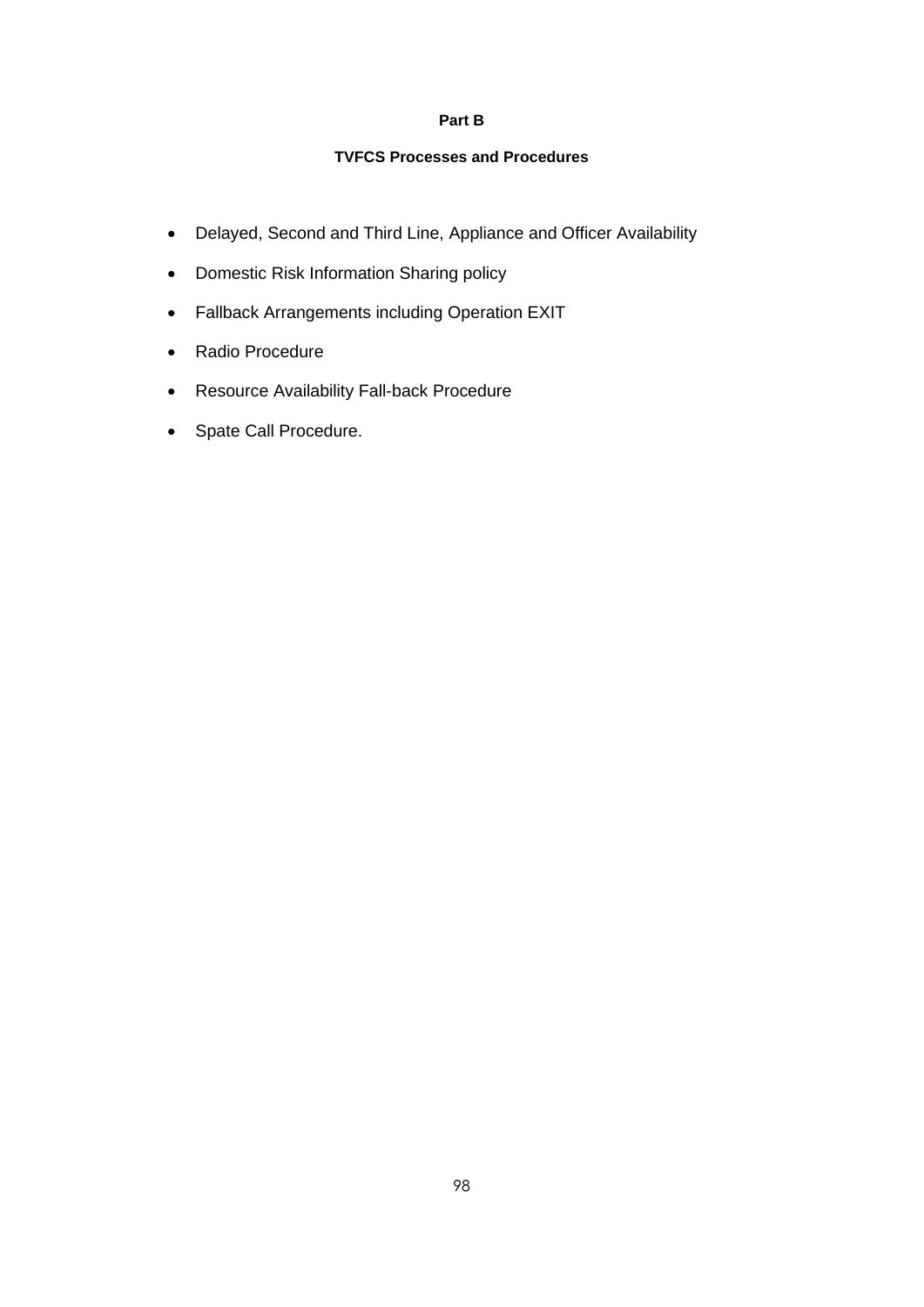### **Part C**

### **RBFA Policies**

All RBFA policies that apply to staff employed in the Control Room and which are already in existence on the Commencement Date together with the BMKFA Transferring Policies and the OCC Transferring Policies as applicable.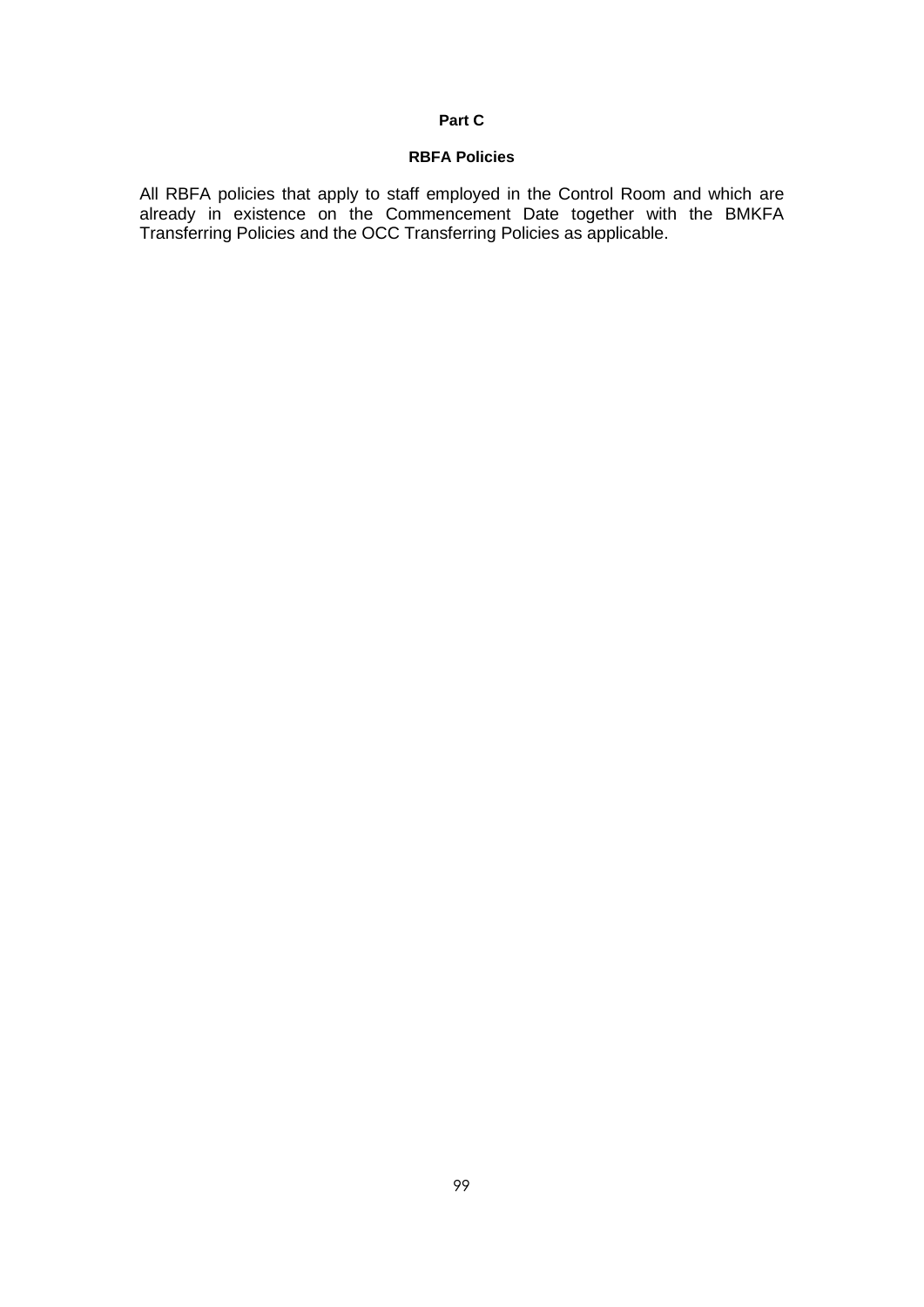#### **TVFCS Staffing Arrangements**

#### **1. DEFINITIONS**

.

- 1.1. The following terms used in this Schedule 11 (TVFCS Staffing Arrangements) shall have the meaning given to them below:
	- 1.1.1. **BMKFA Transfer Date** means the date on which the<br>BMKFA Transferring Employees Transferring transfer to RBFA;
		- 1.1.2. **Eligible Employees** means the Transferring Employees who are active members of or are eligible to join the LGPS;
		- 1.1.3. **Employee Information** means the information provided by BMKFA and OCC in connection with the Transferring Employees as requested by and provided to RBFA including but not limited to the information requested at Appendix 1 to Schedule 11 (TVFCS Staffing Arrangements);
		- 1.1.4. **LGPS** means the Local Government Pension Scheme;
		- 1.1.5. **LGPS Regulations** means the Local Government Pension Scheme (Administration) Regulations 2008 (which expression shall include any regulations amending or replacing the regulations from time to time);
		- 1.1.6. **Non-Transferring Employees** means the staff named in the schedules of Non-Transferring Employees for BMKFA and OCC respectively which have been signed by the Fire Authorities for the

purposes of identification;

by the Fire Authorities for the

- 1.1.7. **OCC Transfer Date** means the date on which the OCC Transferring Employees transfer to RBFA;
- 1.1.8. **Transferring Employees** means the staff listed in the schedules of Transferring Employees for BMKFA and OCC respectively which have been signed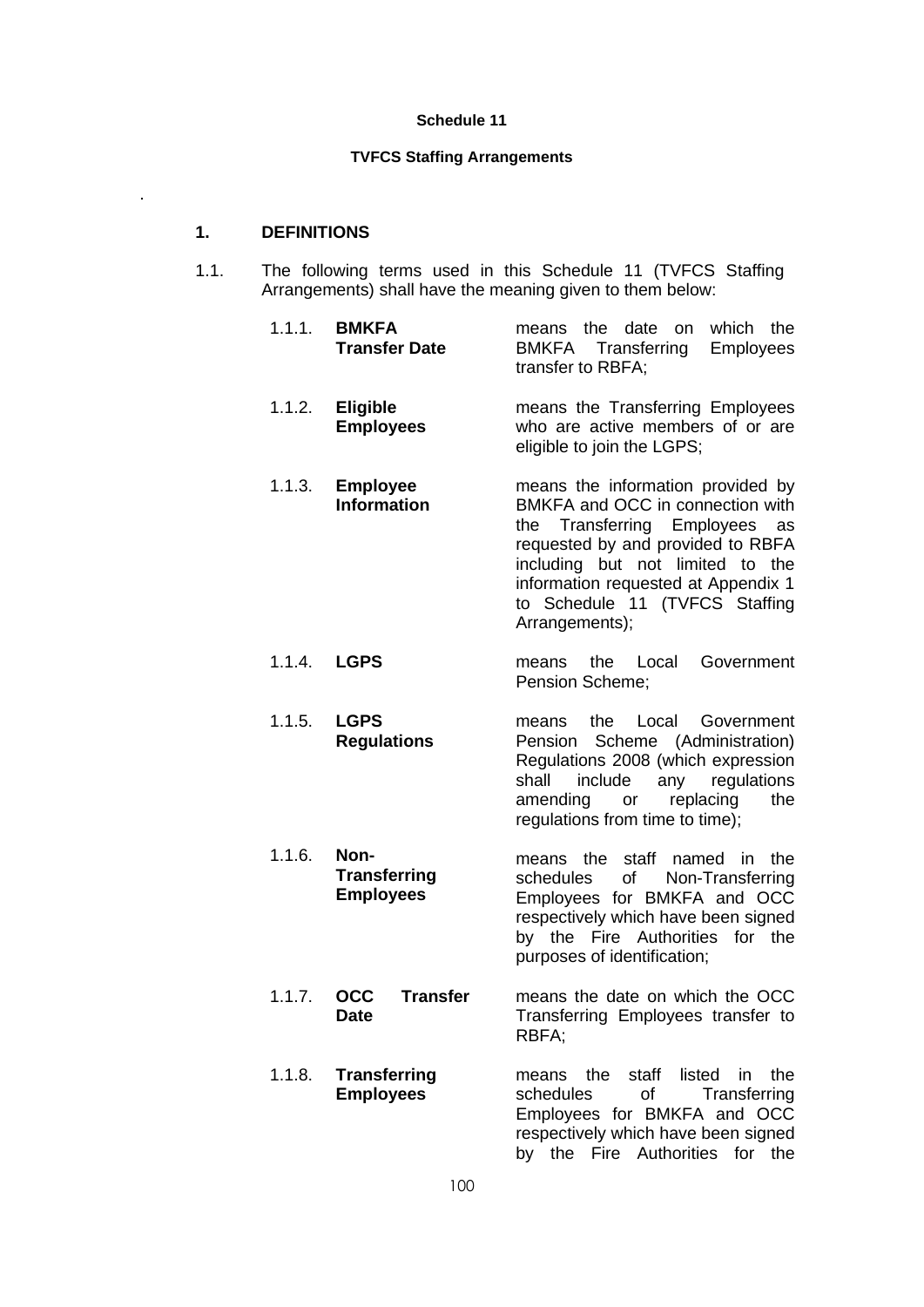purposes of identification;

- 1.1.9. **TUPE Regulations** means the Transfer of Undertakings<br>(Protection of Employment) Employment) Regulations 2006 (which expression<br>shall include any regulations any regulations amending or replacing the regulations from time to time);
	- 1.1.10. **TVFCS Staff** means the staff employed by RBFA in connection with the Purpose<br>including the TVFCS Control including the TVFCS C<br>Training Manager and Training Manager and the Transferring Employees.

## **2. TRANSFER OF TRANSFERRING EMPLOYEES**

- 2.1. RBFA will become the employer of the Transferring Employees on the BMKFA Transfer Date in respect of the BMKFA Transferring Employees and on the OCC Transfer Date in respect of the OCC Transferring Employees.
- 2.2. BMKFA shall be responsible for all emoluments and outgoings in respect of the BMKFA Transferring Employees (including all wages, holiday pay, bonuses, commission, premiums, subscriptions, PAYE and national insurance contributions and pension contributions) which are attributable in whole or in part to the period up to and including the BMKFA Transfer Date.
- 2.3. OCC shall be responsible for all emoluments and outgoings in respect of the OCC Transferring Employees (including all wages, holiday pay, bonuses, commission, premiums, subscriptions, PAYE and national insurance contributions and pension contributions) which are attributable in whole or in part to the period up to and including the OCC Transfer Date.
- 2.4. RBFA shall be responsible for all emoluments and outgoings in respect of the Transferring Employees from the BMKFA Transfer Date in respect of the BMKFA Transferring Employees and from the OCC Transfer Date in respect of the OCC Transferring Employees. For the avoidance of doubt, such costs:
	- 2.4.1. shall be recharged to the TVFCS Revenue Account in accordance with the provisions of Part A of Schedule 7 (Financial Arrangements for TVFCS); and
	- 2.4.2. the amount of the contributions to be made by the Fire Authorities towards the costs incurred by RBFA in connection with the employment of the Transferring Employees shall be agreed in accordance with the budget setting process at Part A of Schedule 7 (Financial Arrangements for TVFCS).
- 2.5. BMKFA shall indemnify RBFA in respect of any claims, losses, costs,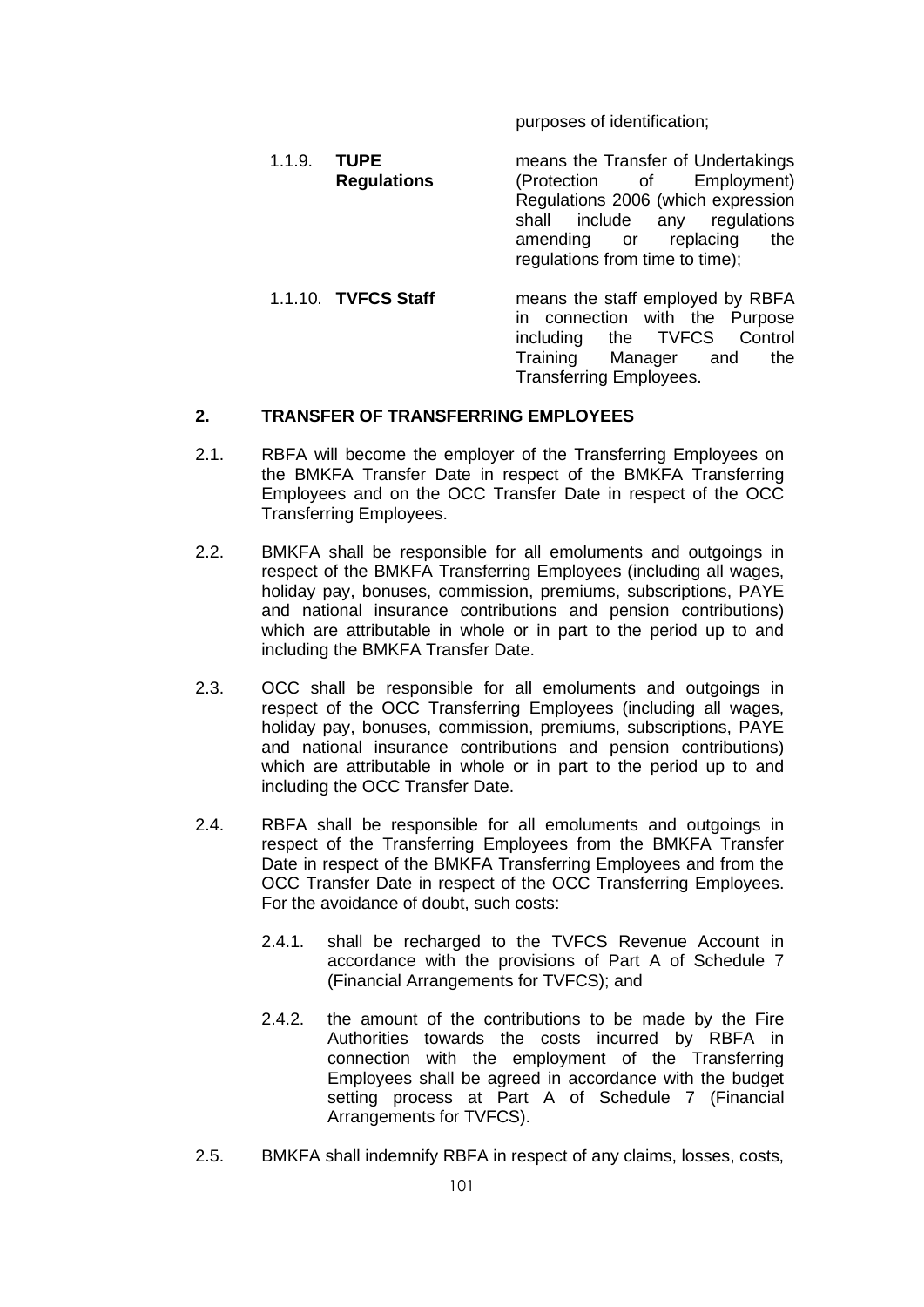expenses, demands and liabilities:

- 2.5.1. arising from the failure to provide the BMKA Employee Information in accordance with paragraph [3.3.2](#page-104-0) and [3.3.3](#page-104-1) below; and/or
- 2.5.2. which relate to any claim which is brought by any employee or person of BMKFA who is not a Transferring Employee or a Non-Transferring Employee and who claims to have transferred to RBFA under the TUPE Regulations on the BMKFA Transfer Date and/or the Commencement Date.
- 2.6. OCC shall indemnify RBFA in respect of any claims, losses, costs, expenses, demands and liabilities:
	- 2.6.1. arising from the failure to provide the OCC Employee Information in accordance with paragraph [3.3.2](#page-104-0) and [3.3.3](#page-104-1) below; and/or
	- 2.6.2. which relate to any claim which is brought by any employee or person of OCC who is not a Transferring Employee or a Non-Transferring Employee and who claims to have transferred to RBFA under the TUPE Regulations on the OCC Transfer Date and/or the Commencement Date.

## **3. PROVISION OF INFORMATION AND CONSULTATION**

- 3.1. RBFA shall comply with its obligations under regulation 13 of the TUPE Regulations in respect of the Transferring Employees.
- 3.2. BMKFA and OCC shall comply with their respective obligations under regulations 13 and 14 of the TUPE Regulations in respect of the Transferring Employees save where they are unable to do so as a result of the failure of RBFA to comply with its duties under regulation 13(4) of the TUPE Regulations.
- <span id="page-104-1"></span><span id="page-104-0"></span>3.3. BMKFA and OCC warrant that, as at the BMKFA Transfer Date in respect of BMKFA and the OCC Transfer Date in respect of OCC, save as already notified in good time prior to the BMKFA Transfer Date and OCC Transfer Date respectively:
	- 3.3.1. Save for the Non-Transferring Employees, no persons are employed or engaged for the Purpose other than the Transferring Employees;
	- 3.3.2. BMKFA and OCC have provided the Employee Information in good time before the BMKFA Transfer Date in respect of BMKFA and the OCC Transfer Date in respect of OCC;
	- 3.3.3. the Employee Information given in respect of the Transferring Employees is complete, has been promptly kept up to date and is accurate and includes but is not limited to all information BMKFA and OCC are required to provide under Regulation 11 of the TUPE Regulations;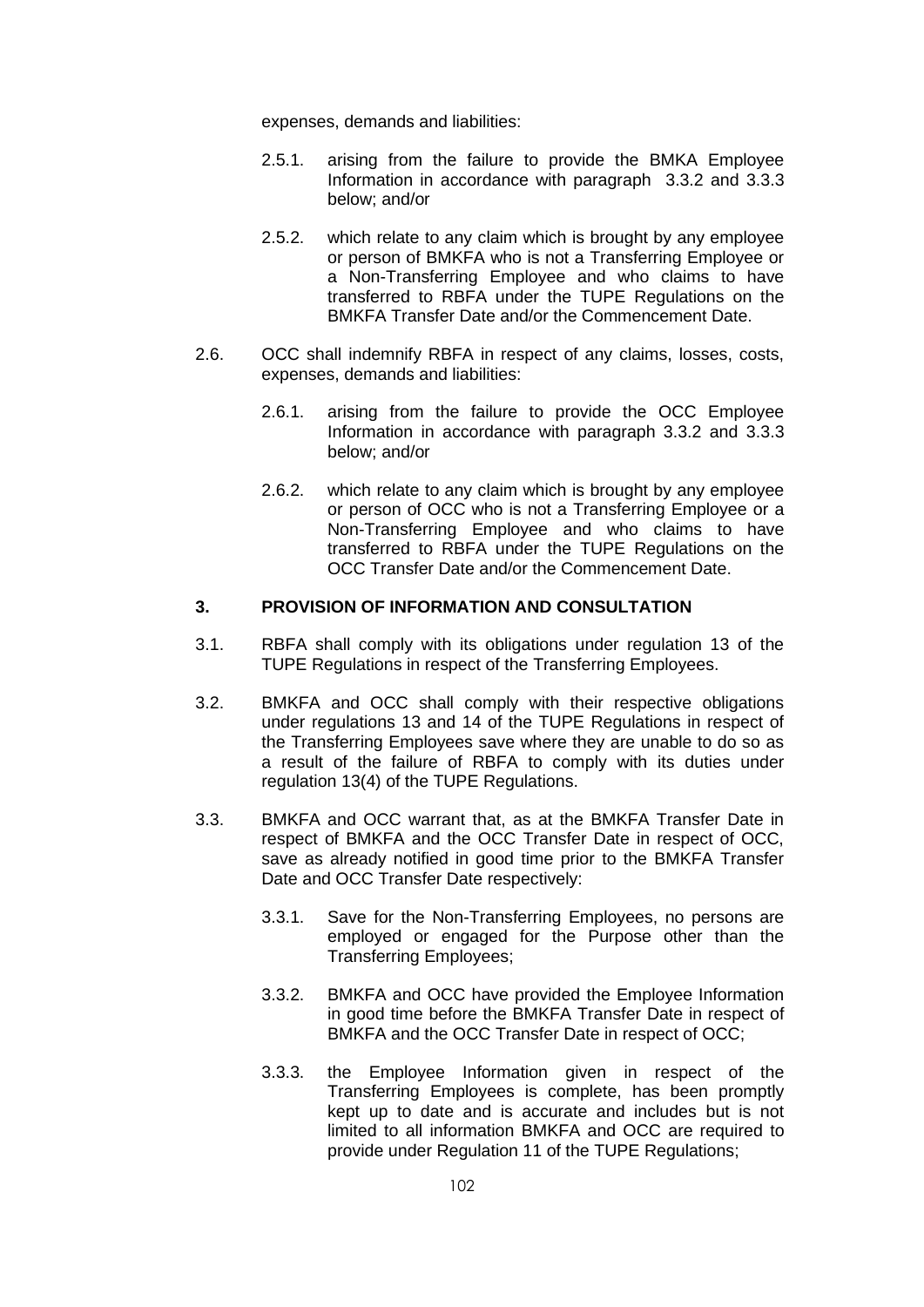- 3.3.4. BMKFA and OCC respectively are not in material breach of contract of employment of any of the Transferring Employees nor, as far as they are aware (or should be aware), is any Transferring Employee in material breach of his or her contract of employment;
- 3.3.5. none of the Transferring Employees have given or received notice of termination of employment;
- 3.3.6. there is not in existence any contract of employment with the Transferring Employees which cannot be terminated by three months' notice or less without giving rise to the making of a payment in lieu of notice or a claim for damages or compensation (other than a statutory redundancy payment or statutory compensation for unfair dismissal);
- 3.3.7. Without prejudice to paragraphs [4.5.2](#page-106-0) and [4.5.3,](#page-106-1) BMKFA and OCC have complied with all obligations imposed on it by all statutes, regulations and codes of conduct relevant to the relations between it and the Transferring Employees or it and any recognised trade union or appropriate representatives in respect of the Transferring Employees:
- 3.3.8. BMKFA and OCC have not entered into any agreement or arrangement with the Transferring Employees that confers any payment or benefit to take effect on or after the BMKFA Transfer Date in respect of BMKFA Transferring Employees or the OCC Transfer Date in respect of the OCC Transferring Employees;
- 3.3.9. Save for the Non-Transferring Employees, BMKFA and OCC have not dismissed any employees eligible to transfer to RBFA under the TUPE Regulations by virtue of this Agreement and no such employees have objected to transfer or resigned prior to the BMKFA Transfer Date and/or OCC Transfer Date.

## <span id="page-105-0"></span>**4. EMPLOYMENT LIABILITIES**

- 4.1. For the purposes of this paragraph [4](#page-105-0) of Schedule 11 (TVFCS Staffing Arrangements) "**Employment Liabilities**" means any costs, claims, fines, liabilities or expenses (including reasonable legal or other professional expenses) arising from:
	- 4.1.1. the employment of any person;
	- 4.1.2. the termination of such employment;
	- 4.1.3. the operation and/or termination of any collective agreement;
	- 4.1.4. any dispute (whether or not the subject of litigation in any court or tribunal) which relates to such employment or collective agreement or their termination;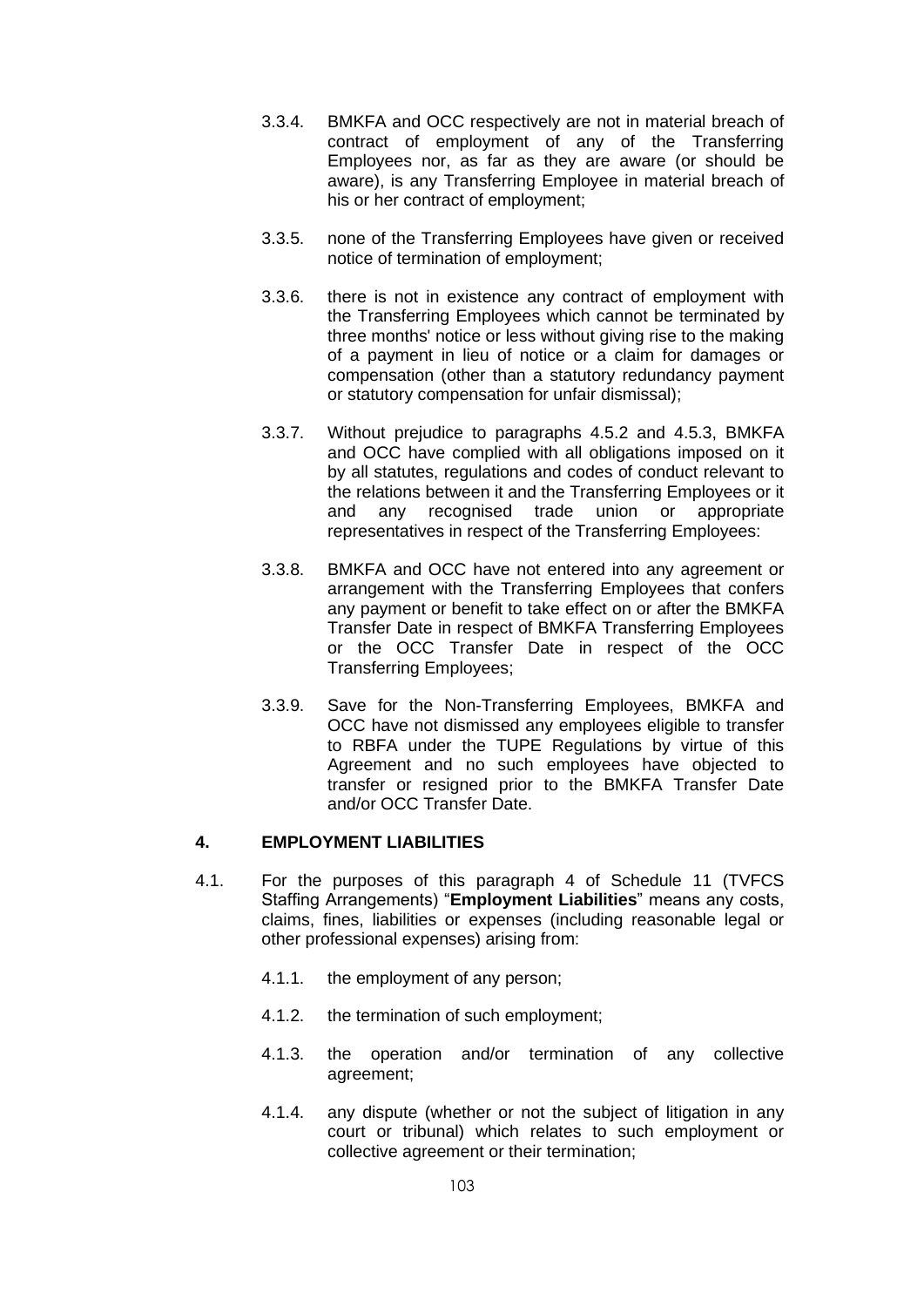- 4.1.5. any failure to discharge in full any obligation to inform or consult appropriate representatives or any person about the transaction contemplated by this Agreement or any other matter.
- 4.2. Subject to paragraph [4.5](#page-106-2) below, BMKFA shall indemnify RBFA and keep it fully indemnified from and against all Employment Liabilities in respect of the BMKFA Transferring Employees and BMKFA Non-Transferring Employees for the period prior to and including the BMKFA Transfer Date.
- 4.3. Subject to paragraph [4.5](#page-106-2) below, OCC shall indemnify RBFA and keep it fully indemnified from and against all Employment Liabilities in respect of the OCC Transferring Employees and OCC Non-Transferring Employees for the period prior to and including the OCC Transfer Date.
- 4.4. The Fire Authorities shall jointly share any Employment Liabilities in respect of the TVFCS Staff and the TVFCS Control Manager which arise following the BMFKA Transfer Date in respect of the BMKFA Transferring Employees, the OCC Transfer Date in respect of the OCC Transferring Employees, and on or following the Commencement Date in respect of all other TVFCS Staff and the TVFCS Control Manager, in each case in accordance with the provisions of clauses [20](#page-26-0) (Liability of the Fire Authorities) to clause [23](#page-31-0) (Insurance).
- <span id="page-106-2"></span><span id="page-106-1"></span><span id="page-106-0"></span>4.5. The Fire Authorities shall jointly share any losses, costs, claims, demands, expenses and/or liabilities in accordance with the provisions of clauses [20](#page-26-0) (Liability of the Fire Authorities) to clause [23](#page-31-0) (Insurance) and Schedule 7 (Financial Arrangements for the TVFCS) relating to:
	- 4.5.1. the employment and/or termination of employment of any of the Non-Transferring Employees by RBFA should their employment be found or alleged to have transferred to RBFA under the TUPE Regulations as a result of this Agreement;
	- 4.5.2. any failure in the redundancy information and/or the TUPE consultation process and/or the process of consultation with trade union and representative bodies undertaken in the period prior to the OCC Transfer Date in respect of the OCC Transferring Employees and OCC Non-Transferring Employees and in the period prior to the BMKFA Transfer Date in respect of the BMKFA Transferring Employees and BMKFA Non-Transferring Employees, in both cases regarding the proposed reorganisation and/or redundancies and/or transfers as a result of the TVFCS save where liability is caused by Wilful Default of any Fire Authority in which case such Fire Authority shall be solely responsible for the same;
	- 4.5.3. any failure in the redundancy information and/or the TUPE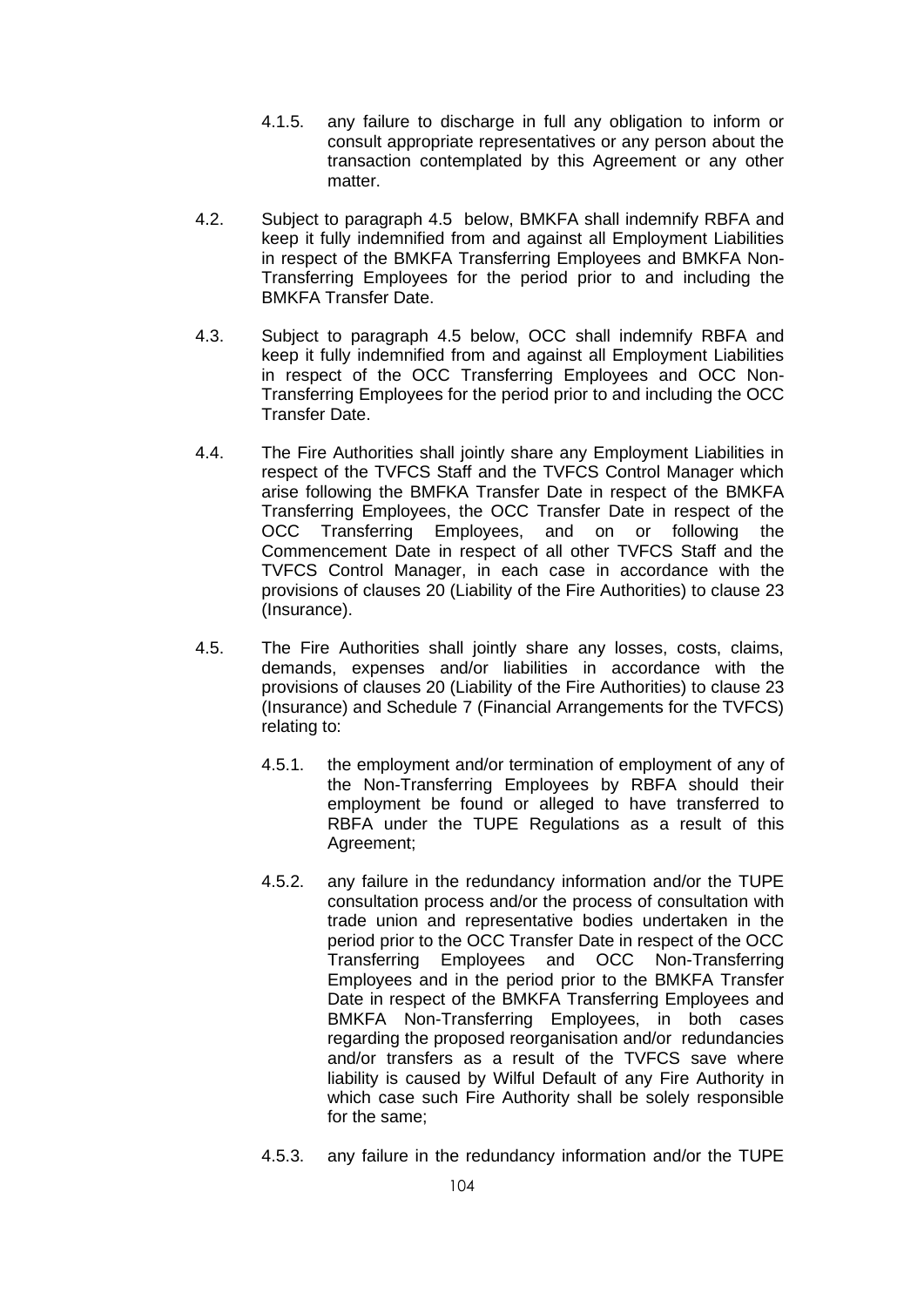consultation process and/or the process of consultation with trade union and representative bodies undertaken in the period prior to the OCC Transfer Date and BMKFA Transfer Date in respect of those employees of RBFA affected by the proposed reorganisation and/or redundancies and/or transfers as a result of the TVFCS save where liability is caused by Wilful Default of any Fire Authority in which case such Fire Authority shall be solely responsible for the same;

- 4.5.4. those BMKFA Non-Transferring Employees who are to be redeployed with BMKFA but reject such redeployment on or before the BMKFA Transfer Date and are subsequently dismissed by BMKFA on or before the BMKFA Transfer Date provided such dismissal and dismissal process has been agreed in advance between the Fire Authorities and the dismissal is effected in accordance with such agreement; and/or
- 4.5.5. those OCC Non-Transferring Employees who are to be redeployed with OCC but reject such redeployment on or before the OCC Transfer Date and are subsequently dismissed by OCC on or before the OCC Transfer Date provided such dismissal and dismissal process has been agreed in advance between the Fire Authorities and the dismissal is effected in accordance with such agreement.
- 4.6. If during or at the end of the twenty-eight (28) day trial period starting from and including the BMKFA Transfer Date, any BMKFA Transferring Employee rejects the role accepted in the TVFCS with RBFA then BMKFA shall indemnify RBFA in respect of the redundancy and any notice payment costs relating to the subsequent termination of the BMKFA Transferring Employee's employment. The Parties agree that any other losses or liabilities arising as a result of such termination shall be jointly shared in accordance with the provisions of clauses [20](#page-26-0) (Liability of the Fire Authorities) to clause [23](#page-31-0) (Insurance) and Schedule 7 (Financial Arrangements for the TVFCS) save where such loss or liability is caused by Wilful Default on the part of any Fire Authority in which case the defaulting Fire Authority shall be solely responsible and indemnify the other Fire Authorities for the same.

## **5. PENSIONS OF TRANSFERRING EMPLOYEES**

- 5.1. RBFA is a 'scheme employer' for the purposes of the LGPS Regulations and that the LGPS Regulations apply to RBFA.
- 5.2. RBFA acknowledges that the Eligible Employees shall be, or as the case may be, shall remain eligible for membership of the LGPS while employed by RBFA subject to the terms of the LGPS Regulations.

## **6. TVFCS STAFF**

6.1. RBFA shall employ the TVFCS Staff for the positions described in the staff structure chart in the section headed "Staffing numbers" in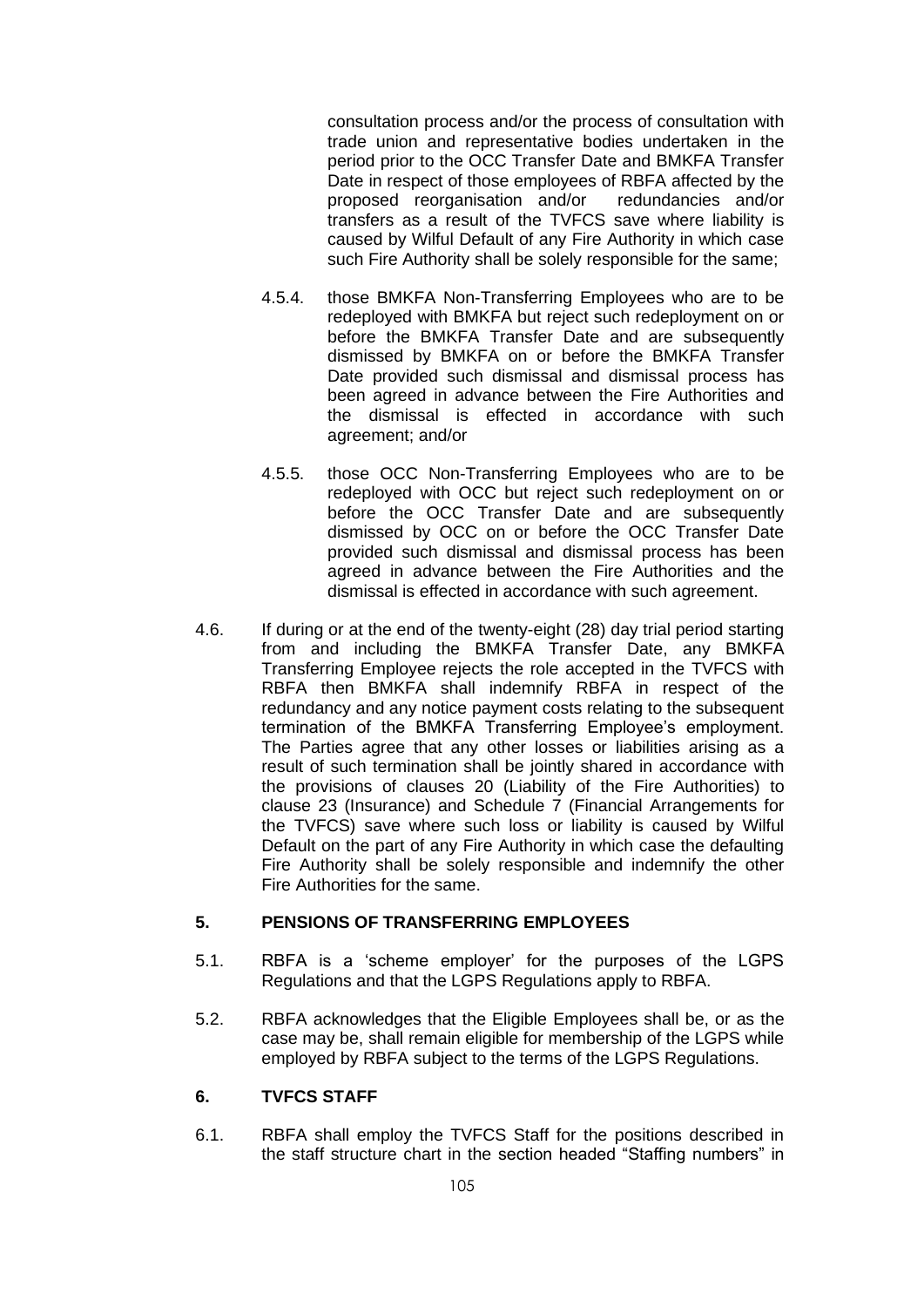the Concept of Operations as the structure chart may be amended from time to time.

- 6.2. RBFA shall not add or remove any positions without the prior approval of the Coordination Group.
- 6.3. For the avoidance of doubt, RBFA shall manage the employment of the TVFCS Staff including recruitment, in accordance with the provisions of clause [7](#page-8-0) (Obligations of RBFA in relation to the Operation of TVFCS). For the avoidance of doubt, in the event of any conflict with any RBFA Policy, the RBFA Policy shall prevail.
- 6.4. RBFA shall be responsible for all emoluments and outgoings in respect of the TVFCS Staff (including all wages, bonuses, commission, premiums, subscriptions, PAYE and national insurance contributions and pension contributions). For the avoidance of doubt, such costs:
	- 6.4.1. shall be recharged to the TVFCS Revenue Account in accordance with the provisions of Part A of Schedule 7 (Financial Arrangements for TVFCS); and
	- 6.4.2. the amount of the contributions to be made by the Fire Authorities towards the costs incurred by RBFA in connection with the employment of the TVFCS Staff shall be agreed in accordance with the budget setting process at Part A of Schedule 7 (Financial Arrangements for TVFCS).

# **7. TVFCS CONTROL MANAGER**

- 7.1. Unless otherwise agreed by the Joint Committee, the occupier of the post of the TVFCS Control Manager shall change on each third anniversary from the Commencement Date.
- 7.2. Six (6) Months before each third anniversary from the Commencement Date the Coordination Group shall discuss whether to renew the post of TVFCS Control Manager or to advertise for a replacement for this post and if so, whether to advertise this only internally within the Fire Authorities in the first instance.
- 7.3. The process of recruiting the new TVFCS Control Manager shall be operated and managed by RBFA pursuant to clause [7](#page-8-0) (Obligations of RBFA in relation to the Operation of TVFCS) provided that, for the avoidance of doubt, the decision as to whom to appoint to the role shall be made by the Coordination Group. For the avoidance of doubt, in the event of any conflict with any RBFA Policy, the RBFA Policy shall prevail.
- 7.4. Where the TVFCS Control Manager is an existing employee of BMKFA or OCC:
	- 7.4.1. the relevant employee shall be seconded to RBFA for the period of their three (3) year term as TVFCS Control Manager;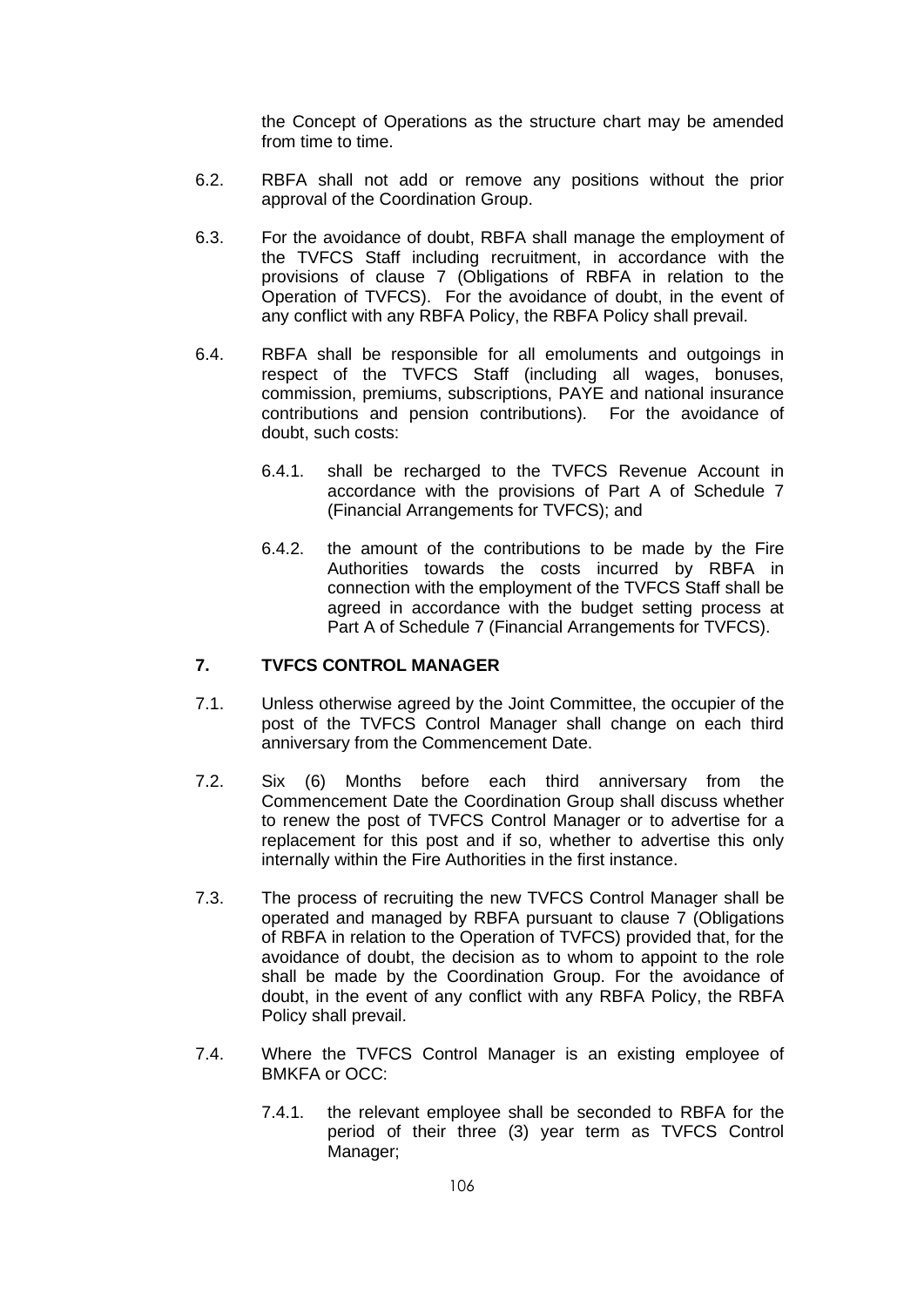- 7.4.2. the detailed arrangements for the secondment shall be agreed between the Fire Authorities prior to the commencement of the secondment and shall include agreement upon the matters set out in paragraph [7.5](#page-109-0) of this Schedule 11.
- <span id="page-109-0"></span>7.5. The secondment arrangements to be agreed between the Fire Authorities shall include but not be limited to the following matters:
	- 7.5.1. the period of the secondment;
	- 7.5.2. whether the secondment will be on an exclusive and/or full time basis;
	- 7.5.3. the role to be performed by the secondee;
	- 7.5.4. any necessary amendments to the secondee's employment contract in order for the secondment to take effect;
	- 7.5.5. arrangements for the payment of that part of the secondee's salary and benefits which relate solely to the role and not in relation to any flexi duty element:
		- (a) shall be recharged to the TVFCS Revenue Account in accordance with the provisions of Part A of Schedule 7 (Financial Arrangements for TVFCS); and
		- (b) the amount of the contributions to be made by the Fire Authorities towards the salary costs shall be agreed in accordance with the budget setting process at Part A of Schedule 7 (Financial Arrangements for TVFCS);
	- 7.5.6. how management issues occurring during the period of the secondment shall be dealt with;
	- 7.5.7. policies and procedures of the Fire Authorities with which the secondee must comply
	- 7.5.8. process and arrangements in respect of the end of the secondment and return of the secondee to OCC or BMKFA.
- 7.6. For the avoidance of doubt, RBFA shall manage the employment or secondment of the TVFCS Control Manager, in accordance with the provisions of clause [7](#page-8-0) (Obligations of RBFA in relation to the Operation of TVFCS).
- 7.7. The Fire Authorities shall jointly share any Employment Liabilities in respect of the TVFCS Control Manager on or following the Commencement Date in accordance with the provisions of clauses [20](#page-26-0) (Liability of the Fire Authorities) to clause [23](#page-31-0) (Insurance).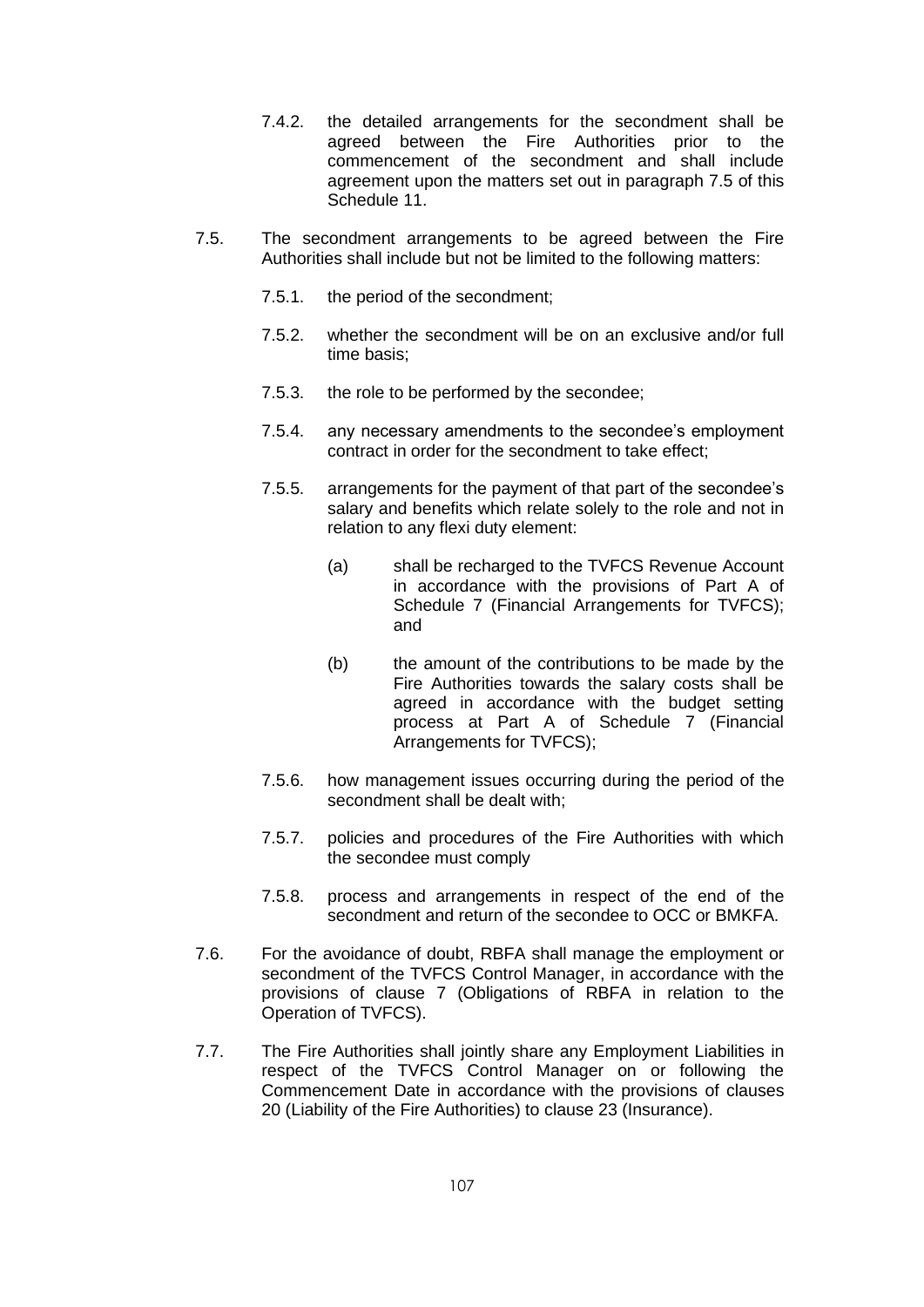## <span id="page-110-1"></span>**8. PROVISION OF INFORMATION ON EXIT OR EXPIRY**

- <span id="page-110-0"></span>8.1. RBFA will, following a reasonable request from BMKFA or OCC at any time (provided that, unless agreed by RBFA, no more than 4 requests can be made of RBFA in any year) disclose the information listed in the spreadsheet attached at Appendix 1 to Schedule 11 (TVFCS Staffing Arrangements) relating to staff employed by RBFA in the Purpose whose employment with RBFA is liable to be terminated either at the expiry of this Agreement or if BMKFA or OCC respectively cease to be a party to this Agreement (but for the operation of law) (the "**Assigned Staff**"). For the avoidance of doubt, provision of such information will be subject to data protection requirements and may be provided in an anonymised format as necessary. The Parties agree RBFA should be given a reasonable time to respond to any such requests and RBFA's costs and expenses in complying with such requests shall be borne equally between RBFA and the requesting Fire Authority.
- <span id="page-110-2"></span>8.2. Between the date of submission of the information provided pursuant to paragraph [8.1](#page-110-0) of this Schedule 11 (TVFCS Staffing Arrangements) and the date on which BMKFA or OCC (as the case may be) either ceases to be a party to this Agreement or the date of expiry of this Agreement RBFA shall notify BMKFA or OCC (as the case may be) of any changes to the information.
- 8.3. RBFA shall indemnify BMKFA in respect of any claims, losses, costs, expenses, demands and liabilities:
	- 8.3.1. arising from the failure to provide information pursuant to this paragraph [8](#page-110-1) of Schedule 11 (TVFCS Staffing Arrangements); or
	- 8.3.2. which relate to any claim which is brought by any employee or person not included in the information provided at paragraphs [8.1](#page-110-0) and [8.2](#page-110-2) above who claim to be an employee on the date on which BMKFA either ceases to be a party to this Agreement or the date of expiry of this Agreement arising out of their employment or its termination.
- 8.4. RBFA shall indemnify OCC in respect of any claims, losses, costs, expenses, demands and liabilities:
	- 8.4.1. arising from the failure to provide information pursuant to this paragraph [8](#page-110-1) of Schedule 11 (TVFCS Staffing Arrangements); or
	- 8.4.2. which relate to any claim which is brought by any employee or person not included in the information provided at paragraphs [8.1](#page-110-0) and [8.2](#page-110-2) above who claim to be an employee on the date on which OCC either ceases to be a party to this Agreement or the date of expiry of this Agreement arising out of their employment or its termination.
- 8.5. BMKFA shall indemnify RBFA in respect of any Employment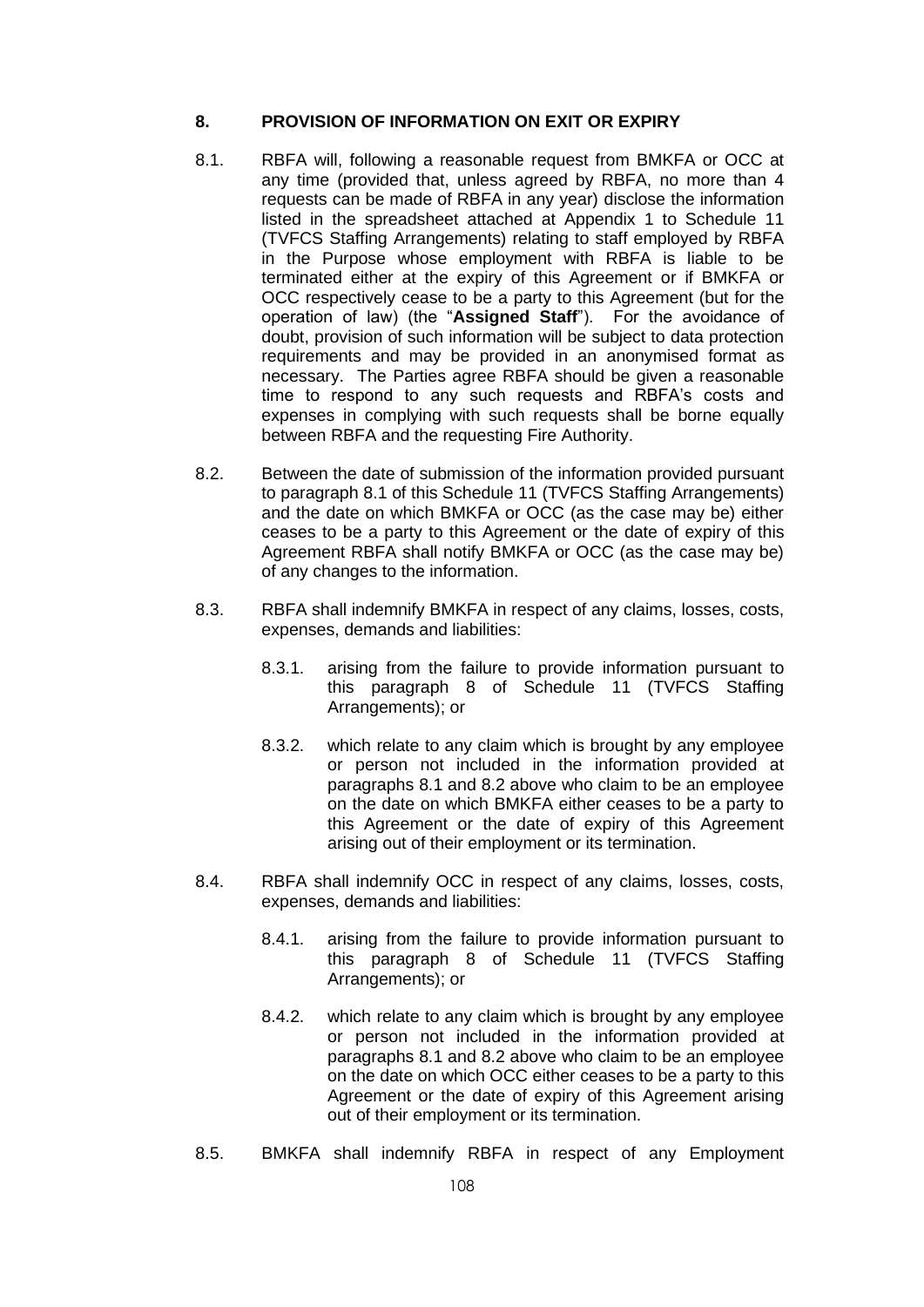Liabilities in respect of the Assigned Staff who transfer to BMKFA or a contractor of BMKFA under the TUPE Regulations on and from the date on which BMKFA either ceases to be a party to this Agreement or the date of expiry of this Agreement.

- 8.6. OCC shall indemnify RBFA in respect of any Employment Liabilities in respect of the Assigned Staff who transfer to OCC or a contractor of OCC under the TUPE Regulations on and from the date on which OCC either ceases to be a party to this Agreement or the date of expiry of this Agreement.
- 8.7. In the event that the TUPE Regulations do not apply to transfer the Assigned Staff to BMKFA, OCC and/or a replacement contractor, subject to the provisions of Clauses [26](#page-35-0) (Termination of Membership of a Fire Authority for Material Breach) to [28](#page-40-0) (Withdrawal of a Fire Authority Due to Reorganisation) inclusive, the Fire Authorities shall jointly share any liabilities, losses, costs, claims, demands, fines or expenses in respect of the Assigned Staff relating to the termination of their employment with RBFA including but not limited to statutory and any contractual redundancy costs and notice payments in accordance with the provisions of clauses [20](#page-26-0) (Liability of the Fire Authorities) to Clause [23](#page-31-0) (Insurance).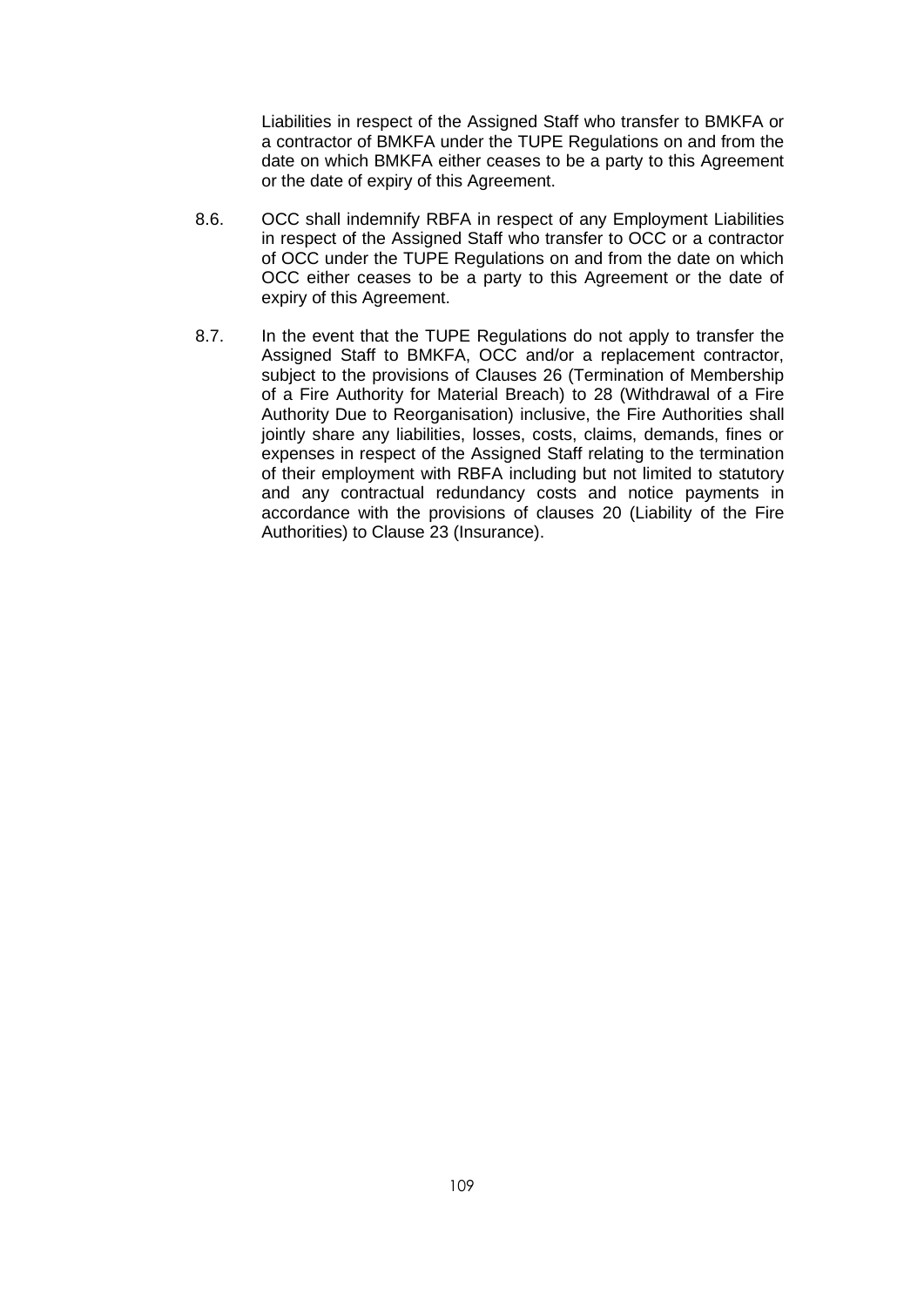**Appendix 1 to Schedule 11 (TVFCS Staffing Arrangements)**

**Employment Information**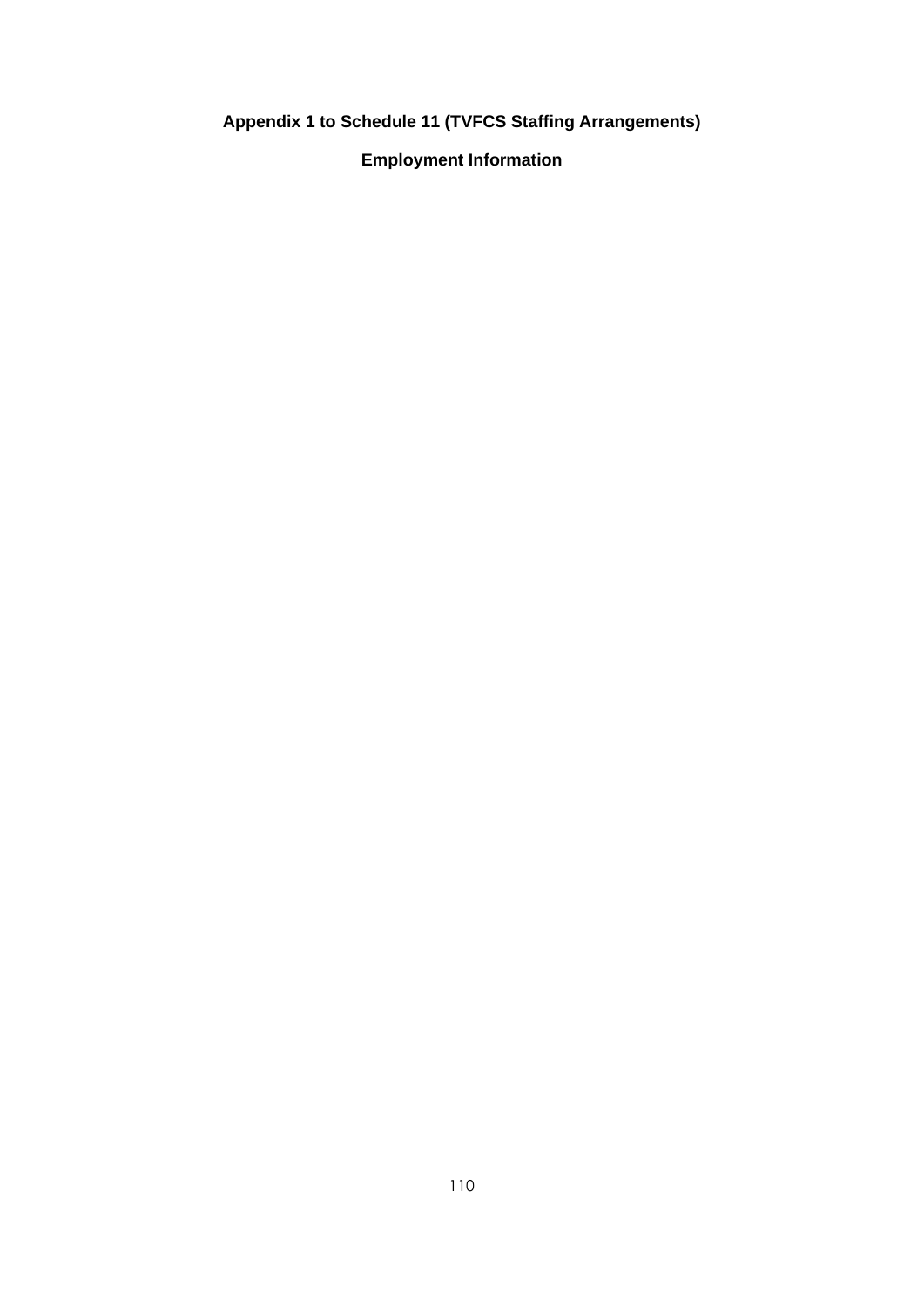#### **Schedule 12**

### **Third Party Income Arrangements**

There are the agreements in place with certain fire alarm monitoring organisations which allow the organisation to connect apparatus to the TVFCS control rooms so that in the event of a fire at the connected premises the fire alarm monitoring organisation can alert the fire and rescue service via the apparatus. For the purposes of clause [16.5.4](#page-20-0) (Third Party Income) the Fire Authorities have agreed that OCC shall administer these Third Party Income Arrangements. For the avoidance of doubt, any new arrangements with fire alarm monitoring organisations shall be entered into in accordance with clause [16](#page-19-0) (Third Party Income).

The arrangements are:

- 1. Tesco Stores Ltd
- 2. Securi-Guard Monitoring Ltd
- 3. Lloyds Banking Group Plc (security support centre Lloyds Security)
- 4. Southern/Northern Monitoring Services Ltd
- 5. Northern Monitoring (are southern monitoring)
- 6. Vision Security Group (VSG)
- 7. Stanley Security
- 8. Secom Plc
- 9. Custodian/(Chubb) Monitoring Services
- 10. Abel Alarms
- 11. Banham Alarms also trading as Banham Patent Locks Ltd
- 12. Securatis Security Services
- 13. Romec
- 14. EMCS East Midlands Central Station
- 15. UK Monitoring (was Dixons)
- 16. University of Oxford Security
- 17. SSS Management Services Limited
- 18. G4S Fire and Security (UK)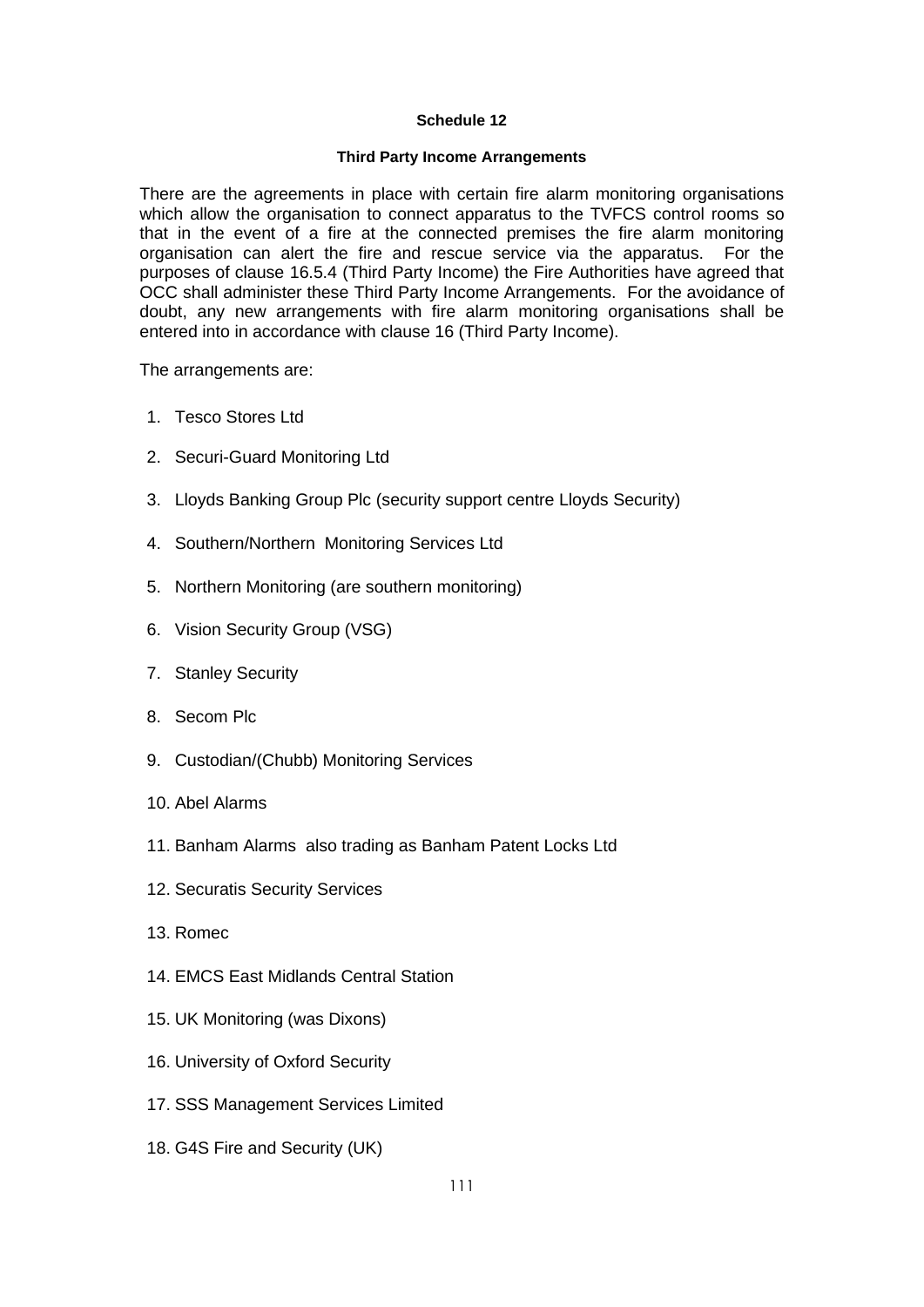- 19. Cougar Alarms
- 20. Unipart Ltd ARC
- 21. ARC Monitoring Ltd
- 22. Maximum Protection Security Services Ltd
- 23. OCS Group UK Ltd
- 24. Pointer Ltd
- 25. Coventry Council
- 26. Careline/First County Monitoring
- 27. ADLT Fire Security (also known as AIM).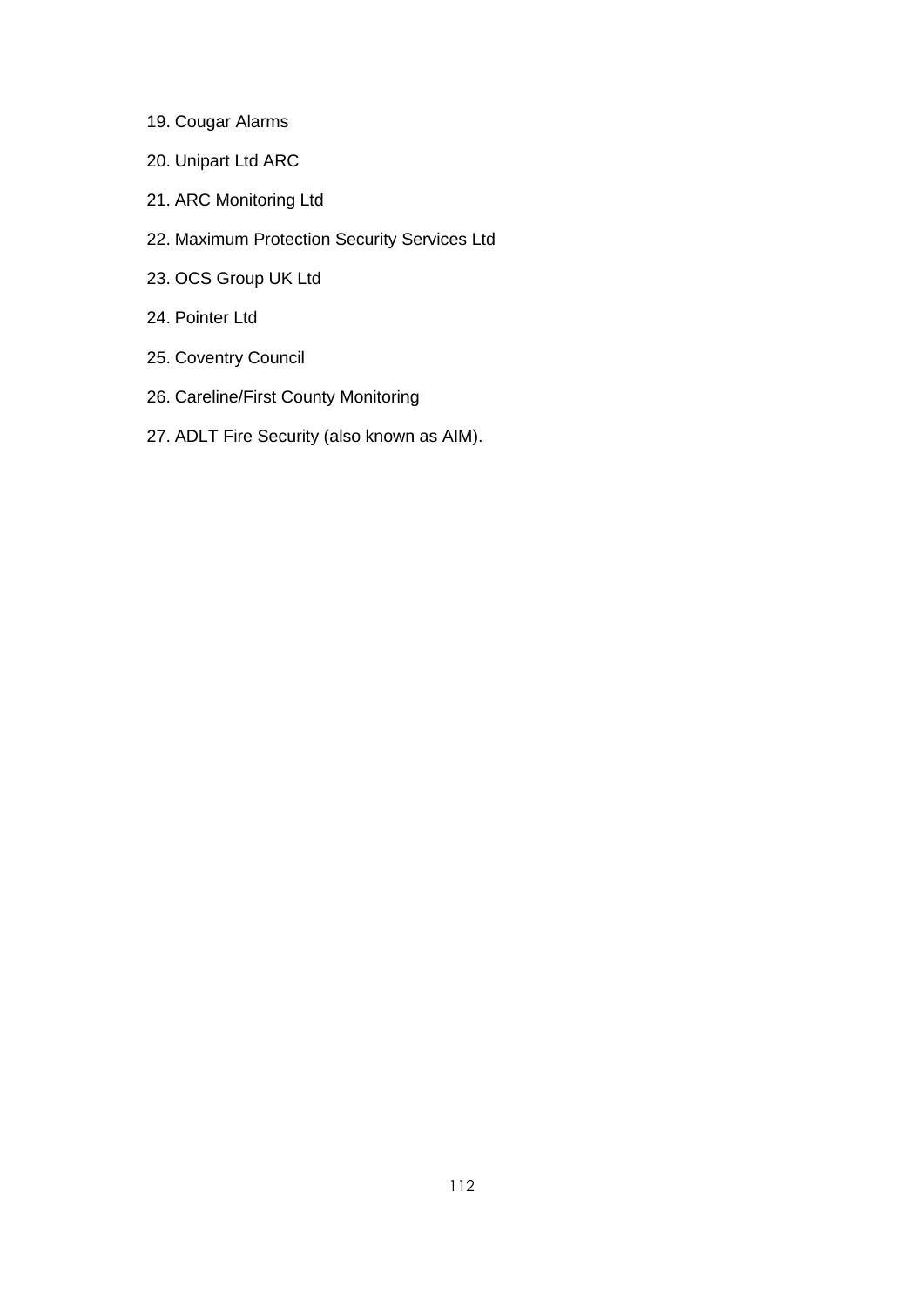### **Schedule 13**

### **Coordination Group Review Process**

# **1. DOCUMENTS TO WHICH THE PROCESS APPLIES**

- <span id="page-115-0"></span>1.1. The process set out in this Schedule shall apply to reviews and revisions of the following documents included as Schedules to this Agreement:
	- 1.1.1. the Cost Apportionment Model at Schedule 8 (Cost Apportionment Model), save that any decision to vary the CAM Principles is a Fire Authority Decision;
	- 1.1.2. the Concept of Operations at Part A of Schedule 10 (Operational Matters);
	- 1.1.3. the TVFCS Processes and Procedures listed at Part B of Schedule 10 (Operational Matters);
	- 1.1.4. the Coordination Group Terms of Reference at Schedule 4 (Coordination Group Terms of Reference), save that any decision to vary the Coordination Group Terms of Reference is a Joint Committee Decision;
	- 1.1.5. the list of Third Party Income Arrangements at Schedule 12 (Third Party Income Arrangements), save that any decision to provide goods or services to any third party which would involve the resources of the TVFCS as set out in paragraph [1.2.10](#page-77-0) of Schedule 5 (Fire Authority Decisions and Joint Committee Decisions) shall be a Fire Authority Decision;
	- 1.1.6. the inclusion of an additional policy operated by RBFA as an RBFA Policy (but not revisions to the agreed RBFA Policies) pursuant to clause [14.8.2](#page-18-0) (The Concept of Operations and Processes and Procedures).
- 1.2. For the avoidance of doubt, unless the document is listed in paragraph [1.1](#page-115-0) of this Schedule 13 (Coordination Group Review Process), any document forming part of this Agreement may only be varied in accordance with clause [38](#page-46-0) (Variation).

## **2. REVIEW PROCESS**

- 2.1. The Fire Authorities shall review the relevant document at the meetings of the Coordination Group, such reviews to take place either:
	- 2.1.1. at the frequency which this Agreement requires for the relevant document; or
	- 2.1.2. at any time when requested by a Fire Authority and in any event no less than annually.
- 2.2. To this end a copy of the current relevant document shall be circulated to